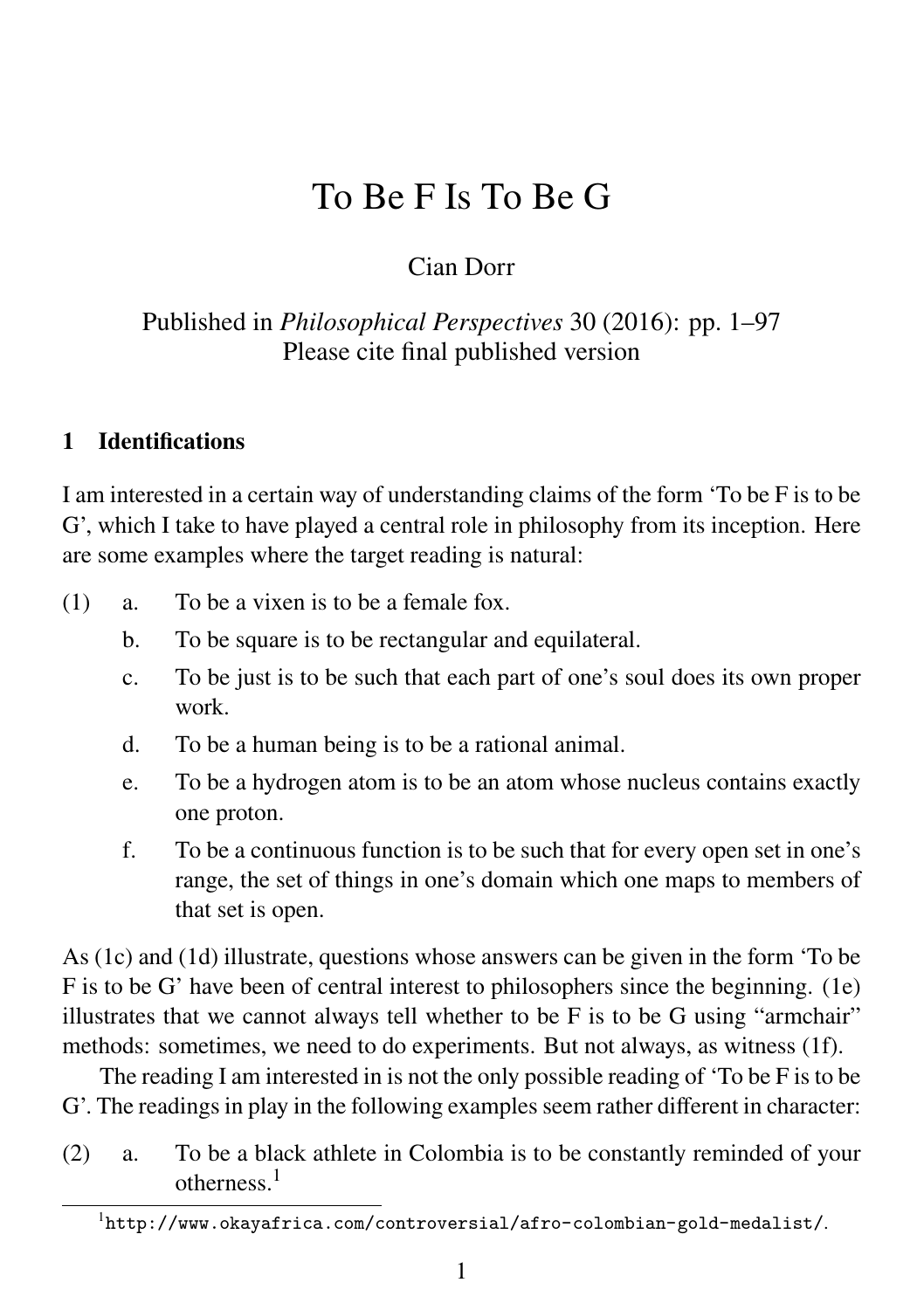- b. To be a teacher is to be forever an optimist.<sup>2</sup>
- c. To be red is to be coloured.
- d. To be a vixen is to be female.

<span id="page-1-0"></span>Here are some diagnostics which may help us isolate the target reading. First: one can encourage the target reading by emphasising (focusing) the word 'is'. One says: 'To be a vixen *is* to be a fem[ale fo](#page-0-4)x'. Or: 'To be a vixen *just is* to be af[ema](#page-1-0)le fox'. Second: on the target reading, 'To be F is to be G' can be rephrased as 'To be F and to be G are the same/are one and the same', or (perhaps more idiomatically) 'Being F and being G are the same'.<sup>3</sup> Third: on the target reading, 'To be F is to be G' is non-contingent: necessary if true, impossible if false. Fourth: on the ta[rget](#page-0-4) readi[ng,](#page-1-0) 'To be F is to be G' entails 'Necessarily, all and only F things are G'. And fifth: on the target reading, the claim that to be F is to be G constitutes a very satisfying *explanation* of the fact that necessarily, all and only F things are G. One might be puzzled as to why it should be necessary that everything F is G, or that everything G is F. But if to be F *is* to [be G](#page-1-0), there is nothing more to be puzzled about.

The work 'is' d[oes i](#page-0-4)n 'To be F is to be G' on the target reading seems very like the work it does in paradigm cases where it is said to express identity, like 'Hesperus is Phosphorus' and 'This is she'. Indeed, I think that this parallel is the key to understanding our 'is'. However, there is a way of explaining the [para](#page-0-4)llel that we must be wary of, which is to treat the target sentences simply as ways of talking about the identity of *properties*, so that [\(1a\), for example, wou](http://www.presidency.ucsb.edu/ws/?pid=56389)ld be assimilated to (3):

(3) The property of being a vixen is the property of being a female fox.

This assimilation misses the fact that the expressions flanking 'is' in (1a) and (3) differ in syntactic category:

- (4) a. I hope to be an astronaut.
	- b. \*I hope the property of being an astronaut.

The inference from (1a) to (3) seems similar in status to the inference from 'Nelly is a vixen' to 'Nelly has the property of being a vixen'. Nominalists who deny that the latter inference is strictly truth-preserving (on the grounds that strictly speaking there *are* no properties) will presumably say the same about the former inference. It is not incoherent to be a nominalist while fully endorsing claims like (1a); or at least, such

 $^2$ http://www.presidency.ucsb.edu/ws/?pid=56389.

 $3$ Zoltan Szabó (p.c.) tells me that whereas the grammaticality of 'To be F is to be G' is idiosyncratic to English, the forms with 'are the same' are more widespread cross-linguistically.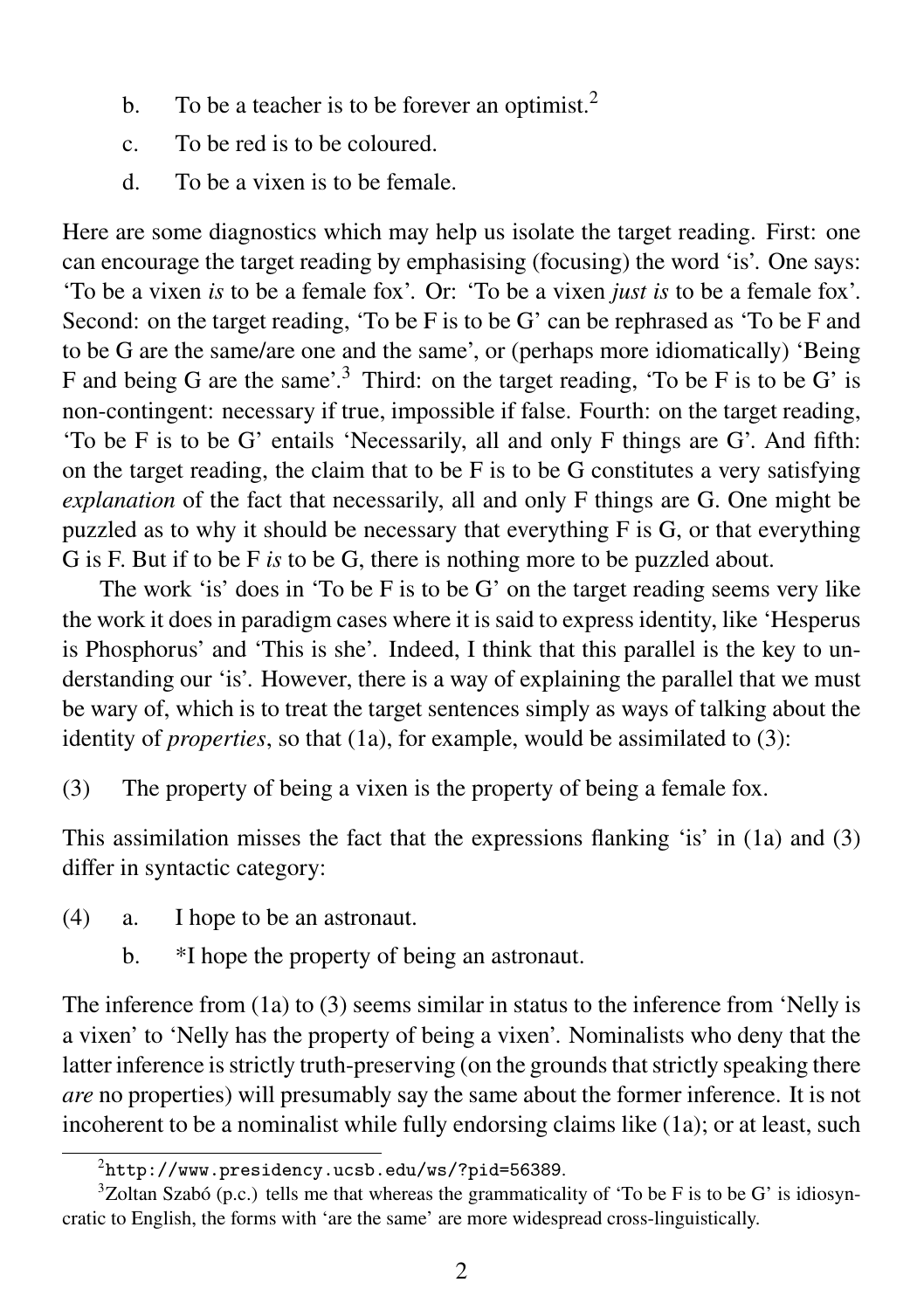<span id="page-2-1"></span>a combination is incoherent only if nominalism itself is incoherent. Indeed, even those with no nominalistic sympathies have reason to be careful about the inference from 'To be F is to be G' to 'The property of being F is the property of being G'. For by such a move one can get from the unproblematic (5a) to the paradoxical, deeply controversial (5b):

- (5) a. To be a non-self-instantiator is to fail to instantiate oneself
	- b. The property of being a non-self-instantiator is the property of failing to instantiate oneself

For these reasons, explicit property-talk will only play a heuristic role in our [in](#page-2-0)vestigation of 'To be F is to be G'.

One important parallel between the 'is' in the target sentences and the 'is' in 'Hesperus is Phosphorus' involves the point I made earlier about explaining necessity. The fact that Hesperus is Phosphorus explains in a supremely satisfying way why it is necessary that everyone who lands on Hesperus will land on Phosphorus. Identities are excellent stopping places for explanation; they do not cry out for explanation in their own right. Indeed, there is something odd about questions like 'Why is Hesperus Phosphorus?'. Unless this is understood as a request to be reminded of the reasons for *believing* that Hesperus is Phosphorus, it is hard to know what wo[uld c](#page-100-0)ount as a satisfying answer. It is tempting to respond by citing some metalinguistic facts, as if one had been asked why 'Hesperus' refers to the same thing as 'Phosphorus'. But of course that is a quite different question. And this also applies to questions like 'Why is it that to be a vixen is to be a female fox'? Once we set aside the "remind me of reasons to believe" reading, and metalinguistic questions about the word 'vixen', it is hard to see what an answer would even look like.<sup>4</sup>

<span id="page-2-0"></span>There are other environments besides 'To be F is to be G' where something that looks like the 'is' of identity occurs with arguments that are syntactically different from ordinary determiner phrases (like 'Hesperus' and 'the property of being an astronaut'); despite the title, these other constructions will also be part of the topic of this paper. For one thing, we can put untensed verb phrases involving verbs other than 'be' on either side of 'is':

(6) a. To be a triangle is to have three angles

<sup>&</sup>lt;sup>4</sup>Rayo 2013 strongly emphasises this point, which he calls 'why closure'. However 'Why is it that to be F is to be G?' is not always odd in this way. 'Why is it that to be a hungry vixen is to be a female fox feeling in need of food?' seems to be quite reasonably answered by 'Because to be a vixen is to be a female fox, and to be hungry is to feel in need of food'. The oddity seems specific to the case were at least one of the expressions flanking 'is' lacks relevant syntactic complexity, like 'to be a vixen'. Thanks to Timothy Williamson for discussion on this point.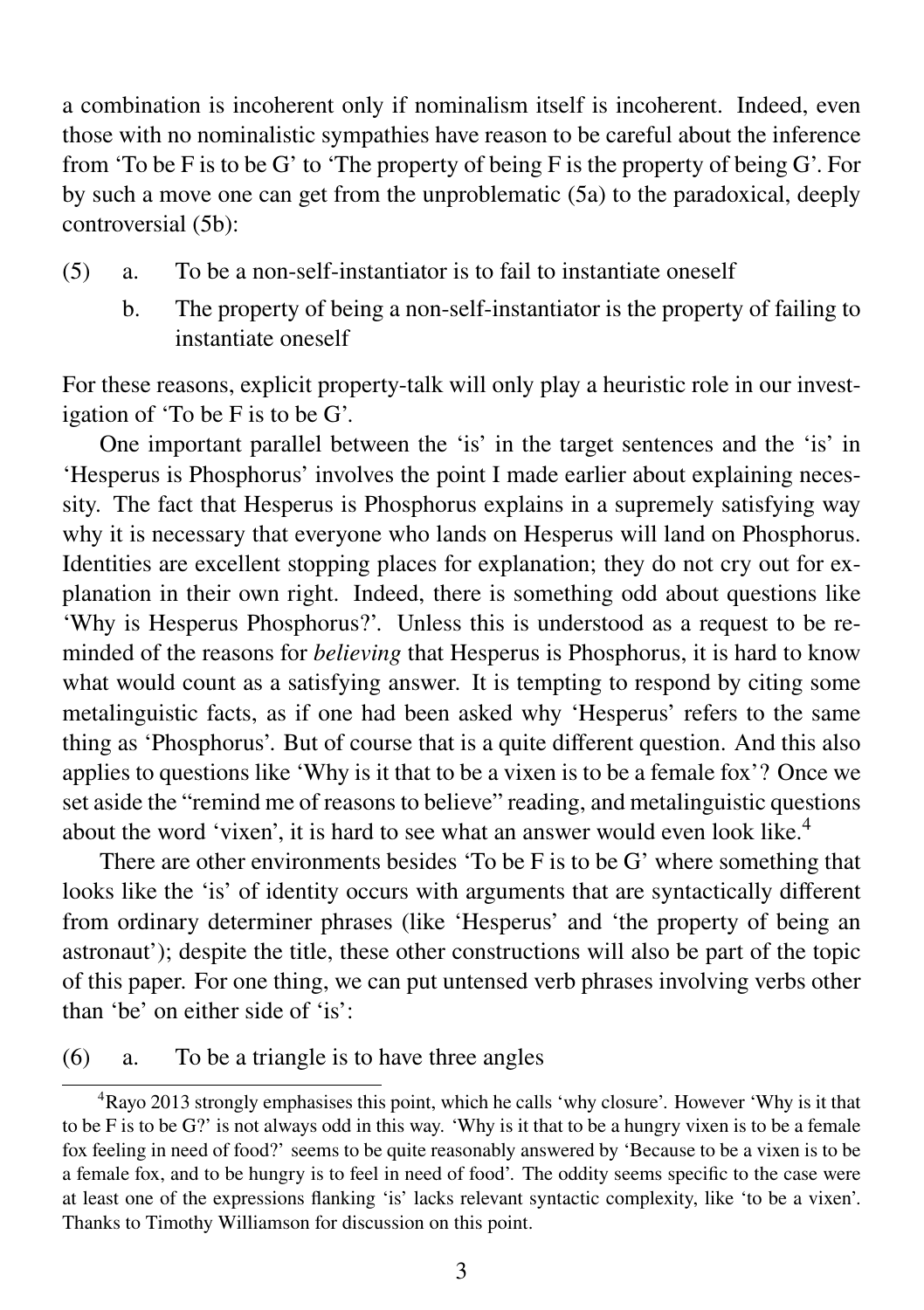- <span id="page-3-0"></span>b. To die is to cease to live
- c. To kill is to cause to die
- d. ? To resemble is to be similar to
- e. To kill something is to cause it to die

We can also use gerunds:

- (7) a. Being square is being rectangular and equilateral
	- b. Killing is causing to die
	- c. Being a non-self-instantiator is not instantiating oneself

These seem equivalent to their infinitival counterparts  $((1b), (6c),$  and  $(5a)$ ).<sup>5</sup> Finally, 'is' can be flanked by untensed clauses headed by 'for':

- (8) a. F[or the](#page-98-2)re to be vixens is for there to be fem[ale fox](#page-98-0)[es](#page-98-1)
	- b. For Obama to be a bachelor is for Obama to be an unmarried man
	- c. For something to be square is for it to be rectangular and equilateral
	- d. For someone to kill someone is for them to cause them to die
	- e. For a line  $x$  to be parallel to anot[her l](#page-2-1)ine  $y$  is for  $x$  and  $y$  to be [copl](#page-3-0)anar and non-intersecting.

'To be F is to be G' seems obviously equivalent (on the relevant reading) to 'For something to be F is for it to be G'. But 'for' clauses are more flexible: for example, they seem to provide the only way of getting across what is expressed by (8b) or (8e).

I will introduce the colourless label 'identifications' for sentences in which 'is' is the main verb, flanked by expressions of the kinds just considered, and understood in the way I have tried to make salient. In other work I have used other labels for the same class of sentences: 'metaphysical analyses' (Dorr 2004, 2005) and 'real definitions' (Dorr 2007). But I will not use these labels here, since it is artificial to speak of 'analyses' and 'definitions' as species of *sentences*: a proper account of analyses and definitions should go hand in hand with an account of the activities of analysing

<sup>&</sup>lt;sup>5</sup>It is somewhat more tempting to assimilate 'Being F is being G' to 'The property of being F is the property of being G', perhaps using the italicised '*Being F* is *being G*' as an intermediary. But so long as one recognises an unproblematic reading for (5a), it seems arbitrary to deny that (7c) has a corresponding reading.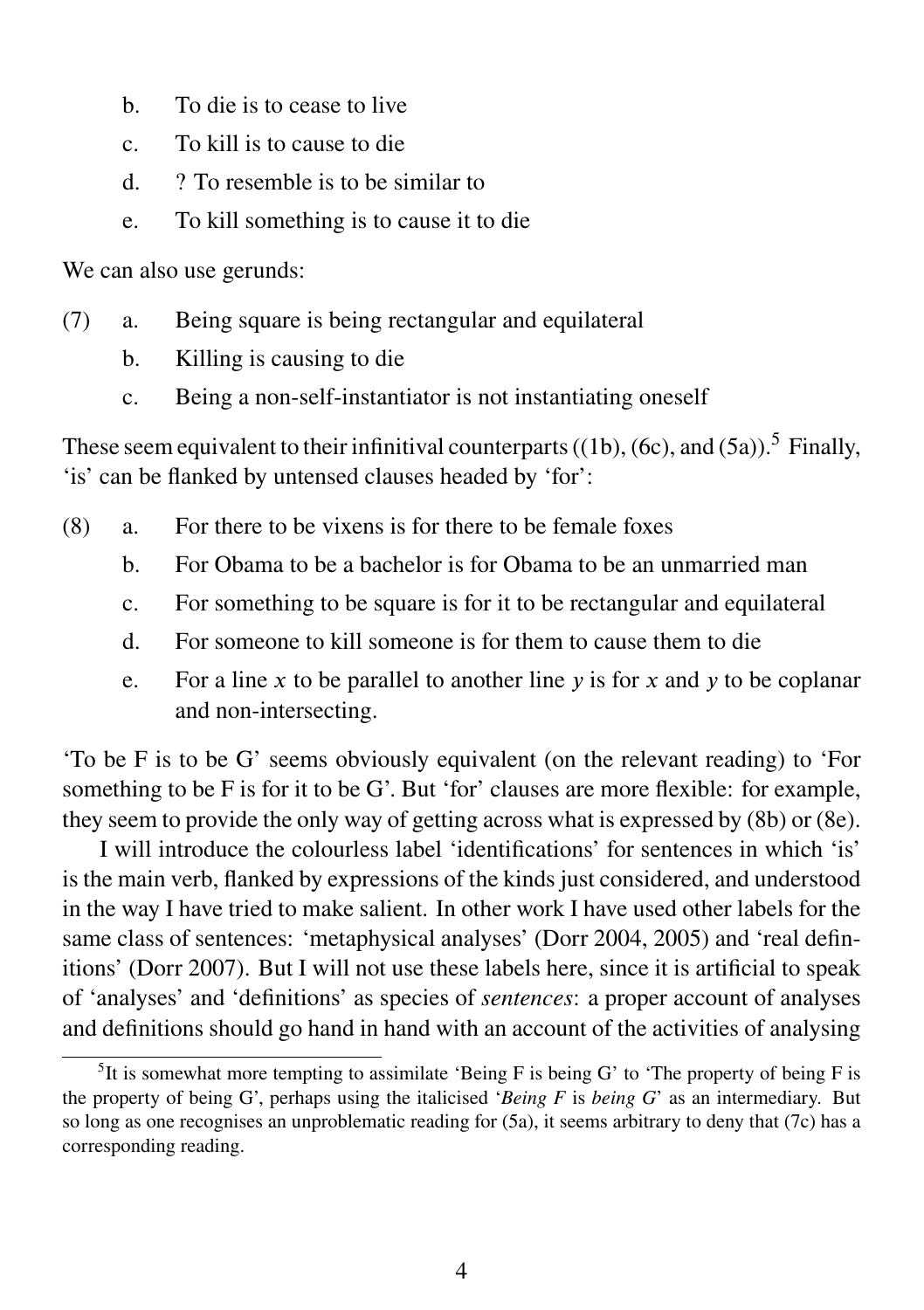and defining, of which they seem to be the products (in the sense in which assertions and promises are the products of asserting and promising). <sup>6</sup> These activities seem to centrally involve believing, knowin[g,](#page-4-0) and/or asserting things expressible by identifications: for example, 'She analysed lying as intentionally misleading' seems roughly equivalent to 'She maintain[ed](#page-9-0) that t[o](#page-14-0) lie is to intentionally mislead'.<sup>7</sup> However, in this paper we will be concerned with the activities only inso[fa](#page-4-0)r as we are concerned with their cognitive subject matter.

<span id="page-4-0"></span>The questions I will be investigating concern what one might call the *logic* of identifications. But all I mean by this is that the questions are extremely general ones. For example, we will not consider whether to be morally right is to maximise happiness, but we will ask whether, for arbitrary F and G, to be F is to be F and either G or not G. There is no suggestion that the answers to 'logical' questions must be in some sense non-substantive, or analytic, or neutral with respect to the more specific disputes. On the contrary, I believe that these questions are among the hardest and deepest questions in metaphysics, and that differences in how we answer them will interact very significantly with differences in how we approach more specific questions.

The order of events will be as follows. §2 will articulate some logical principles that should be relatively uncontroversial, insofar as they simply generalise standard principles of the logic of identity. §3 and §4 will introduce some formal tools for regimenting identifications, and re-express the basic principles from §2 in terms of them. The remainder of the paper will then use these tools to formulate certain further principles that I think *should* be controversial, and to explore some of their consequences.

### **2 Basics**

Given the intimate relation we have seen between the 'is' in identifications and the 'is' in ordinary identity sentences, it is clear that the logic of identifications must be importantly parallel to the logic of identity. At a minimum, all instances of the following schemas had better be true:

 $6$ Also, 'real definition' is opposed to 'nominal definition', so there is pressure to take them to be two species of some genus. If we take real definitions to be declarative sentences, we will therefore be expected to take nominal definitions to be declarative sentences too. But which sentences would they be?

<sup>&</sup>lt;sup>7</sup>The same goes for 'She reduced lying to intentionally misleading'. But there are several other uses of 'reduction' floating around. In my view, the use of the word 'reduction' is such a mess that we would do better to ban it.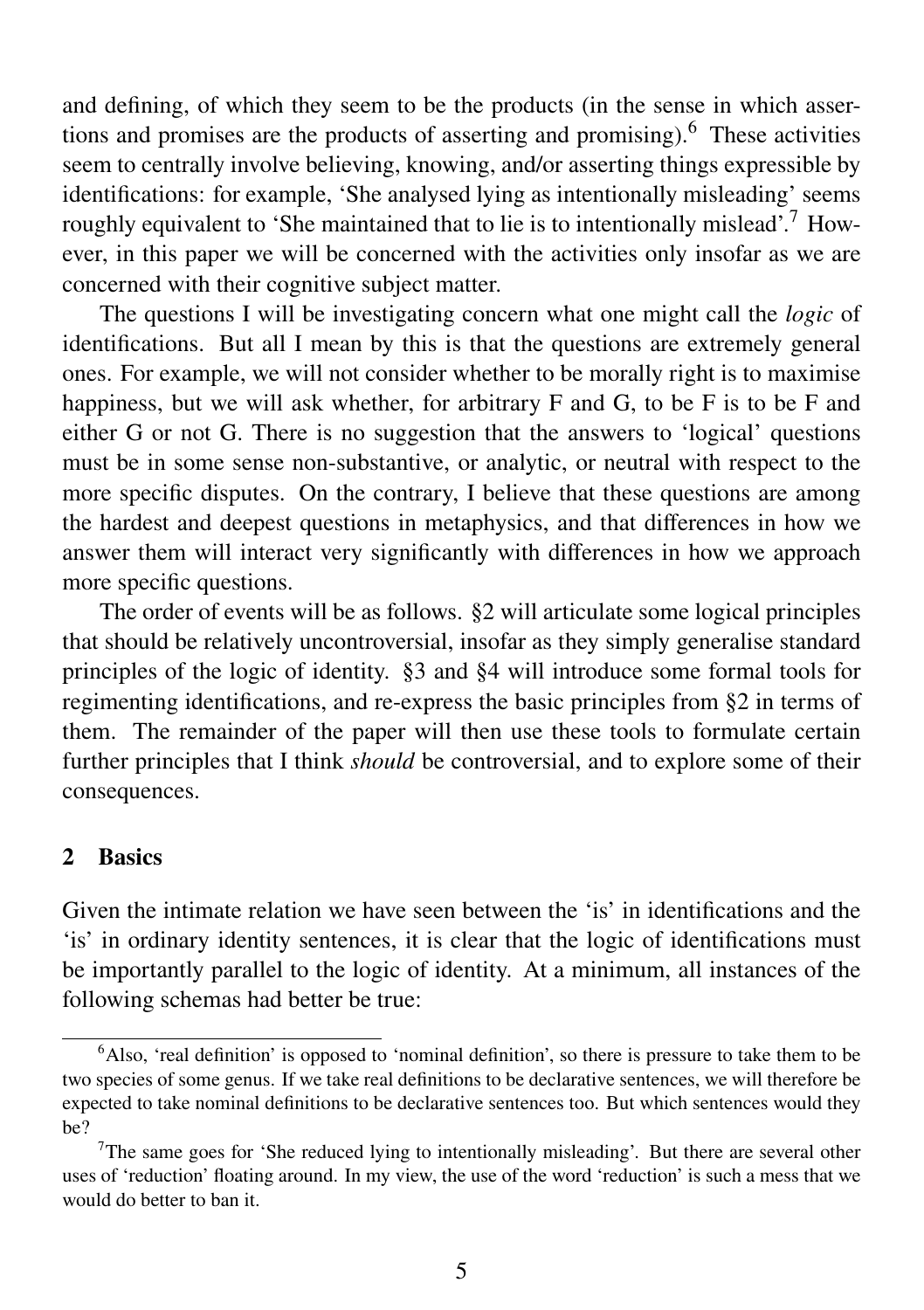### <span id="page-5-2"></span>*Reflexivity:* To be F is to be F

*Transitivity:* If to be F is to be G and to be G is to be H, then to be F i[s t](#page-5-0)o be H

*Symmetry:* If to be F is to be G, then to be G is to be F

I have come across some resistance to *Symmetry*—indeed, I seem to have once rejected it myself. But it now strikes me as manifestly valid.<sup>8</sup> If to be a vixen simply *is* to be a female fox—if being a vixen and being a female fox are one and the same then of course it is equally true that to be a female fox is to be a vixen. However, there are two factors which may mask the obviousness of this implication. First, *Symmetry* fails for some of the other re[ad](#page-5-1)ings of 'To be F is to be G' which I attempted to set aside in §1—'To be red is to be coloured' has a true reading, whereas 'To be coloured [is to be re](#page-5-2)d' seems not to. And second, even on the target reading, there are pragmatic factors that make 'To be a vixen is to be a female fox' a more natural-sounding speech [tha](#page-53-0)n 'To be a female fox is to be a vixen'. These are plausibly explained in terms of the idea that certain declarative sentences make salient certain questions, to which they present themselves as helpful answers.<sup>9</sup> In particular, 'To be F is to be G' suggests the question 'What is it to be F?' in a way that it does not suggest the question 'What is it to be G?'. And while 'To be a vixen is to be a female fox' is a helpful answer to 'What is it to be a vixen?', 'To be a female fox is to be a vixen' is—although true—not a *helpful* answer to 'What is it to be a female fox?'. So[meon](#page-101-0)e who asked this would more likely be hoping for something like 'To be a female fox is to be a fox with two X chromosones'. However, these pragmatic effects are quite context-sensitive: there are settings where 'To be a female fox *is* to be vixen' seems completely fine, for example that of an argument about whether some particular animal is a vixen or not.<sup>10</sup>

<span id="page-5-1"></span><span id="page-5-0"></span>Some resist *Symmetry* because they think identifications are intimately connected in some way with some asymmetric notion such as "metaphysical priority" or "grounding". To my mind, the most plausible way to forge such a connection which we will revisit in §9—is to claim that 'To be a vixen is to be a female fox' entails that being female and being a fox are each metaphysically prior to being a vixen. Perhaps it also entails that being a fox and being female jointly *ground* being a vixen. But we should be careful to distinguish these claims, which are perfectly

<sup>&</sup>lt;sup>8</sup>Thanks to Kieran Setiya for convincing me of this.

<sup>&</sup>lt;sup>9</sup>This intuitive thought has been fruitful in explaining many pragmatic phenomena: see, e.g., Simons et al. (2010).

 $10$ This ordering-bias is especially noticeable in claims of the form 'What it is to be F is to be G'. But while I am not sure what to make of this 'What it is' syntactically or semantically, it seems unlikely that it could make for a difference in truth value.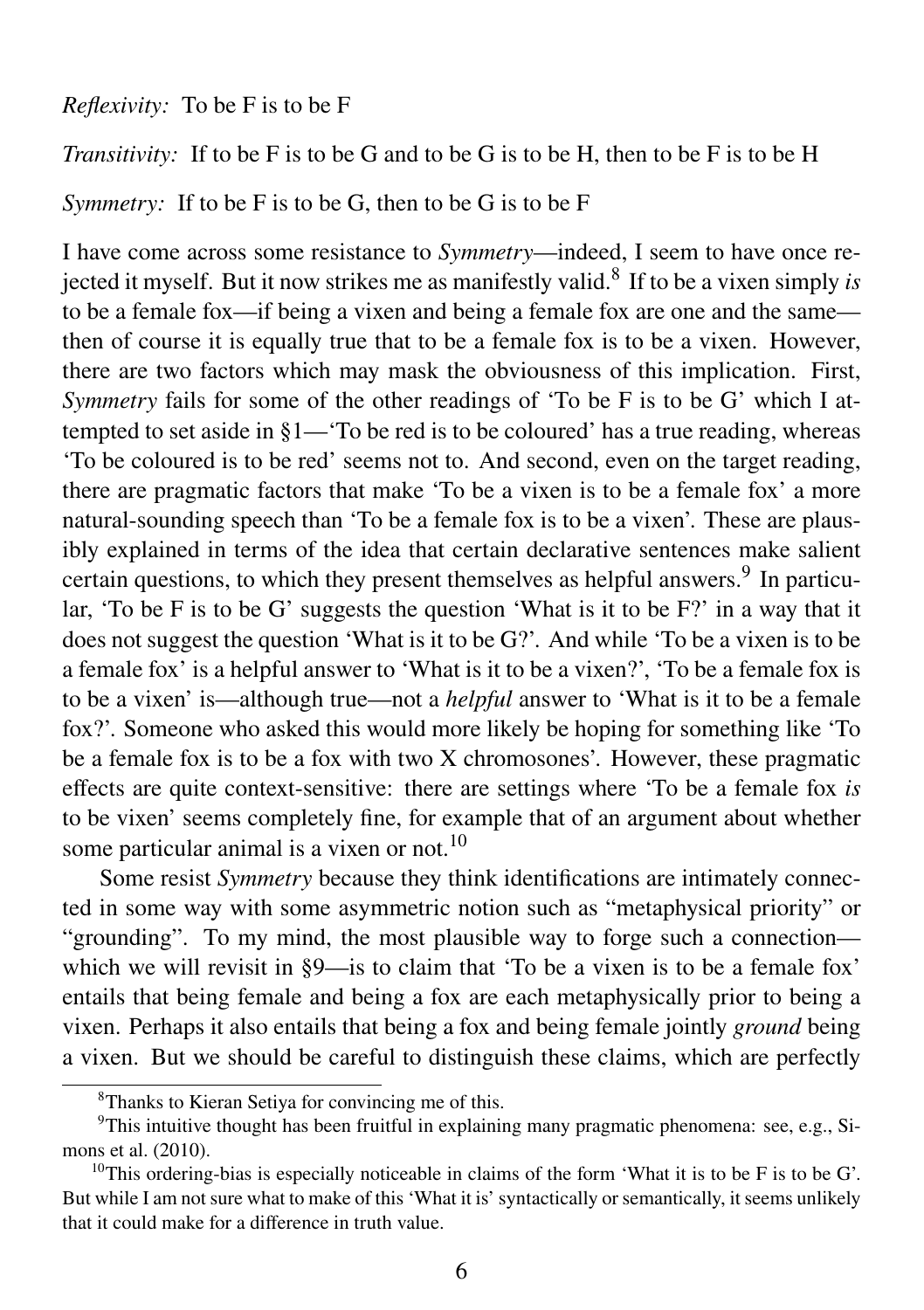consistent with *Symmetry*, from the claims that 'To be a vixen is to be a female fox' entails that being a female fox is metaphysically prior to, or a ground of, being a vixen. If one thinks that being a vixen *is* being a female fox, I don't think one should feel any pull towards these latter claims; but they are what one would need to rely on to make a priority- or grounding-theoretic argument ag[ainst](#page-6-0) *S[ymmet](#page-6-1)ry*.

<span id="page-6-0"></span>If the 'is' in identifications wo[rks l](#page-0-5)ike 'is' in ordinary identity sentences, we should also expect its logic to include some analogue of Leibniz's Law or the principle of substitution of identicals. For example, the following seem to be consequences of (1b) ('To be square is to be rectangular and equilateral'):

- <span id="page-6-1"></span>(9) a. Everything square is rectangular and equilateral.
	- b. If it is possible for there to be a square planet, it is possible for there to be a rectangular and equilateral planet.
	- c. To be either round or square is to be either round, or rectangular and equilateral.
	- d. For it to be necessary that everything square is square is for it to be necessaryt[ha](#page-6-2)t everything square is rectangular and equilateral.

<span id="page-6-2"></span>Perhaps there are exceptions to this pattern. For example, (10a)–(10c) seem *prima facie* to be false despite the truth of (1b):

- (10) [a. A](#page-101-1)nyone who wants [a squ](#page-98-3)are [gard](#page-100-1)en wants a rectangu[lar and](#page-99-0) equil[atera](#page-100-2)l garden.
	- b. Necessarily, whoever believes that something is square believes that it is rectangular and equilateral.
	- c. To say that everyone believes that everything square is square is to say that everyone believes that everything square is rectangular and equilateral

The case is not beyond dispute; the literature on attitude reports contains a whole battery of techniques which could be used to explain away the apparent invalidity of arguments like these.<sup>11</sup> But assuming we take the appearance at face value, it points towards something quite distinctive about linguistic environments like 'Someone

<sup>&</sup>lt;sup>11</sup>Examples include Stalnaker's pragmatic techniques for defending the validity of substitution of necessarily equivalent sentences in attitude reports (Stalnaker 1999), and the pragmatic (Salmon 1986a, Soames 1987b), error-theoretic (Braun 1988, Saul 2007), and contextualist (Dorr 2014c, Schiffer 1979) techniques that have been used to defend the validity of substitution of co-referential names in attitude reports.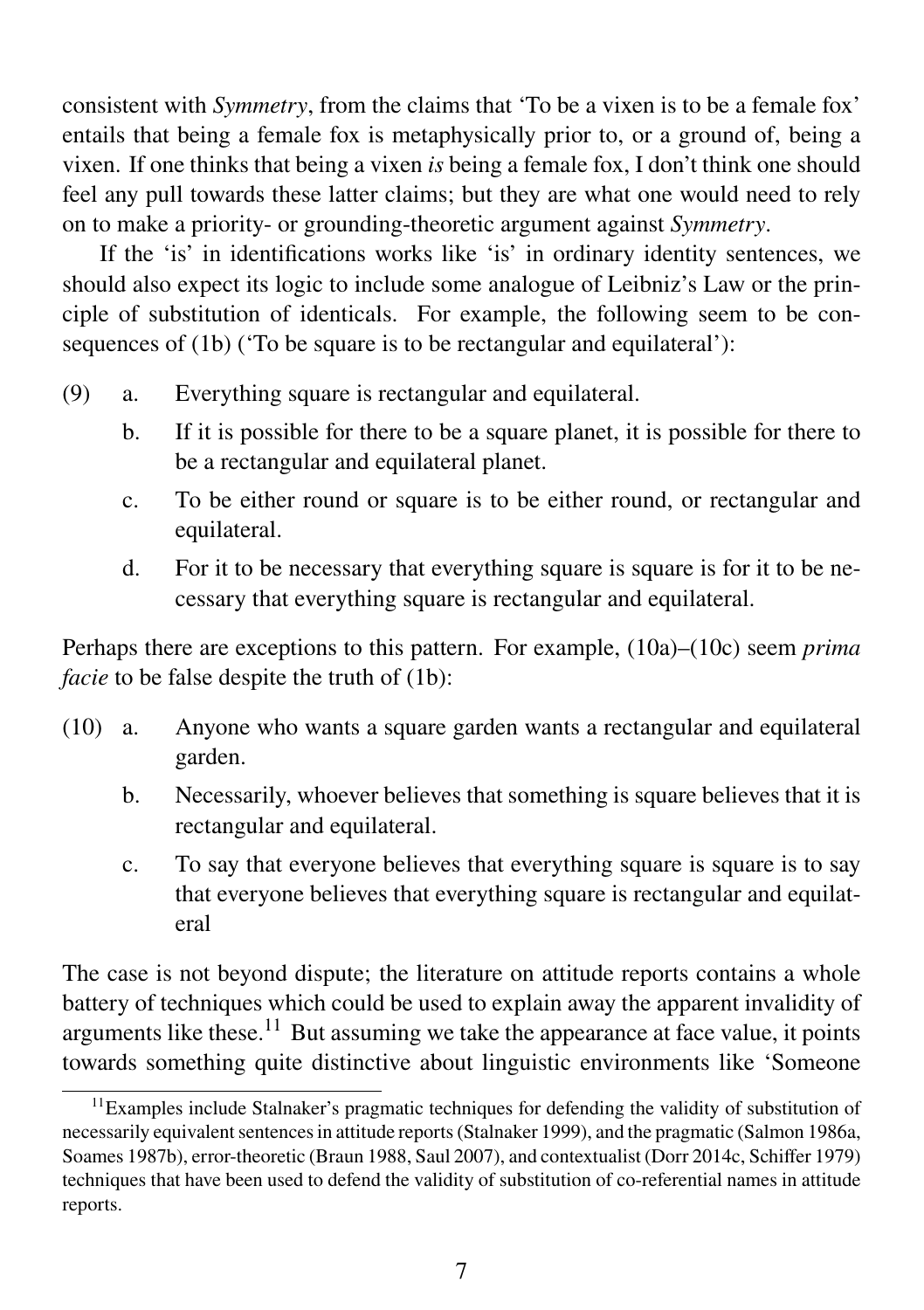<span id="page-7-1"></span>believes that…'—something that distinguishes them, for example, from the environments created by 'and', 'not', 'all', 'som[e',](#page-7-0) and 'it is metaphysically necessary that…'. As we might put it, the former environme[nts a](#page-7-1)re "opaque", sensiti[ve to](#page-7-2) distinctions in "mode of presentation", whereas the latter are "transparent", only concerned with distinctions "out in the world".<sup>12</sup>

<span id="page-7-3"></span><span id="page-7-2"></span>This picture strongly suggests that any operators we might need [to ap](#page-7-2)peal to in stating questions that are central to the subject matter of metaphysics should be transparent. For example, if 'because' is supposed to express a "worldly" notion of expl[anat](#page-7-3)ion—something like grounding—then if we think that to be a vixen *is* to be [a f](#page-17-0)emale fox, and reject the claim that every vixen is a vixen because it is a vixen, we [must](#page-7-4) also reject  $(11)$ :

<span id="page-7-4"></span>(11) Every vixen is a vixen because it is a female fox.

Perhaps (11) has true readings where 'because' is understood in epistemological or psychological or metalinguistic terms. But how could it be true if it is just supposed to be about how things are, out in the world?<sup>13</sup>

Note that one could endorse this argument against (11) while still accepting (12):

(12) Every vixen is a vixen because it is female and it is [a fox.](#page-100-3)

<span id="page-7-0"></span>Given that to be vixen is [a fem](#page-98-4)ale [fox a](#page-99-1)nd th[at 'be](#page-100-4)cause' is transpar[ent,](#page-98-5) (12) implies

(13) Every female fox is a female fox because it is female and it is a fox.

But (13) is not obviously false, or inconsistent with the irreflexivity of 'because'. In §5 we will consider a certain fine-grained picture which systematically rejects claims like (14):

(14) For something to be a female fox is for it to be the case that it is female and it is a fox

 $12$ The semantically relevant notion of "mode of presentation" need not be conceived along Fregean lines. One might tie differences in modes of presentation to differences in syntactic structure, holding that the only cases where substitution of 'G' for 'F' changes the truth value of an attitude report despite the truth of 'To be F is to be G' are cases where 'F' and 'G' differ in syntactic structure, so that in particular such substitution is always legitimate when 'F' and 'G' are syntactically simple predicates like 'groundhog' and 'woodchuck' or 'doctor' and 'physician' (see Salmon 1986a, 2010, Soames 1987a).

<sup>&</sup>lt;sup>13</sup>Most theorists of grounding stress the "worldly" or "metaphysical" character of grounding in introducing the notion (Audi 2012, Fine 2012, Rosen 2010). However, Correia (2010) distinguishes a 'worldly' and 'conceptual' sense of 'ground', and advocates very different logics for the two. But I have little grip on what the conceptual sense of 'ground' is supposed to be, or how it is suppose to relate to other, non-grounding-theoretic uses of 'because'.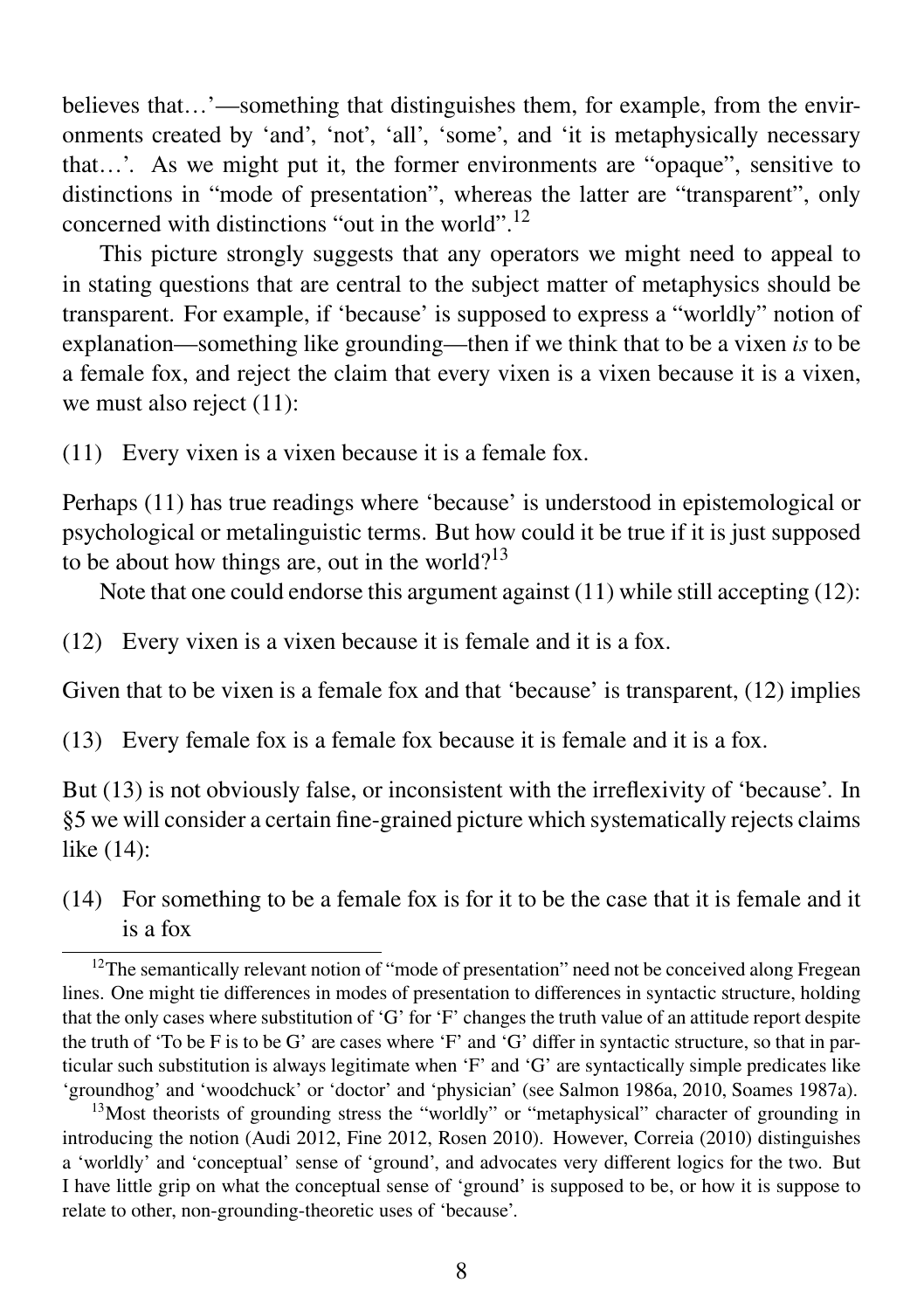And if (14) is false, there is no route from (13) to a violation of the irreflexivity of 'because'.

The thesis that operators that are central to the subject matter of metaphysics should be transparent is relevant to the suggestion, which I have encountered in discussion, that the use of 'To be F is to be G' that is of most importance for metaphysics is one of the readings for which *Symmetry* fails. I imagine that those who made this suggestion were thinking that the metaphysically important reading would be one on which 'To be a vixen is to be a female fox' is true while 'To be a female fox is to be a vixen' is false.<sup>14</sup> I doubt that there is any such reading. But even if there were one, the operator expressing it would be opaque, and thus if the thesis is correct, it cannot have the claimed kind of importance.

The thesis is controversial enough to be worth one last round of argument. Consider how we use words introduced by explicit definitions. For example, let me now define 'schmixen' by issuing the following stipulation:

(15) To be a schmixen is to be a female fox.

When we have introduced a word like this, we can substitute the definiendum ('schmixen') for the definiens ('female fox') in a wide range of contexts. Granted, such substitutions are problematic in speech and attitude reports. Talking to someone who misheard [my in](#page-100-4)troduction of the word 'schmixen' and went on to get quite confused, it se[ems](#page-99-2) like we could speak the truth by saying 'You have been confusedly thinking that schmixens are *e-mail boxes*, but really they are female foxes', even though there is no true reading of 'You have been confusedly thinking that female foxes are e-mail boxes'. However, whatever is going on here is something quite distinctive about our practice of characterising psychological states, and does not impugn the usual practice of substituting stipulatively defined words for their definienda in non-psychological contexts. But if we are happy substituting 'schmixen' for 'female fox' in such contexts, why would we not substitute 'vixen' for 'female fox'? The differences in how 'schmixen' and 'vixen' got their meanings may be relevant to epistemology, but it is hard to see how it could matter for metaphysics. Speaking a language which didn't provide a single word meaning 'vixen' would not cut one off from any *facts*: at worst, it would diminish one's repertoire of modes of presentation of the facts.

<sup>&</sup>lt;sup>14</sup>Rosen (2010, p. 123) equates 'p reduces to q' with 'For it to be the case that p just is for it to be the case that  $q'$ , while taking it for granted that if p reduces to q, q does not reduce to p. Similarly Fine (2015, p. 308) proposes an asymmetric reading for 'IS' on which 'H<sub>2</sub>O IS water' must be false if 'Water IS  $H_2O'$  is true.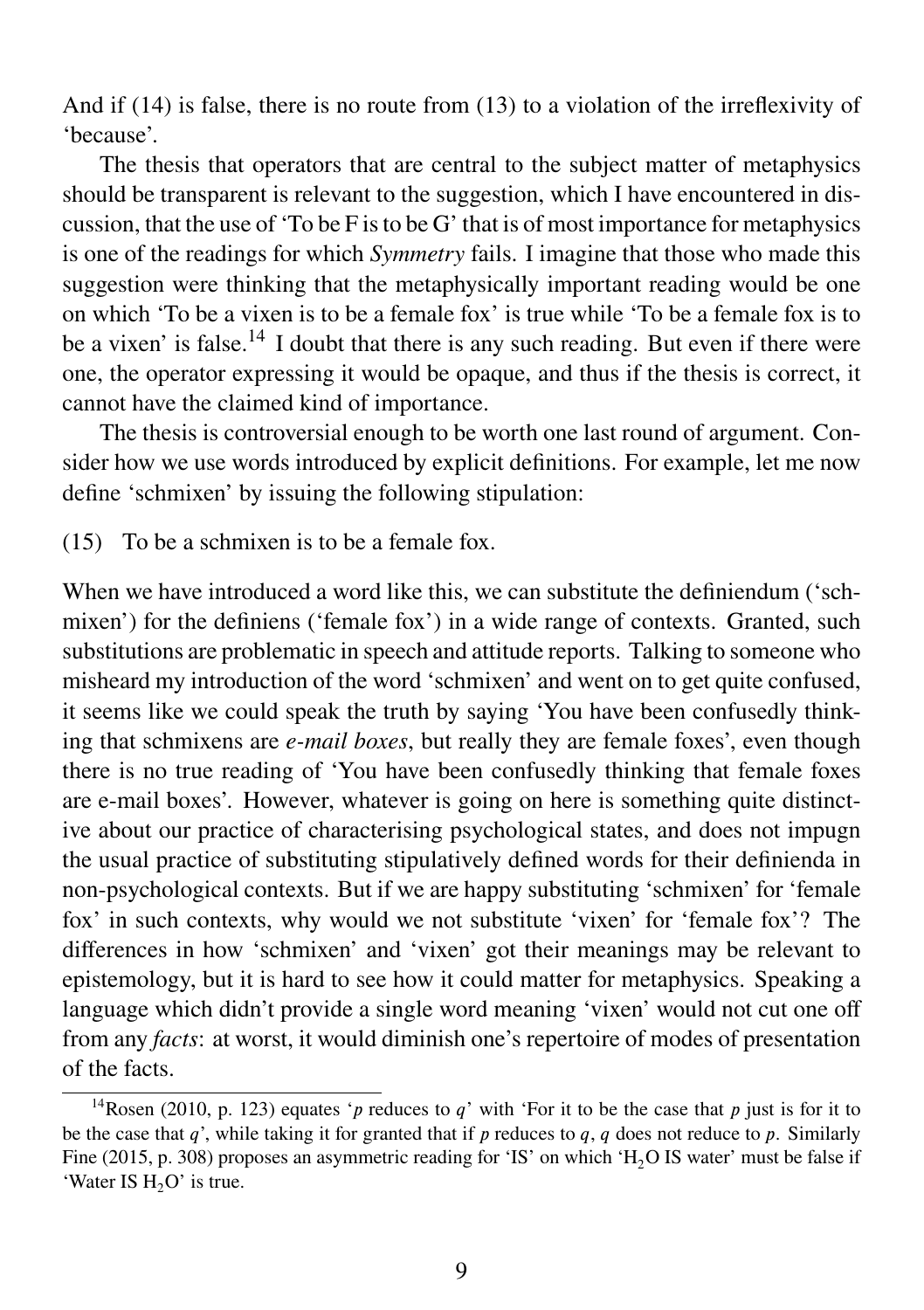### <span id="page-9-0"></span>**3 Formalisation**

To make further progress in debating the logic of identifications, it will be helpful to have a formal language in which identifications can be stated without the idiosyncratic syntactic trappings that English grammar requires. Two different approaches to formalisation suggest themselves: rather than plumping for one of them, I will present both, since they both have their advantages and there is something to be learnt by thinking about how they can be translated into one another.

<span id="page-9-4"></span><span id="page-9-3"></span><span id="page-9-1"></span>The first approach is to make the formal-language counterpart of the 'is' in identifications something that combines with two *predicates* to make a sentence. So for example, we could represent 'To be triangular is to be trilateral' simply as 'Triangular ≡ Trilateral', where 'Triangular' and 'Trilateral' are two one-place predicates (so that, e.g., we could write ' $\exists x(Triangular(x))'$  for 'Something is triangular'). To formalise sentences like 'To be square is to be rectangular and equilateral', our language will need some mechanism for building complex predicates. English contains several such mechanisms: for example we have complex adjectival phrases like 'rectangular and equilateral', complex noun phrases like 'female fox', and complex verb phrases 'has at least one proper part'. But in a formal language we would hope to get by with something more uniform. The most familiar formal device for forming [com](#page-9-1)plex predicates is lambda-abstraction, whereby we combine a list of  $n$  distinct variables  $v_1... v_n$  with an open sentence  $\varphi$  to form an *n*-place predicate, written as  $(\lambda v_1...v_n \varphi)$ , which applies to objects  $x_1,...,x_n$  iff  $\varphi$  is true on an assignment t[hat](#page-9-2) maps  $v_1$  to  $x_1, \ldots$ , and  $v_n$  to  $x_n$ . This gives us such translations as the following:

- <span id="page-9-2"></span>(16) a. Square  $\equiv \lambda x$ . Rectangular(x)  $\wedge$  Equilateral(x) To be square is to be rectangular and equilateral.
	- b. Composite  $\equiv \lambda x. \exists y (ProperPart(y, x))$ 
		- To be composite is to have a proper part.
	- c. Parallel  $\equiv \lambda xy$ .Line(x) ∧ Line(y) ∧ Coplanar(x, y) ∧ ¬Intersect(x, y) For an object  $x$  to be parallel to an object  $y$  is for  $x$  and  $y$  to be coplanar lines that do not intersect.

We can also allow ≡ to be flanked by two *sentences*, allowing for sentences like

(16) d.  $\exists x(Vixen(x)) \equiv \exists x(Female(x) \land Fox(x))$ 

For there to be vixens is for there to be female foxes.

This is no great departure, since sentences can be thought of as 0-adic predicates.<sup>15</sup>

 $15$ It would be ideally perspicuous to mark a symbolic difference between the different syntactic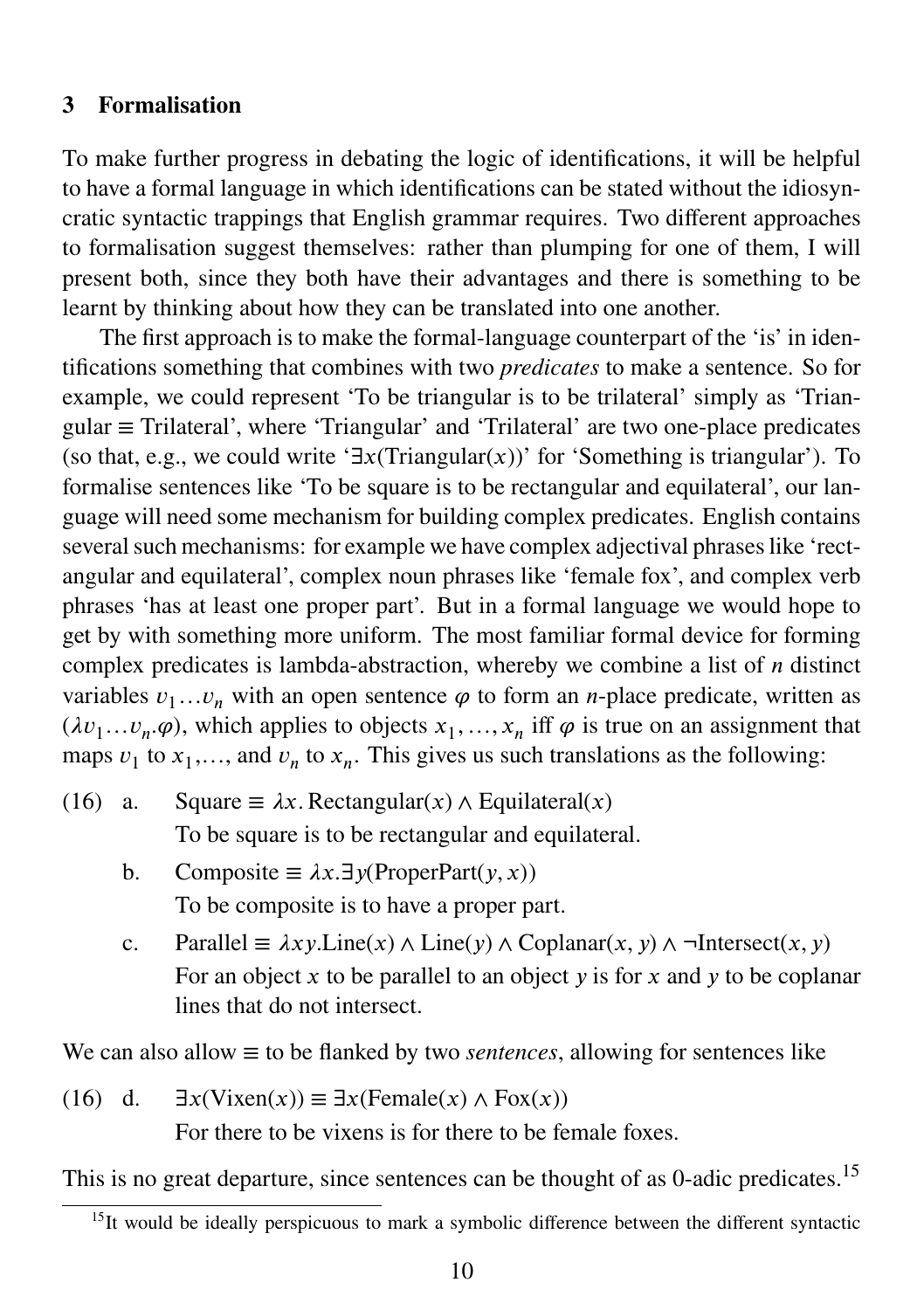Philosophers occasionally use  $\lambda$ -terms as formal equivalents of English expressions of the form 'The property of being  $F'$ . Given that I do not want to equate 'To be  $F$  is to be  $G'$  with 'The [pro](#page-10-0)perty of being  $F$  is the property of being  $G'$ , it is important to be clear that that is *not* how I am using  $\lambda$ -terms—they are predicates, just like 'is square' and 'is rectangular and equilateral'. If one does want a systematic translation into English, perhaps the best option is to translate ' $\lambda x$ .(... $x$ ...)' as 'is such that …he/she/it/one …' (with the choice depending on the requirements of syntactic agreement).  $16$ 

The fact that many English sentences may contain unpronounced variables for items like instants or intervals of time, events, or situations makes [the t](#page-9-3)ask of translating English identifications into this formal language mo[re co](#page-9-4)mplicated than it might initially seem. For example, the currently dominant approach to tense assigns additional arguments to ordinary adjectives, verbs and nouns, which are saturate[d by](#page-9-3) time variables present in the syntax.<sup>17</sup> Against this background, it is plausible that the most natural reading of 'To be a vixen is to be a female fox' would require a representation like ' $(\lambda x t. \text{Vixen}(x, t)) \equiv (\lambda x t. \text{Female}(x, t) \land \text{Fox}(x, t))'$ . Likewise, [one](#page-25-0) might use event arguments to formalise 'To kill is to cause to die' as ' $(\lambda e x y.e$  is a killing by x of y)  $\equiv (\lambda e x y.e$  is a causing-to-die by x of y)'.<sup>18</sup> I will ignore these subtleties in what follows by confining my attention to stative sentences and assuming that no time arguments are needed.

<span id="page-10-0"></span>The second approach to form[alisat](#page-99-3)ion attempts to stay closer to the structure of identifications in English, especially the ones using 'for' clauses. In these sentences, pronouns on the right hand side of 'is' can be syntactically linked to indefinites on the

 $17$ For a helpful survey, see Kusumoto 1999, ch. 1.

<sup>18</sup>The event-theoretic analysis of '*e* is a causing-to-die by x of y' is itself controversial. One possibility is to understand it as equivalent to 'Cause(e)  $\wedge$  Agent(x, e)  $\wedge$   $\exists f(\text{Die}(f) \wedge \text{Then}(y, f) \wedge$ Theme( $f, e$ ))'.

roles in which the '≡' symbol can appear—for example, between the '≡' in (16a) (which combines with two monadic predicates to make a sentence) and the one in (16c) (which combines with two dyadic predicates to make a sentence). But there is no practical need for this, since it can always be reconstructed from the types of the arguments.

 $^{16}$ This departs slightly from the translations given above—the more faithful rendition of (16a) would be 'To be square is to be such that one is rectangular and one is equilateral'. This distinction does not matter if (as I believe) to be rectangular and equilateral *is* to be such that one is rectangular and one is equilateral. However, some proponents of an extreme version of the "structured" picture (see §6) may reject this identification, on the grounds that there is a difference in syntactic structure between the two sides. On this view, the kind of formal language we are currently working with is incapable of expressing the fact we express in English by 'To be square is to be rectangular and equilateral'. Expressing this will require a language that contains a "predicate functor" that can do what 'and' seems to do in this sentence: combine directly with two predicates to form a new predicate, without forming an open sentence as an intermediary.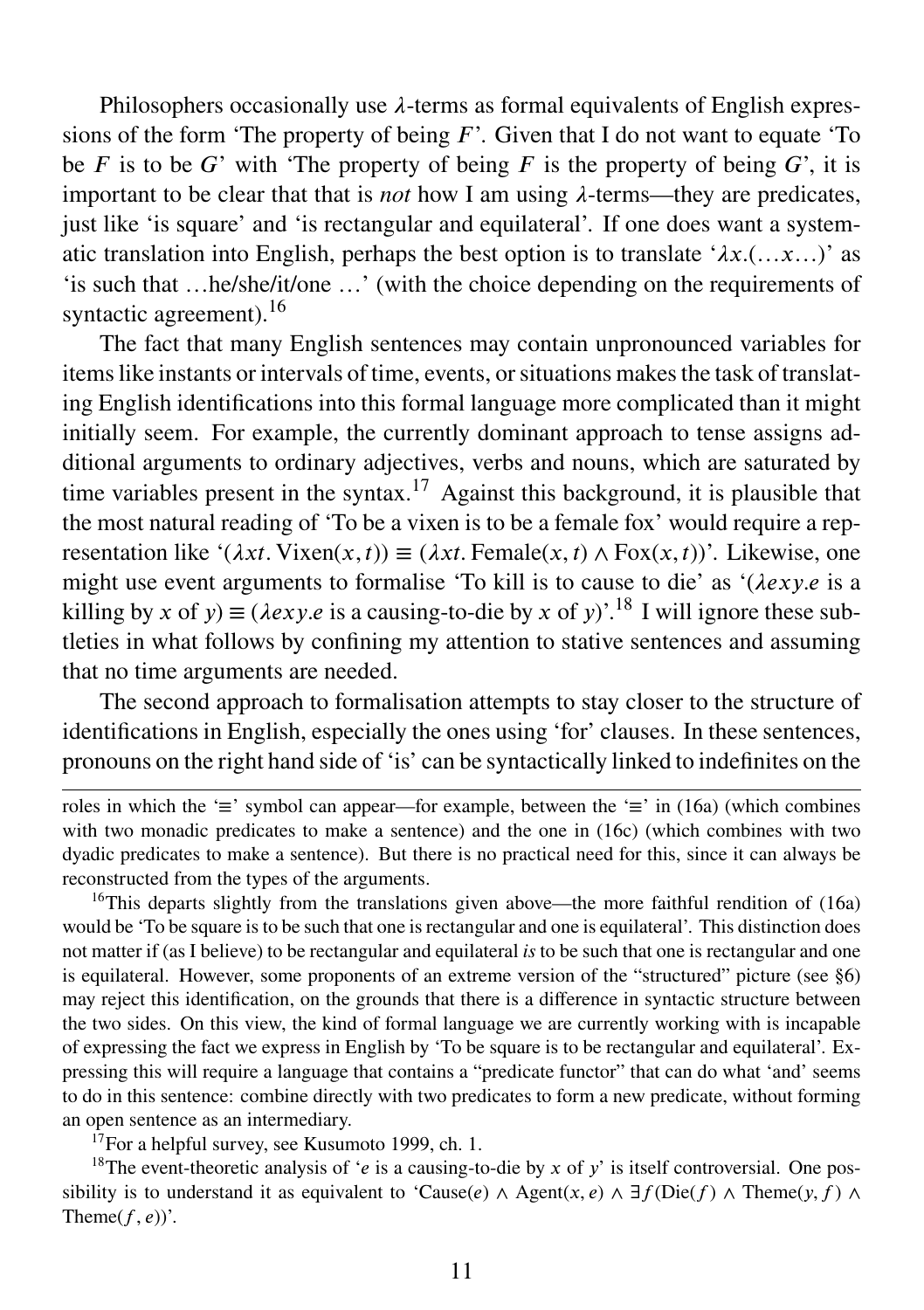left hand side, and the meaning of the whole sentence turns on the pattern of links. Consider 'For someone to kill someone is for them to cause them to die'. This is ambiguous: using subscripts, we can distinguish the two readings as 'For someone<sub>1</sub> to kill someone<sub>2</sub> is for them<sub>1</sub> to cause them<sub>2</sub> to die' (which is roughly true) and 'For someone<sub>1</sub> to kill someone<sub>2</sub> is for them<sub>2</sub> to cause them<sub>1</sub> to die' (which is obviously false). This structural ambiguity is clearly the same sort of thing as the structural ambiguity in 'Someone told someone she would kill her': it is a matter of different patterns of "coindexing", which formal languages usually resolve by using numerically distinct variables as the counterparts of pronouns in natural language. This suggests a formal treatment where the operator playing the role of 'is' is something that always combines with two (open or closed) *sentences* to make a new sentence, and may bind some of the variables that occur free in those sentences.<sup>19,</sup> We can write the list of bound variables as a subscript to  $\equiv$ .<sup>20</sup> This yields formalisations like the following:

- (17) a. Composite(x)  $\equiv_x \exists y$ (ProperPart(y,x)) For something to be composite is for there to be a proper part of it.
	- b. Parallel(x, y)  $\equiv_{x,y}$  (Line(x)∧Line(y)∧Coplanar(x, y)∧¬Intersect(x, y)) For an object  $x$  to be parallel to an object  $y$  is for  $x$  to be a line and  $y$  to be a line and  $x$  to be coplanar with  $y$  and  $x$  not to intersect  $y$ .
	- c.  $\exists y$ [Country(y)  $\land$  (German(x)  $\equiv_x$  From(x, y))] [Th](#page-100-0)ere is a country  $y$  such that for something to be German is for it to be from y.

This approach might seem to fit 'To be F as to be G' worse than 'For something to be F is for it to be G'. But the case is not so clear. Orthodox syntax posits an unpronounced pronoun-like constituent 'PRO' in such sentences: really we are dealing with 'PRO to be F is PRO to be G'. Whether 'PRO to be F' and 'PRO to be G' combine with local lambda operators before encountering 'is', or whether the bind-

 $19$ The question what mechanisms underlie the behaviour of indefinites like 'something' in 'For someone to kill someone is for them to cause them to die' is a controversial one in linguistics. In dynamic semantics, it is standard to think of indefinites as variable-like rather than quantifier-like: the quantificational meanings of sentences like 'Something is in this box' arise through a. An alternative approach would be to think of indefinites as still being quantifier-like, but as having covert restrictors that may include variable: 'For someone *identical to*  $x_1$  to kill someone *identical to*  $x_2$  is for them<sub>1</sub> to cause them<sub>2</sub> to die' (Elbourne 2005). Further options arise if we want indefinites to be predicate-like, as in Graff 2001. I hope these debates can be bypassed for present purposes.

 $^{20}$ Rayo (2013) also uses this notation, with what I take to be the same interpretation.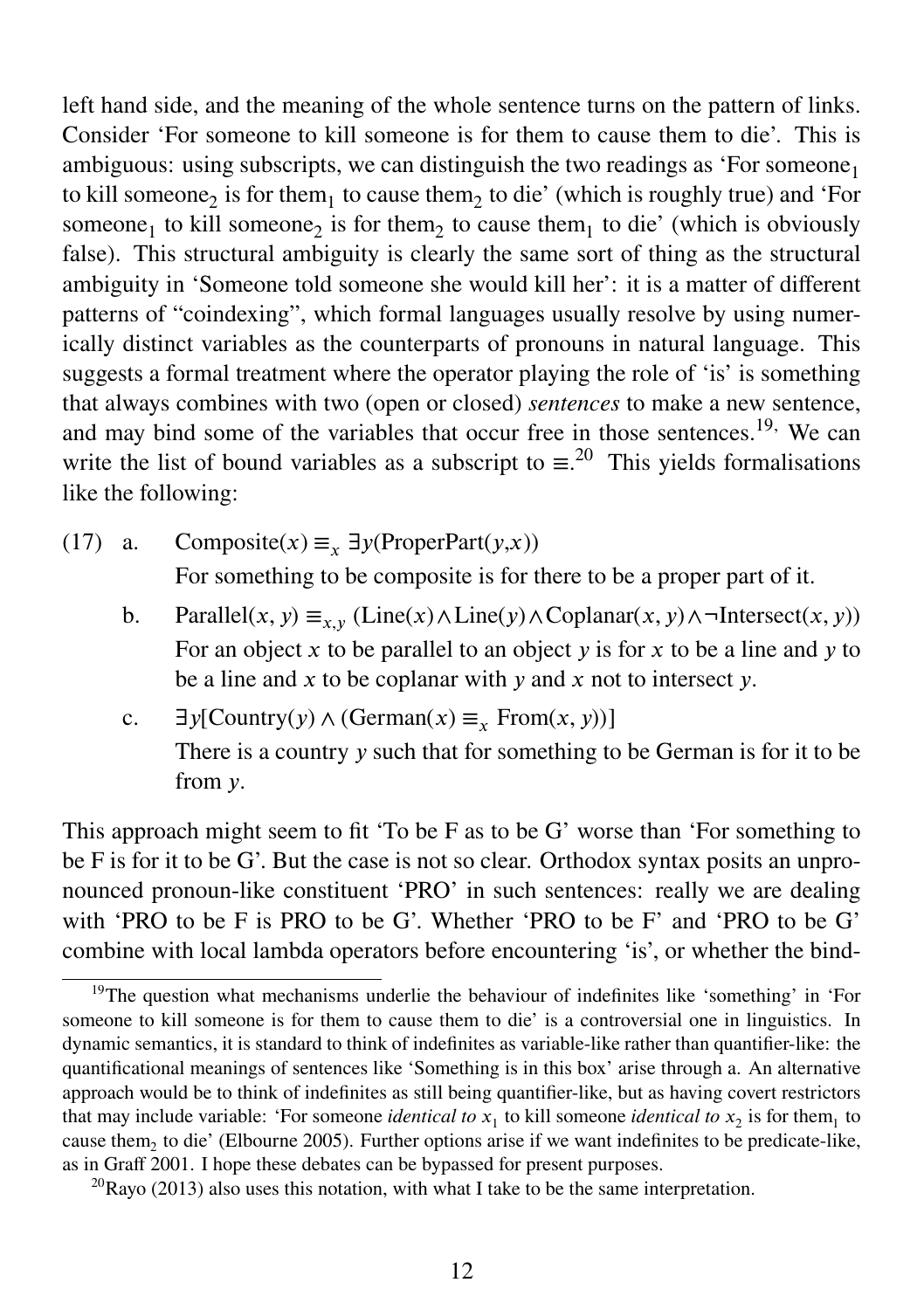ing occurs at the level of the whole sentence, involves hard questions of syntax and semantics that I will not try to resolve here.  $21, 22$ 

Even if we were convinced that the sentential approach provides a more adeq[uat](#page-17-0)e formalisation, we can still make sense of the predicate formalism by understanding  $R \equiv S$  as shorthand for  $R(v_1, ..., v_n) \equiv_{v_1, ..., v_n} S(v_1, ..., v_n)$  (where R and S are *n*-ary predicates, and  $v_1, ..., v_n$  are arbitrarily chosen, distinct variables not free in R or S). Since both uses of  $\equiv$  were explained by reference to identifications in English, this translation should be good insofar as 'To be F is to be G' and 'For something to be F is for it to be G' are interchangeable in English. Note however that many sentential identifications are not the translations of any predicate identifications, since they are not syntactically of the form  $R(v_1, ..., v_n) \equiv_{v_1, ..., v_n}$  $S(v_1, ..., v_n)$  for any R, S,  $v_1, ...,$  and  $v_n$ . Because of this, any proposal for a translation in the [opp](#page-4-0)osite direction—mapping every sentential identification to a predicate identification—will be more controversial. In particular, the obvious suggestion to translate  $\varphi \equiv_{v_1,...,v_n} \psi$  as  $(\lambda v_1...v_n.\varphi) \equiv (\lambda v_1...v_n.\psi)$  leads, in combination with the translation in the other direction to the conclusion that  $\varphi \equiv_{v_1,...,v_n} \psi$  is always equivalent to  $(\lambda v_1 \dots v_n \cdot \varphi)(u_1, \dots, u_n) \equiv_{u_1, \dots, u_n} (\lambda v_1 \dots v_n \cdot \psi)(u_1, \dots, u_n)$ . If we take 'equivalent' in the sense of '≡', this is controversial for reasons we will consider in §5. Indeed, even the claim of material equivalence is controversial for certain  $\varphi$ and  $\psi$ . For example, let  $\varphi$  abbreviate some closed sentence, say 'snow is white'. Someone might accept the truth of  $(\lambda x.(\lambda x. \varphi)(x)) \equiv (\lambda x. \varphi)$ —'to be such that one is such that snow is white is to be snow is white'—while rejecting  $(\lambda x.\varphi)(x) \equiv_{x} \varphi$ — 'for something to be such that snow is white is for snow to be white'—on the grounds that not the case (for example) that for Obama to be such that snow is white is for snow to be white, given that Obama's being such that snow is white is about Obama in a way that snow's being white is not.

Let us now consider how to formalise the basic logical principles discussed informally in §2. In the predicate approach, we can use analogues of the usual identity

 $2^{1}$ The claim that PRO in in infinitival clauses must (at least in certain environments) be semantically bound by a local lambda abstractor features in a popular explanation of the the 'de se' character of expressions like 'She expects to  $\varphi$ ' and 'She wants to  $\varphi$ ' (Chierchia 1989).

 $^{22}$ If there turns out to be a structural difference between the arguments of 'is' in 'For something to be F is for it to be G' and in 'To be F is to be G', this will raise the possibility that there is some subtle semantic difference between the forms, so that 'For it to be the case that (for something to be F is for it to be G) is for it to be the case that (to be F is to be G)' can be false—perhaps there are even cases where the two forms differ in truth value. This would require some revision in the present paper, which treats the forms as interchangeable. If evidence against this assumption emerged, I would need to focus more narrowly on 'To be F is to be G'; however I would insist that this kind of claim can intelligibly be generalised to polyadic predicates whether or not the generalisation is expressible in natural languages. (Thanks to Mark Schroeder for helpful discussion here.)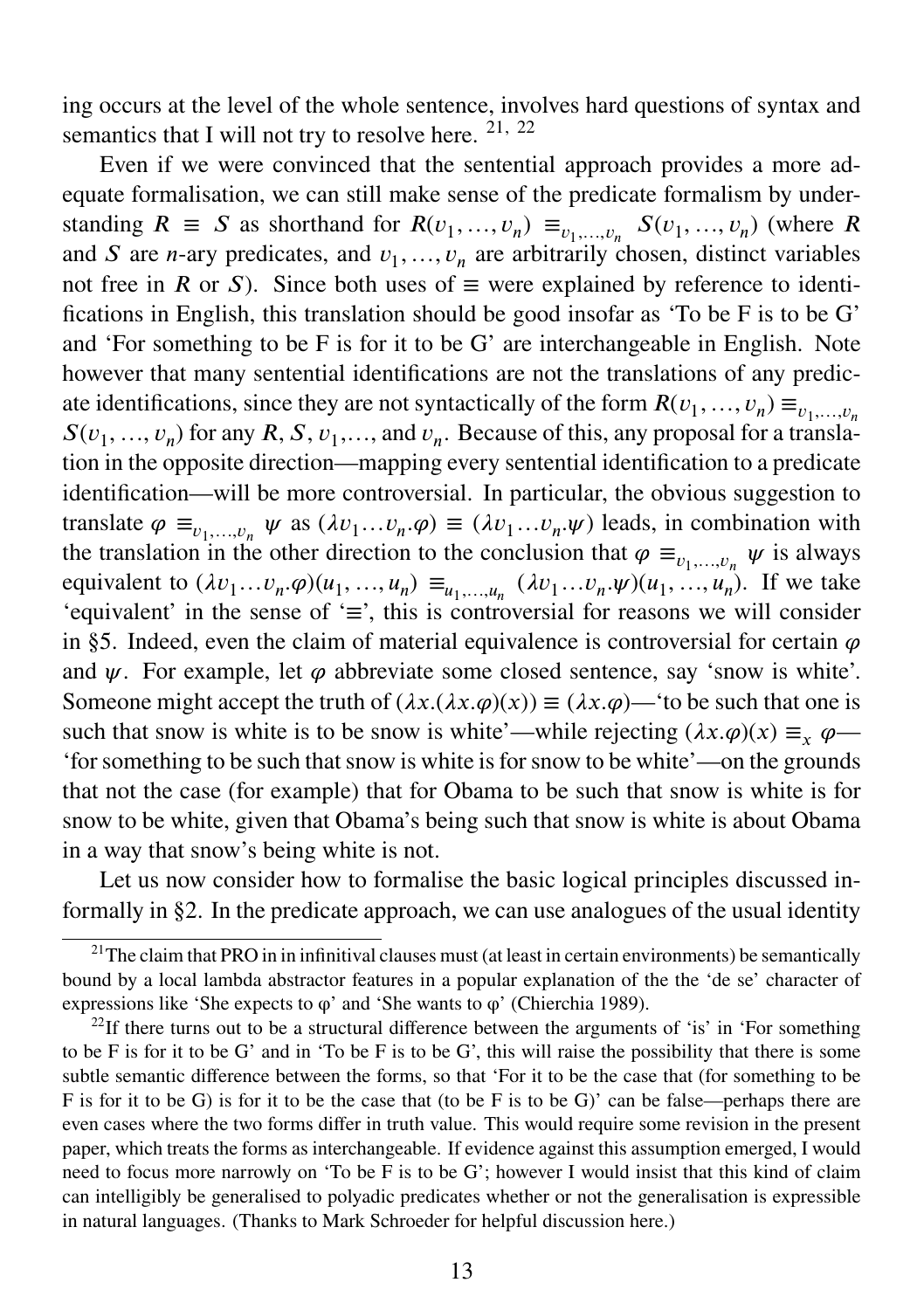<span id="page-13-2"></span><span id="page-13-1"></span>axioms:

Ref  $F \equiv F$ LL  $(F \equiv G) \rightarrow (\varphi \rightarrow [G /_{?} F] \varphi)$ 

<span id="page-13-0"></span>where  $[G/\neg F]\varphi$  is a sentence like  $\varphi$  except that one or more occurrences of F are replaced by occurrences of G, in such a way that no variables free in  $F \equiv G$  are bound in  $\varphi$  or  $[G/\neg F]\varphi$ . I will adopt the convention that universal generalisations of instances of schemas count as instances; so for example,  $\forall x((\lambda y.Rxy) \equiv (\lambda y.Rxy))$ is an instance of Ref. Symmetry and transitivity follow immediately using the instances  $(F \equiv G) \rightarrow ((F \equiv F) \rightarrow (G \equiv F))$  and  $(G \equiv F) \rightarrow ((G \equiv H) \rightarrow (F \equiv H))$ of LL; the truth-preservation principle  $(F \equiv G) \rightarrow (Fx \leftrightarrow Gx)$  follows from the instance  $(F \equiv G) \rightarrow ((Fx \leftrightarrow Fx) \rightarrow (Fx \leftrightarrow Gx)).$ 

LL will of course have to be restricted if our language contains contexts that are "opaque" in the way that propositional attitude ascriptions seem *prima facie* to be. However, given the general perspective on the exceptional character of these contexts defended in §2, we may reasonably avoid the need to constantly make excepti[ons](#page-13-0) [to generalisations l](#page-13-0)ike LL by simply stipulating that our formal languages will not contain any expressions that generate opaque contexts.

The analogous work in the sentential approach can be done by the following axioms:

 $\text{Ref}_s$   $\varphi \equiv_{v_1...v_n} \varphi$ Alphabetic Variation  $(\varphi \equiv_{v_1...v_n} \psi) \rightarrow ([u_i/v_i]\varphi \equiv_{u_1...u_n} [u_i/v_i]\psi)$ LL<sub>s</sub>  $(\varphi \equiv_{v_1...v_n} \psi) \rightarrow (\chi \rightarrow [\varphi/\gamma \psi] \chi)$ 

where  $[u_i/v_i]\varphi$  is the result of replacing each free occurrence of  $v_i$  in  $\varphi$  with a free occurrence of  $u_i$  (re-lettering bound variables if necessary), and  $[\varphi/\gamma \psi]\chi$  is a sentence that results from  $\chi$  by replacing one or more instances of the open sentence  $\psi$  with an instance of the open sentence  $\varphi$ , in such a way that no variable that is free in  $\varphi \equiv_{v_1...v_n} \psi$  is bound in  $\chi$  or  $[\varphi/\gamma \psi] \chi$ . Note that in this approach, Al*phabetic Variation* plays a crucial role in the derivation of many implications, such as  $Fx \equiv_x Gx, Hx \equiv_x Ix \vdash Fx \wedge Hy \equiv_{x,y} Gx \wedge Iy$ . By contrast, in the predicate approach, while we surely will want  $(\lambda v_1...v_n.\varphi) \equiv (\lambda u_1...u_n.[u_i/v_i]\varphi)$  to be valid, it is not needed for the closest analogue of the above inference, namely  $F \equiv G, H \equiv I \vdash (\lambda xy.Fx \wedge Hy) \equiv (\lambda xy.Gx \wedge Iy).$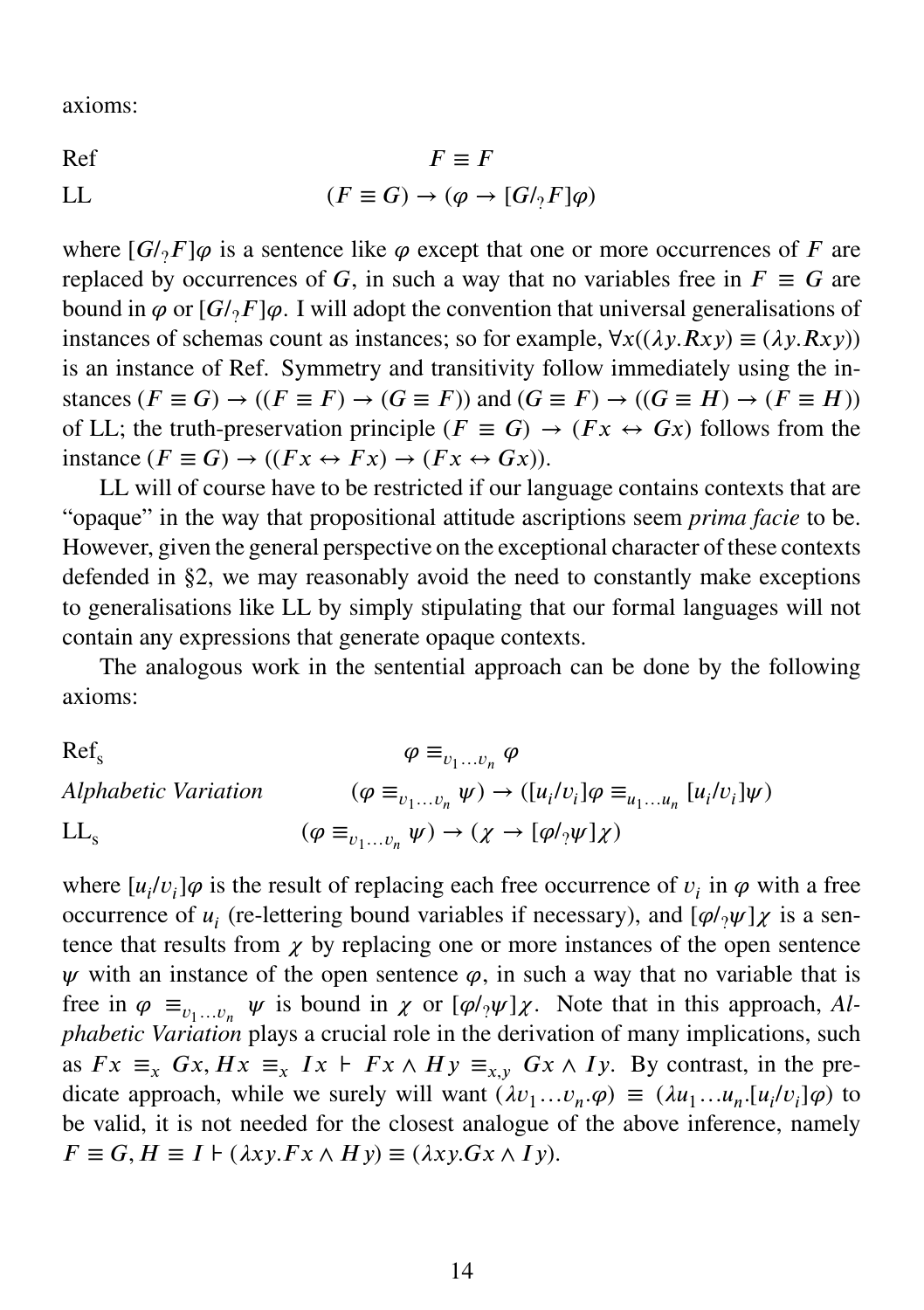#### <span id="page-14-0"></span>**4 Higher-orderese**

My refusal to take 'The property of being F is the property of being G' as more than a heuristic gloss on 'To be F is to be G' is reminiscent of a certain attit[ude](#page-62-0) towards the formalism of higher-order logic defended by, amongst others, Prior (1971) and Williamson (2003). This position holds that sentences like ' $\exists F(F(\text{Free}) \wedge$  $F(\text{Church}))'$  and ' $\exists F(\Box \forall x F(x))'$  are intelligible and true, but only at best heuristically or misleadingly glossed by sentences using standard English quantified noun phrases, like 'Some property is instantiated by both Frege and Church', and 'Some property is necessarily instantiated by everything'.<sup>23</sup> Perhaps there just aren't any natural-language sentences strictly synonymous with these formal sentences: if so, we will have to learn the language of higher-order logic by the same "direct method" we use when learning foreign languages by immersion (Williamson 2003, p. 459). I will not be arguing for this kind of embrace of higher-order quantification here. But I do want to discuss several ideas about identification which can be more cleanly articulated using higher-order resources.

The formal higher-order language I have in mind is that of simple relational type theory with lambda abstraction. It works as follows (see Appendix A1 for a more rigorous presentation). Every syntactic unit is a *term* having a particular *type*, or syntactic category. Types are defined as follows: the letter *e* is a type ("the type of objects"); for any  $n \ge 0$  and types  $\tau_1, \ldots, \tau_n$ , the *n*-tuple  $\langle \tau_1, \ldots, \tau_n \rangle$  is a type; nothing else is a type. Formulae (open or closed sentences) are terms of type  $\langle \rangle$  ("propositional type"). *n*-place predicates of the familiar sort—expressions that that can combine with  $n$  first-order variables to form sentences—are terms of type  $\langle e, ..., e \rangle$ . There are variables of all types; we may indicate the type of a variable by means of a superscript on its first occurrence. For any terms  $A, B_1, ..., B_n$  of types  $\langle \tau_1, ..., \tau_n \rangle, \tau_1, ..., \tau_n$  respectively,  $A(B_1, ..., B_n)$  is a formula. For any distinct variables  $v_1, ..., v_n$  of types  $\tau_1, ..., \tau_n$  and formula  $\varphi, (\lambda v_1...v_n.\varphi)$  is a term of type  $\langle \tau_1, ..., \tau_n \rangle$ . The logical constants are  $\neg$  (of type  $\langle \langle \rangle$ );  $\vee$  and  $\wedge$  (of type  $\langle \langle \rangle$ ,  $\langle \rangle$ ); and for every type  $\tau$ ,  $\forall_{\tau}$  and  $\exists_{\tau}$  (of type  $\langle \langle \tau \rangle \rangle$ ), and  $\equiv_{\tau}$  (of type  $\langle \tau, \tau \rangle$ ).

Some abbreviations: we write  $\forall x^{\tau}(\varphi)$  and  $\exists x^{\tau}(\varphi)$  instead of  $\forall_{\tau}((\lambda x^{\tau} \cdot \varphi))$  and  $\exists_{\tau}((\lambda x^{\tau}, \varphi))$ . We freely use infix notation, e.g. writing  $\varphi \wedge \psi$  instead of  $\wedge(\varphi, \psi)$ .  $\rightarrow$ abbreviates  $\lambda p^{(n)} q^{(n)} \neg p \lor q$ , and  $\leftrightarrow$  abbreviates  $\lambda p^{(n)} q^{(n)} (p \rightarrow q) \land (q \rightarrow p)$ . We may omit parentheses and type annotations when they can be reconstructed unambiguously.

<sup>&</sup>lt;sup>23</sup>The point has nothing special to do with the word 'property': the reasons for not embracing these English sentences as unproblematic translations of the higher-order sentences also applies to corresponding sentences using 'concept', 'condition', etc.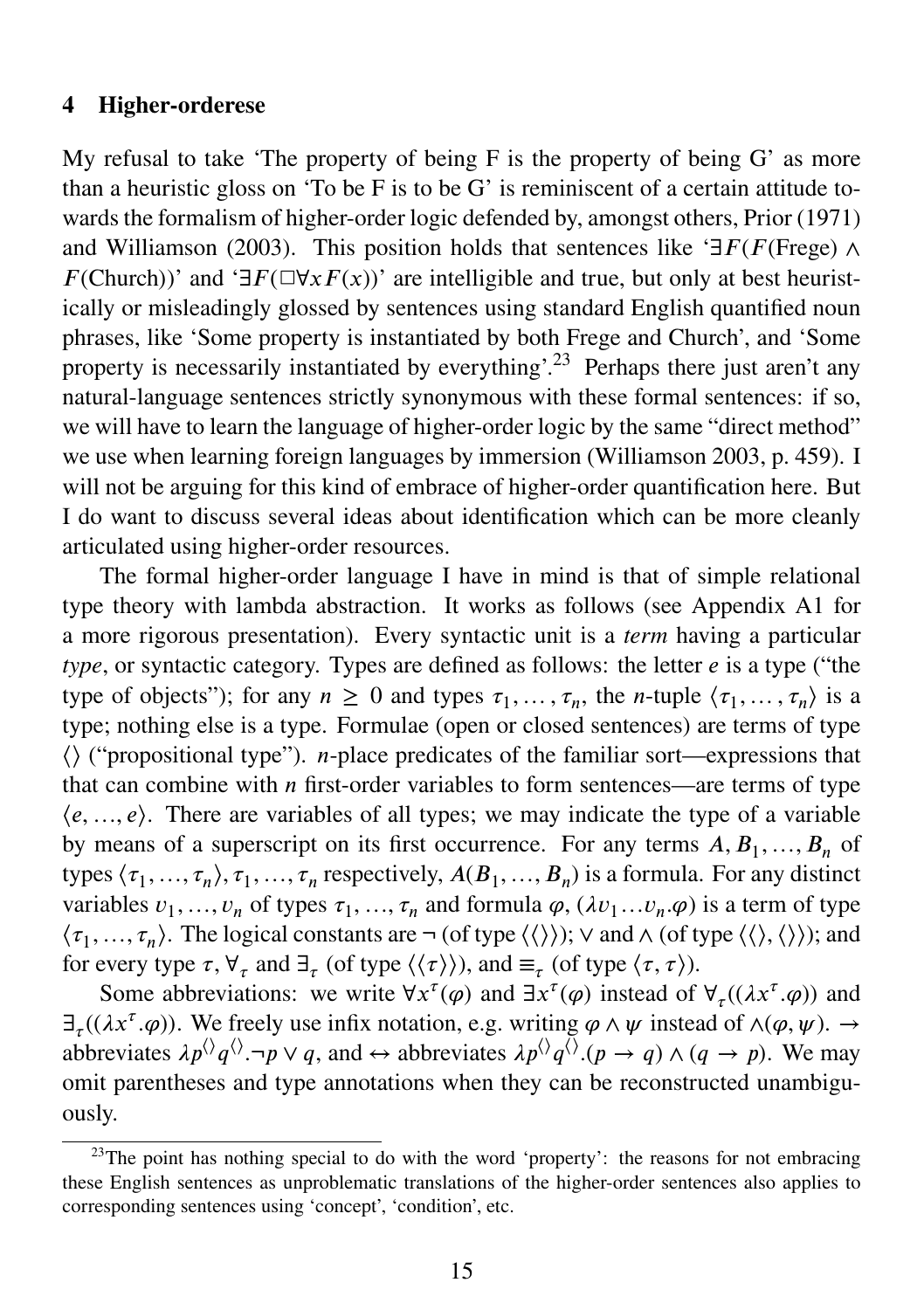<span id="page-15-0"></span>[By regimenting id](#page-15-0)entification using a [high](#page-13-1)er-o[rder](#page-13-2) predicate  $\equiv_{\tau}$ , I am opting for the "predicate" formalism from the previous section. The conven[ienc](#page-13-2)e and elegance of having lambda-abstraction do all the work of variable-binding is just too great to pass up. This means that the [language will lack](#page-15-0) the ability to neutrally regiment sentential identifications that are not obviously materially equivalent to any particular predicate identification. Fortunately, there are plenty of deep and controversial questions of identificationt[hat](#page-13-1) *do* have obvious (material) equivalents in our higher-order language, so we nee[d not be too sad to](#page-15-0) postpone the rest for another occasion.

One question that can naturally be raised once higher-order quantifiers are in the language is the question whether identifications are materially equivalent to claims of higher-order indiscriminability. Schematically:

*Indiscriminability*  $((x \equiv_{\tau} y) \leftrightarrow \forall z^{\langle \tau \rangle}(z(x) \leftrightarrow z(y)))$ 

where  $\tau$  may be any type.

*Indiscriminability* can be derived from Ref and LL given standard classical logic.  $(x \equiv_{\tau} y) \rightarrow ((z^{(\tau)}(x) \leftrightarrow z(x)) \rightarrow (z(x) \rightarrow z(y)))$  is an instance of LL, and classically implies  $(x \equiv_\tau y) \rightarrow (z(x) \rightarrow z(y))$ ; universal generalisation on this formula gives the right to left direction of *Indiscriminability*. In the other direction, suppose that  $\forall z^{(\tau)}(z(x)) \leftrightarrow z(y)$ ; then by universal instantiation,  $(\lambda u.x \equiv_\tau u)(x) \leftrightarrow (\lambda u.x \equiv_\tau \tau u)(x)$  $u$ )(y), which implies  $x \equiv_{\tau} x \leftrightarrow x \equiv_{\tau} y$  (by "extensional β-conversion", see next section), so  $x \equiv_{\tau} y$  by Ref.

Some will reject *Indiscriminability* on the basis of an argument like this:

- 1. Hank believes all vixens are vixens and does not believe all vixens are female foxes.
- 2. So ( $\lambda p^{\langle \rangle}$ . Hank believes p)(all vixens are vixens)  $\wedge \neg (\lambda p$ . Hank believes p)(all vixens are female foxes)].
- 3. So  $\exists z^{(langle)}(z$ (all vixens are female foxes)∧¬ $z$ (all vixens are vixens)).
- 4. All vixens are female foxes  $\equiv$  all vixens are vixens

5. So, 
$$
\exists p^{\langle \rangle} \exists q^{\langle \rangle} (p \equiv q \land \exists z^{\langle \langle \rangle \rangle} (z(p) \land \neg z(q))).
$$

Accepting the conclusion of this argument means holding that higher-order quantifiers themselves create an opaque context, so that we cannot add such quantifiers to the language without disrupting the ban on opacity required for all instances of LL to be true.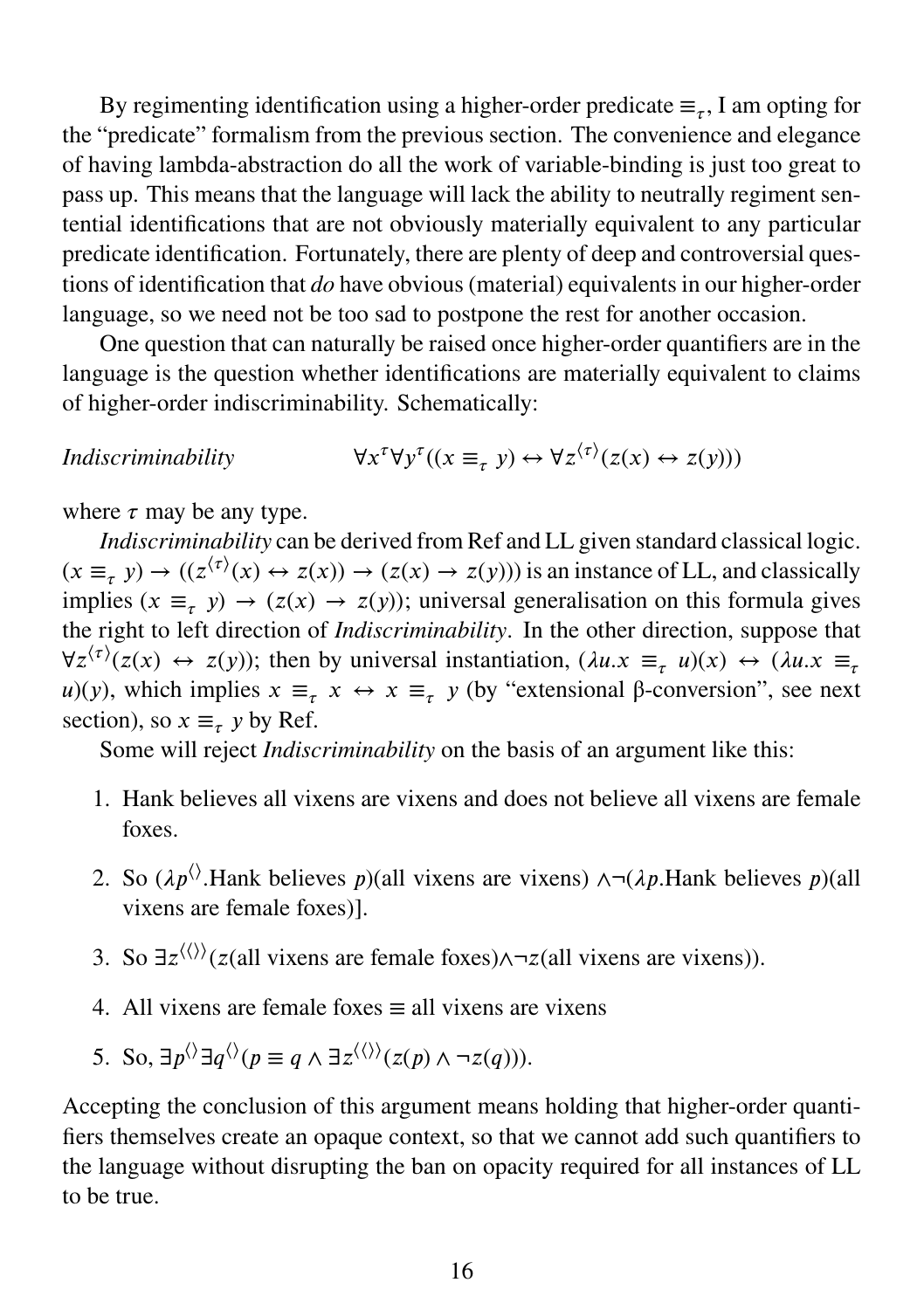The one way of resisting this argument that I want to firmly rule out (at least considered as a general strategy) is that of denying 4: it is crucial to the philosophically important use of 'To be F is to be G' that such claims cannot be refuted so easily. But there are other ways of resisting the [argument that are](#page-15-0) much more prom[ising. One might r](#page-15-0)eject 1, regarding it as literally false, or at least literally false on every uniform interpretation.<sup>24</sup> One might—currently my favourite option—reject the inference fro[m](#page-16-0) 1 to 2, treating propositional attitude ascriptions as creating a special syntactic environment that makes for exceptions to generally valid rules like extensional beta-conversion (see §5), similar i[n this respect to "m](#page-15-0)ixed quotation". Or, most radically, one might reject the classical rule of existential generalisation, [and w](#page-99-0)ith it one or both of the inferences from 2 to 3 or from 3 and 4 to 5 (see Bacon and J. S. Russell  $MS<sup>25</sup>$ 

I think that we should accept *Indiscriminability*, and resist the argument against it in one of the above ways. However, *Indiscriminability* will not play a major role in what follows—indeed, most of the claims we will be considering will be intelligible even to those who insist that higher order quantifiers are meaningless. (Identification would give complex higher-order predicates a *raison d'être* even if there weren't any quantifiers around for them to serve as arguments for.) When I do on occasion use higher-order quantifiers in ways that assume *Indiscriminability*, those who reject *Indiscriminability* because of opaque contexts will in most cases be able to make sense of what's going on by interpreting the quantifiers as restricte[d to the domain](#page-15-0) of the transparent.<sup>26</sup>

<span id="page-16-0"></span>It is worth mentioning that if we do accept *Indiscriminability*, there is a strong

<sup>25</sup>Another possible view is that higher-order quantification is ambiguous, so that *Indiscriminability* has both true and false readings.

<sup>26</sup>This applies in particular to the initial universal quantifiers which, according to our convention concerning schemas, may be added to bind any otherwise free variables that appear in an instance of a schema.

 $24$ For the ideology of uniform interpretations and its relevance to arguments like this one, see Dorr 2014c. There I argue that when N and M are ordinary proper names, 'If  $N = M$ , everyone who believes that  $\dots N \dots$  believes that  $\dots M \dots$  is true on every uniform interpretation. One could imagine saying the same thing about all identifications that I say about identities between ordinary names. However, this generalisation is harder to defend than the view in the paper. It is fairly easy to imagine situations where 'Lois believes that Clark flies' could be used to assert a truth even though Lois would accept the sentence 'Clark doesn't fly, although Superman does'; it is much harder to imagine situations where 'Hank believes that there are female foxes' could be used to assert a truth even though Hank would accept the sentence 'There are no female foxes, although there are vixens—vixens are sexless Martian spy-robots, not female foxes'. The difference is that ordinary proper names (excluding compound names like 'Oxford University') lack relevant syntactic structure, whereas expressions in other categories can differ structurally in a way that seems to make for systematic, conventionalised differences in the communicative possibilities for speech and attitude reports involving them.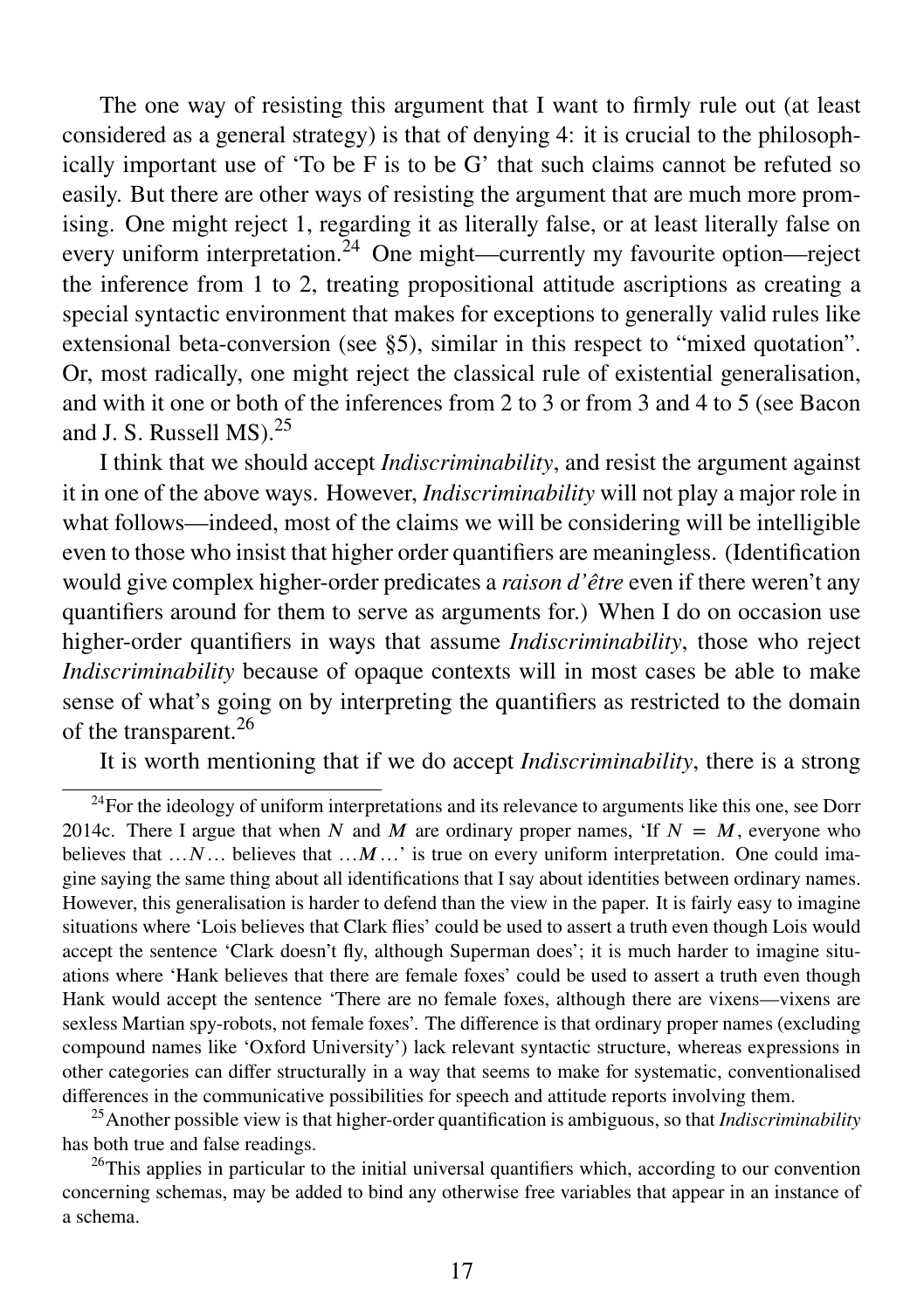<span id="page-17-3"></span><span id="page-17-0"></span>case to be made for strengthening it to an identification: $27$ 

#### <span id="page-17-1"></span>*The Identity Identity*  $y^{\tau}.\forall z^{\langle \tau \rangle}(z(x) \leftrightarrow z(y))$

In words: identification *is* higher-order indiscernibility. *The Identity Identity* provides a powerful explanation of the truth of *Indiscriminability* and of the instances of Ref and LL; it allows the entire logic of  $\equiv$  to be subsumed under that of quantification, which we need in any case.<sup>28</sup> However, once we have *Indiscriminability*, the question whether *The Identity Identity* [is true will only b](#page-17-1)e relevant to questions that turn on embedded identifications, which will not be ce[ntr](#page-17-2)al in what follows.

### **5 Beta-equivalence**

<span id="page-17-4"></span>An object x is such that it is rectangular and it is equilateral if and only if x is rectangular and x is equilateral. More generally: x is such that ...it... iff ... x.... In a langua[ge with lambda ab](#page-17-3)stracts, this pattern can be [cap](#page-98-7)tured by the following schema:

#### *Extensional β-equivalence*  $\cdot \varphi$  $(A_1, ..., A_n) \leftrightarrow [A_i/v_i] \varphi$

<span id="page-17-2"></span>where  $v_1, ..., v_n$  [are any dis](#page-17-1)tinct variables,  $A_1, ..., A_n$  are any terms (not necessarily all distinct), and  $[A_i/v_i]\varphi$  is a sentence that results from replacing each free occurrence of  $v_1$  in  $\varphi$  with an occurrence of  $A_1$ , and each occurrence of  $v_2$  with an occurrence of  $A_2$ , and so on, replacing bound variables in such a way that no free variables in any  $A_i$  become bound. *Extensional*  $\beta$ *-equivalence* should be uncontroversial given that the language doesn't contain opaque contexts.<sup>29</sup>

A much more controversial question is whether this claim of coextensiveness can be strengthened to an identification:

#### *Immediate β-equivalence*  $(\varphi)(A_1, ..., A_n) \equiv_{\langle} [A_i/v_i] \varphi$

 $^{27}$ I have stolen this name from Bacon and J. S. Russell MS.

<sup>&</sup>lt;sup>28</sup>The Identity Identity is also convenient for metalogical purposes, since it lets us work with a shorter list of logical constants and a simpler definition of a model: for this reason I take it for granted in the Appendix. But this is only a convenience: reintroducing ≡ as a primitive in the model theory would be straightforward.

<sup>29</sup>*Extensional β-equivalence* becomes controversial once we have expressions like 'believes' in the language. For example, it is controversial whether  $(\lambda f$ . Hank believes  $\forall y$ (Vixen(y)  $\rightarrow$  $f(y)$ )( $\lambda z$ . Female(z)  $\wedge$  Fox(z))  $\rightarrow$  Hank believes  $\forall y$ (Vixen(y)  $\rightarrow (\lambda z$ . Female(z)  $\wedge$  Fox(z))(y)): this conditional will be false on views where the syntactic structure of the argument of 'believes' makes a truth-conditional difference.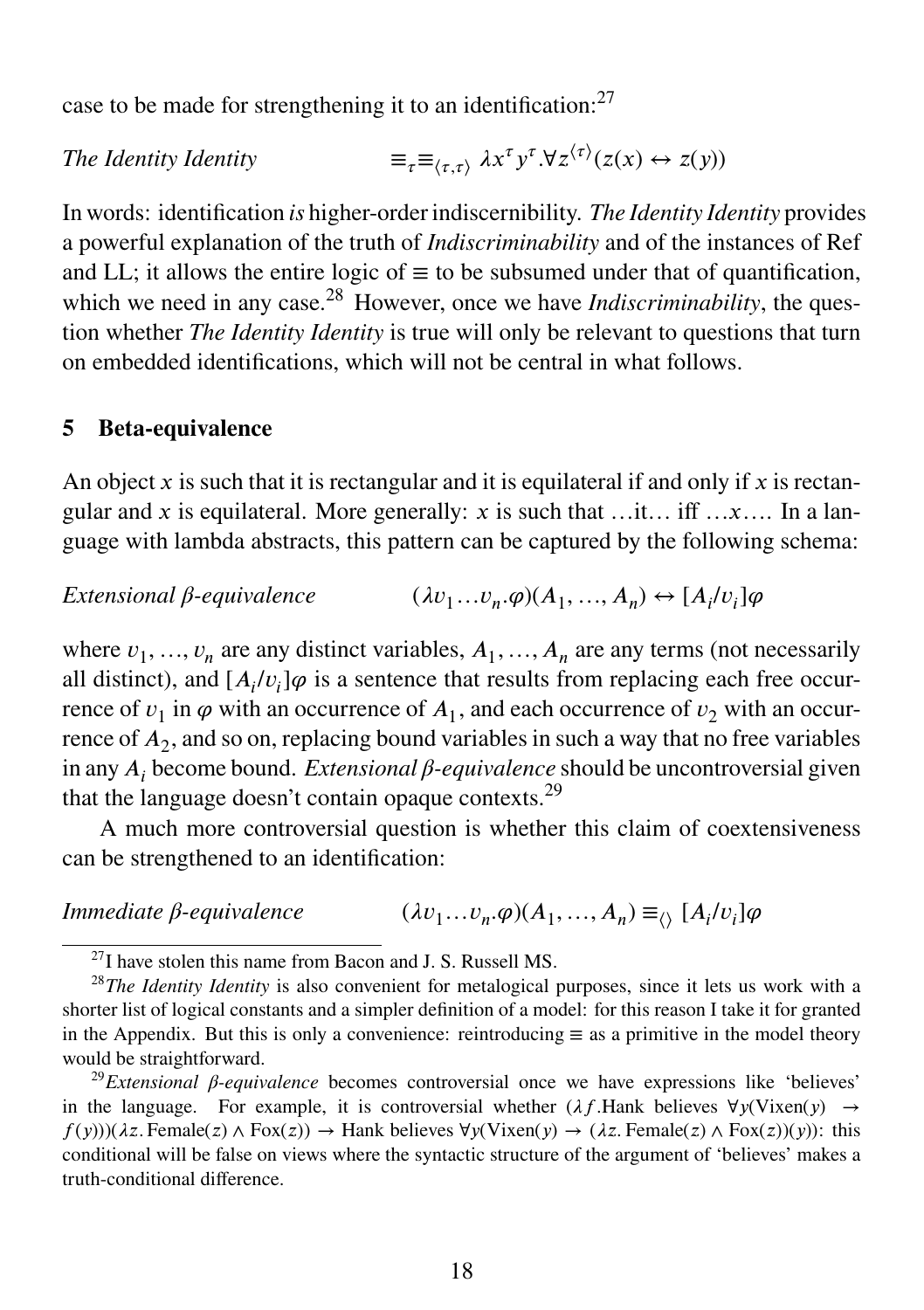<span id="page-18-0"></span>For example: for Nelly to be such that she is female and she is a fox is for it to be the case that Nelly is female and Nelly is a fox.

Those who accept *Immediate β-equivalence* will presumably also want to accept other identifications that result from performing the same kind of substitution in an embedded context, for example th[e following:](#page-18-0)

$$
(\lambda y.((\lambda x.R(x, y))(z))) \equiv_{\langle e \rangle} (\lambda y.R(z, y))
$$

$$
R(x, (\lambda y.S(y, (\lambda z.Fz \land Gz)(x)))) \equiv_{\langle \rangle} R(x, (\lambda y.S(y, Fx \land Gx)))
$$

<span id="page-18-2"></span>So, the picture [that strengthe](#page-18-0)ns *[Extensional β-equivalenc](#page-17-4)e* to an identification would seem to go along with the following [more general s](#page-18-0)chema: $30$ 

*β-conversion:*  $\varphi \leftrightarrow \varphi^*$ , where  $\varphi^*$  [is derived](#page-18-0) from  $\varphi$  by repla[cing some co](#page-18-0)nstituent of the form  $(\lambda v_1 \dots v_n \psi)(A_1, \dots, A_n)$  with  $[A_i/v_i]\psi$ .

<span id="page-18-1"></span>When one term can be derived from another by a replacemen[t of this sort,](#page-18-0) we say that the latter *one-step β-reduces* to the former, and [that the tw](#page-18-0)o are *[one-step β](#page-17-4)[equivalent](#page-17-4)*. Two terms are β-equivalent *simpliciter* when they can be connected by a sequence of terms each of which is one-step β-equiv[alent to its p](#page-18-0)redecessor. Given the symmetry and transitivity of ≡, *β-conversion* ob[viously imp](#page-18-0)lies the more general prin[cipl](#page-13-2)e that  $\varphi \leftrightarrow \varphi^*$  is true [whenever](#page-17-3)  $\varphi$  and  $\varphi^*$  are  $\beta$ -equivalent. And given Ref, we als[o get the su](#page-18-0)perficially stronger principle that  $A \equiv_{\tau} B$  is true whenever A and B are β-equivalent terms of type  $\tau$ : for in this case,  $(A \equiv_{\tau} A) \leftrightarrow (A \equiv_{\tau} B)$  [is an](#page-18-0) [instance of](#page-18-0) *β-conversion*, and implies  $(A \equiv_{\tau} B)$  given Ref.<sup>31</sup> This explains how we get back from *β-conversion* to *Immediate β-equivalence*.

The question whether to endorse *β-conversion* is a crucial choice point for theorising about the logic of identifications. My view is that *β-conversion* is *close* to being valid. To be precise: *β-conversion* holds whenever the substituted term  $(\lambda v_1...v_n.\psi)(A_1,...,A_n)$  is such that each of the variables  $v_1,...,v_n$  have at least one free occurrence in —call these instances of *nonvacuous β-conversion*. In this

<sup>30</sup>Interestingly, although there is no obvious route to *β-conversion* from *Immediate βequivalence*, if we were taking the sentential identification connective as primitive the schema  $(\lambda v_1... v_n.\varphi)(A_1,..., A_n) \equiv_{u_1...u_m} [A_i/v_i] \varphi$  could do all the work of *β-conversion*.

<sup>&</sup>lt;sup>31</sup>If we are taking  $\equiv$  as primitive, we could also take the schema whose instances are  $A \equiv_{\tau} B$ when A and B are β-equivalent as our basic axiom, and derive *β-conversion* from  $\varphi \equiv \varphi^*$  and  $\varphi \leftrightarrow \varphi$ using LL. However, if we are using *The Identity Identity* to avoid taking ≡ as a primitive, we will need to take *β-conversion* as the more basic axiom, since we need to rely on it to get from  $\varphi \equiv \varphi^*$ , i.e.  $(\lambda pq.\forall z(z(p) \leftrightarrow z(q)))(\varphi, \varphi^*)$ , to  $\varphi \leftrightarrow \varphi^*$ , via  $\forall z(z(\varphi) \leftrightarrow z(\psi))$  (one application of  $\beta$ -conversion), then  $(\lambda p.p)(\varphi) \leftrightarrow (\lambda p.p)(\varphi^*)$  by universal instantiation, and finally  $\varphi \leftrightarrow \varphi^*$  (two more applications of *β-conversion*).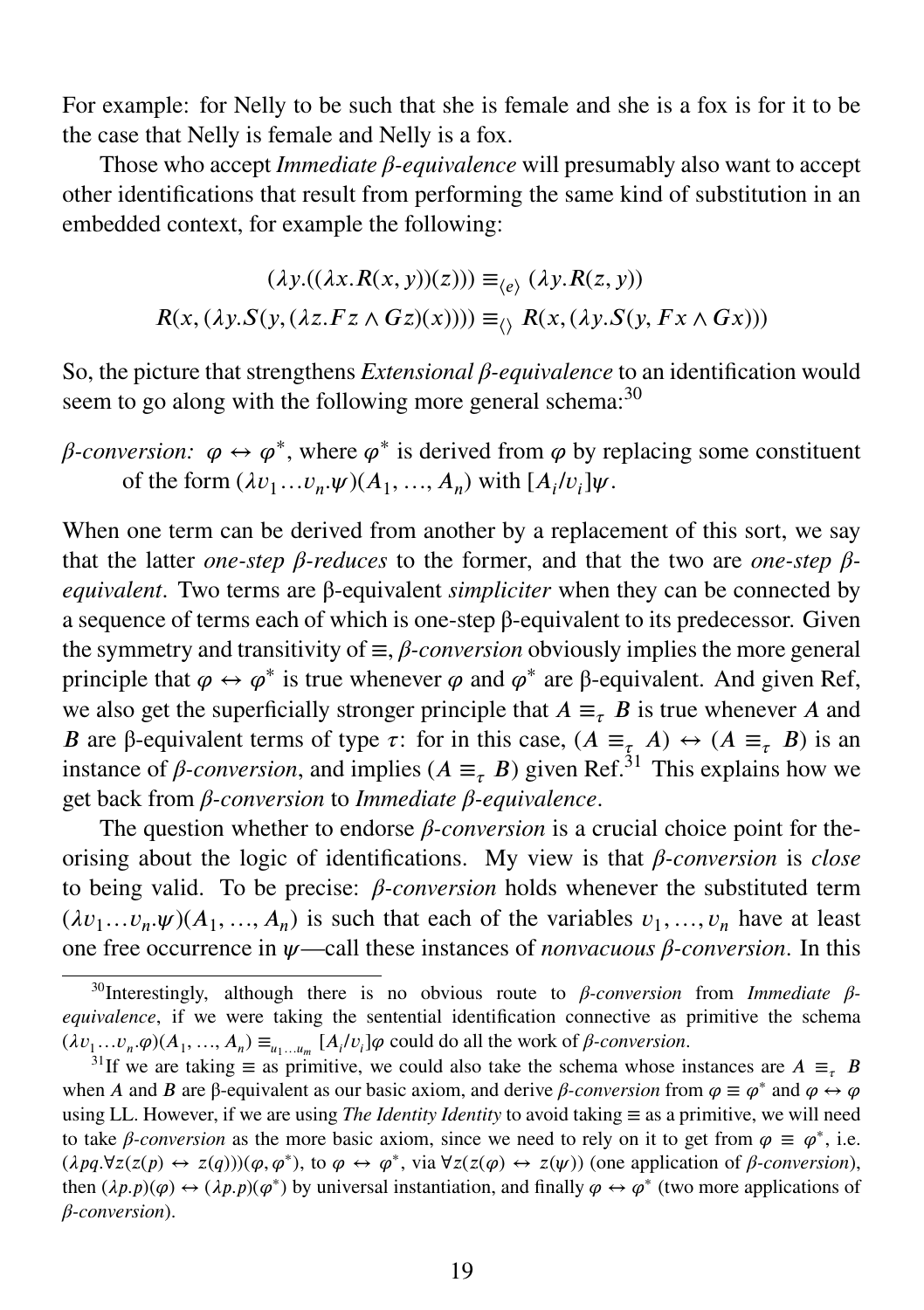section and the ne[xt,](#page-19-0) I will attempt to make this plausible, though what I have to say will fall far short of being a knock-down argument. In the present section, I will survey four possible strategies for arguing against instances of *β-conversion*, arguing that none of them are compelling. In §6, I will sketch what seems to me to be the most principled and systematic view on which which β-conversion fails, give some arguments against it, and say some positive things in favour of (non-vacuous) β-conversion.

The first [strategy for ar](#page-18-0)guing against *β-conversion* is based on familiar arguments for thinking that the *proposition* that  $(\lambda v_1 \dots v_n \cdot \varphi)(t_1, \dots, t_n)$  is (in many cases) distinct from the proposition that  $[t_i/v_i]\varphi$ . For example, Salmon (2010) considers a case where someone thinks they are seeing photos of two yachts when in fact they are seeing two photos of a single yacht  $a$ , and sincerely utters 'This yacht is longer than that one is'. According to Salmon, the speaker in this case believes the proposition that *a* is larger than *a* is, but does not believe the proposition that  $(\lambda x.x)$  is larger than x is)(a).<sup>32</sup> Similarly, the Babylonians believed that Venus was a planet visible in the morning and Venus was a planet visible in the evening, and communicated this belief to one another by uttering the Babylonian equivalent of 'Phosphorus is visible in the morning and Hesperus is visible in the evening', but they did not believe that  $(\lambda x.x)$  is a planet visible in the morning and x is a planet visible in the evening)(Venus).

<span id="page-19-1"></span><span id="page-19-0"></span>Considerations of this kind are very important to the metaphysics of propositions ([und](#page-19-1)erstood as "objects of the attitudes"); but they are terrible as an argument against instances of *β-con[versio](#page-100-5)n*. This ar[gumen](#page-101-2)t would be no better than the argument that since it is possible for someone to believe that there are vixens without believing that there are female foxes or to want to be a vixen without wanting to be a female fox, it is not the case that for there to be vixens is for there to be female foxes or that to be a vixen is to be a female fox. Those (including Salmon and Soames) who think that the proposition that there are vixens is distinct from the proposition that there are female foxes on the basis that it is possible to believe the former without believing the latter should regard 'the proposition that…' as an opaque context, rejecting the inference from 'For it to be the case that  $\varphi$  is for it to be the case that  $\psi$ ' to 'The proposition that  $\varphi$  = the proposition that  $\psi'$ . If they insist on understanding the identification in terms of the identity of entities of some sort, they should think of these entities not as *propositions* (the "objects of the attitudes"), but as "states of affairs"—entities which stand to the number 0 as properties stand to 1 and binary relations stand to 2.<sup>33</sup>

<sup>32</sup>See also Salmon 1986b and Soames 1987a.

<sup>&</sup>lt;sup>33</sup>It is unfortunate that philosophy has no accepted label for such entities. 'Proposition' is hostage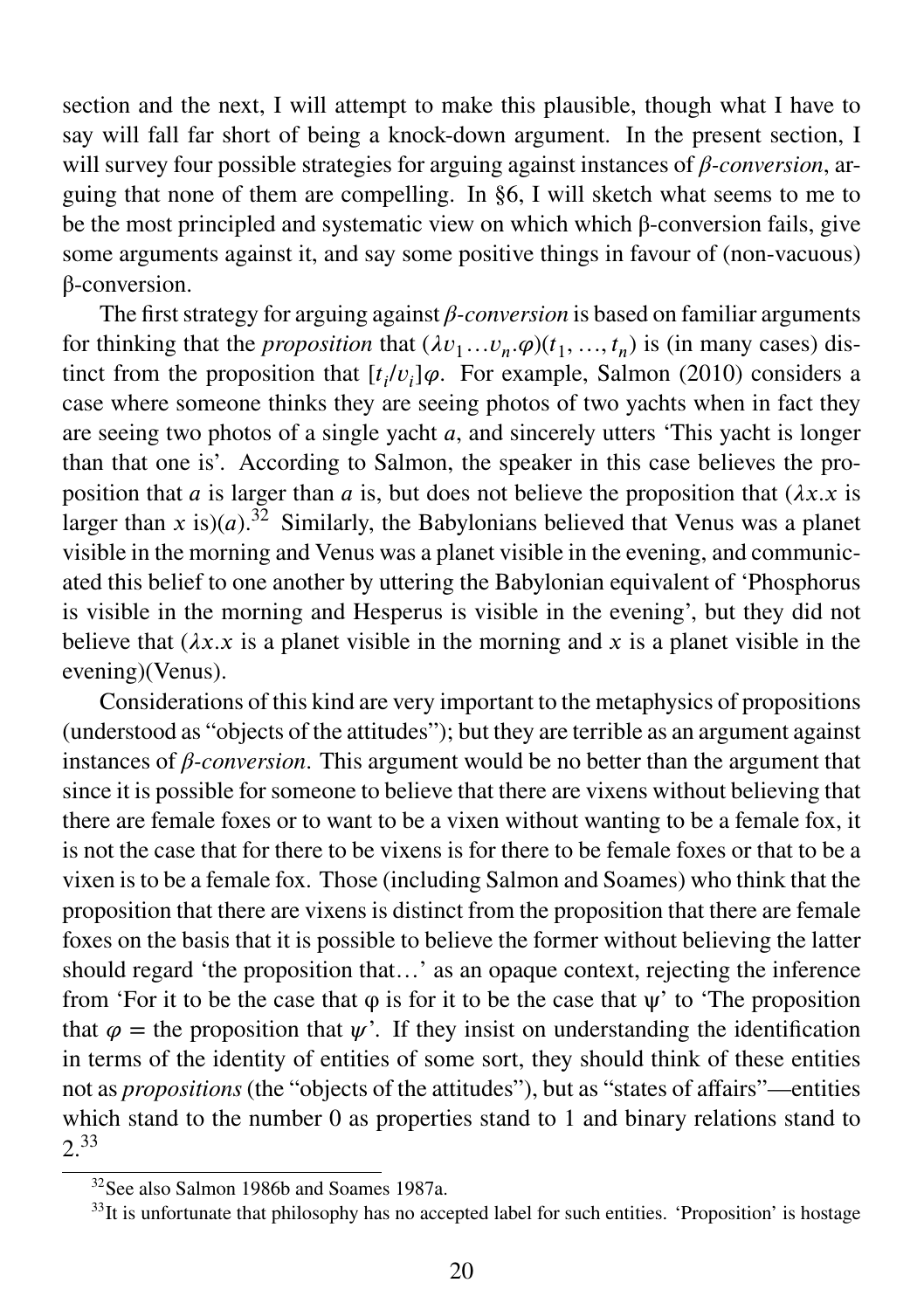The second argumentative strategy is more promising, since it turns on environments that have nothing obvious to do with propositional attitudes or "intentionality". Gideon Rosen [\(20](#page-4-0)10) and Kit Fine (2012) suggest certain general principles about *grounding* which, if true, would provide a widely-applicable strategy for arguing against instances of *β-conversion*. Rosen puts the point in terms of an ontology of facts: he maintains that in general, the fac[t t](#page-20-0)hat  $[a/x]\varphi$  grounds the fact that  $(\lambda x.\varphi)(a)$ . Since no fact grounds itself, this entails [that the facts](#page-18-0) in question are distinct. Fine thinks of grounding claims as involving a sentential operator which (at least in the straightforward case where it connects two sentences) we can pronounce 'because'. So for him, the key claim is that whenever  $(\lambda x.\varphi)(a)$ ,  $(\lambda x.\varphi)(a)$  because [a/x] $\varphi$ , although it is never true that  $(\lambda x.\varphi)(a)$  because  $(\lambda x.\varphi)(a)$ .<sup>34</sup> These claims certainly *sound* like they should entail that it is not true, in our target sense, that for it to be the ca[se that](#page-35-0)  $(\lambda x.\varphi)(a)$  is for it to be [the case tha](#page-18-0)t  $[a/x]\varphi$ . Rosen and Fine are at the forefront of a movement to give questions expressed in grounding-theoretic terms a central role in metaphysics, not merely as tools for investigating some other questions (in the way that, e.g., questions about conceptual analysis might be), but as topics of investigation for their own sake. At least insofar as one is convinced by the picture I presented in §2—according to which the "subject matter of met[aphy](#page-98-5)sics" is conceived of as being about the world as opposed to our representations of it, and true identifications license substitution within claims of this sort—one will not want to resist the grounding-theoretic argu[ment again](#page-18-0)st  $\beta$ -conversion at its last step.<sup>35</sup>

<span id="page-20-0"></span>However, so long as we conceive of grounding as a worldly matter, I see no good reason for accepting the premise that  $[a/x] \varphi$  *ever* grounds  $(\lambda x.\varphi)(a)$ . When we are

to the propositional attitudes; 'fact' is ruled out since there cannot be a fact that  $φ$  unless  $φ$ ; and some treat 'state of affairs' as like 'fact' in this respect. I am tempted by 'factoid'.

<sup>&</sup>lt;sup>34</sup>Fine suggests just one possible exception to the generalisation that  $[a/x]\varphi$  strictly grounds  $(\lambda x.\varphi)(a)$ , namely when  $\varphi$  is a predication  $F(x)$  where x is not free in F, so that  $(\lambda x.\varphi)(a) \equiv [a/x]\varphi$ is an instance of η-conversion (see below) as well as *β-conversion*.

 $35$ Interestingly, however, there are indications that Fine and some other grounding-enthusiasts are not thinking along these lines. Fine is open to a view on which propositions are individuated too coarsely to respect grounding-theoretic distinctions: 'the truth of "A,  $B < C$ " might be taken to depend not merely upon the propositions expressed by "A", "B" and "C" but also upon how these propositions are expressed'. This suggests a picture where grounding-theoretic claims are in some important sense about our representations, rather than simply about how things are in the world. Correia (2010) takes seriously the idea that 'grounding' admits a "conceptual" interpretation that works like this, as well as a "worldly" interpretation, and interprets Fine and Rosen as concerned with the "conceptual" notion. If he is right, the present argument against *β-conversion* from putative failures of substitutivity in grounding claims would have no more force than the previously considered argument from failures of substitutivity in attitude reports. However, I have little sense of what the conceptual interpretation of grounding claims is supposed to be, or why anyone would regard such claims as having a distinctive interest for metaphysics.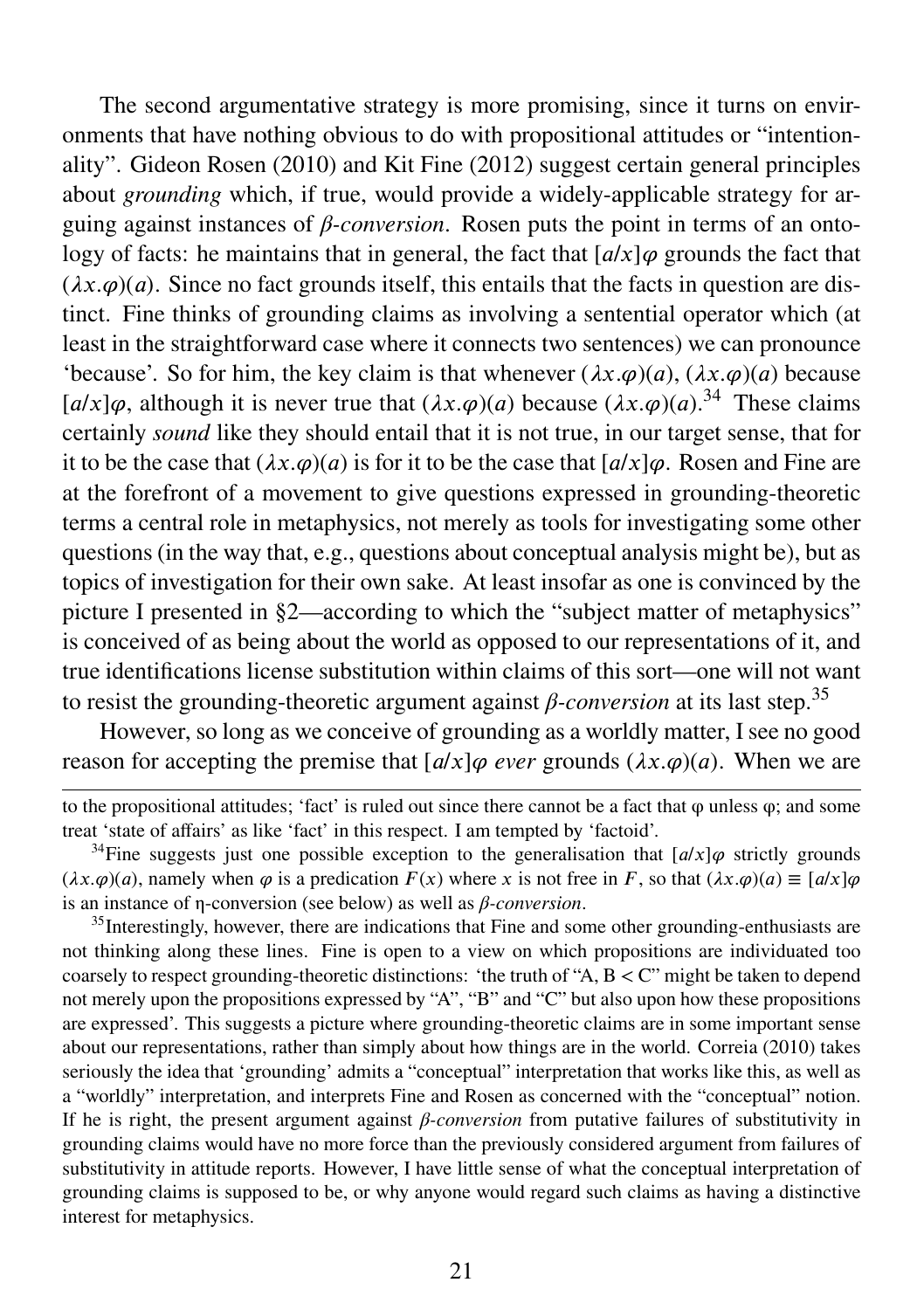first being introduced to the language of grounding, we will be tem[pted to deploy](#page-18-0) it quite promiscuously. [For e](#page-101-3)xample, we will be tempted to claim that the fact that Nelly is a vixen is grounded by the fact that Nelly is a female fox. After all, 'Nelly is a vixen because Nelly is a female fox' certainly sounds true, and there are no obvious tests for distinguishing the 'because' here from the 'because' of grounding. But this temptation must certainly be resisted, as discussed in §2. Given that to be a vixen is to be a female fox, it certainly follows that for Nelly to be a vixen is for Nelly to be a female fox, and hence that the fact that Nelly is a female fox does not ground the fact that Nelly is a vixen, since it does not gro[und it](#page-101-4)self. Of course Fine and Rosen need not dispute this, since they can claim that this one fact is distinct from the fact that Nelly is female and Nelly is a fox, which grounds it. But once we have realised that we need to be careful in going from intuitive 'because' claims to grounding claims, it is hard to see any principled gr[oun](#page-21-0)ds for resisting the temptation in the case of the fact that Nelly is a female fox while yielding [to it in the ca](#page-18-0)se of the fact th[at Ne](#page-21-1)lly is female and Nelly is a fox.

<span id="page-21-1"></span>There is a third influential [strategy for arg](#page-18-0)uing against instances of *β-conversion*, developed by Stalnaker (1977), whose application is more limited. It has two premises. The first is contingentism, the view that it is metaphysically possible for there to be something such that it is not metaphysically ne[cessar](#page-21-1)y that it exists (in the sense of being identical to something):

# *Contingentism*  $\Diamond \exists x \neg \Box \exists y (y = x)$

<span id="page-21-0"></span>The second premise is what Williamson (2013) calls "the being constraint", which can be stated schematically as follows:

$$
(BC) \qquad \qquad \Box \forall x \Box (Fx \rightarrow \exists y(y=x))
$$

Here  $F$  stands for any predicate.<sup>36</sup> The combination of contingentism, (BC), and classical modal logic requires the failure of *β-conversion*. For example, we cannot have the following instance of *β-conversion*:

$$
\Box \forall x \Box ((\lambda z. \neg \exists y (y = z))(x) \rightarrow \exists y (y = x)) \leftrightarrow \Box \forall x \Box (\neg \exists y (y = x) \rightarrow \exists y (y = x))
$$

since the formula on the left is an instance of (BC), while the one on the right is equivalent in classical modal logic to  $\Box \forall x \Box \exists y (y = x)$  and thus inconsistent with contingentism.

Similarly, contingentists who endorse (BC) will have to reject the following in-

<sup>&</sup>lt;sup>36</sup>The variable x could occur free in F, but the argument does not depend on instances of this sort.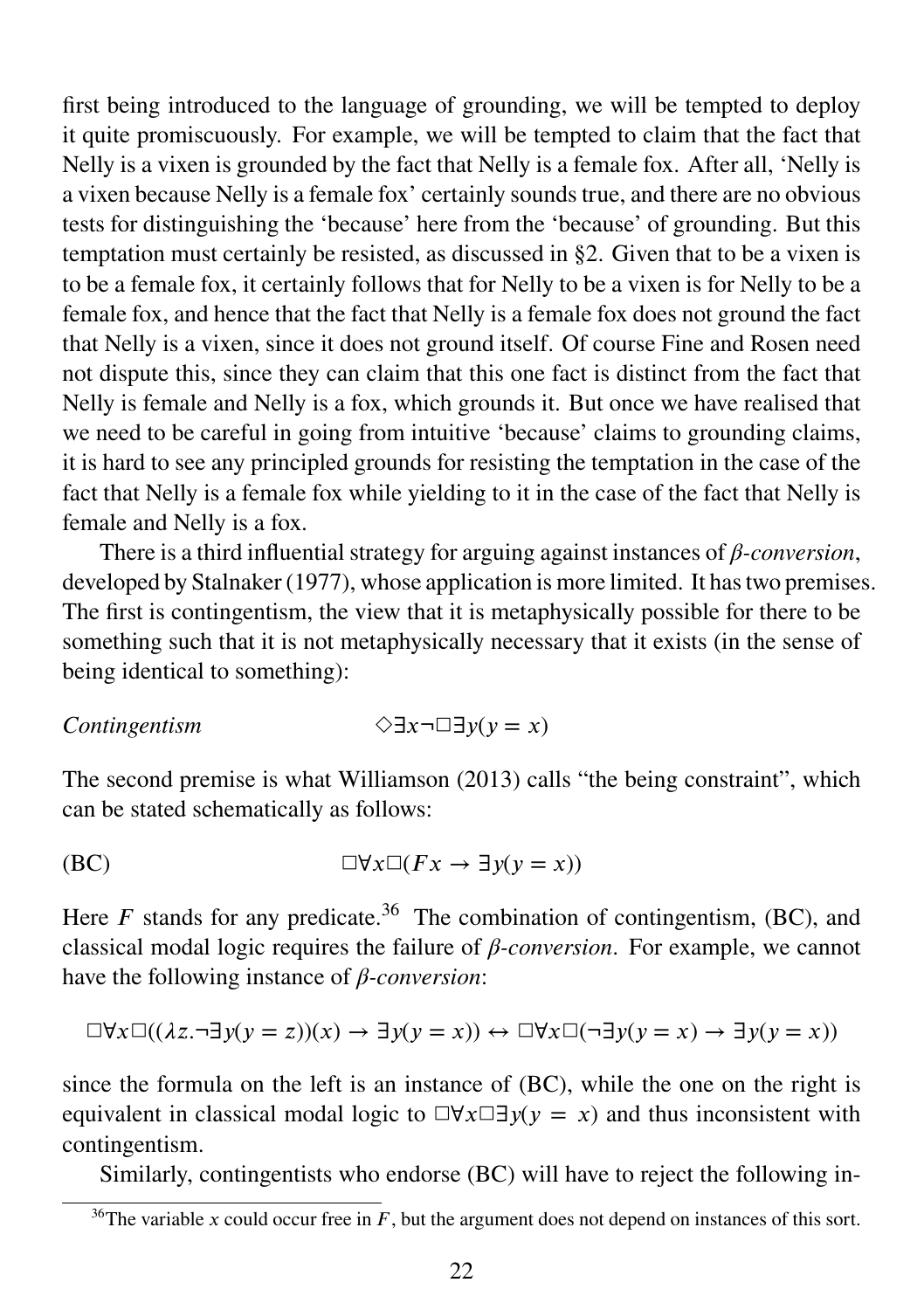stance of  $\beta$ -conversion for any  $\varphi$ :

$$
\Box \forall x \Box ((\lambda x. \varphi \lor \neg \varphi)(x)) \leftrightarrow \Box \forall x \Box (\varphi \lor \neg \varphi)
$$

<span id="page-22-0"></span>since the right hand side is a theorem of classical modal logic, whereas the left hand side implies  $□∀x□(∃y(y = x))$  given (BC).<sup>37</sup>

<span id="page-22-1"></span>My main complaint about this strategy is that the motivation for the Being Constraint seems weak given contingentism. The central contrast this package draws [betwe](#page-22-0)ens[ubject](#page-22-1)-predicate sentences and other kinds of sentences is not borne out when we actually look at natural languages.

A naïve way to make this argument would be as follows. 'Obama doesn't exist' is a subject-predicate sentence: it results from combining the name 'Obama' with the complex predicate 'doesn't exist'. So if the Being Constraint were correct, it would have to be necessary that if Obama doesn't exist, Obama exists, in which case it would be necessary that Obama exists, which is something no cont[ing](#page-22-2)entist will grant. The reason this is naïve is that surface syntax may be misleading. Sentences where 'not' occurs inside the verb phrase sometimes have readings in which the subject really occurs within the scope of the negation, in the sense of 'scope' that matters for semantics:

- (18) a. E[veryo](#page-101-5)ne hasn't yet had a chance t[o read](#page-100-6) th[e min](#page-21-1)utes.
	- b. All that glitters is not gold.

<span id="page-22-2"></span>(18a) and (18b) are structurally ambiguous: they have weak readings equivalent to 'It is not the cas[e tha](#page-100-6)t everyone has already had a chance to read the minutes' and 'It is not the case that all that glitters is gold' as well as the strong readings equivalent to 'No-one has yet had a chance to read the minutes' and 'Nothing that glitters is gold'. Proponents of the Being Constraint can therefore respond to the naïve argument by saying that 'It is possible that Obama doesn't exist' is similarly ambiguous, and is true only on the reading where the negation takes scope over 'Obama'.<sup>38</sup>

The problem with this response is that when 'doesn't exist' has a quantified subject, the reading where negation takes scope over the subject is often much too weak. If contingentism is true, sentences like the following are plausibly true on *both* readings:

<sup>&</sup>lt;sup>37</sup>Stalnaker (1994) develops a quantified modal logic in which (BC) is upheld and β-conversion fails. Many other authors, most influentially Plantinga (1983), have defended a structurally similar package in the context of a theory of properties, namely that property-exemplification entails existence, so that the intersubstitutability of '*a* has the property of being an x such that  $\varphi'$  and '[ $a/x$ ] $\varphi'$  must be restricted in modal contexts.

<sup>38</sup>See Plantinga 1983, p. 13.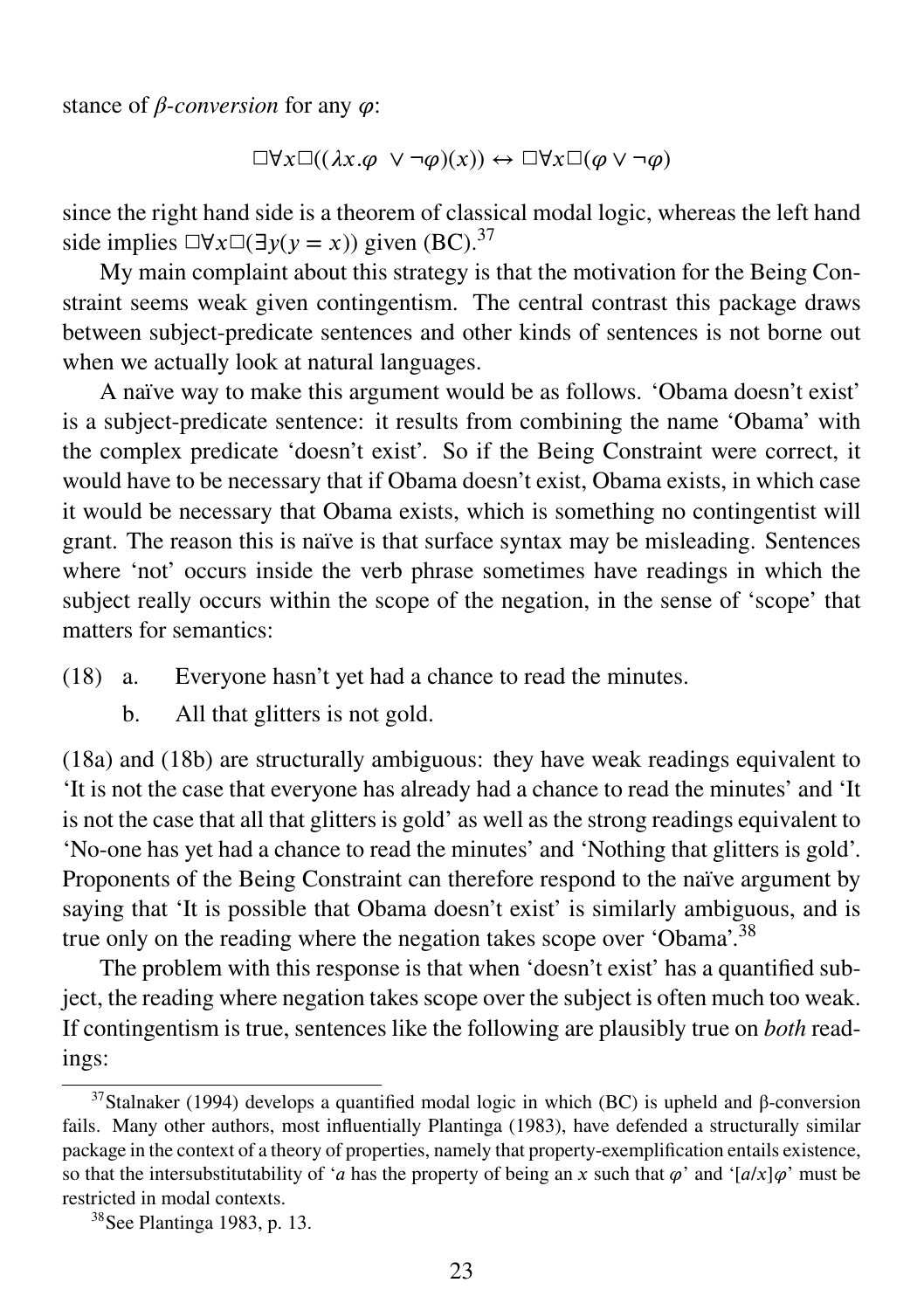- <span id="page-23-1"></span><span id="page-23-0"></span>(19) a. It could have happened that both of us didn't exi[st.](#page-23-0)
	- b. If the second world war had not been fought, everyone who w[as actu](#page-23-1)ally born since then wouldn't have existed.

<span id="page-23-3"></span><span id="page-23-2"></span>These sentences are clearly ambiguous in the same way as (18a) and (18b). But given standard contingentist views about the extent of contingent existence, it seems wrongheaded to insist that they are true only on their weak readings, where they are equivalent respectively to (20a) and (20b):

- (20) a. It could have [happe](#page-23-2)ned [that it](#page-23-3) was not the case t[hat](#page-23-4) both of us existed.
	- b. If the second world war had n[ot been foug](#page-99-6)ht, it would not have been the case that everyone who was actually born since then existed.

The most prominent reading of (19a) is the strong one on which, as uttered by A to B, it is true only if it could have happened that neither A nor B existed; assuming contingentism, it should be true on that reading. Similarly for (19b). But given (BC), a sentence of the form 'DP VP' will be modally equivalent to 'DP exist(s) and VP', so long as nothing int[he VP](#page-101-4) takes scope over the DP. So the readings of (19a) and (19b) where 'not' takes scope within the VP will be equivalent to (21a) and (21b):

- <span id="page-23-4"></span>(21) a. It could have ha[ppen](#page-21-1)ed that both of us exist[ed an](#page-23-2)d [didn't](#page-23-3) exist.
	- b. If the second world war had not been fought, everyone who was actually born since then would and wouldn't have existed.

And this looks bad, since  $(21a)$  and  $(21b)$  seem clearly false.<sup>39</sup>

(A further argument against the combination of contingentism and the Being Constraint, due to Fritz and J. Goodman (forthcoming, n. 14), turns on higher-order quantification. In a higher-order setting, there is an natural analogue of contingentism involving quantification into sentence position:

$$
\Diamond \exists p \Diamond (\neg \exists q (q \equiv_{\langle \rangle} p))
$$

There is some pressure on contingentists to endorse such "higher-order contingentism": see Williamson 2013, ch. 6. Similarly, there is some pressure on those who

<sup>&</sup>lt;sup>39</sup>Contingentist proponents of (BC) might reply at this point that (21a) and (21b) are in fact true, for the same reason that 'All unicorns both are and are not unicorns' is true. There are many problems with this move, but perhaps the worst one is that it does not generalise to examples using other quantifiers. 'If that had happened, most of us wouldn't have existed' has a reading where, assuming contingentism, it is true if 'us' refers to A, B, and C, and if the relevant thing had happened, A and B would never have been born but C still would have. But 'If that happened, most of us both would and wouldn't have existed' isn't true in this circumstance.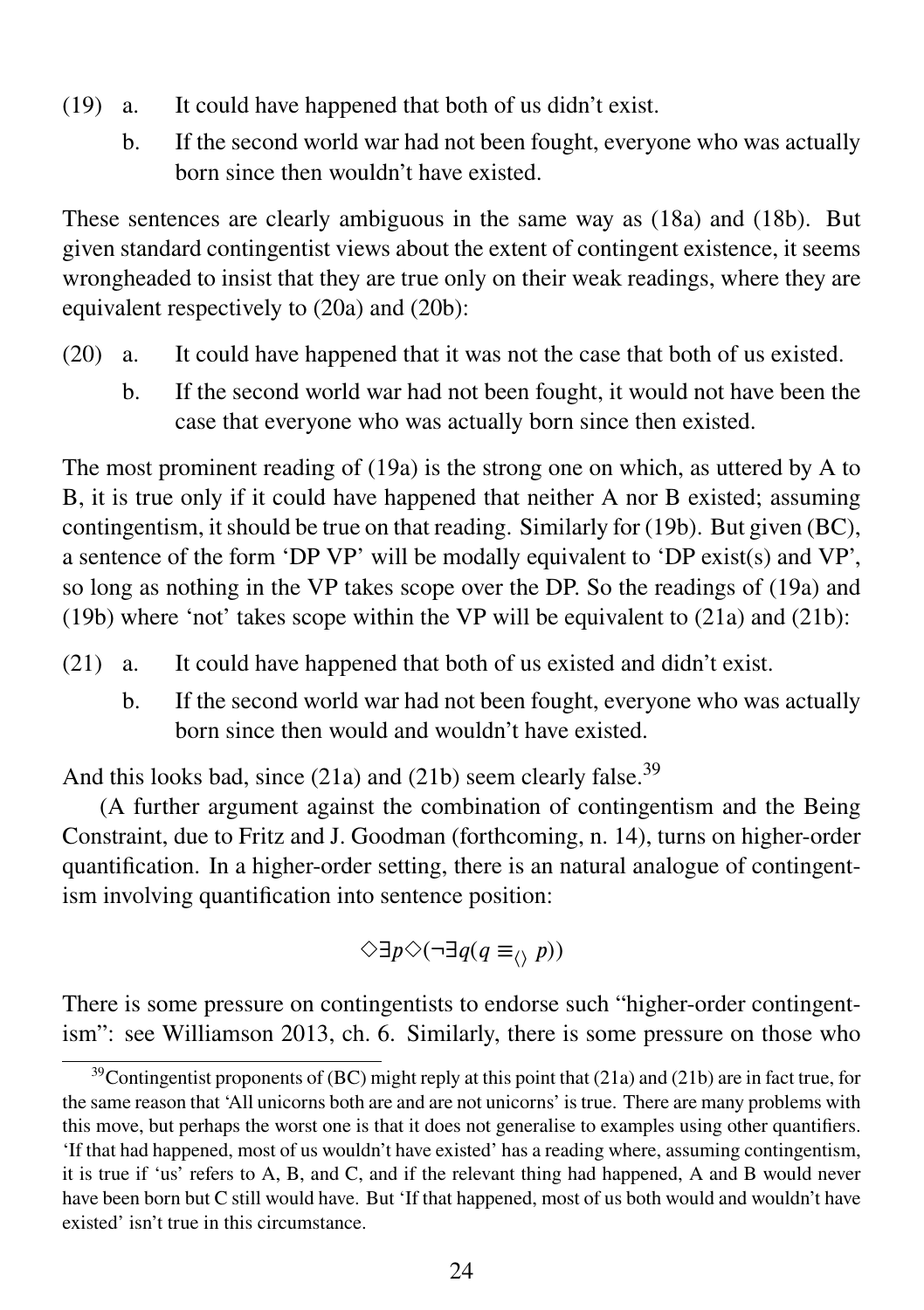endorse (BC) to accept its higher-order analogue:

$$
(\mathrm{BC}_{\langle\rangle}) \qquad \qquad \Box \forall p \Box (Op \to \exists q (q \equiv_{\langle\rangle} p))
$$

Here O is schematic f[or a](#page-24-0) sentential operator—a term of type  $\langle \langle \rangle \rangle$ . But since  $\neg$  and  $\diamond$  [are sentent](#page-18-0)ial operators,  $(BC_{\langle \rangle})$  implies propositional necessitism:

1.  $\Box \forall p \Box (\Diamond p \lor \neg p)$  $\Box \forall p \Box (\Diamond p \lor \neg p)$  $\Box \forall p \Box (\Diamond p \lor \neg p)$  $\Box \forall p \Box (\Diamond p \lor \neg p)$  $\Box \forall p \Box (\Diamond p \lor \neg p)$  classical modal logic (KT) 2.  $\Box \forall p \Box (\Diamond p \rightarrow \exists q (q \equiv p))$  instance of BC<sub>*()</sub>*</sub> 3.  $\Box \forall p \Box (\neg p \rightarrow \exists q (q \equiv p))$  instance of BC<sub>()</sub> 5.  $\Box \forall p \Box (\exists q (q \equiv p))$  1-3, classical modal logic

Higher-order contingentists must thus reject  $(BC<sub>(</sub>)$ , making  $(BC)$  look ill-motivated.)

A fourth strategy for arguing against *β-conversion* targets only the *vacuous* instances. For example, one can appeal to the concept of *aboutness*, arguing against the claim that for Obama to be such that snow is white is for snow to be white on the grounds that snow being white is not about Obama, whereas Obama being  $F$ is about Obama (for any  $F$ ). 'About' is a bit too vague for this argument to carry much weight by itself. $^{40}$  But it does help to undermine the positive case for full *β-conversion* based on examples, by drawing our attention to the possibility of a weaker generalisation that fits the examples equally well. §8 and §9 will introduce some other considerations that count against vacuous  $\beta$ -conversion but not against nonvacuous β-[conv](#page-99-7)ersion.

<span id="page-24-0"></span>For formal purposes, if we reject vacuous β-conversion, it is convenient to work with a so-called  $\lambda I$ -language, where ' $\lambda v_1...v_n \phi$ ' is not well-formed unless all of  $v_1, \ldots, v_n$  have free occurrences in  $\varphi$ . (For details see Appendix A1.) This restriction lets us use the usual β-conversion rule rather than constantly having to make exceptions for the vacuous case. The more common form of language ('λK-language'), where vacuous binding is allowed, can be translated into the λI-language by appending trivial conjuncts to abstracts so that every abstracted variable has a free occurrence: for example, when y is not free in F,  $\lambda xy.Fx$  could be translated as  $\lambda xy.Fx \wedge y = y$ . It might be objected that this is arbitrary. Why not instead choose  $\lambda xy.Fx \vee y \neq y$ , or  $\lambda xy.Fx \wedge \exists z(z = y)$ , or  $\lambda xy.Fx \wedge (x = y \vee x \neq y)$ , for example? This is not an issue if these various options are themselves equivalent (i.e. if the identifications between them are true). But even if the options are not equivalent, opponents of vacuous β-conversion can respond to the worry about arbitrariness by

 $^{40}$ J. Goodman (MS) shows how the way of thinking about aboutness that underlies this strategy can be developed into a systematic theory.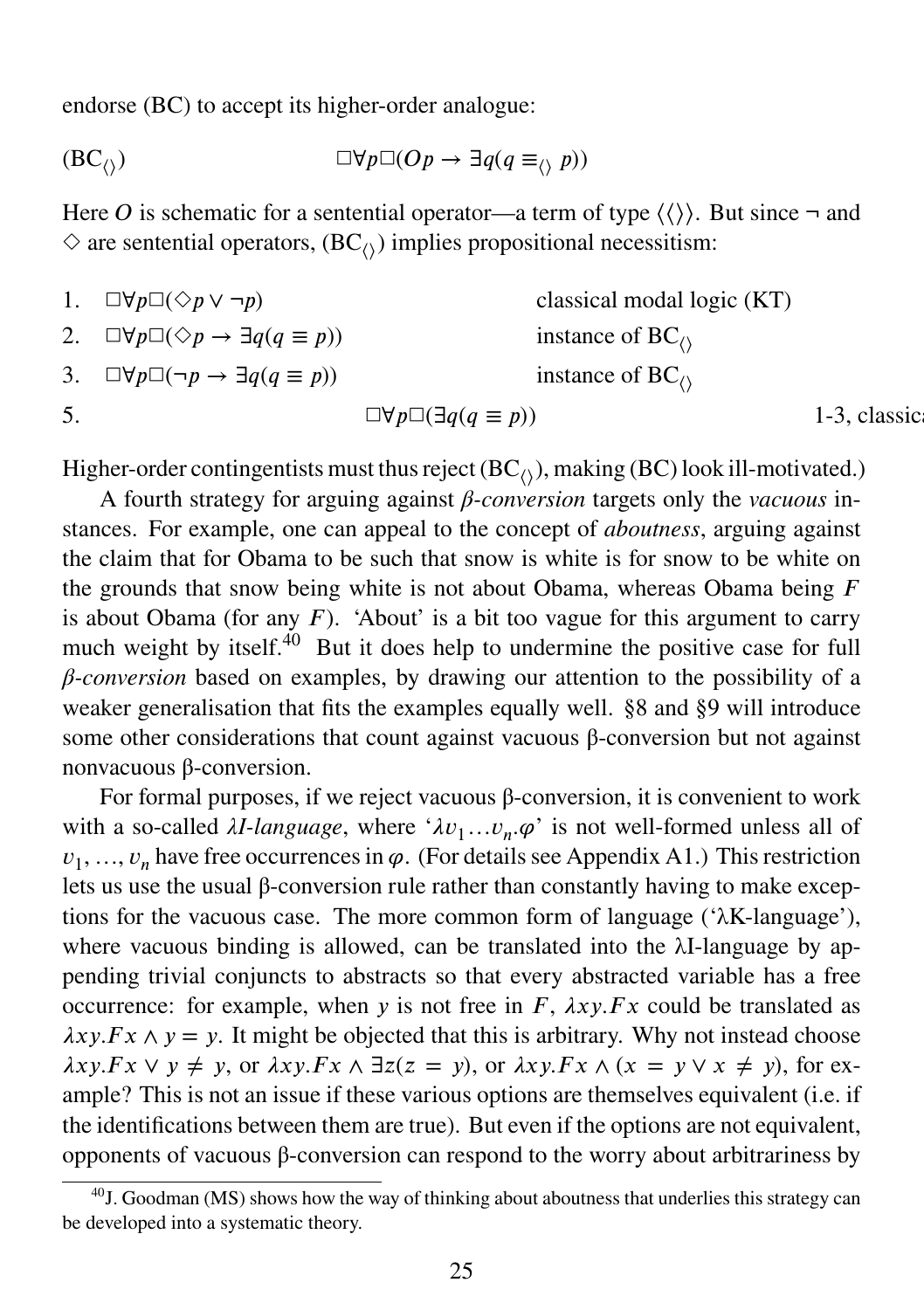<span id="page-25-0"></span>saying that the original λK-term is vague and has several different λI-terms as admissible precisifications.<sup>41</sup> T[his see](#page-98-8)ms a st[rong r](#page-100-7)esponse: [if vacu](#page-100-3)ous β-co[nversio](#page-101-2)n fails, our use of terms involving vacuous binding is less constrained than our use of λI-terms in a crucial res[pec](#page-25-1)t, in a way that might be expected to make for vagueness. Thus opponents of vacuous β-conversion may legitimately take λI-languages to be metaphysically more perspicuous than  $\lambda$ K-languages, as well as formally more convenient.

From now on, when I say that something follows from something else by βconversion, I will always mean nonvacuous β-conversion. If we need the vacuous case I will say so explicitly.

<span id="page-25-2"></span>In the next section I will further support (nonvacuous) β-conversion by pointing out some problems for the most systematic kind of theory in which it fails.

# **[6 Structure](#page-25-2)**

<span id="page-25-1"></span>[The "struct](#page-18-2)ured picture" involves a kind of thinking familiar from t[he theory of struc](#page-25-2)tured propositions (Cresswell 1985, Lewis 1970, Salmon 1986a, Soames 1987a), which holds that propositions have a kind of structure analogous to that of the sentences that express them.<sup>42</sup> One signature commitment of the theory of structured propositions is that the proposition that a is  $F =$  the proposition that b is G only if  $a = b$  and the pr[opert](#page-98-9)y of being  $F =$  the property of being G. (This is often expressed by saying that these propositions are, or can harmlessly be identified with, ordered pairs of objects and properties.) The idea of the structured picture is that identifications work analogously. So we have (the universal closure of) the following axiom:

*Atomic Structure*  $(f(x) \equiv_{\langle y \rangle} g(y)) \rightarrow ((f \equiv_{\langle e \rangle} g) \land (x = y))$ 

*Atomic Structure* requires widespread failures of β-conversion. For example, βconversion implies that  $(\lambda x.R(x, x))(a) \equiv (\lambda x.R(x, a))(a)$ . But *Atomic Structure* allows this only if  $(\lambda x. R(x, x)) \equiv (\lambda x. R(x, a))$ . For most R, this will be obviously

<sup>&</sup>lt;sup>41</sup>Different classical-logic-friendly theories of vagueness offer different tools to help one face down arbitrariness-based objections to classical theorems like 'Everyone is either bald or not bald'. The suggestion is that opponents of vacuous β-conversion should respond to the present worry in the same way.

 $42$ See also Bealer 1982, whose theory of 'concepts' provides an especially close analogue of the structured picture in a first-order setting.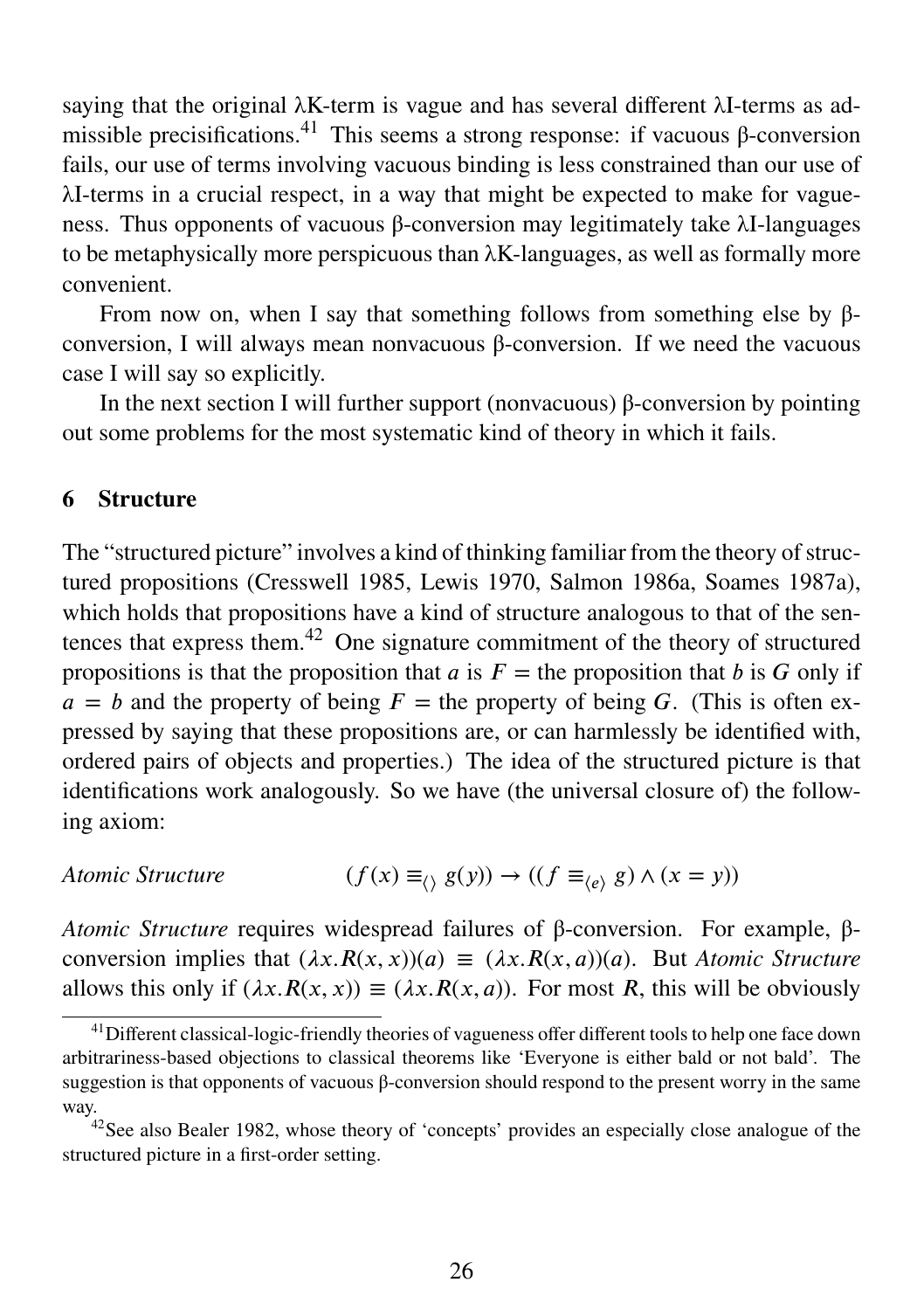<span id="page-26-0"></span>false—typically,  $\lambda x.(R(x, x))$  and  $\lambda x.(R(x, a))$  [are not even coexten](#page-26-0)sive.<sup>43</sup>

<span id="page-26-1"></span>*Atomic Structure* is only a partial articulation of the structured picture, which would not really qualify as "systematic" if it only applied to identifications of the form  $F(a) \equiv G(b)$ . In a higher-order setting, a principled theory endorsing *Atomic Structure* should surely also endorse the analogous schema involving sentential operators:

*[Propositional Str](#page-25-2)ucture*  $x(p) \equiv_{\langle y \rangle} y(q) \rightarrow ((x \equiv_{\langle y \rangle} y) \land (p \equiv_{\langle y \rangle} q))$ 

This extends the analogy with the theory of structured propositions, [which involves](#page-26-0) [the idea th](#page-26-0)at, for example, when one proposition is the negation of another proposition, it is not also the result of applying some *other* operator to that proposition or any other, and it is not the result of applying negation to any other proposition.

Note that even those who reject the intelligibility of higher-order quantifiers or higher-order identifications might accept the following schemas, which capture [much of the fo](#page-25-2)rce of *Atomic Structure* and *Propositional Structure*:

*Schematic Atomic Structure*  $F(x) \equiv G(y) \rightarrow ((F \equiv G) \land (x = y))$ 

*[Schema](#page-25-2)tic Pr[opos](#page-98-4)itional Structure*

 $(X(\varphi) \equiv Y(\psi)) \rightarrow ((X(\theta) \equiv Y(\theta)) \wedge (\varphi \equiv \psi))$ 

I could say more to flesh out the structured picture, considering analogues of *Atomic Structure* for other types, as well as principles like  $r(x, y) \neq f(x)$  and  $f(x^e) \neq f(x)$  $z(p<sup>{\langle}</sup>$ ) corresponding to the idea that each proposition has a unique structure. But the most important objections to the structured picture require only *Propositional Structure*. I will consider five objections. The first three are in my view much weaker than the last two; I discuss them here because if they worked, they would threaten not just the structured picture but many other "fine-grained" theories, including the

$$
(r(a_1, ..., a_n) \equiv s(b_1, ..., b_n)) \rightarrow (r \equiv s \land a_1 = b_1 \land \cdots \land a_n = b_n)
$$

$$
(R(a_1, a_2) \equiv S(b_1, b_2)) \rightarrow (R \equiv S \lor R \equiv (\lambda xy. Syx)) \land ((a_1 = b_1 \land a_2 = b_2) \lor (a_1 = b_2 \land a_2 = b_1))
$$

and its natural generalisation to the  $n$ -adic case.

<sup>&</sup>lt;sup>43</sup>The standard theory of structured propositions suggests the following polyadic generalisation of *Atomic Structure*:

<sup>(</sup>See, e.g., Audi 2012.) However, this is subject to a further objection which does not impugn *Atomic Structure*: it rules out the possibility that any  $r^{(e,e)}$  is symmetric in the strong sense that  $r \equiv \lambda xy.r(y, x)$ . While *Atomic Structure* clearly needs to extend *somehow* to the polyadic case to be worth taking seriously, the desire to allow for symmetry motivates weakening the extension somehow, perhaps to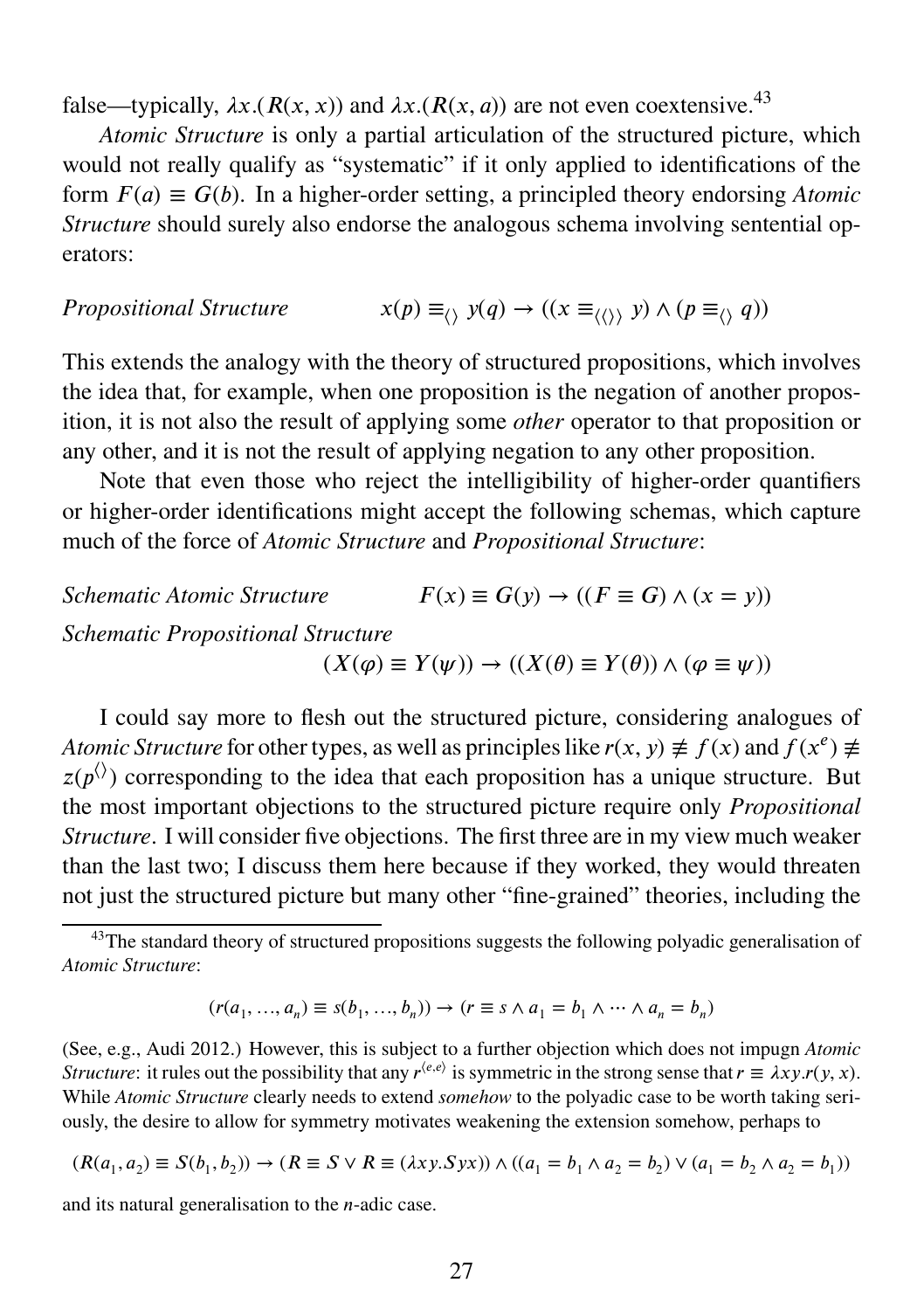theory I will be developing in §8.

The first objection involves apparent counterexamples: cases where  $A \equiv B$  just seems true despite the fact that  $A$  and  $B$  differ in structure in a way disallowed by the structured picture. For example, perhaps it just seems obvious that for London to be north of Paris is for Paris to be south of London. But the English sentences 'London is north of Paris' and 'Paris is south of London' have a binary subject-predicate structure: they result from applying the monadic predicates 'is north of Paris' and 'is south of London' to the names 'London' and 'Paris'. The identification is thus ruled out by *Atomic Structure*. Similarly, it might just look obvious that for it not to be necessary that  $P$  is for it to be possible that not  $P$ ; but this is ruled out by *Propositional Structure*, since it is false that for it to be necessary that  $P$  is for it not to be the case that  $P$ .

The problem with such direct "appeals to intuition" is that it isn't clear that the judgments in question really involve our target interpretation of 'To be  $F$  is to be  $G'$ , understood literally. We are often pretty permissive in our use of 'To be  $F$  is to be  $G'$ , allowing ourselves the freedom to substitute not only logically equivalent expressions but expressions that we do not even regard as metaphysically necessarily equivalent. For example, when we are doing physical geometry, we might at one time say 'To be a line is to be the shortest path between two points' and at another 'To be a line is to be such that, of any three of one's points, one is between the other two', even if we are not convinced that these conditions are necessarily coextensive. Whatever is going on here, it suggests that we should not be too impatient if proponents of the structured picture respond to putative counterexamples by invoking some kind of "loose talk".

The second objection depends not on case-by-case judgments but on a general principle which is inconsistent with the structured picture, and which is encouraged by some natural ways of thinking about higher order logic. Syntactically, the task of an operator is to combine with a sentence to make another sentence. This makes it natural to think of the semantic value of an operator as a function mapping propositions to propositions. A "function" here is simply a binary relation that is functional—every proposition bears it to some proposition, and no proposition bears it to more than one proposition. Those in the grip of this picture may well find it obvious that quantification into operator position is interchangeable with quantification into binary connective position restricted by a functionality requirement. More generally, quantification into type  $\langle \tau \rangle$  is interchangeable with quantification into type  $\langle \tau, \langle \rangle$  restricted by functionality. This is made precise by the following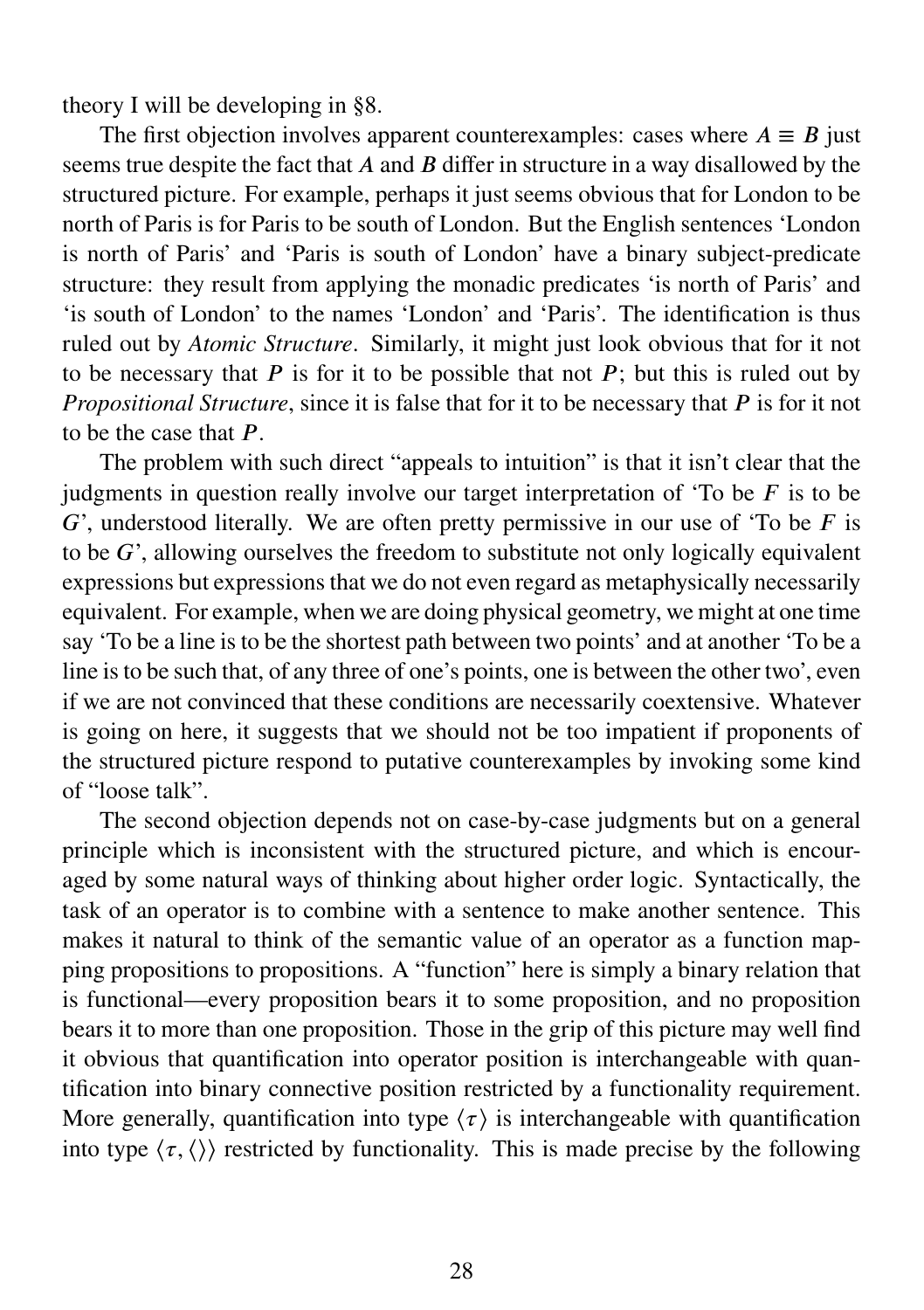<span id="page-28-0"></span>principle:

*Plenitude* 
$$
\forall x^{\langle \tau, \langle \rangle \rangle} (\text{Functional}_{\langle \tau, \langle \rangle \rangle}(x) \rightarrow \exists z^{\langle \tau \rangle} \forall y^{\tau}(x(y, z(y))))
$$

[where](#page-25-2)

$$
\text{Functional}_{\langle \tau, \langle \rangle \rangle}(x) =_{\text{df}} \forall y^{\tau} \exists p(x(y, p) \land \forall q(x(y, q) \rightarrow q \equiv_{\langle \rangle} p))
$$

[Loosely s](#page-25-2)peaking: for any functional relation x between type- $\tau$  things and [proposi-](#page-25-2)tions[, there is a](#page-28-0) corresponding property z of type- $\tau$  things, such that for e[ach type-](#page-28-0) $\tau$ thing, the proposition that it has z is the very proposition to which it is related by  $x$ .

*Plenitude* is drastically inconsistent with the structured picture. For some distinct objects *a* and *b* a[nd property](#page-28-0)  $f^{(e)}$ , let *R* be

$$
\lambda y^e p^{(x)} \cdot ((y = a) \land (p \equiv f(b))) \lor ((y \neq a) \land (p \equiv \neg f(b)))
$$

Since R is functional, *Plenitude* entails that  $\exists z^{(e)} \forall y^e R(y, z(y))$ [. Choose a witnessing](#page-26-1) z and set  $y = a$ . By *Extensional β-equivalence*, the fact that  $R(a, z(a))$  implies that  $((a = a) \land (z(a) \equiv f(b))) \lor ((a \neq a) \land (z(a) \equiv \neg f(b)))$  and hence that  $z(a) \equiv f(b)$ . *Atomic Structure* entails that this is true only [if](#page-28-1)  $a = b$ , but by stipulation  $a \neq b$ .

<span id="page-28-1"></span>But it is not clear what is to be said in favour of *Plenitude*, once we learn to be careful about the heuristic way of thinking in terms of functions that might [mak](#page-28-2)e it seem undeniable. True, it is a strong and simple generalisation; but so is *Atomic Structure* (and so, as we shall see later, are certain other generalisations inconsistent with *Plenitude*). The final comparison between the packages that include *Plenitude* and those inconsistent with it will have to be made on other grounds.

<span id="page-28-2"></span>The third objection takes off from the observation that the structured picture is inconsistent with *Plenitude*. Take any  $x^{\langle\langle\rangle,\langle\rangle\rangle}$  that is counterexample to *Plenitude* a functional relation among propositions that does not correspond to any operator  $z^{\langle\langle\rangle\rangle}$ . Couldn't we introduce into our language a new symbol  $\odot$ , with the syntax of a sentential operator, just by stipulating that whenever a sentence  $\varphi$  means that  $p$  and  $x(p, q)$ ,  $\odot \varphi$  will mean that  $q$ ? If this stipulation is effective, *Schematic Propositional Structure* will fail in our new language, assuming that our new symbol ⊙ counts as a legitimate substitution instance for the schematic letter  $X$ . For example,  $x$  might be  $\lambda pq.q \equiv \neg \varphi$ , for some chosen sentence  $\varphi$ .<sup>44</sup> Then we have  $\bigcirc \psi \equiv \neg \varphi$  for all  $\psi$ , though obviously it is not true that  $\psi \equiv \varphi$  for all  $\psi$ . Even more simply, we could take x to be  $\lambda pq \cdot p \equiv q$ ; then we have  $\Theta(\neg \varphi) \equiv \neg \varphi$  despite the fact that  $\varphi \not\equiv \neg \varphi$ .<sup>45</sup>

<sup>&</sup>lt;sup>44</sup>In a  $\lambda$ I-language, use  $\lambda pq. q \equiv \neg \varphi \wedge p \equiv p$ .

<sup>&</sup>lt;sup>45</sup>As Jeremy Goodman pointed out, these stipulations do not specify any meaning for sentences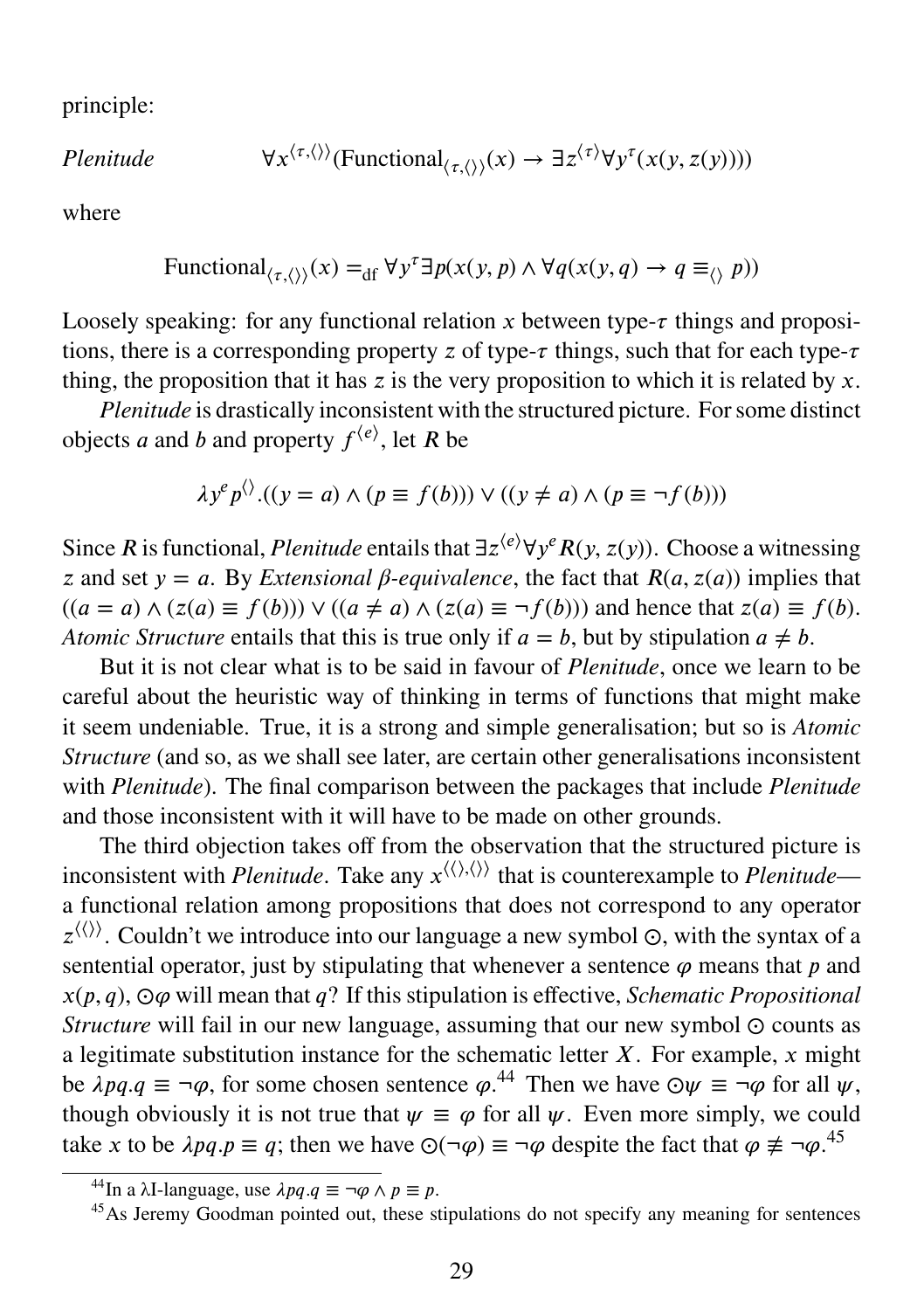These considerations about made-up languages do not of course show that *Schematic Propositional Structure* has any false instances in our actual language. But they do raise a challenge: given that languages where *Schematic Propositional Structure* fails are possible, what reason to we have for thinking that our own language is not one of them? After all, the primary social functions which explain how our languages socially evolved could, it seems, be fulfilled just as well by the imagined extended languages. As Rayo (2013, p. 10) puts the point: 'It is simply not the case that ordinary speakers are interested in conveying information about metaphysical structure.<sup>46</sup> Their goals are much more down to earth. One can also turn this into a worry about the non-schematic *Propositional Structure*. Since this does not contain the new symbol ⊙, it will still be true in the new language if it was true in the old language: this means that higher-order existential generalisation will not be valid for ⊙. The challenge is to say why, if we reject *Plenitude*, we should ever be confident that existential generalisation works for terms in our current language, given that our communicative purposes can be perfectly well served by languages in which it fails. The underlying worry is that while quantification into operator position might initially seem like a readily intelligible generalisation of our ordinary quantificational idioms, its legitimacy becomes much harder to defend if its application requires us to make a metaphysically contentious distinction between the "bona fide" connectives (which admit existential generalisation) and the merely "apparent" connectives (which do not).

One way to respond to this argument is to insist that the relevant stipulation is simply impossible. This is plausible enough for some of the relevant functional relations x. The idea w[ould b](#page-99-8)e that in some cases where a certain sentence  $\varphi$  means that p, we fail to *know which* q is such that  $x(p, q)$  in some metasemantically important sense of 'know which', and because of this, are not in a position to *understand* the new sentence  $\odot \varphi$  in a way that conforms to the attempted stipulation. For example, if  $x(p, q)$  is 'Either Caesar once asserted p and  $q \equiv p$ , or Caesar never asserted p and  $q \equiv$  snow is white', we arguably know too little to really understand '⊙Elephants have trunks'. But for other  $x$ , it is hard to see how this kind of complaint could be sustained, since we seem to "know the extension of  $x$ " perfectly well. The previous

where ⊙ occurs as an argument of some higher-order term (e.g. of type ⟨⟨⟨⟩⟩⟩), rather than having a sentence as its argument. If one wants a stipulation that can make ⊙ behave just like ¬ or any other operator in the higher-order language, one will need something vastly more radical, perhaps a complete reinterpretation of the entire language mapping every term of type  $\langle \langle \rangle \rangle$  to one of type  $\langle \langle \rangle, \langle \rangle \rangle$ and extending this mapping to all types. This does much to undercut the force of the present objection. Thanks to Jeremy Goodman and Peter Fritz for discussion.

<sup>&</sup>lt;sup>46</sup>Rayo is arguing against a view he calls "metaphysicalism", which seems quite close to the structured picture: see Dorr 2014b.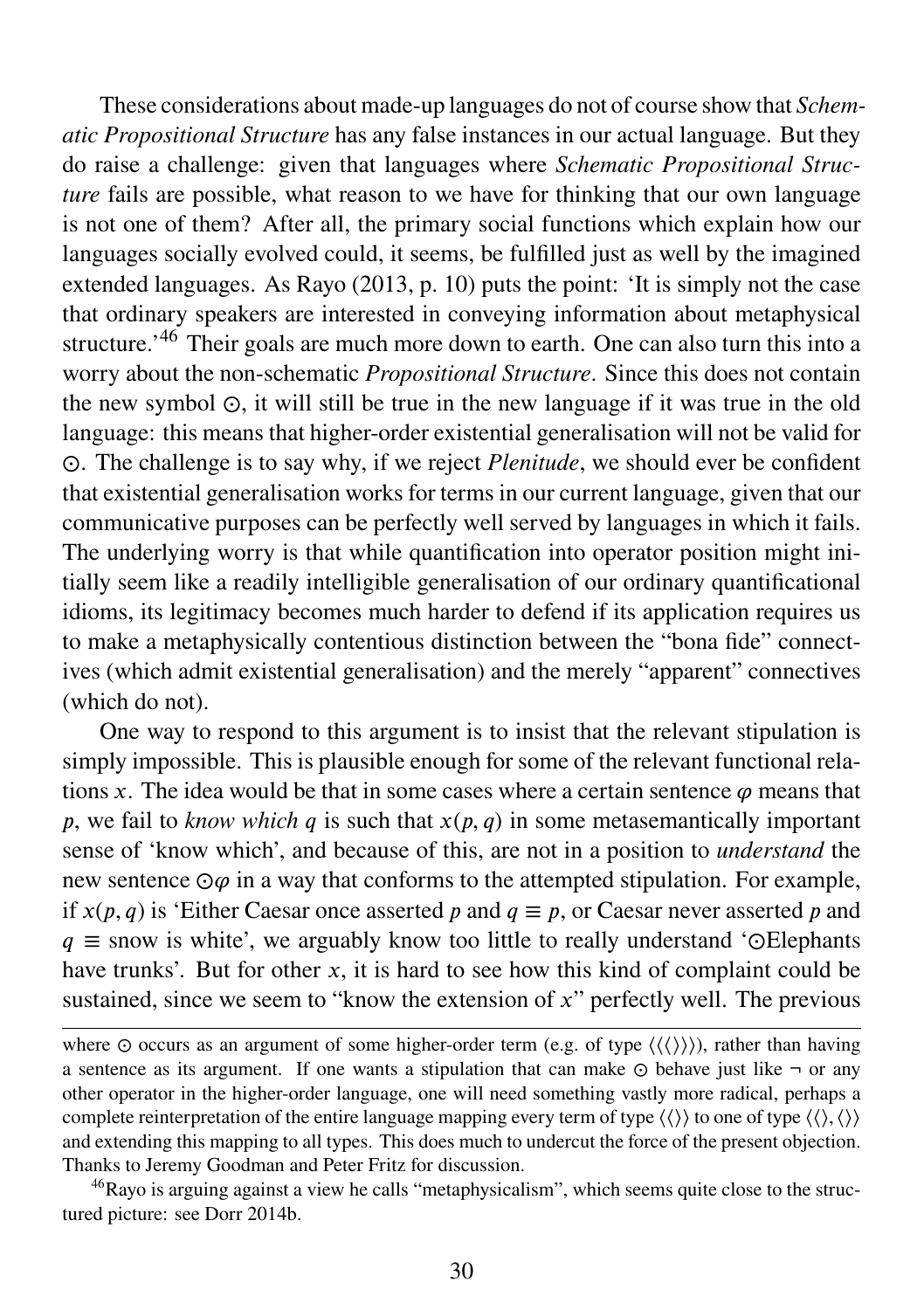example, where  $x \equiv (\lambda pq. q \equiv \neg \varphi)$  seems to be like this, in the case where  $\varphi$  is a sentence we understand. In this case, it is hard to see what understanding-theoretic obstacle there could be to introducing  $\odot$  by stipulating the truth of  $\forall p. \gamma(p, \odot p)$ . Thus, I think that we will have to get used to the idea that there are possible "illbehaved" languages in which not all of the connectives are bona fide, so we cannot dismiss out of hand the suggestion that some of the connectives in English might turn out to be like this. $47$ 

The real problem with the argument, I think, is that the challenge from madeup languages is simply too general to have any bite against the str[uct](#page-30-0)ured picture in particular: one can raise essentially the same challenge concerning *any* putatively valid schema. It would not be a compelling argument against, say, the law of non-contradiction (understood as a schema) to point out that we could stipulatively modify our language in such a way that it ceased to be valid, and that the new language would be no worse than the oldf[rom the point of view of eve](#page-26-1)ryday communication. So what? One might argue: 'The social function of language would be served equally well by a language in which *most* ordinary instances of this schema were true as by a language in which *all* instances of the schema were true; therefore it would be a surprising coincidence if a community were to end up speaking a language in which *all* instances of the schema were true'. But this seems a bit silly, since the truth of different instances of a schema in a community's language are not probabilistically independent events. Rather, the truth about metasemantics—about what it is for one abstractly specified language rather than another to be spoken by a given co[mmun](#page-99-9)ity—means that it is simply easier for a community to end up speaking a "regular", "well-behaved" language, other things being equal.<sup>48</sup> They don't have to *care* about regularity, or logic, or metaphysics, for this to happen. It just

<sup>48</sup>The notion of easiness here could be cashed out in terms of physical probability, as in Dorr and Hawthorne 2014.

<span id="page-30-0"></span><sup>&</sup>lt;sup>47</sup>Someone might object that when we introduce  $\odot$  in the imagined way,  $\varphi$  does not really occur as a syntactic, as opposed to merely orthographic, constituent in the sentence  $\odot \varphi$ , so that the failure of existential generalisation or the substitution into *Schematic Propositional Structure* is completely unsurprising. (The apparatus of schemas needs to be understood in such a way as to rule out merely orthographic "embeddings": 'c=d  $\rightarrow$  (Fido is a dog  $\rightarrow$  Fido is a cog)' is not an instance of Leibniz's Law.) While this may be correct in some cases, I do not think it would be wise for proponents of the structured picture to rely on the the science of syntax to save them from these kinds of objections. Whether something is a constituent in the sense relevant to *syntax* presumably turns either on cognitivepsychological facts about how speakers process the compound formula, or on sociological facts about the systems of linguistic rules prevalent in a community. To be in a position to insist that stipulations of the kind we have envisaged never create new sentences with genuine syntactic constituents, one would have to be thinking of syntax as directly answerable to metaphysics in a way that seems alien to the practice of actual syntacticians.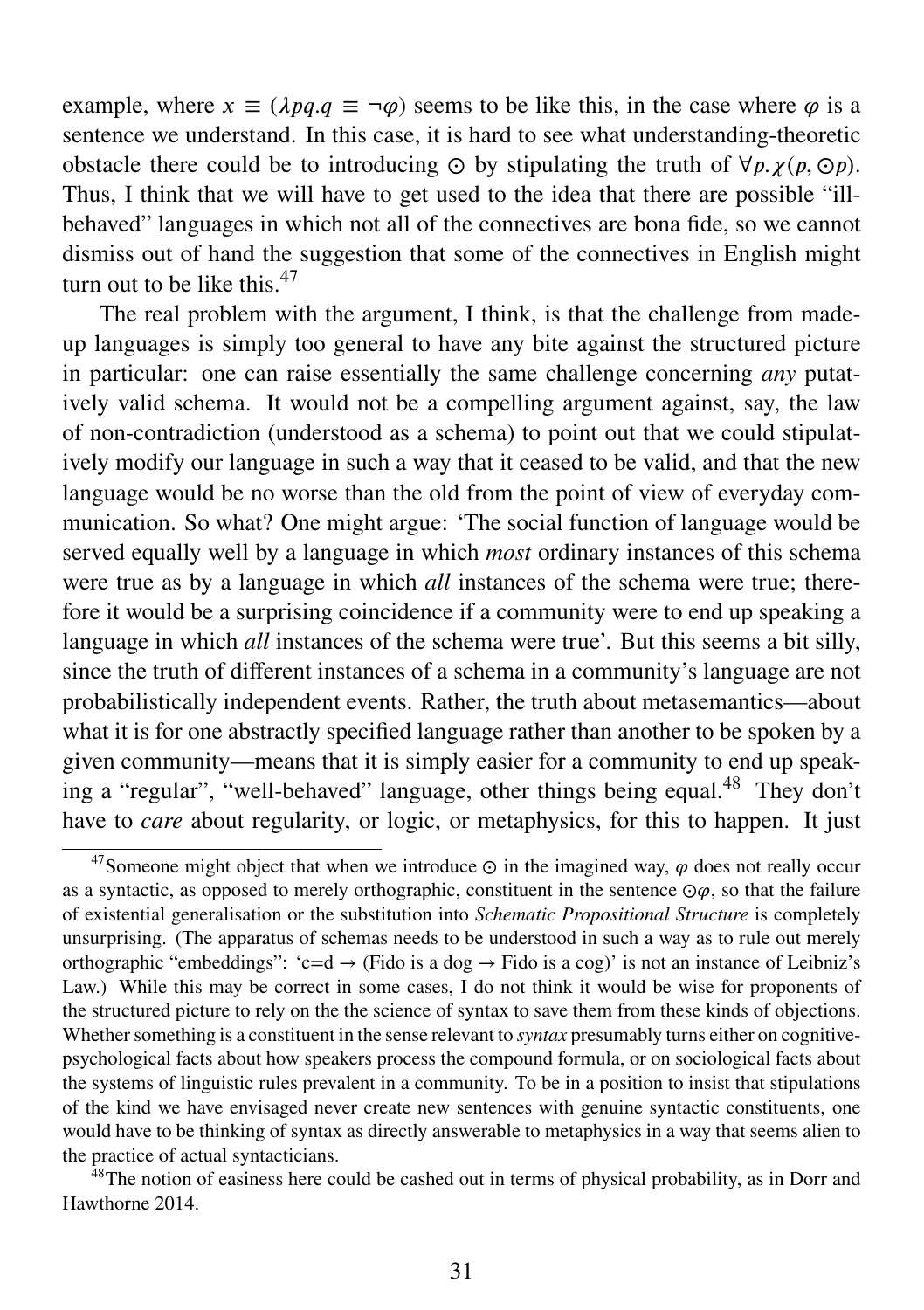happens by default, unless something sp[ecial h](#page-100-8)appens to stop it from happening, such as someone issuing some strange stipulation that would only ever occur to a philosopher trying to prove a point about the power of stipulation.

The fourth objection involves the inconsistency of the structured picture with the following principle:

$$
Involution \t\t p \equiv_{\langle}\ \neg \neg p
$$

The inconsistency with *Propositional Structure* (or *Schematic Propositional Structure*) is straightforward. Consider, say, a possibility claim  $\Diamond \psi$ . By Involution, we have  $\Diamond \psi \equiv \neg \Diamond \psi$ ; by *Proposi[tio](#page-31-0)nal Structure*, this is true only if  $\psi \equiv \neg \Diamond \psi$ . But this is false for any true  $\psi$ , since sentences flanking a true identification canno[t d](#page-31-1)iffer in truth value.

But why believe Involution? The strongest case I know of is based on the following thought experiment from Ramsey (1927):

<span id="page-31-1"></span><span id="page-31-0"></span>We might, for instance, express negation not by writing a word "not", but by writing what we negate upside-down. Such a symbolism is only inconvenient because we are not trained to perceive complicate[d sym](#page-101-6)metry about a horizontal axis, and if we adopted it we should be rid of the redundant "not-not", for the result of negating the sentence "p" twice would simply be the sentence "p" itself. (Ramsey 1927, pp. 42–3)

If we spoke Ramsey's imagined language, we would simply have no pairs of distinct formulae in our language that relate to one another in the same way that  $\varphi$  relates to  $\neg\neg\varphi$  in our actual language.<sup>49</sup> If there are truths of the form  $\varphi \neq \neg\neg\varphi$ , they are inexpressible in such a language. But it is hard to believe that the use of such a language would be any sort of a *handicap* from a metaphysical point of view.<sup>50</sup>

The point doesn't turn on the lack of any symbol for  $\neg$  in Ramsey's language. Suppose the speakers of the language are willing to introduce such a symbol by stipulation. One obvious way for them to accomplish this would be to stipulate that all instances of the schema  $\neg \varphi \equiv \varphi$  should be true. But  $\neg \neg \varphi \equiv \varphi$  will certainly be

<sup>&</sup>lt;sup>49</sup>We had better assume that the basic symbols of the language are chosen so that we never have vertically mirror-symmetric sentences like the English 'HE DOCKED' (see Sorensen 1999, p. 159).

 $50$ It would, perhaps, make it harder to describe certain possible mental states, such as the mental states of those intuitionistic logicians who rejected the claim that every set of natural numbers has a least element while still accepting that every set of natural numbers does not not have a least element. But this is not the kind of deficiency metaphysicians should care about: *any* form of language will enable people to get confused in certain distinctive ways, and will be better suited than others for the task of characterising those particular forms of confusion.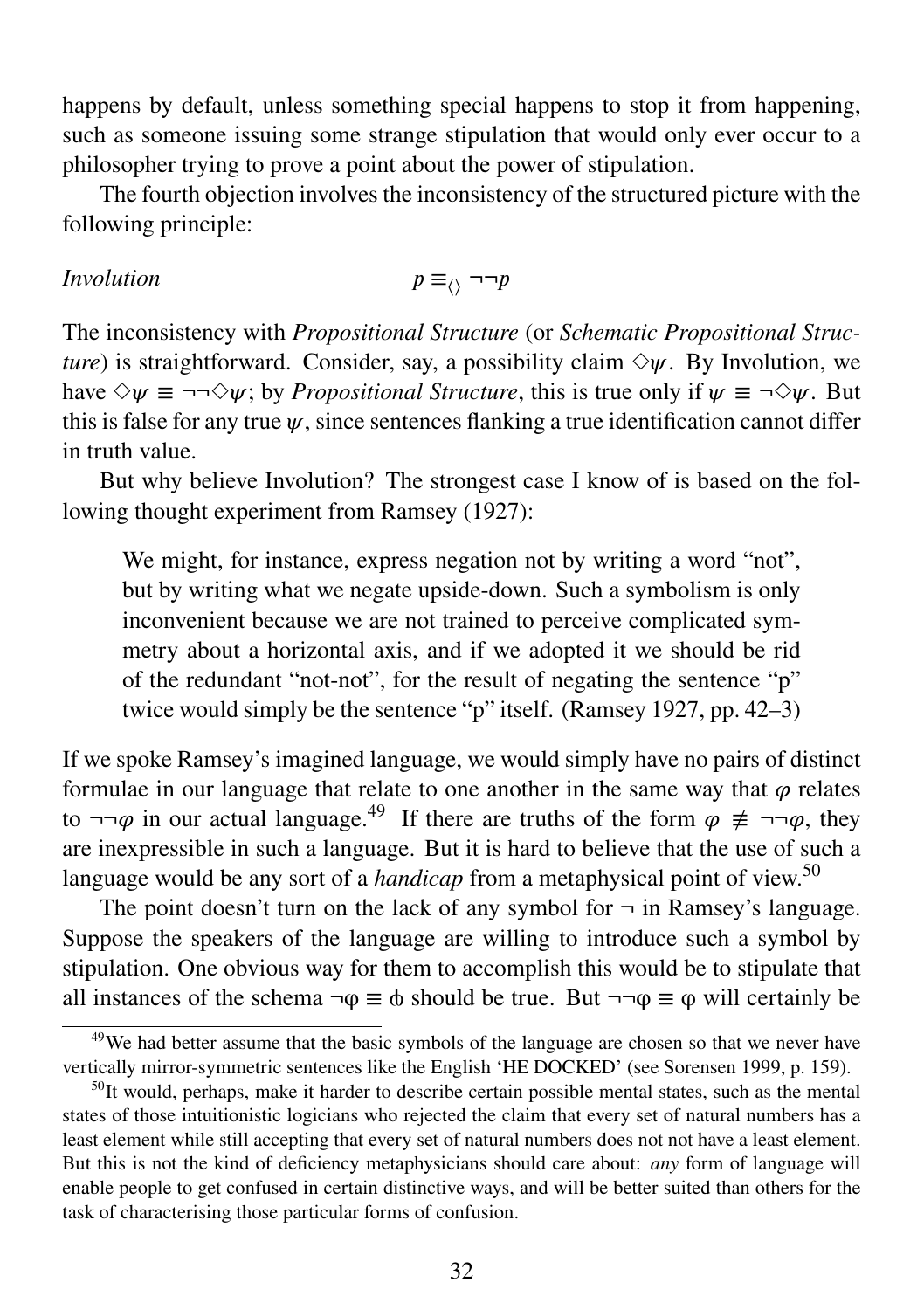true [in their language if this](#page-26-0) stipulation is successful. For starting with  $\neg \varphi \equiv \neg \varphi$ , substitution in accordance with the schema yields  $\neg \varphi \equiv \neg \varphi$ , which we can then turn into ¬¬φ ≡ φ using ¬φ ≡ φ, which is another instance of the schema. The other way in which we could imagine them introducing the  $\neg$  symbol would be stipulate that it is equivalent to  $\lambda p.b$  (that's an upside-down 'p' after the dot); if  $\beta$ -conversion fails, this does not guarantee that instances of the schema  $\neg \varphi \equiv \varphi$  are true. But insofar as we think that this gives them a way of expressing the facts we express using 'not', we face a problem of expressive limitation in the opposite direction: *our* language seems to lack the resources to express the facts they express using inverted sentences. There seems to be no way for deniers of Involution to do justice to the thought that the two languages are on a par.

<span id="page-32-0"></span>The fi[fth](#page-32-0) and last argument against *Propositional Structure* that I want to discuss is well-known (though it has been neglected): it is known as the "Russell-Myhill paradox" (after B. Russell (1903, Appendix B) and Myhill (1958)), and establishes that *Propositional Structure* is actually *inconsistent* when we have classical higherorder quantification. Let me start by stating the argument loosely in terms of [prop](#page-99-10)ositions and [properties](#page-99-11). Choose some arbitrary proposition  $p$ , say that snow is white. Let a "heteropredicative" proposition be one that that predicates of  $p$  some property that it itself lacks. Now consider the proposition that  $p$  is heteropredicative, call it q. Is q heteropredicative? If not, then  $q$  must have every property that it predicates of  $p$ , and in particular the the property of being heteropredicative; contradiction. So q is heteropredicative: it predicates of  $p$  some property  $f$  that it,  $q$ , lacks. This  $f$ cannot be the property of being heteropredicative, which as we have just seen,  $q$  does *not* lack. So, there must be two distinct—and indeed non-coextensive—properties which this single proposition  $q$  predicates of  $p$ .

For those who feel like working through it, here is a rigorous statement of the argument.<sup>51</sup> Let  $O$  ("is heteropredicative") abbreviate

$$
\lambda q^{\langle\rangle}.\neg \forall f^{\langle\langle\rangle\rangle}((q \equiv fp) \rightarrow fq)
$$

 $<sup>51</sup>My$  version of the argument is similar to the versions given (and endorsed) by Hodes 2015 and</sup> J. Goodman forthcoming.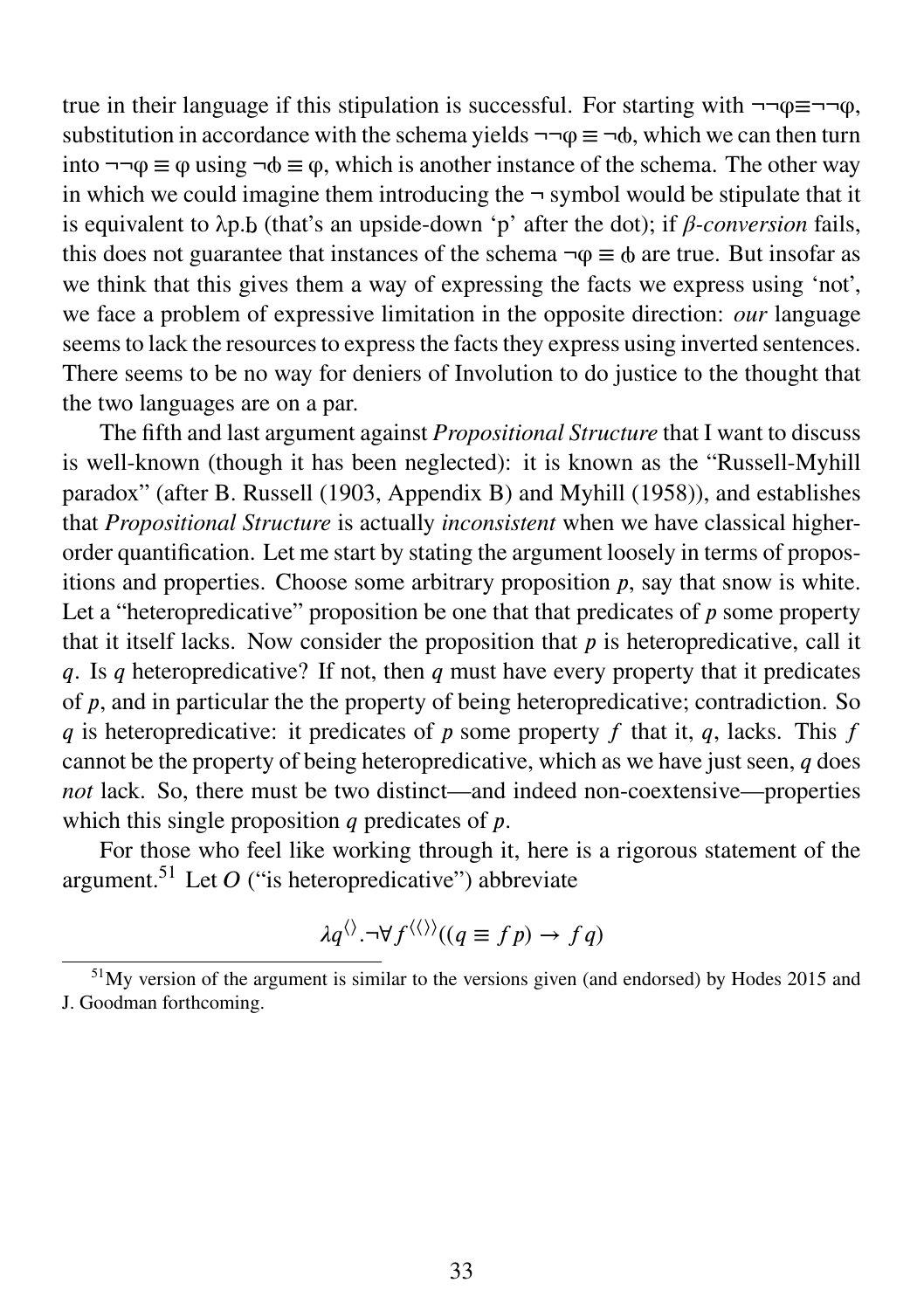Then we argue as follows:

| 1. | $O(Op) \leftrightarrow \neg \forall f^{\langle \langle \rangle \rangle} (Op \equiv fp \rightarrow f(Op))$ | ( <i>Extensional</i> $\beta$ -equivalence) |
|----|-----------------------------------------------------------------------------------------------------------|--------------------------------------------|
| 2. | $\forall f(Op \equiv fp \rightarrow f(Op)) \rightarrow (Op \equiv Op \rightarrow O(Op))$                  | $\forall$ -elim                            |
|    | 3. $\neg O(Op) \rightarrow (Op \equiv Op \rightarrow O(Op))$                                              | (1, 2)                                     |
| 4. | $Op \equiv Op$                                                                                            | (Ref)                                      |
| 5. | $\neg O(Op) \rightarrow O(Op)$                                                                            | (3, 4)                                     |
| 6. | O(Op)                                                                                                     | (5)                                        |
|    | 7. $\neg \forall f (Op \equiv fp \rightarrow f (Op))$                                                     | (1, 6)                                     |
|    | 8. $\forall f(O \equiv f \rightarrow (f(Op) \leftrightarrow O(Op)))$                                      | (LL)                                       |
| 9. | $\forall f(O \equiv f \rightarrow f(Op))$                                                                 | (6, 8)                                     |
|    | 10. $\neg \forall f (Op \equiv fp \rightarrow O \equiv f)$                                                | (7, 9)                                     |

The conclusion is plainly inconsistent with the substitution instance  $\forall f((Op \equiv fp) \rightarrow$  $((O \equiv f) \land (p \equiv p)))$  of *Pr[oposit](#page-101-7)ional Structure*.<sup>52</sup>

<span id="page-33-0"></span>When we think about *why Propositional Structure* [fa](#page-33-0)ils in this case, we can see that we should expect failures to be quite pervasive. The argument is essentially Cantorian: one can think of the conclusion as saying that the domain of properties of propositions is larger than the domain of propositions, so that there can be no oneone correspondence between the two domains, and in p[articu](#page-100-9)lar the relation of being a property f and a proposition q such that q is  $f(p)$  cannot be one-one as required by *Propositional Structure*. So iti[s wro](#page-98-10)ng to think of the failure of uniqueness in the case of  $O(p)$  as an isolated oddity. In the absence of some plausible criterion for confining failures of uniqueness to some special propositions, it seems that we should expect just about any proposition that is the result of applying an operator  $f$  to also be the result of applying some other operator that is not even coextensive with  $f$ .

One way to block this reasoning is to adopt a ramified type theory like that of Whitehead and B. Russell 1910. Even explaining the basic idea behind this move, let alone properly evaluating it, would take me too far afield; so let me just echo the widespread consensus that this would be a major cost.<sup>53</sup>

<sup>&</sup>lt;sup>52</sup>The argument remains valid if we uniformly replace all constituents of the form ' $X(p)$ ' with  $[X/y^{(\langle)}] \varphi$  for any formula  $\varphi$ . The conclusion will be interesting, and arguably inconsistent with the structured picture, when  $\varphi$  contains at least one occurrence of the operator variable  $y^{\langle\langle\rangle}$ . We can recover something close to Russell's original argument (B. Russell 1903, Appendix B) by taking  $\varphi$  to be  $\forall p^{(\cdot)}((y^{(\cdot)})^p) \rightarrow p)$  ('every y proposition is true').

 $53$  See Bacon, Hawthorne and Uzquiano 2016, sect. 7 for a survey of some of the forms that ramific-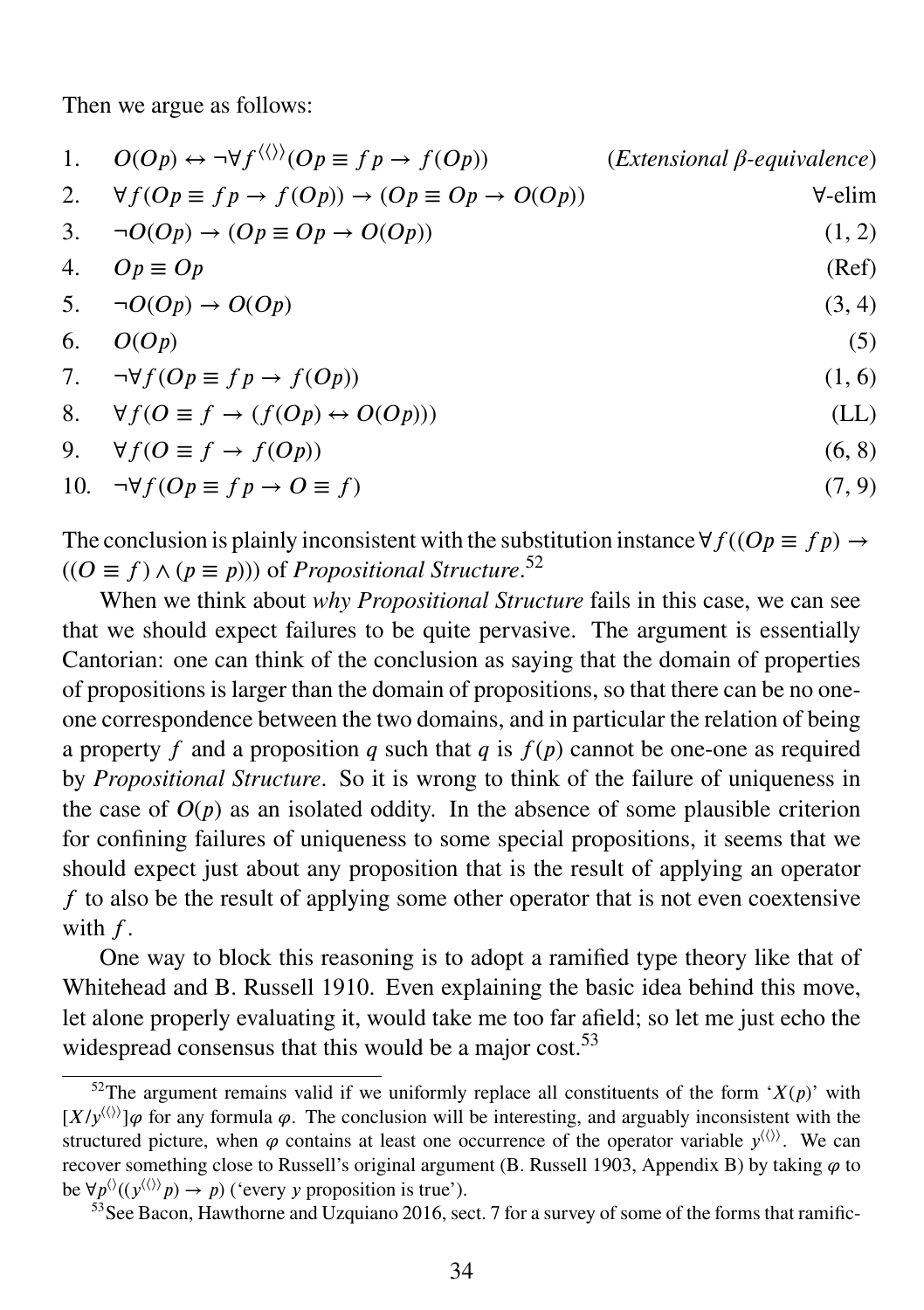<span id="page-34-0"></span>I conclude that the structured picture is false. Since the structured picture looks to be the simplest an[d mo](#page-34-0)st systematic alternative to *β-conversion*, this bolsters the case for *β-conversion*. But of course, intermediate positions that accept neither *βconversion* nor the structured picture are imaginable. So, let me close this section by tentatively presenting a positive argument for β-conversion. This argument turns on the familiar practice of stipulative definition, in which new terms are introduced by writing down things like (22a)–(22c):

- (22) a.  $x$  is a schmixen  $=_{df} x$  is female and x is a fox
	- b. [C](#page-34-0)oll[inear](#page-34-1)(x, y, z) = df Between(x, y, z)  $\vee$  Between(y, z, x)  $\vee$  Between(z, y, x)
	- c.  $x$  is a transitive set  $=_{df} \forall y \forall z (y \in x \land z \in y \rightarrow z \in x)$

<span id="page-34-1"></span>As discussed in §2, it is central to the practice of introducing new predicates in this way that having done so, we get to substitute the open sentence on the right of  $\dot{=}$ <sub>df</sub>' for the one on the left, *salva veritate* (perhaps with a special exception for attitude and speech reports). In particular, we should be able to substitute in identifications, li[censin](#page-34-1)g claims like (23):

(23) Schmixen(Nelly)  $\equiv$  Female(Nelly)  $\land$  Fox(Nelly)

For Nelly to be a schmixen is for it to be the case that Nelly is female and Nelly is a fox.

But words we have introduced in this way also s[eem t](#page-100-10)o be per[fectl](#page-100-11)y genuine pr[edic](#page-99-10)[ates in our ex](#page-26-0)panded language. We should therefore be able to existentially [general](#page-26-0)ise from (23) to (24):

(24) 
$$
\exists f^{(e)}(f(\text{Nelly}) \equiv \text{Female(Nelly)} \land \text{Fox(Nelly)})
$$

But this sits very strangely with the denial of the following instance of *β-conversion*:

(25)  $(\lambda x. Female(x) \wedge Fox(x))(Nelly) \equiv Female(Nelly) \wedge Fox(Nelly)$ 

If (24) is witnessed by some  $f^{(e)}$ , why on earth should we not take it to be witnessed by  $\lambda x$ . Female(x)  $\wedge$  Fox(x)? If existentially quantified claims like (24) were true, surely the best conventions about the use of  $\lambda$ -abstracts would be one on which

ation might take, including an approach that (unlike that of Whitehead and Russell) keeps the syntax of the language intact and merely replaces each of our quantifiers with a hierarchy of "restricted" quantifiers. For considerations against ramification, see Ramsey 1926 and Prior 1971, ch. 3. Hodes (2015) considers an argument for ramification based on "converse-compositional" principles like *Propositional Structure*, and finds it wanting.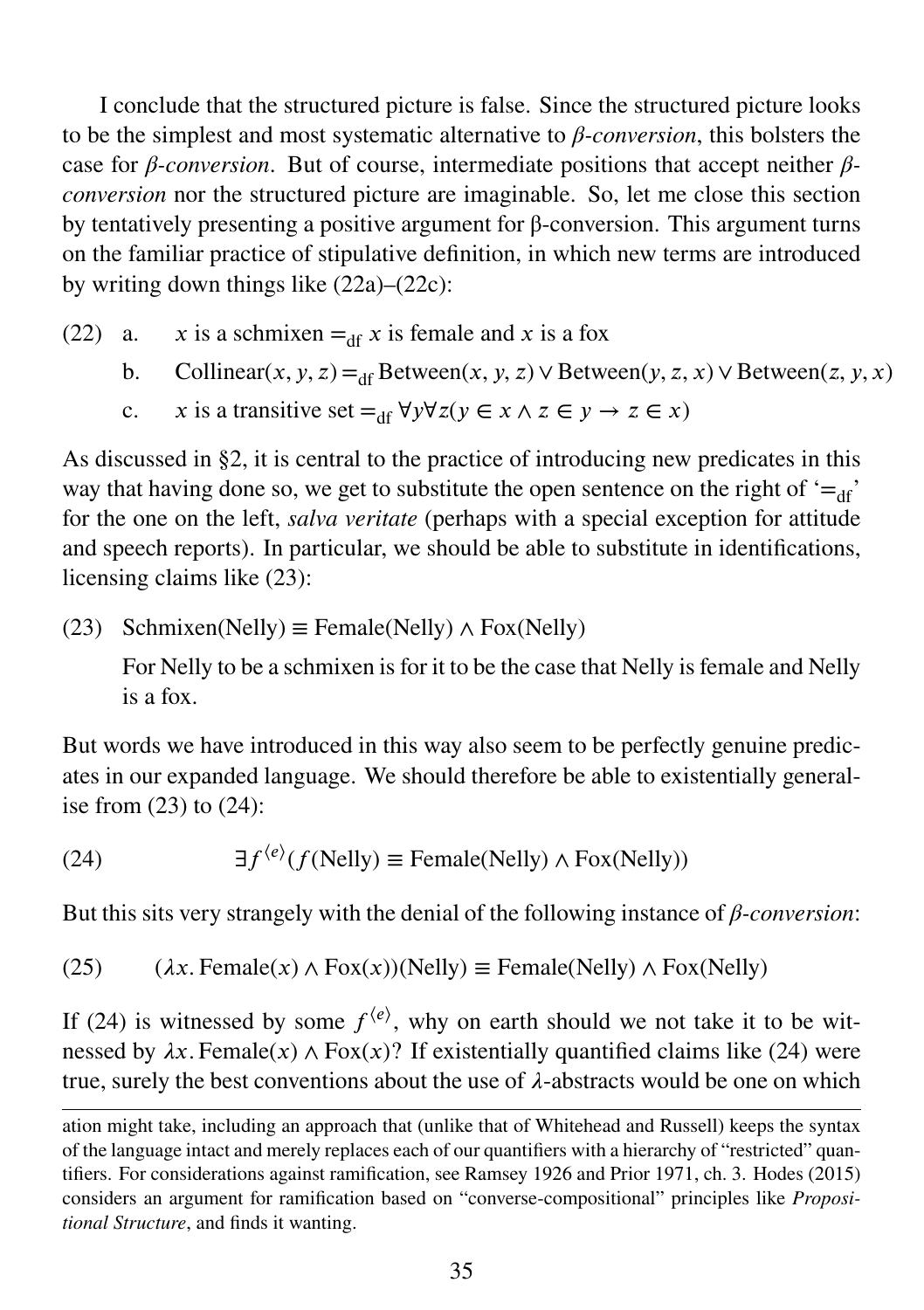<span id="page-35-0"></span> $\lambda x$ . Fem[ale](#page-35-1)(x)  $\wedge$  Fox(x) could be used to stand for the witnesses. And of course this mode of argument is extremely general. For any open sentence  $\varphi$  in which the [variables](#page-35-0)  $x_1, ..., x_n$  all occur free, we can introduce a new *n*-a[ry predicate](#page-35-0) F by stipulatin[g that](#page-18-0)  $F(x_1, ..., x_n) =_{df} \varphi$ , and then infer by substitution that  $F(A_1, ..., A_n) \equiv$  $[A_i/x_i]\varphi$  and [by ex](#page-99-1)istential generalis[ation t](#page-100-12)hat  $\exists f(f(B_1, ..., B_n) \equiv [A_i/x_i]\varphi)$ , which makes the denial of  $(\lambda x_1, ..., x_n, \varphi)(B_1, ..., B_n) \equiv [A_i/x_i] \varphi$  seem bizarre. (Note that this seems a lot less compelling in the v[acuous case w](#page-35-0)he[re some of](#page-18-0)  $x_1, ..., x_n$  do not occur free in  $\varphi$ , since we do not normally introduce new predicates by means of stipulations like that.)

Another way to use our practice of stipulative definition to argue for *β-conversion* relies not on existential generalisation but on the following schema, which is considerably less controversial than *β-conversion*:

(η-conversion)  $A \equiv A^*$ , where  $A^*$  is derived from A by replacing some constituent of the form  $(\lambda v_1...v_n.F(v_1,...,v_n))$ , where none of  $v_1,...,v_n$  is free in F, with  $F.^{54}$ 

η-conversion is not in tension with the structured picture, and several authors who reject *β-conversion* [in general](#page-35-0) have expressed sympathy for η-conversion—for example, Fine (2012, §9) and Salmon (2010, §2) both suggest that η-convertible sentences may be equivalent in some strong sense in which β-equivalent sentences are not. Thus, the following argument from η-conversion to *β-conversion* is of some interest. As before, let  $\varphi$  be some formula with  $x_1, ..., x_n$  free, and introduce F by  $F(x_1, ..., x_n) =_{df} \varphi$ . F[irst use two](#page-35-0) applications of definitional substitution to get the following ide[ntifications:](#page-18-0)

<span id="page-35-1"></span>
$$
F(A_1, ..., A_n) \equiv [A_i/x_i]\varphi
$$
  

$$
(\lambda x_1...x_n.F(x_1, ..., x_n))(A_1, ..., A_n) \equiv (\lambda x_1...x_n.\varphi)(A_1, ..., A_n)
$$

But

$$
(\lambda x_1...x_n.F(x_1,...,x_n))(A_1,...,A_n) \equiv F(A_1,...,A_n)
$$

is an instance of η-conversion. So by symmetry and transitivity, we can derive

$$
(\lambda x_1 \dots x_n \varphi)(A_1, \dots, A_n) \equiv [A_i/x_i]\varphi
$$

(Again, this is much less compelling in the vacuous case.)

<sup>&</sup>lt;sup>54</sup>Note that instances of  $\eta$ -conversion where F is ( $\lambda v_1...v_n$ , $\varphi$ ) for some formula  $\varphi$  are also instances of (nonvacuous) *β-conversion*.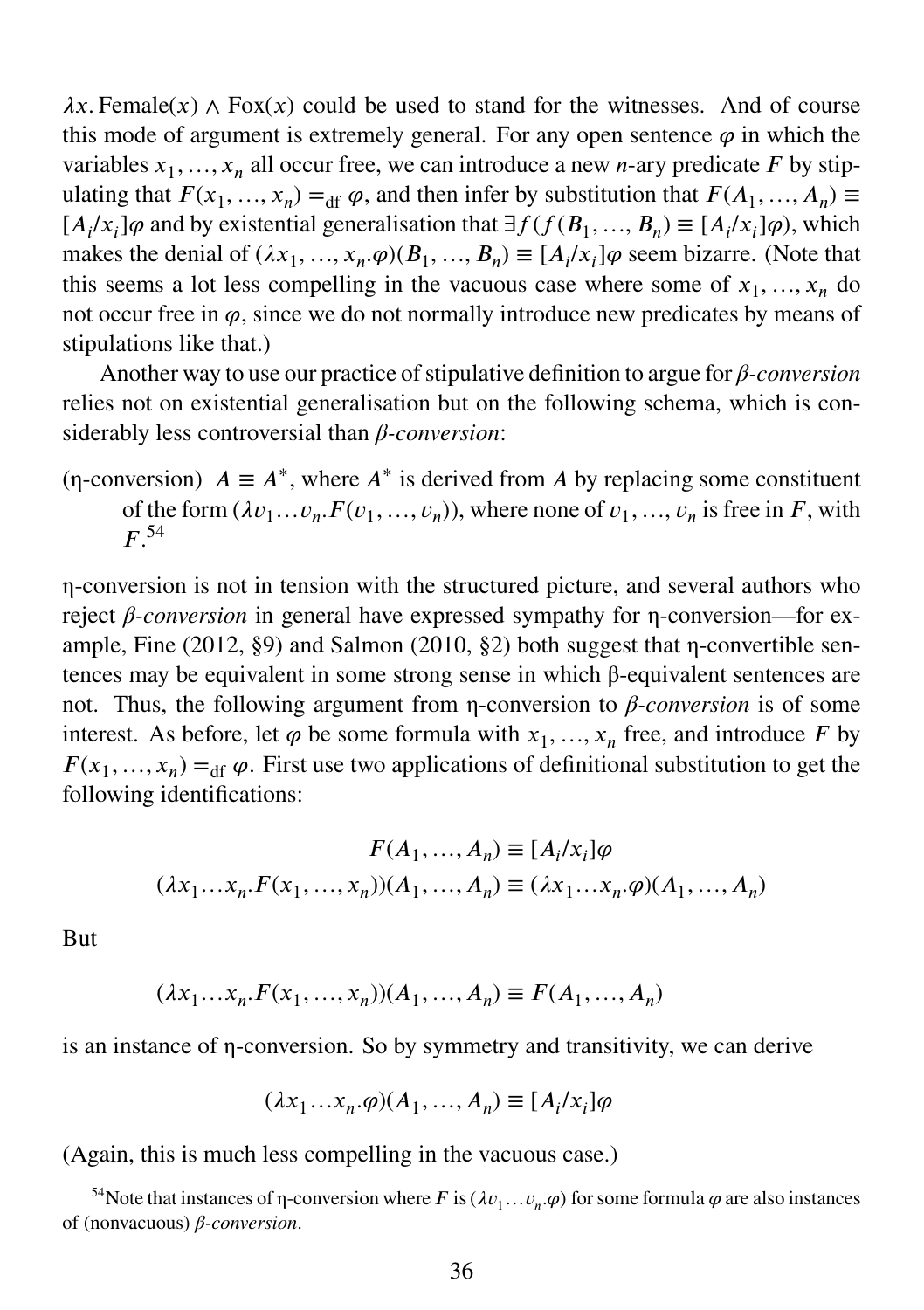It is natural to think of the formation of complex predicates by  $\lambda$ -abstraction as a device for "automating" the procedure of introducing a new predicate by stipulation and then using it—when we write  $\lambda x_1, ..., x_n$   $\varphi$  in a formula (where all of  $x_1, ..., x_n$ occur free in  $\varphi$  and no other variables do), it is just as if we had inserted a simple predicate F which we had earlier defined by issuing the stipulation  $F(x_1, ..., x_n) =_{df}$  $\varphi$ . The differences between these procedures seem to be matters of convenience rather than principle. Thus we should not be surprised by the idea that disputed questions about the logic of  $\lambda$ -abstracts can be settled by reference to the behaviour of stipulatively defined predicates.

Opponents of β-conversion will probably reply to these arguments by insisting that we have to choose between two different interpretations for stipulative definitions like (22a)–(22c). We could treat them as *mere abbreviations*, in which case the uses of existential generalisation and η-conversion are not licensed; or we could treat them as true predicates interchangeable with the corresponding lambda terms, in which case definitional substitutions will not be licensed in all contexts (and in particular, not in identifications). But the idea that we have to make such a choice looks like an artefact of a bad theory. True, logicians theorising in a metalanguage about a distinct object language sometimes introduce things called "metalinguistic abbreviations" which are not predicates at all, but part of a system for forming complex names for expressions in the object language. But despite superficial similarities, this practice is really quite different from the practice of stipulative definition as engaged in by mathematicians, scientists, and philosophers, which manifestly does lead to extensions of the language.

# **7 Booleanism**

The questions discussed so far concern the 'pure logic' of identifications; they have nothing specific to say about the behaviour of other familiar logical vocabulary truth-functional operators or quantifiers—within the scope of identifications. One simple theory about the interaction of identifications with truth-functional operators is *Booleanism*, according to which the truth functional operators conform to the axioms of a Boolean algebra, with identification playing the role of identity. This theory can be axiomatised by adding the following schemas to the logic we have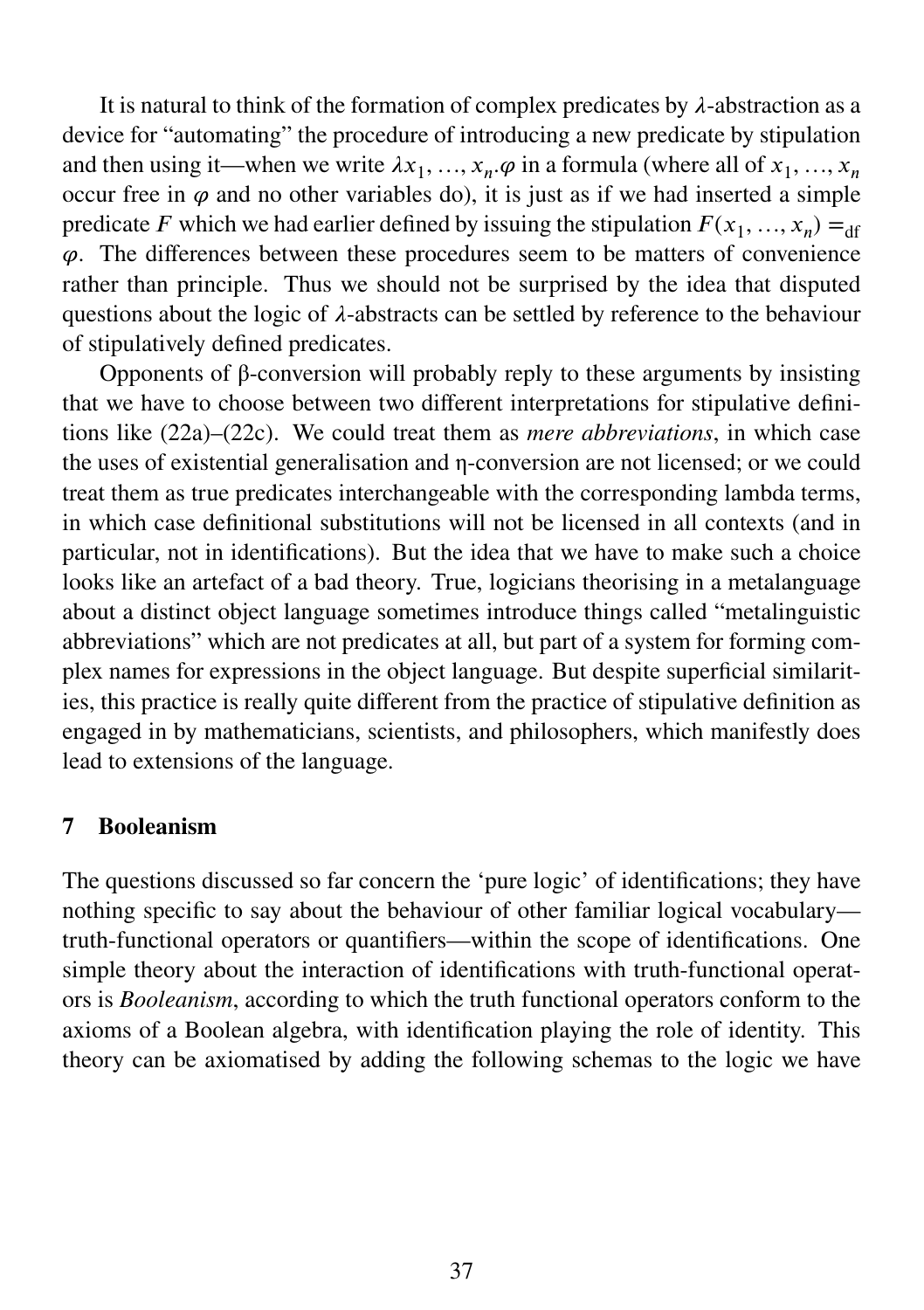<span id="page-37-2"></span>already (classical logic plus Ref, LL, and βη-conversion):

| $\wedge$ - <i>Commutativity</i>          | $(\lambda v_1v_n.\varphi \wedge \psi) \equiv (\lambda v_1v_n.\psi \wedge \varphi)$                                              |
|------------------------------------------|---------------------------------------------------------------------------------------------------------------------------------|
| V-Commutativity                          | $(\lambda v_1v_n.\varphi \vee \psi) \equiv (\lambda v_1v_n.\psi \vee \varphi)$                                                  |
| $\wedge \vee$ -Distributivity            | $(\lambda v_1v_n.\varphi \wedge (\psi \vee \theta)) \equiv (\lambda v_1v_n.(\varphi \wedge \psi) \vee (\varphi \wedge \theta))$ |
| $\vee \wedge \neg \text{Distributivity}$ | $(\lambda v_1v_n.\varphi \vee (\psi \wedge \theta)) \equiv (\lambda v_1v_n.(\varphi \vee \psi) \wedge (\varphi \vee \theta))$   |
| $\wedge$ V-Dissolution                   | $(\lambda v_1 \dots v_n \varphi \wedge (\psi \vee \neg \psi)) \equiv (\lambda v_1 \dots v_n \varphi)$                           |
| $\vee \wedge \text{-} Dissolution$       | $(\lambda v_1 \dots v_n \varphi \vee (\psi \wedge \neg \psi)) \equiv (\lambda v_1 \dots v_n \varphi)$                           |

<span id="page-37-1"></span>Here  $v_1...v_n$  stands for any list of zero or more distinct variables, and  $\varphi$ ,  $\psi$ ,  $\theta$  are formulae. Given these axioms, various other familiar-looking schemas follow (see Huntingdon 1904 for proofs), including the following

<span id="page-37-0"></span>

| <i>Involution</i>       | $(\lambda v_1 \dots v_n \cdot \neg(\neg \varphi)) \equiv (\lambda v_1 \dots v_n \cdot \varphi)$                                              |
|-------------------------|----------------------------------------------------------------------------------------------------------------------------------------------|
| $\wedge$ -Associativity | $(\lambda v_1 \dots v_n \cdot (\varphi \wedge \psi) \wedge \theta) \equiv (\lambda v_1 \dots v_n \cdot \varphi \wedge (\psi \wedge \theta))$ |
| $\wedge$ -Idempotence   | $(\lambda v_1v_n.\varphi \wedge \varphi) \equiv (\lambda v_1v_n.\varphi)$                                                                    |
| <b>NV-De Morgan</b>     | $(\lambda v_1v_n.\neg(\varphi \wedge \psi)) \equiv (\lambda v_1v_n.\neg \varphi \vee \neg \psi)$                                             |
| <b>AV-Absorption</b>    | $(\lambda v_1 \dots v_n \varphi \wedge (\varphi \vee \psi)) \equiv (\lambda v_1 \dots v_n \varphi)$                                          |
| <b>AV-Annihilation</b>  | $(\lambda v_1 \dots v_n.\varphi \wedge (\psi \wedge \neg \psi)) \equiv (\lambda v_1 \dots v_n.\psi \wedge \neg \psi)$                        |

We also get the dual versions that interchange  $\wedge$  and  $\vee$ .<sup>55</sup>

Booleanism could alternatively be axiomatised using a single schema with a more complicated condition on what counts as an instance:

*Taut:*  $(\lambda v_1...v_n.\varphi) \equiv (\lambda v_1...v_n.\psi)$  whenever  $\varphi \leftrightarrow \psi$  is a tautology (theorem of classical propositional logic).

The equivalence of *Taut* to the axioms listed above follows from the soundness and completeness of the Boolean-valued semantics for classical propositional logic, where the semantic values of sentences in a model are members of an arbitrary

<sup>&</sup>lt;sup>55</sup>In a higher-order  $\lambda$ K-language, there is no need to use schemas in axiomatising Booleanism. For example, we can replace ∧∨-Distributivity with the single axiom  $(\lambda pqr.p \land (q \lor r)) \equiv (\lambda pqr.(p \land q) \lor$  $(p \wedge r)$ ). In a  $\lambda$ I-language we can still do this for Commutativity and Distributivity, but it will not work for Dissolution since  $\lambda pq$  *p* is ill-formed. However, Booleans will see no advantage to  $\lambda$ I-languages. As noted in §5, vacuous lambda abstracts can be translated into a λI-language by adding tautologous conjuncts to turn them into non-vacuous abstracts; for example translating  $\lambda p.\varphi$  when p is not free in  $\varphi$  as  $\lambda p.\varphi \vee (p \wedge \neg p)$ . Because they accept Dissolution, Booleans accept full  $\beta$ -conversion even for the expanded language.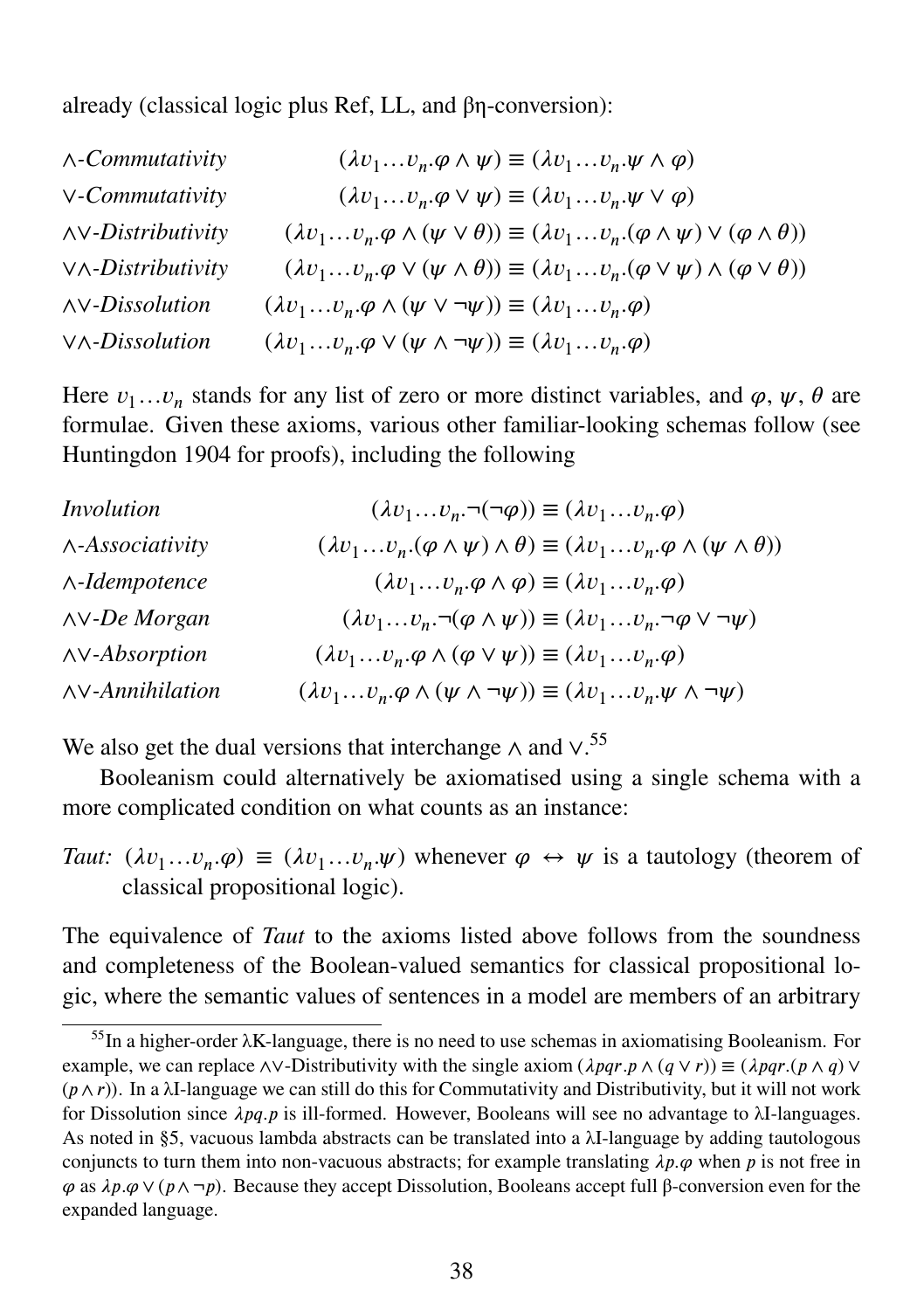Boolean algebra and theorems are sentences whose semantic value in every model is the top element of th[at m](#page-38-0)odel's Boolean algebra.

Booleanism has more often been taken for granted than argued for. One exception is Ramsey (1927), whose rather compelling argument for Involution we already encountered in §6. After making this argument, Ramsey goes on in short order to generalise the conclusion to all the other Boolean equivalences. But it is doubtful whether the mode of argument from alternative possible forms of language actually extends as far as this. It certainly extends to De Morgan: Involution entails that both  $\wedge$ ∨*-De Morgan* and ∨ $\wedge$ -*De Morgan* hold when  $\vee$  is interpreted as  $\lambda pq$ ,  $\neg(\neg p \wedge \neg q)$ or when  $\wedge$  is interpreted as  $\lambda pq$ ,  $\neg(\neg p \vee \neg q)$ , and it is hard to believe that the actual interpretations of ∧ and ∨ fail to fit together in the way that these possible interpretations do. (Indeed, Ramsey's community where negation is represented by inversion will not have different expressions corresponding to '¬( $\varphi \lor \psi$ )' and '¬ $\varphi \land \neg \psi'$ , or  $\forall$ ¬( $\varphi \land \psi$ )' and  $\forall$ ¬ $\psi$ ', if they wisely use  $\land$  and  $\lor$  for conjunction and disjunction.) Another argument in a similar style, turning on possible languages whose sentences do not always have to consist of linearly ordered strings of symbols, can be used to support Commutativity.<sup>56</sup> The fact that our language forces us to choose an order for conjuncts and disjuncts seems no more relevant to enhancing its expressive capacity than the fact that we have to choose a typeface in writing, or a tone of voice in speech.

<span id="page-38-0"></span>However, it is hard to see how this mode of argument could be extended to any of the other Boolean equivalences. One could imagine a written language in which symbols, once ar[range](#page-101-0)d to form a formula, automatically rearrange themselves to form a tautologically equivalent formula in some canonical form (say, disjunctive normal form). But assuming the community in question retained the ability to introduce new simple symbols stipulatively equivalent to old complex expressions, they could use such symbols to generate stable equivalents to sentences of ours that are not in the canonical form, and use these to express counterexamples to Booleanism, if there are any: by contrast with the case of Involution, allowing for definitional expansions of the language seems to restore expressive parity. Anyway, this thought experiment seems lame as an argument for Booleanism in particular, given that we can also imagine a script whose symbols providentially rearrange themselves into the shortest expression equivalent to what was written down *modulo* the laws of nature, or indeed *modulo* the truth about some arbitrarily chosen subject matter. While users of such languages are lucky in one way, in that it is harder for them to communicate false beliefs about the relevant subject matter, they are surely subject

<sup>&</sup>lt;sup>56</sup>Cf. Williamson (1985), who in a somewhat different context imagines languages whose sentences are built up by putting expressions into bags.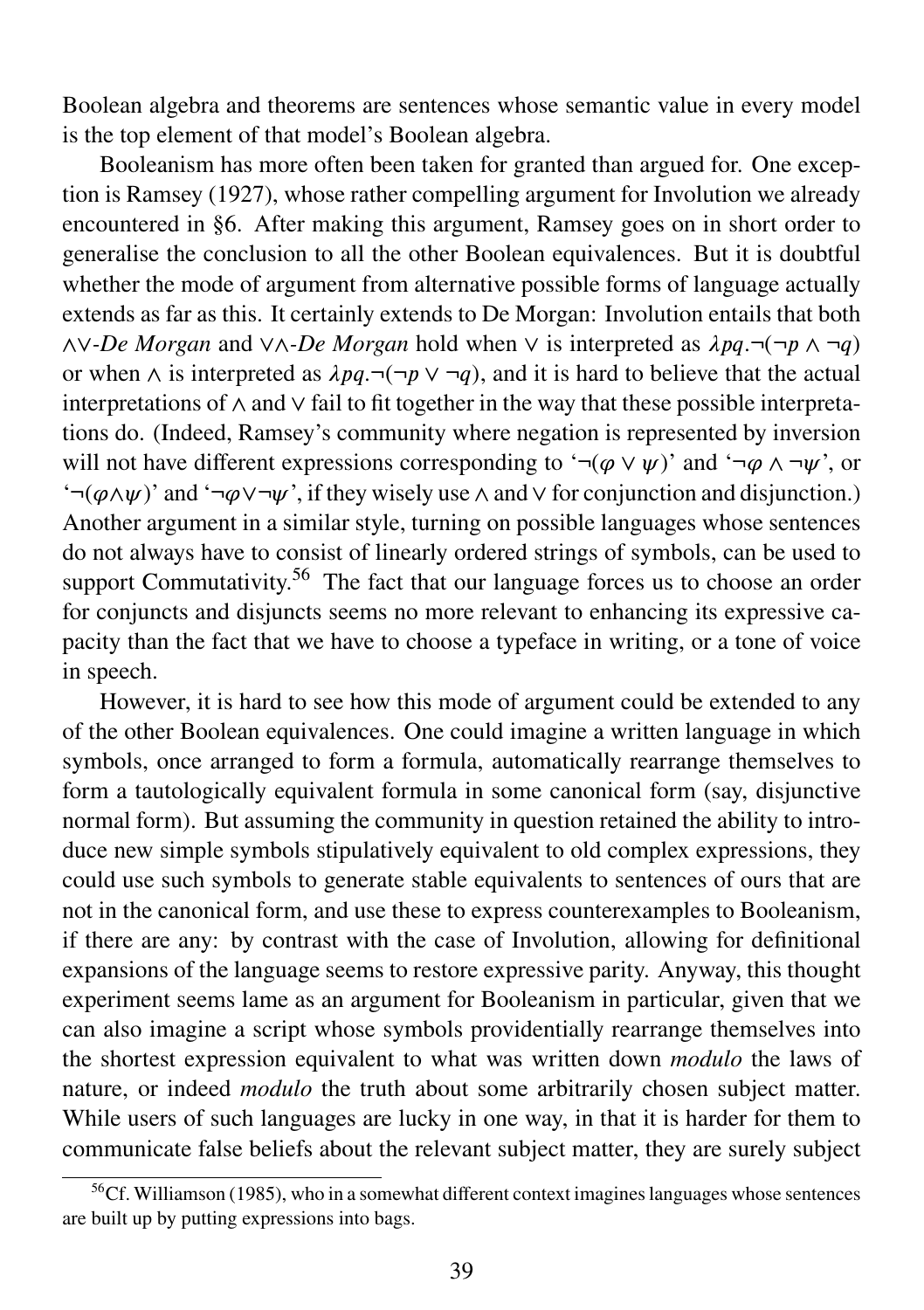to genuine expressive limitations (until they i[ntro](#page-39-0)duce new simple symbols that do not get destroyed by the rearrangement). From an anti-Boolean point of view, the biconditionals corresponding to the Boolean axi[oms](#page-13-0) ar[e n](#page-13-1)ot importantly diff[erent](#page-37-1) from the laws of natur[e in](#page-13-1) this respect.

D[efine](#page-37-1)  $\Box$  as  $\lambda p.p \equiv \top$ , where  $\top$  is some ar[bitra](#page-37-1)rily ch[ose](#page-13-1)n [clo](#page-13-1)sed tautology, [say](#page-37-1)  $\exists p(p) \vee \neg \exists p(p)$ . Thi[s o](#page-13-1)perator  $\Box$  is of great interest in a Boolean setting, partly because it can take o[ver](#page-13-1) the role of the propositional identification connective  $\equiv_t$ , since  $\square(\varphi \leftrightarrow \psi) \leftrightarrow (\varphi \equiv \psi)$  is a theorem of Booleanism.<sup>57</sup> Booleanism implies that all ins[tan](#page-13-0)ces of the modal axioms K and T hold for  $\square$ .<sup>58</sup> Moreover, it would be natural for [Bo](#page-13-1)oleans to endorse further principles about embedded occurrences of  $\equiv$  which have the effect of making  $\Box$  [be a](#page-37-1) normal modal operator obeying the logic S4, or perhaps even  $S_5$ <sup>59</sup>

[If o](#page-17-1)ne thought that  $\Box$  had an S5 logic, it would be natural to equate [the claim](#page-17-1) that  $\Box \varphi$ —i.e. that  $\varphi \equiv \top$ —with the claim that it is *metaphysically necessary* that  $\varphi$ . Some might see this as a welcome explanation of the unfamiliar (identification) in terms of the familiar (metaphysical necessity). $60$  My attitude towards the proposed

<span id="page-39-0"></span><sup>59</sup>The following principles suffice for S4:

| Necessitated Ref | $(x \equiv x) \equiv T$                                                            |
|------------------|------------------------------------------------------------------------------------|
| Necessitated LL  | $((A \equiv B) \rightarrow (\varphi \rightarrow [B\prime, A]\varphi)) \equiv \top$ |

Both of these are natural generalisations of *Taut*, since they assert identifications where the corresponding biconditionals were already provable in the system. Furthermore, if we accept *The Identity Identity*, we can derive these principles from the following natural analogues of Booleanism for the quantifiers:

$$
((\lambda v_0...v_n.A) \equiv (\lambda v_0...v_n.A \land B)) \leftrightarrow ((\lambda v_1...v_n.\exists v_0(A)) \equiv (\lambda v_1...v_n.\exists v_0(A) \land B))
$$
  

$$
((\lambda v_0...v_n.A) \equiv (\lambda v_0...v_n.A \lor B)) \leftrightarrow ((\lambda v_1...v_n.\forall v_0(A)) \equiv (\lambda v_1...v_n.\forall v_0(A) \lor B))
$$

(Here  $B$  is a formula in which  $v_0$  does not occur free. See Dorr 2014a and J. Goodman 2016 for more on these "Adjunction" principles.) To get to S5, on the other hand, we would have to add something much less clearly well-motivated, namely the □-necessity of distinctness:

$$
(x \not\equiv_{\tau} y) \to ((x \not\equiv_{\tau} y) \equiv \top)
$$

For arguments that Booleans should reject this principle, see Bacon MS and J. Goodman MS.

<sup>60</sup>Such an explanation would be worth little if it only applied to the sentential connective  $\equiv_{\Diamond}$ ,

<sup>&</sup>lt;sup>57</sup>*Proof:* Suppose  $\varphi \equiv \psi$ .  $(\varphi \leftrightarrow \psi) \equiv (\varphi \leftrightarrow \varphi)$  is true by Ref and LL;  $\top \equiv (\varphi \leftrightarrow \varphi)$  is true by *Taut*, so  $(\varphi \leftrightarrow \psi) \equiv \top$  is true by LL. In the other direction, suppose  $(\varphi \leftrightarrow \psi) \equiv \top$ .  $\varphi \equiv (\psi \leftrightarrow (\varphi \leftrightarrow \psi))$  is true by *Taut*, so by LL,  $\varphi \equiv (\psi \leftrightarrow \top)$ ; also  $(\psi \leftrightarrow \top) \equiv \psi$  by *Taut*, so  $\varphi \equiv \psi$  by LL.

<sup>&</sup>lt;sup>58</sup>For K, suppose that  $\varphi \to \psi \equiv \top$  and  $\varphi \equiv \top$ ; then  $(T \to \psi) \equiv \top$  by LL; since  $(T \to \psi) \equiv \psi$  by *Taut*, a second application of LL yields  $\psi \equiv T$ . For T, suppose that  $\varphi \equiv T$ ; T is true by propositional logic, so we can infer  $\varphi$  by LL.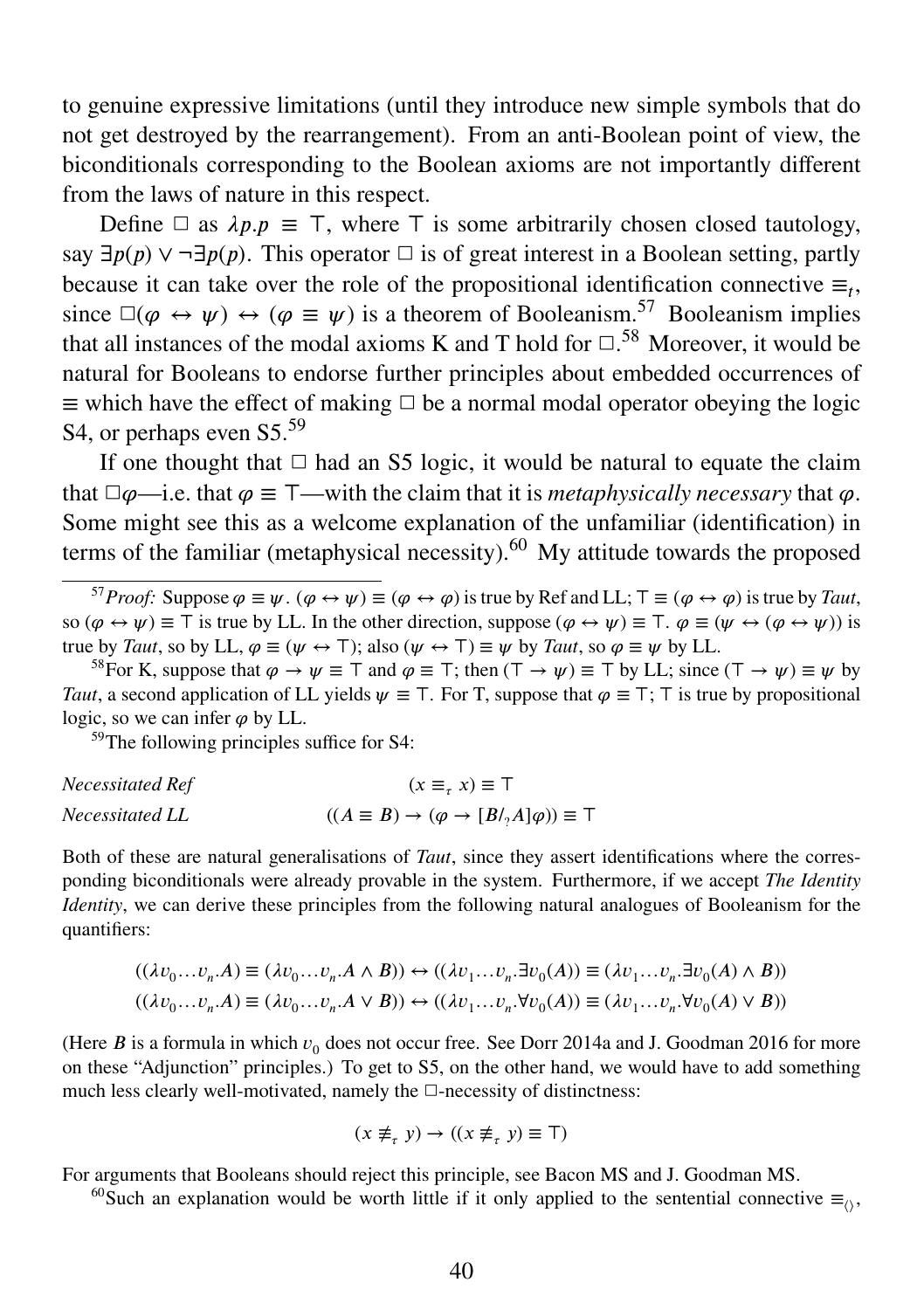equation, if I believed that S5 was valid for  $\Box$ , would be the reverse. Philosophers have struggled to say something helpful to single out the "metaphysical" readings of modal operators from amon[g the](#page-99-2) panoply of other readings they may bear; their efforts have not been conspicuously successful. So an explication of 'It is metaphysically necessary that  $\varphi'$  as 'For it to be the case that  $\varphi$  is for it to be the case that ⊤' would shed some welcome light on the concept of metaphysical necessity and the interest of questions formulated in terms of it.<sup>61</sup> True, as we saw in §1, 'To be F is to be G' also admits several readings; but at least it doesn't have the same array of readings as 'necessarily', and the task of singling out the target reading is perhaps less challenging. Moreover, whereas it is easy to find philosophers who claim to have no idea what metaphysical necessity is or to regard it as in some sense a defective notion, it is hard to see how any philosopher could be so dismissive of 'To be F is to be G' given the central role questions about the truth of such claims play in most branches of the subject.

'Metaphysically necessary' was introduced into the philosophical vernacular partly through general formulas—for example, the equation of metaphysical necessity with "unrestricted" or "absolute" necessity, or 'necessity in the highest degree whatever that means' (Kripke 1972, p. 99)—but partly also through philosophers exchanging opinions about which truths are, in fact, metaphysically necessary—e.g. that nothing is green and red all over, that Nixon is not an inanimate object, that a certain lectern is not made of ice, etc. If you were convinced of the falsity of claims like 'Nixon is not an inanimate object  $\equiv$  ⊤' or 'The lectern is not made of ice  $\equiv$  ⊤', [etc.,](#page-98-0) you migh[t wor](#page-101-1)ry that the proposed interpretation of 'metaphysically necessary' would be unduly uncharitable. However given the character of 'metaphysically necessary' as a term of art, charity to the explicit explanatory remarks made by those who introduced the term should weigh especially heavily with us in deciding how to interpret it, while charity to claims that they made where they thought of themselves as taking a stand on philosophically controversial questions should count for relatively little. If we can make sense of a notion of necessity with a good claim to labels like 'necessity in the highest degree', it would be perverse to interpret 'metaphysically necessary' as expressing something more restricted just for the sake of being more charitable to the case-by-case modal pronouncements of, say, Saul Kripke.

but there are natural strategies for extending it to other types. For example, one might maintain that  $(A \equiv_{\langle r_1,...,r_n \rangle} B) \equiv_{\langle} \Box \forall x_1...\forall x_n (A(x_1,...,x_n) \leftrightarrow B(x_1,...,x_n))$ . Or if one rejected this on the grounds that it is inconsistent with contingentism, one might still accept  $(A \equiv_{\langle \tau_1,...,\tau_n \rangle} B) \equiv_{\langle \rangle} B$  $□∀x_1□...∀x_n□(A(x_1, ..., x_n) ↔ B(x_1, ..., x_n)).$ 

 $<sup>61</sup>$ The idea of defining necessity in terms of an identity connective occurs, for example, in Cresswell</sup> 1965 and Suszko 1975.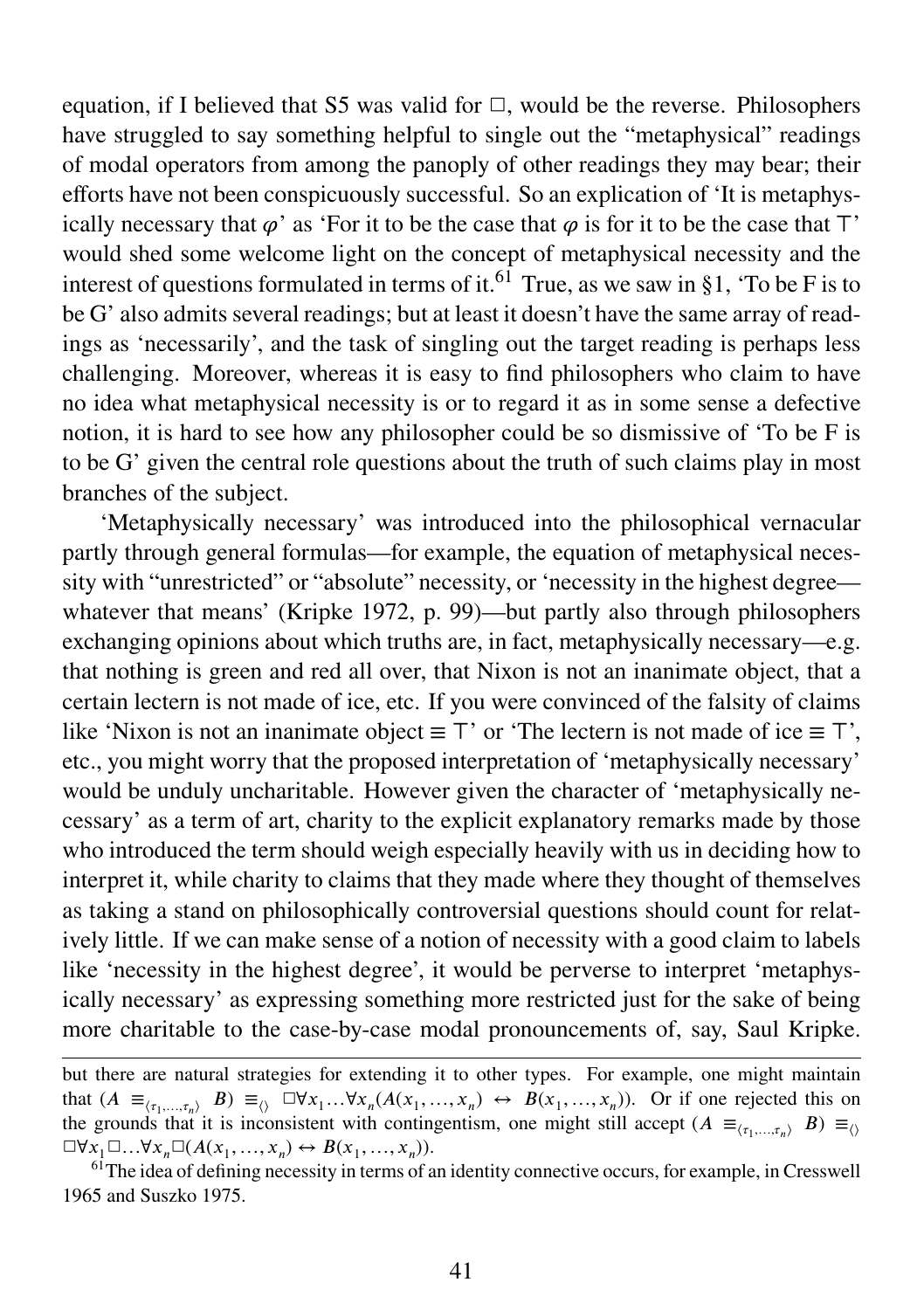This would be as misgu[ide](#page-41-0)d as interpreting philosophers like Shoemaker (1998), who maintain a doctrine that they express by saying 'All laws of nature are metaphysically necessary', as merely meaning by 'metaphysically necessary' what other philosophers have meant by 'nomically necessary'. At least if the logic of  $\Box$  is S5, it has a very strong claim to be the "absolute" form of necessity, since whenever  $\varphi$  ≡ ⊤ is true,  $O\varphi$  must be true for every other transparent operator O such that O⊤ is true, a category which certainly includes all non-epistemic necessity operators.

<span id="page-41-0"></span>If the project of using identifications to say what it is to be metaphysically necessary were feasible only for S5-endorsing Booleans, that would be a weighty consideration in favour of their view. In fact, however, even if we do not question the orthodox view that the logic of metaphysical necessity is S5, this project is also open to non-Booleans, and to Booleans who reject  $S5$  for  $\Box$ . The question how this should go is beyond the scope of the present paper, but one obvious strategy would be to first define a higher-order predicate *is an S5 operator* (of type ⟨⟨⟨⟩⟩⟩), and then identify *being metaphysically necessary* with *being mapped to a truth by every S5 operator*,  $\lambda q.\forall x^{\langle\langle\rangle\rangle}(S5(x) \rightarrow x(q)).$ <sup>62</sup> It is not obvious that this operator will turn out to itself be a S5 operator. But if this can be shown, the case for identifying it with metaphysical necessity will be parallel to the case for identifying  $\lambda p.p \equiv \top$  with metaphysical necessity if its logic is S5. Thus, while it does seem like an advantage of a theory if it allows for a plausible explanation of metaphysical necessity in terms of identifications, this advantage is not distinctive to Booleanism. The [fea](#page-93-0)ture that does seem to be distinctive to Booleanism is the possibility of explaining identifications in terms of metaphysical necessity; but the ability to do this does not seem to me to be much of an advantage at all.

Taut(x) =<sub>df</sub> 
$$
(\lambda q. q \lor \neg q) \le (\lambda q. x(q \lor \neg q))
$$
  
\nK(x) =<sub>df</sub>  $\lambda pq.(xp \land p \le q) \le (\lambda pq.xq)$   
\nT(x) =<sub>df</sub>  $x \le (\lambda q. q)$   
\n4(x) =<sub>df</sub>  $x \le (\lambda q. x(x(q)))$   
\nB(x) =<sub>df</sub>  $(\lambda q. q) \le (\lambda q. x(\neg x(\neg q)))$ 

Here,  $x \leq_{\langle \langle \rangle \rangle} y$  can in turn be defined as  $x \equiv_{\langle \langle \rangle \rangle} \lambda p.(x(p) \wedge y(p))$ . Non-Booleans could adopt the same strategy but with a different definition of ≤. One possible definition that is well behaved in a wide variety of non-Boolean settings, including the models considered in the Appendix, is  $x \leq_{\langle \langle \rangle} y =_{df}$  $(\lambda p.x(p) \land (x(p) \land y(p))) \equiv_{\langle \langle \rangle \rangle} (\lambda p.x(p) \lor (x(p) \land y(p)))$  (see Appendix A8).

<sup>&</sup>lt;sup>62</sup>For Booleans, "S5(x)" might be defined as Taut(x) ∧ K(x) ∧ T(x) ∧ 4(x) ∧ B(x), where these are in turn defined in terms of a type- $\langle\langle\langle\rangle\rangle,\langle\langle\rangle\rangle\rangle$  "entailment" connective  $\leq_{\langle\langle\rangle\rangle}$  as follows: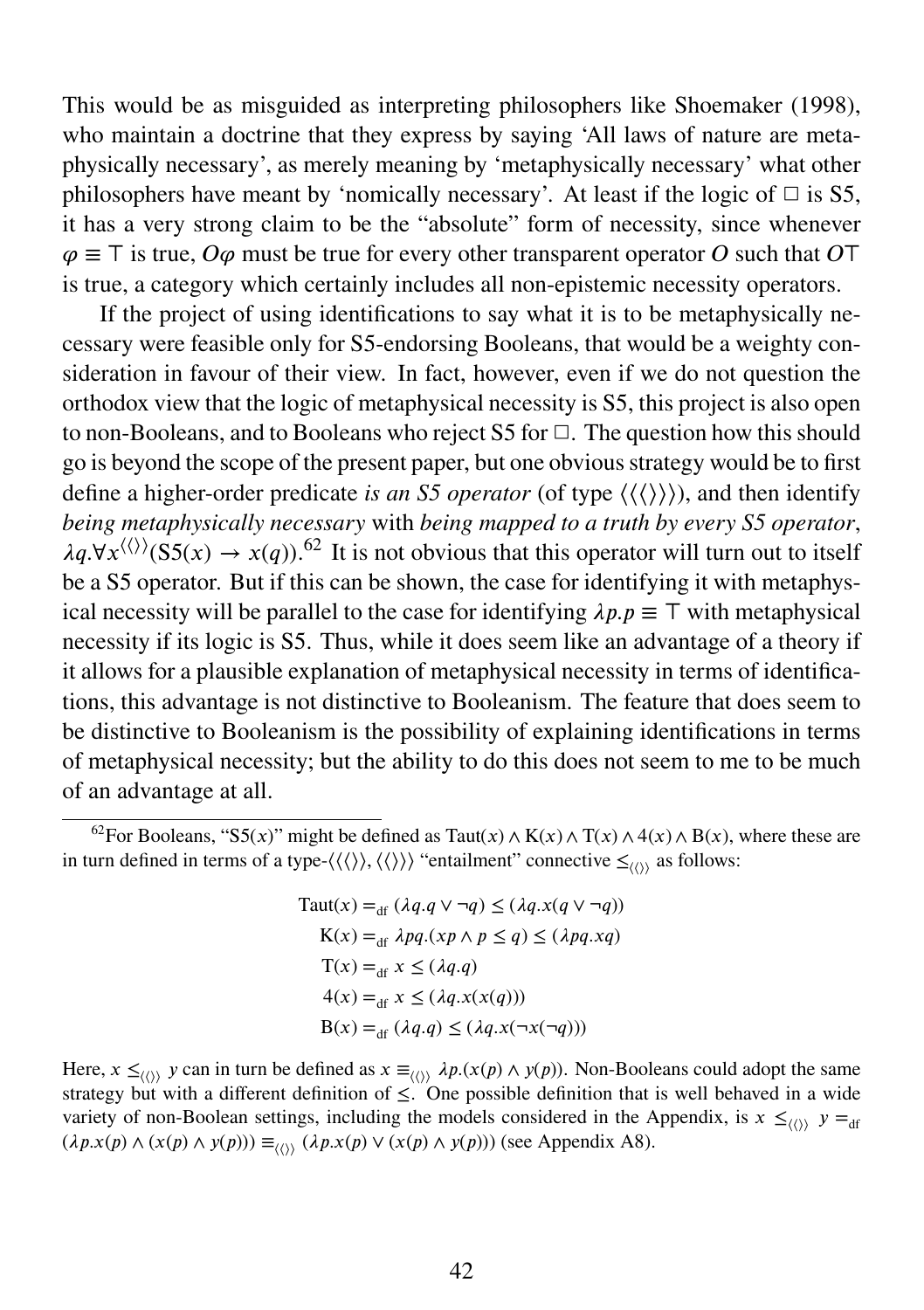# <span id="page-42-4"></span><span id="page-42-2"></span><span id="page-42-1"></span><span id="page-42-0"></span>**8 Non-circularity**

<span id="page-42-3"></span>Even though the arguments for Booleanism considered in the previous section were unconvincing, Booleanism is a simple and powerful metaphysical vision. At times, indeed, its simplicity has won me over. But before we can properly assess the force of such abductive considerations, we will need a much more detailed appreciation of the space of alternatives to Booleanism.

[In](#page-42-0) the r[emainde](#page-42-1)r of this paper, I want to consider one particular kind of consid[eratio](#page-99-3)n which might lead one to reject Booleanism, and see [what kin](#page-42-2)d of [alterna](#page-42-3)tive it might suggest. Consider the following claims:

- *GRUE:* To be grue is to be either green and observed before t, or blue and not observed before t.
- *BLEEN:* To be bleen is to be [either blu](#page-42-2)e an[d obse](#page-42-3)rved before *t*, or green and not observed before t.
- *GREEN:* To be green is to be either grue and observed before t, or bleen and not observed before t.
- *BL[UE:](#page-42-3)* To be blue is to be either bleen and observed before *t*, or grue an[d not ob](#page-42-2)served before t.

*GRUE* and *BLEEN* are uncontroversi[al: just](#page-42-2) loo[k at th](#page-42-3)e passages of N. Goodman 1954 in which the words 'grue' and 'bleen' are introduced. *GREEN* and *BLUE*, on the other hand, are very odd. It is tempting to think—*pace* Goodman himself—that they are simply false. Colour scientists and philosophers consider various views about what it is to be green and what it is to be blue. Maybe to be green is to be disposed to affect perceivers in a certain way, or to be disposed to reflect light in a certain way, or to have a surface with certain intrinsic physical characteristics. I can get into a frame of mind where *GREEN* and *BLUE* seem like obviously misguided competitors to these serious views. Of course, those who think that they are true will probably want to tell some pragmatic story about why they would be unhelpful things to assert in many contexts. Note however that 'To be green is to be green' does *not* seem false although it is as unhelpful as can be, so those who think that *GREEN* and *BLUE* are true should not be too sanguine about the prospects for a pragmatic explanation of their oddity that undercuts the temptation to think them false. $63$ 

<sup>63</sup>One reason one might have for rejecting *GREEN* and *BLUE* that has to do with the fact that a particular time  $t$  is mentioned on the right hand sides: one might object that being green and being blue are not about any particular times (perhaps on the grounds that they are qualitative), whereas being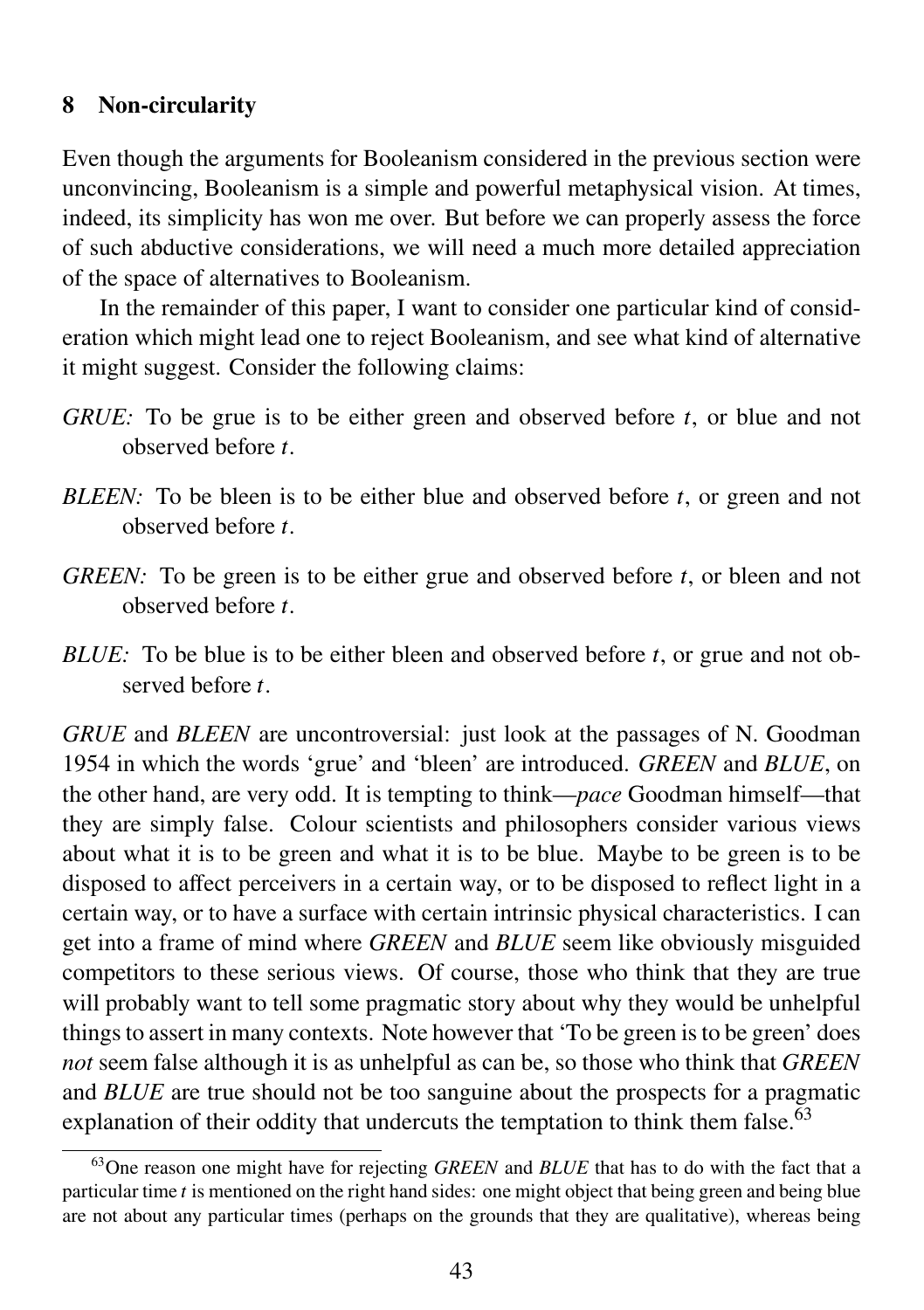The following derivation shows that *GREEN* follows from *GRUE* and *BLEEN* given Booleanism. Here ' $Gx'$ , ' $Bx'$ , ' $G'x'$ , ' $B'x'$  and ' $Ox'$  respectively abbreviate 'x is green', 'x is blue', 'x is grue', 'x is bleen' and 'x is observed before  $t$ ':

1. 
$$
(\lambda x.Gx) \equiv (\lambda x.(((Gx \wedge Ox) \vee (Bx \wedge \neg Ox)) \wedge Ox) \vee (Taut)
$$
  
\n $((Bx \wedge Ox) \vee (Gx \wedge \neg Ox)) \wedge \neg Ox)))$   
\n2.  $G \equiv (\lambda x.(((\lambda y.(Gy \wedge Oy) \vee (By \wedge \neg Oy))(x) \wedge Ox) \vee$   
\n $((\lambda y.(By \wedge Oy) \vee (Gy \wedge \neg Oy))(x) \wedge \neg Ox)))$  (1,  $\beta \eta$ -conversion)  
\n3.  $G' \equiv (\lambda y.(Gy \wedge Oy) \vee (By \wedge \neg Oy))$  (GRUE)  
\n4.  $B' \equiv (\lambda y.(By \wedge Oy) \vee (Gy \wedge \neg Oy))$  (BLEEN)  
\n5.  $G \equiv (\lambda x.(G'x \wedge Ox) \vee (B'x \wedge \neg Ox))$  (2,3,4, LL)

So if we want to [reject](#page-42-2) *GREEN* [\(whic](#page-42-3)h is line 5), we have to give up Booleanism.

One project we could engage in at this point is that of going through the list of Boolean axioms and theorems and try to decide which ones to keep and which to give up. There is a large lit[erature](#page-42-0) we [can draw](#page-42-1) on [in this e](#page-42-2)nter[prise:](#page-42-3) for any logic weaker than classical propositional logic, we could consider a weakening of *Taut* where equivalence in that logic replaces equivalence in classical propositional logic. But we should hope to be able to do better than this, not simply weakening Booleanism but articulating some general principles that are actually *inconsistent* with it, so as to put together a competing package [with](#page-101-2) advantages of simplicity and strength of its own [that](#page-101-3) could be set against those of Booleanism. Of course, one might think that there just are no true principles that are both inconsistent with Booleanism and comparable in simplicity and generality to those of Booleanism. But general methodological considerations suggest that such a view should be regarded as a last resort.<sup>64</sup>

<span id="page-43-0"></span>The case of *GREEN* and *BLUE* is suggestive in this regard. For in my case at least, the inclination to think them false is not primarily based on any positive thoughts about what it might really be to be green or blue, or even on the nature of colour in general. Rather, I am inclined to think that *GREEN* and *BLUE* can be ruled out simply on the basis of *GRUE* and *BLEEN*. Just looking at the logical form of these identifications, I have an impulse to say that they cannot possibly all be true

either grue and observed before  $t$  or bleen and observed after  $t$  is about the particular time  $t$ . But I am interested in a more general reason that would still apply even if we replaced 'observed before ' throughout with 'observed at some time or other'.

<sup>&</sup>lt;sup>64</sup>For abductive methodology in metaphysics, see Williamson 2013 (especially its 'Methodological Afterword') and Williamson 2016.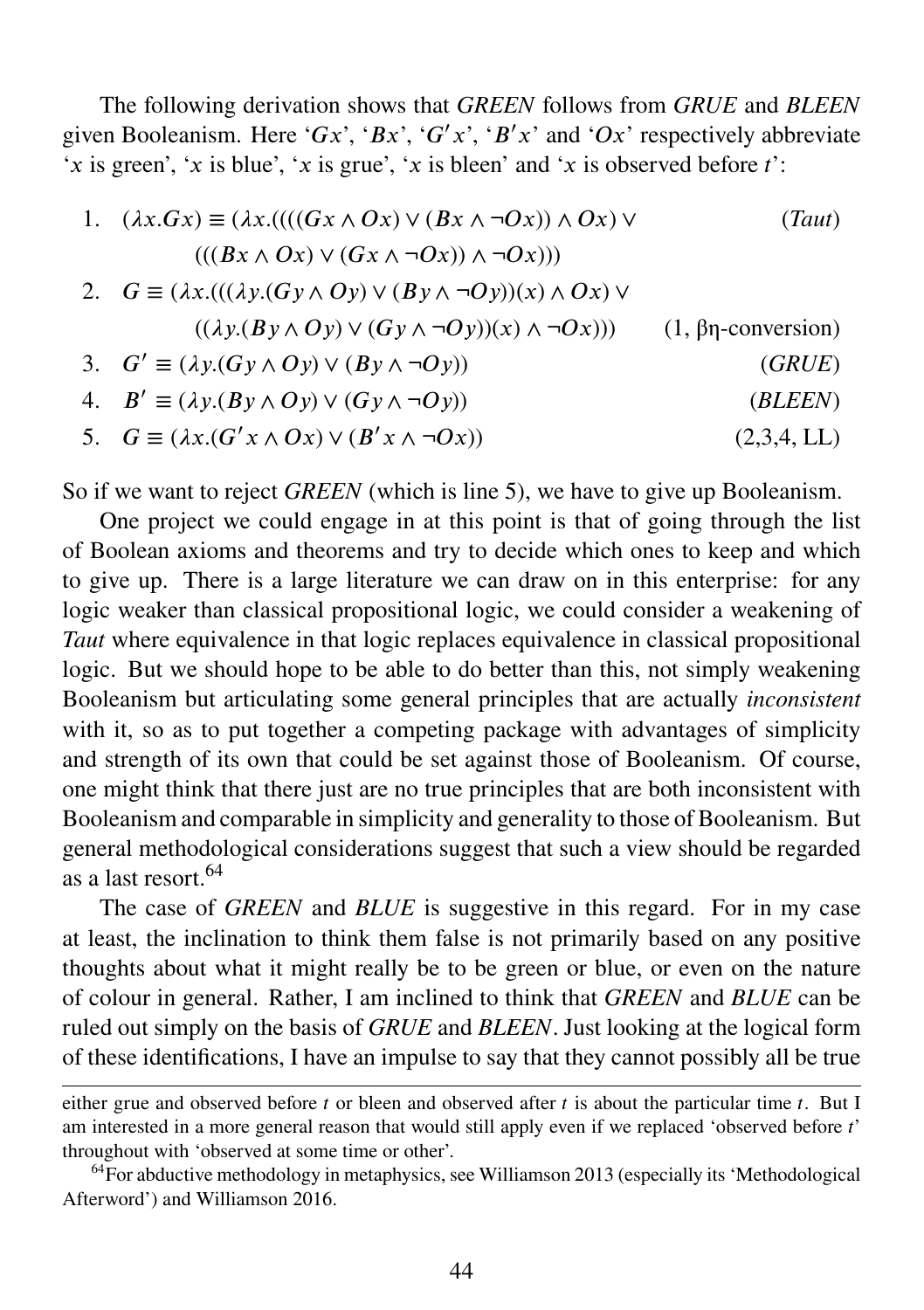together, [sin](#page-0-0)ce that would be *circular*.

The idea that there is something "vicious" (i.e. impossible) about a kind of circularity that would be exhibited by this set of identifications is encouraged if we think of identifications as "real definitions". For as readers of mathematics textbooks know, our standard practice of stipulative definition is certainly governed by a "no circularity" constraint. If I have stipulatively defined a sim[ple ex](#page-44-0)pression using a certain complex expression, I am not allowed later to stipulatively define one of the simple constituents of that complex expression using a different complex expression that contains the originally defined simple expression.<sup>65</sup> The label 'real definition' suggests that there is some subject matter in reality which is importantly analogous to this human practice, and a "no circularity" constraint would provide one natural basis for such an analogy.

<span id="page-44-2"></span><span id="page-44-1"></span><span id="page-44-0"></span>Anot[her wa](#page-44-1)y to [suppo](#page-44-2)rt some kind of "no circularity" principle about identifications is to lean on the idea that identifications *explain* claims about necessity. As noted in §1, identifications—at least those with a syntactically simple predicate on one side—seem to provide maximally satisfying explanations of the necessities that follow from them; if to [be](#page-44-3) a vixen *is* to be a female fox, there is no further sense in wondering why it is necessary that all vixens are female foxes. But if someone offered to explain some initially mysterious necessity by citing identifications which run in a circle, we would feel cheated; the sense of there being nothing left to explain seems to disappear. Suppose, for example, that we thought that (26) was true:

<span id="page-44-3"></span>(26) It is metaphysically necessary that whenever distinct lines  $x$  and  $y$  are both perpendicular to s[ome t](#page-44-1)hir[d line](#page-44-2) z,  $x$  and  $y$  do not intersect.

We might wonder *why* this is true. As we might put it: what stops intersecting lines from ever being perpendicular to a third line? It would seem a bad joke if someone proposed (27a) and (27b) as an answer:

- (27) a. ( $\lambda xy.x$  is perpendicular to  $y \equiv (\lambda xy.x$  intersects y and every line that intersects both  $x$  and  $y$  intersects each of them obliquely).
	- b. ( $\lambda xy.x$  intersects y obliquely)  $\equiv (\lambda xy.x$  intersects y and x is not perpendicular to  $v$ ).<sup>66</sup>

 $65$ "Implicit definitions" might be offered as a counterexample to this claim. But in ordinary mathematical practice it is taken for granted that implicit definitions are shorthand for more complicated explicit definitions, e.g. of the form 'x is  $F =_{df} x$  belongs to every set closed under such-and-such operations'. In cases where this recipe cannot be applied, the acceptability of a so-called implicit definition is a matter of deep philosophical controversy, in sharp contrast to the acceptability of standard stipulative definitions.

 $66$ Understand 'intersect' in  $(27a)$  and  $(27b)$  in such a way that lines do not intersect themselves.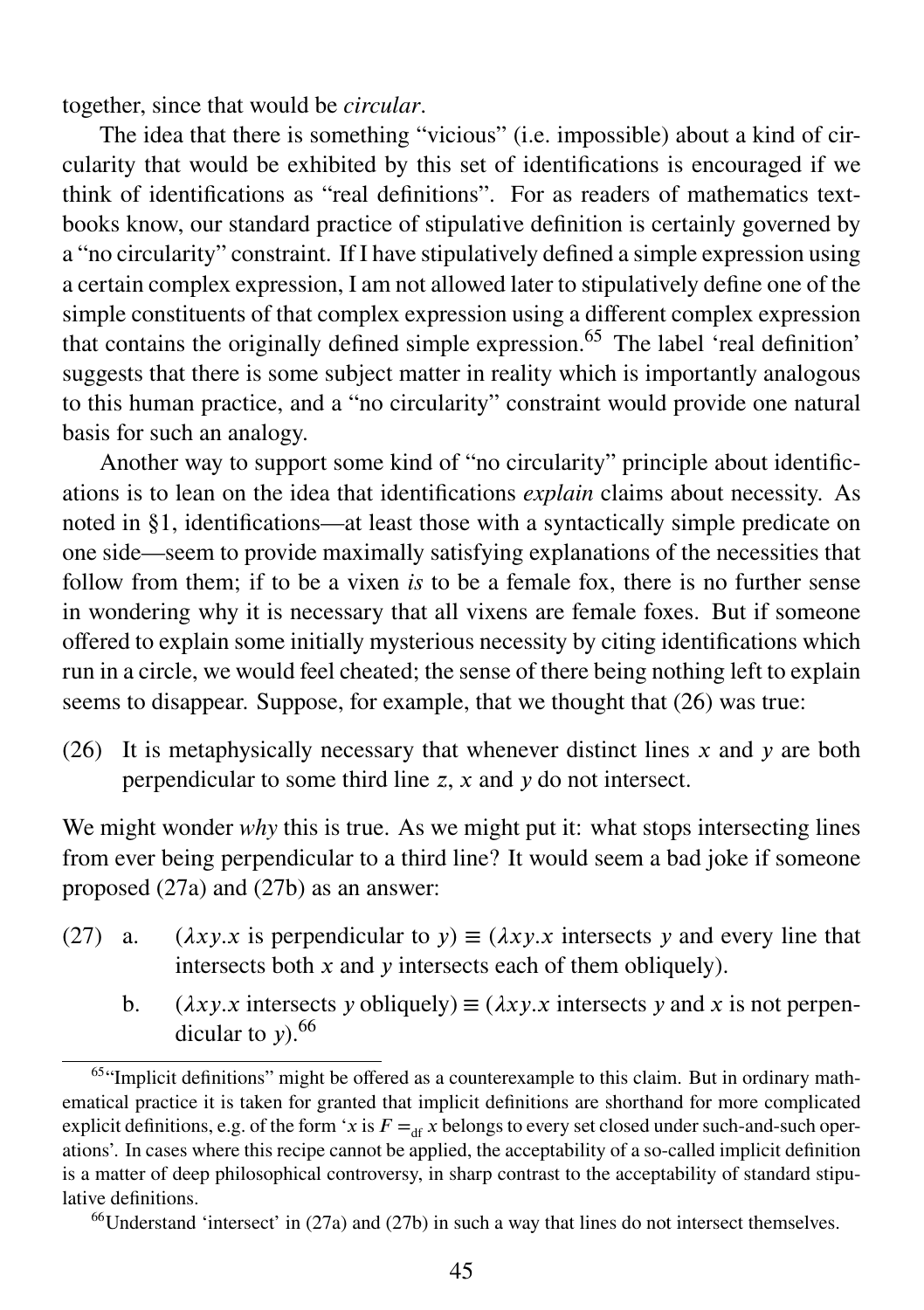<span id="page-45-0"></span>Although (26) follows straightforwardly from (27a) and (27b)—if x and y are both perpendicular to z, then by (27a) y intersects z, if y intersects both x and z it intersects both  $x$  and  $z$  [obliq](#page-44-1)uel[y, and](#page-44-2) by (27b)  $y$  does not intersect  $z$  obliquely, so  $y$ cannot intersect  $x$ —the suggestion that they are both true does nothing to allay any puzzlement one might have had about (26).

Similarly, in the philosophy of mind, some philosophers (e.g. Setiya 2007, ch. 1) engaged with the question 'What is it to intend to do something?' take one of their central tasks to be that of explaining (28):

(28) Necessarily, everyone who [intends to d](#page-4-0)o somethin[g believes](#page-5-0) that they will do it.

The kind of understanding of (28) these philosophers are looking for certainly cannot be attained just by accepting some "circular" identification like (29):

<span id="page-45-1"></span>(29) To intend to do something is to intend to do it while believing that you will do it.

If combinations like (27a) and (27b) or single identifications like (29) were tenable, the task of explaining puzzling facts about necessity by deriving them from identifications [would be m](#page-45-1)uch easier than it seems in fact to be. This provides further motivation for the idea that there is so[me f](#page-13-1)ormal "non-circularity" constraint which is violated by pairs like these.

But what does it even *mean* to say that identifications cannot "run in a circle"? We had better be careful. Given *Reflexivity*, 'To be a vixen is to be a vixen' c[an](#page-45-1)[not cou](#page-45-1)nt as "circular" in the objectionable sense; given *[Symm](#page-98-1)etry*, neither can the combination of 'To be a vixen is to be a female fox' with 'To be a female fox is to be a vixen'. A more promising suggestion is that the relevant notion of circularity involves the term on one side of an identification occurring as a *proper constituent* of the term on the other side:

*No Circles:*  $A \neq_{\tau} B$ , where A and B are terms of any type  $\tau$  such that B properly contains an occurrence of  $A$  in which no occurrence of any variable free in  $A$ is bound.

(Note that *No Circles* also rules out conjunctions of identifications ( $A_1 \equiv B_1$ ) $\wedge$ ( $A_2 \equiv$  $B_2$ ) where  $A_1$  is a proper constituent of  $B_2$  and  $A_2$  is a proper constituent of  $B_1$ (with no variables bound): we can use LL and the second conjunct to substitute  $B_2$ for the occurrence of  $A_2$  in  $B_1$  on the right hand side of the first conjunct, to get an identification  $A_1 \equiv B_1^*$  where  $A_1$  is a proper constituent of  $B_1^*$ 1 .) Principles like *No Circles* have been taken seriously: for example, Correia (2010, p. 16) suggests that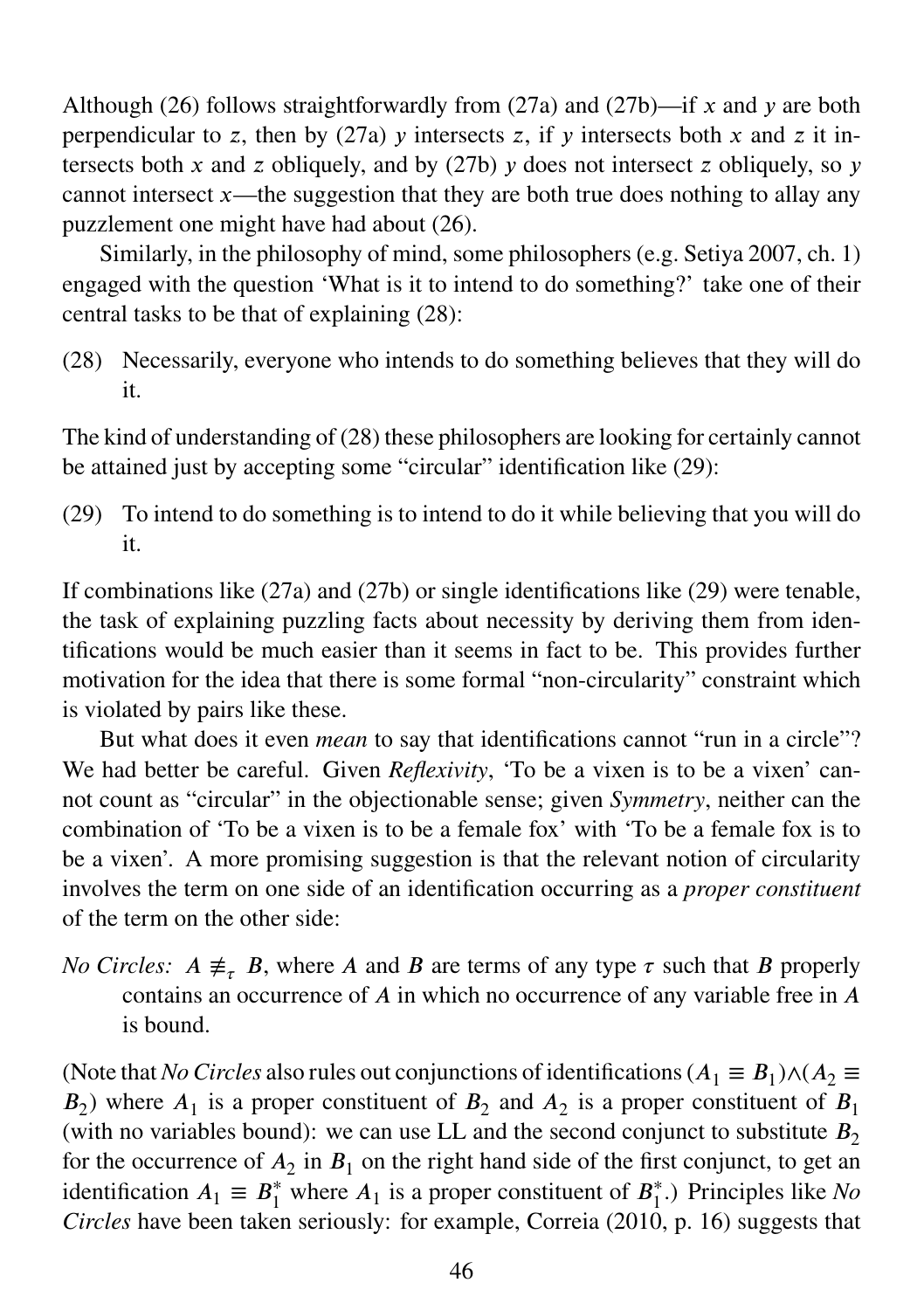it may be correct given what he calls a "conceptualist view of factual equivalence". And perhaps Prior (1964, p. 193) is endorsing something like *No Circles* when he writes 'I cannot see how the sense of a sentence can ever be identical with a logical complication of itself'.<sup>67</sup> But we cannot accept *No Circles* as it stands, since we have endorsed β-conversion, which implies  $\varphi \equiv (\lambda p.p)(\varphi)$ , and also (on independent grounds) tentatively endorsed  $\varphi \equiv \neg \neg \varphi$ : both of these are identifications in which the term on one side of  $\equiv$  is a proper constituent of the term on the other.

<span id="page-46-0"></span>We need a principle that lets us discriminate between benign circles and vicious ones. The idea I want to propose is this: the case where the term on one side of a true identification occurs as a proper constituent of the term on the other side can arise only if all of the *other* expressions on the more complex side—all of the other ingredients which combine with the term on the less complex side to form the term of which it is a proper constituent—are or are equivalent to *logical* terms, like and  $(\lambda p.p)$  in the above examples. *Non-logical* entities are indissoluble, and always make for a genuine increase in complexity when the[y combine with some](#page-46-0)thing else. To capture this idea in our higher-order language, let us help ourselves to a predicate Logical<sub>τ</sub>, of type  $\langle \tau \rangle$ , for every type  $\tau$ . Logical<sub>τ</sub> $(x^{\tau})$  should be true only if  $x^{\tau}$  is the denotation of by some closed term whose only constants are the logical constants ¬, ∧, ¬, ∀ , ∃ , and ≡ . While this gloss may not constitute a satisfactory *definition* of 'Logical<sub> $\tau$ </sub>', it seems to convey an adequate grip on the intended interpretation. Using this vocabulary, we can state the proposal schematically as follows:

*Only Logical Circles:*  $(A \equiv_{\tau} B) \rightarrow \text{Logical}_{\sigma}(C)$ , where  $\sigma$  and  $\tau$  are any types, and A, B, C are any terms, of types  $\tau$ ,  $\tau$ , and  $\sigma$  respectively, such that B contains an occurrence of  $A$  together with an occurrence of  $C$  that neither contains, nor is identical to, nor is contained by that occurrence of  $A$ , and none of the variables free in  $A$  or  $C$  are bound in either of these occurrences.

Recall that we count universal closures of instances of schemas as instances in their own right; thus all of the following are instances of *Only Logical Circles*:

$$
(\exists q(q) \equiv (\lambda p.p)(\exists q(q))) \rightarrow \text{Logical}_{\langle \langle \rangle \rangle}(\lambda p.p)
$$

$$
\forall x^{\langle \langle \rangle \rangle} \forall p^{\langle \rangle}((p \equiv x(p)) \rightarrow \text{Logical}_{\langle \langle \rangle \rangle}(x))
$$

$$
\forall f^{\langle e \rangle} \forall p^{\langle \rangle}((f \equiv (\lambda x.f(x) \land p)) \rightarrow \text{Logical}_{\langle \rangle}(p))
$$

<sup>&</sup>lt;sup>67</sup>Note however that there are many passages in Prior that suggest a commitment to β-conversion: he extracts predicates from sentences by replacing some constituents with blanks, and takes it for granted that in doing this he is providing one legitimate 'analysis' of the original sentence.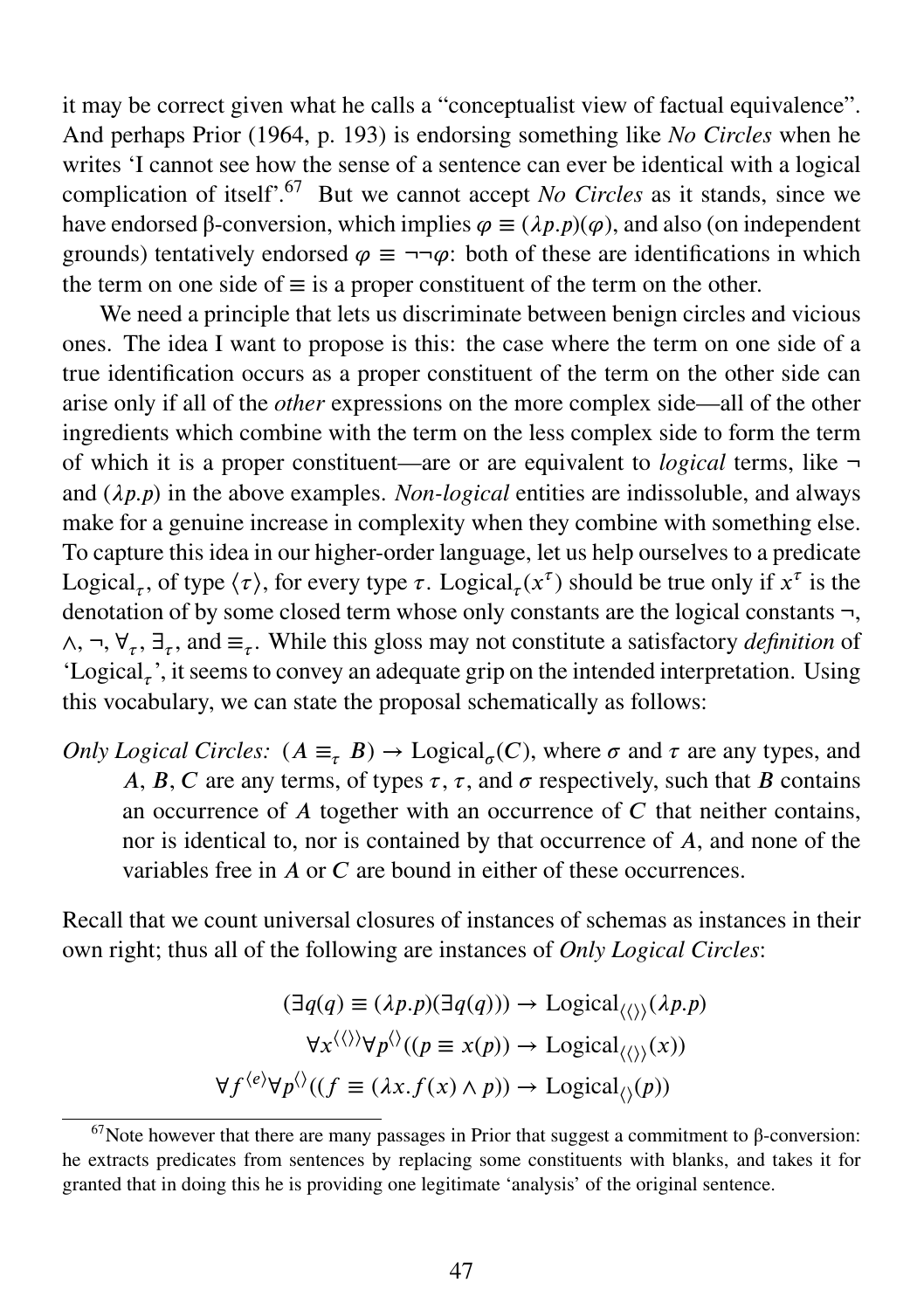<span id="page-47-0"></span>Note too that *Only Logical Circles*is a non-starter if w[e acce](#page-47-0)pt vacuous β-conversion. Vacuous β-conversion e[ntails](#page-47-0) that  $p \equiv (\lambda q.p)(p)$  is true for every p, which given *Only Logical Circles* would imply the obviously false conclusion that  $Logical_{\wedge}(p)$  is true for every  $p$ .

*Only Logical Circles* does not look very elegant: the criterion for what counts as an instance of the schema involves some rather fiddly syntactic considerations. Fortunately, usin[g the](#page-47-0) power of β-conversion, we can achieve the same effect as *Only Logical Circles* with the following simpler schema:

$$
OLC \qquad (x \equiv_{\tau} \lambda v_1...v_n.y(z, x, v_1, ..., v_n)) \to \text{Logical}_{\sigma}(z)
$$

Th[is schema has one ins](#page-46-0)tance for every pair  $\sigma$ ,  $\tau$  [of types whe](#page-46-0)re  $\tau \neq e$ : this fixes the types of the variables, since when  $\tau$  is  $\langle \tau_1, ..., \tau_n \rangle$ ,  $v_1, ..., v_n$  must be of types  $\tau_1, \ldots, \tau_n$ , and y must therefore be of type  $\langle \sigma, \langle \tau_1, \ldots, \tau_n \rangle, \tau_1, \ldots, \tau_n \rangle$ . (When  $\tau = \langle \rangle$ , the list of variables  $v_1, ..., v_n$  is empty, so in this case *OLC* is just  $(x \equiv_{\langle} y(z, x)) \rightarrow$ Logical<sub> $\sigma$ </sub> $(z)$ , where  $y$  is of type  $\langle \sigma, \langle \rangle$ ).

As a special case of *OLC*, we have the principle that if a propositi[on is the resul](#page-18-0)t of applying some operator to itself, that operator must be a logical one:

$$
(p \equiv f(p)) \to \text{Logical}_{\langle \langle \rangle \rangle}(f)
$$

(To get this from *OLC* take  $x = p$ ,  $z = f$ , and  $y = \lambda g^{(\langle \rangle)} q^{(\rangle} (g(q))$ .) As we might put it with apolog[ies to](#page-47-0) Prior: the sense of a sentence may never be identical to a *non-logical* comp[licatio](#page-47-0)n of itself.

*OLC* follows from *Only Logical Circles*, since each of its instances is an instance of *Only Logical Circles*. It also implies *Only Logical Circles*. Assume for conditional proof that  $A \equiv_{\tau} B$ , where B is a complex term containing non-overlapping occurrences of  $A$  and  $C$  in which none of their free variables are bound. Since  $B$  is complex, it is either a formula  $\varphi$  or an abstract  $\lambda v_1...v_n.\varphi$ . Let u and w be variables of the same types as A and C which do not occur free in B, and let  $\varphi^*$  be the result of substituting  $u$  and  $w$  for the two given non-overlapping occurrences of  $A$  and  $C$  in  $\varphi$ . Then  $\varphi$  is β-equivalent to  $(\lambda u w v_1... v_n \varphi^*)(C, A, v_1, ..., v_n)$ , so by β-conversion, we can transform  $A \equiv B$  into

$$
A \equiv (\lambda v_1 \dots v_n.(\lambda u w v_1 \dots v_n.\varphi^*)(C, A, v_1, \dots v_n))
$$

So by universal instantiation, we can substitute A,  $(\lambda u w z v_1 ... v_n \varphi^*)$ , and C respectively for x, y, z in  $OLC$  and thus derive Logical $(C)$ .

As we hoped, *OLC* can be used to rule out combinations of identifications such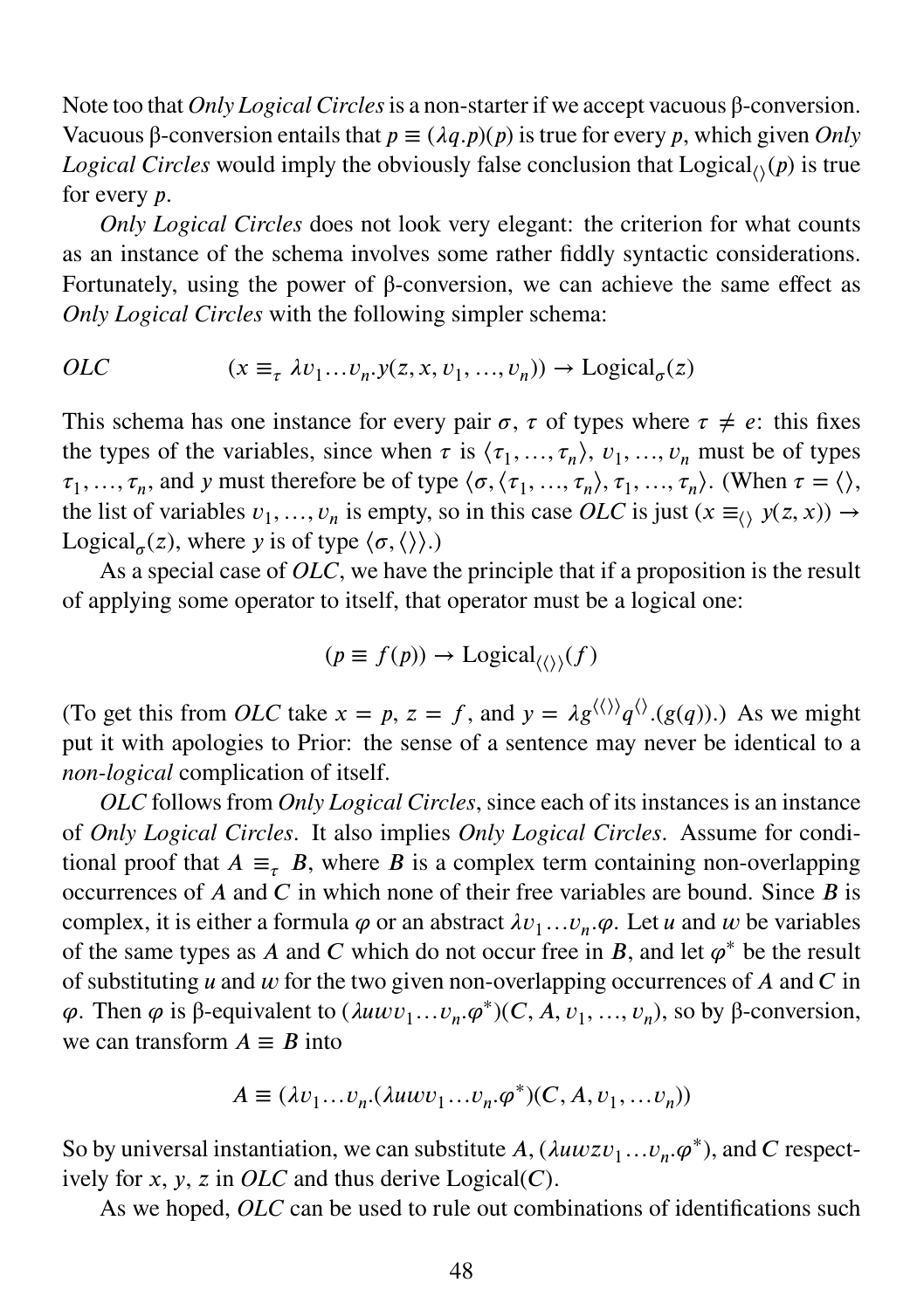<span id="page-48-1"></span>as *GRUE*, *BLEEN*,*GREEN*, and *BLUE*. In fact we only need to consider *GRUE* and *GREEN*. Suppose both were true:

(30)   
\n
$$
a. \quad G' \equiv \lambda x^e . (Gx \wedge Ox) \vee (Bx \wedge \neg Ox)
$$
\n
$$
b. \quad G \equiv \lambda x^e . (G'x \wedge Ox) \vee (B'x \wedge \neg Ox)
$$

Combining these using LL and  $β$ -conversion, we get

(31) 
$$
G \equiv \lambda x^e \cdot (((Gx \wedge Ox) \vee (Bx \wedge \neg Ox)) \wedge Ox) \vee (B'x \wedge \neg Ox)
$$

in which the closed term on the left of  $\equiv$  is a proper constituent of the one the right. Since the term on the right contains non-overlapping occurrences of the constants G and B, (31) implies  $\text{Logical}_{(e)}(B)$  by *Only Logical Circles*.<sup>68</sup> But given the intended meaning for 'Logical', thisc[on](#page-48-0)clusion—that being blue is logical—s[hould](#page-47-0) seem obviously false. $69$ 

Of course it is not enough to [estab](#page-47-0)lish this merely to [point](#page-47-0) out that 'bl[ue'](#page-48-1) is not itself on our official list of logical constants. There is nothing to stop us from introducing new constants equivalent to the given logical constants, or to complex terms built out of them. Nevertheless, when we consider a sample of closed terms of type ⟨⟩, the idea t[hat 'b](#page-98-2)lue' is even *coextensive* with any such term, let alone equivalent to one in the sense of  $\equiv$ , looks terribly implausible:

<span id="page-48-0"></span>
$$
\lambda x.x = x \qquad \lambda x.\exists f^{(e)} f x
$$
  

$$
\lambda x.\forall f^{(e)} \neg f x \qquad \lambda p.\exists f^{(e)} (f x \land \exists y (y \neq x \land f y))
$$
  

$$
\lambda x.\exists f^{(e)} (f x \land \forall y (y = x \rightarrow \neg f y)) \qquad \lambda x.\exists f^{(e, \langle \rangle)} (f(x, f(x)))
$$

The idea that we could, even in principle, state necessary and sufficient conditions for something to blue given only this meagre list of ingredients to work with strains credulity far past the breaking point.<sup>70</sup> We can give a parallel argument from *OLC*

 $G \equiv \lambda x^e((\lambda f^{(e)}h^{(e)}x.(((hx \wedge Ox) \vee (fx \wedge \neg Ox)) \wedge Ox) \vee (B'x \wedge \neg Ox))(B, G, x))$ 

<sup>69</sup>Note that even Carnap 1928 does not endorse this: although he calls everything on his final list of unreduced vocabulary "logical", it includes not just truth-functional operators and quantifiers but a higher-order predicate 'fund', expressing something like naturalness.

 $70$ One might be tempted to argue that being blue isn't logical from the premise that any two objects have exactly the same logical properties. But this is not obviously true. As we will see in §9, it is plausible in the present setting that *qualitativeness* is definable in logical terms, in which case

<sup>&</sup>lt;sup>68</sup>To reach the same conclusion using *OLC*, we need to applying another β-conversion to (31) to get to something which has the right form to instantiate the antecedent of *OLC*: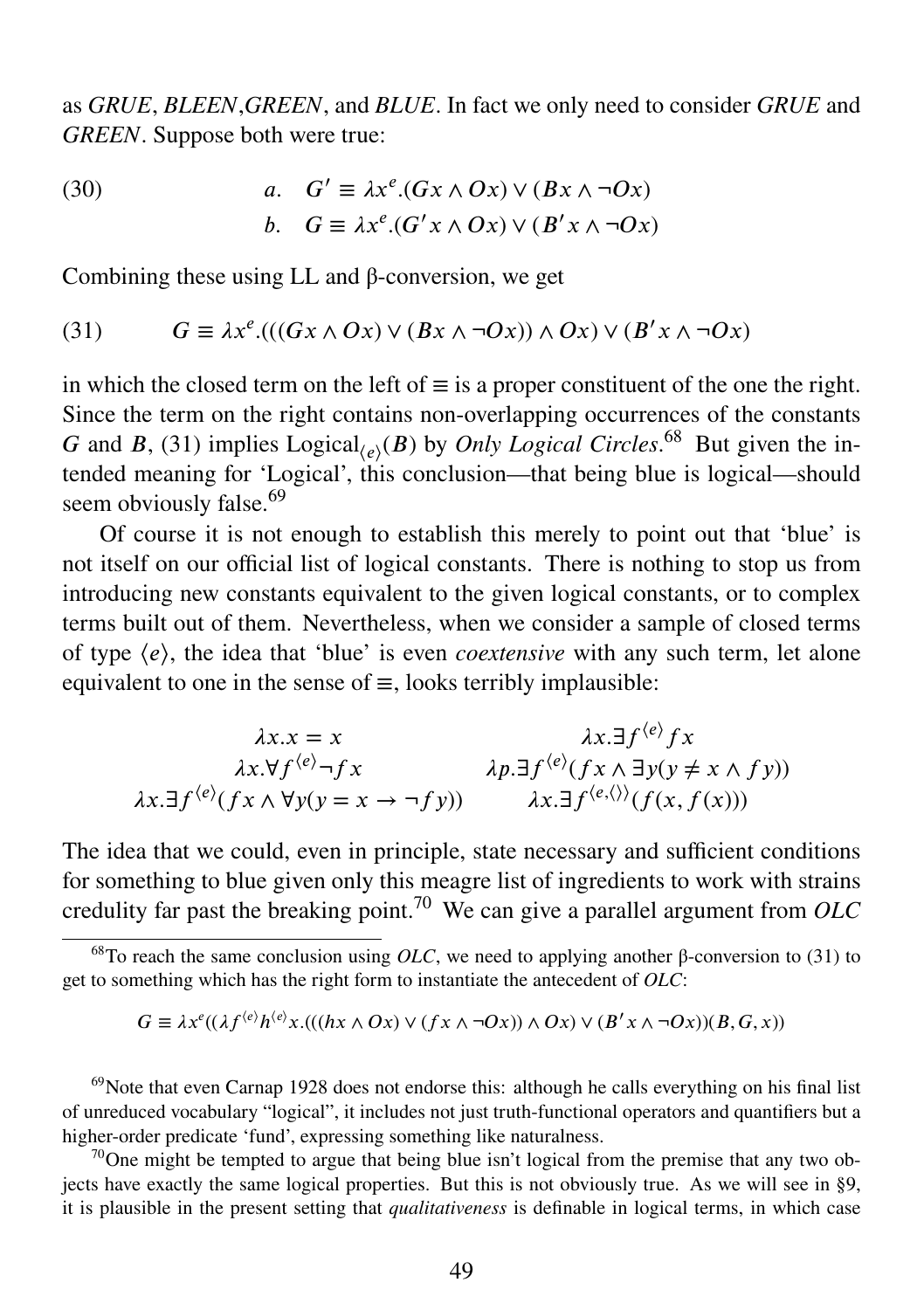<span id="page-49-0"></span>against man[y oth](#page-48-1)er intuitively "circular" combinations of identifications: for example, we can rules out the combination of (27a) and (27b) using the equally plausible auxiliary premise that *perpendicularity* is not logical.

In fact, in many cases, we can get by without having to rely on any such auxiliary premise. There is no way, in our higher-order language, to build a term of type  $e$  out of logical constants. (In fact there are no complex terms of type  $e$  at all). Thus on the intended interpretation of 'Logical', 'Logical( $z$ )' is always false when  $z$  is of type *e*. So by setting  $\sigma = e$ , we c[an ex](#page-49-0)tract from *OLC* the following schema, whose inst[ances](#page-47-0) are themselves purely logical sentences:

<span id="page-49-1"></span>*Qual* 
$$
x \neq_t \lambda v_1...v_n y(z^e, x, v_1, ..., v_n)
$$

Using *Qual*, we can rule out the conjunction of *GRUE* and *GREEN* without having to rely on any premises about logicality—indeed the only additional premise we need is the claim that there is at least one object. Choose any object  $a$ ; then by applying both sides of (31) to *a* and β-converting, we get

(32) 
$$
Ga \equiv (((Ga \wedge Da) \vee (Ba \wedge \neg Da)) \wedge Oa) \vee (B'a \wedge \neg Oa)
$$

A second β-conversion then yields

(33) 
$$
Ga \equiv (\lambda x^e p^{\langle \rangle} . ((p \wedge Ox) \vee (Bx \wedge \neg Ox)) \wedge Ox) \vee (B'x \wedge \neg Ox))(a, Ga)
$$

whose negation is an instance of *Qual*.

*OLC* has the striking consequence that *no non-logical proposition is its own self-conjunction*:

(34) 
$$
(p \equiv (p \land p)) \to \text{Logical}_{\langle \rangle}(p)
$$

For the antecedent is β-equivalent to  $p \equiv (\lambda qr.r \land q)(p, p)$ , which implies Logical<sub>()</sub>(p)

so is *qualitative indiscernibility* (sharing all the same qualitative properties) and *being qualitatively indiscernible from something distinct from oneself*. It possible that some but not all objects have this property: for example, this would plausibly be the case if the world consisted of two spatiotemporally disconnected parts of which one but not the other was mirror-symmetric. The suggestion that being blue is logical is thus not *quite* as absurd as we might have supposed. We can imagine that the everyday world consists of swarms of co-located, qualitatively indiscernible objects, and that swarms containing different numbers of such objects tend to reflect different amounts of light at different wavelengths. Insofar as this is an epistemic possibility, perhaps we should allow that it might turn out, say, that being blue *is* being qualitatively indiscernible from exactly seventeen other objects, in which case being blue is logical after all. However, actual colour science does not provide a fertile ground for such far-fetched speculations.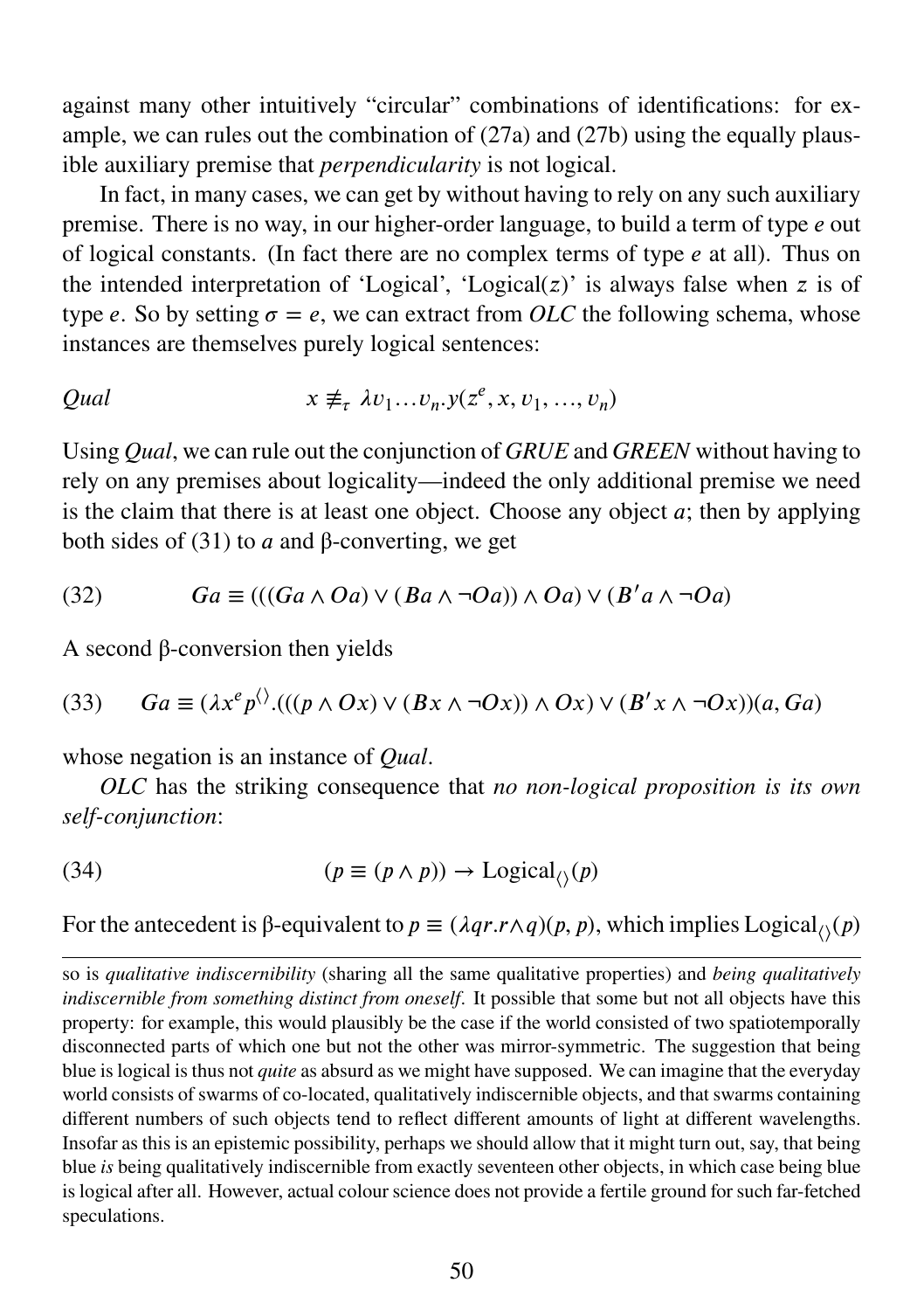<span id="page-50-1"></span>by *OLC*. Turning to ty[pes](#page-50-0) other than ⟨⟩, it turns out we only need *Qual* to derive the even more sweeping consequence that *no* property is its own self-conjunction. For example, in type  $\langle e \rangle$ , *Qual* implies the schema

(35) 
$$
f \not\equiv_{\langle e \rangle} \lambda x. (f(x) \wedge f(x))
$$

For suppose that  $f \equiv \lambda x.(f(x) \wedge f(x))$ ; then for any object a, we would have  $f(a) \equiv$  $f(a) \wedge f(a)$ , which is  $\beta$ -equivalent to  $f(a) \equiv (\lambda z^e q^{\langle \rangle} \cdot (q \wedge f(z)))(a, f(a))$ , which is inconsistent with *Qual*. This generalises to arbitrary complex types  $\langle \tau_1, ..., \tau_n \rangle$  $(n \geq 1)$ :

(36) 
$$
f \neq_{(r_1,...,r_n)} \lambda x_1...x_n \cdot (f(x_1,...,x_n) \wedge f(x_1,...,x_n))
$$

Suppose f were a counterexample to this; let  $A_1...A_n$  be some terms of types  $\tau_1...\tau_n$ whose only free variable is  $z^e$ , and let  $B_1...B_n$  be the result of substituti[ng th](#page-98-3)e name *a* for  $z^e$  in these terms.<sup>71</sup> Then we have

$$
(37) \t f(B_1, ..., B_n) \equiv (\lambda z^e q^{i}) \cdot (q \wedge (\lambda z^e \cdot f(A_1, ..., A_n)) z)) (a, f(B_1, ..., B_n))
$$

again contradicting *Qual*. Given this derivation of (36) for all types other than ⟨⟩, considerations of uniformity arguably favour strengthening (34) to  $p \not\equiv (p \land p)$  even in type ⟨⟩.

<span id="page-50-0"></span>The replacement of *Idempotence* with its negation (at least in complex types) is perhaps the most distinctive hallmark of the particular kind of "fine-grained" theory we are developing. It distingu[ishe](#page-79-0)s it, for example, from Goodman's theory of aboutness (mentioned in note 40), and from the theories of "worldly factual equivalence" developed by Correia (2010, 2016), all of which endorse *Idempotence*. I admit that this feature is quite surprising: especially given that we are endorsing Involution, you might have expected other especially "trifling" equivalences in propositional logic to correspond to true identifications. Correia and Skiles MS suggest the rejection of *Idempotence* as a hallmark of a "conceptual" or "representational" (as opposed to "worldly") conception of the kind of claim made by sentences of the form ' $\varphi \equiv \psi'$ , where this is taken to involve, for example, denying that '*a* is a water molecule  $\equiv a$  is a H<sub>2</sub>O molecule' is true, on the grounds that its two sides involve distinct "concepts". But I insist that despite the fact that the present theory rejects Idempotence, it is still intended as a theory of a kind of claim just as "worldly" as ordinary identity claims. The hypothesis is that in the very sense in which it is true

<sup>&</sup>lt;sup>71</sup>A proof that there is at least one such  $\lambda$ I-term  $A_i$  in every type can be extracted from a proof of a related fact given in the Appendix, note 105.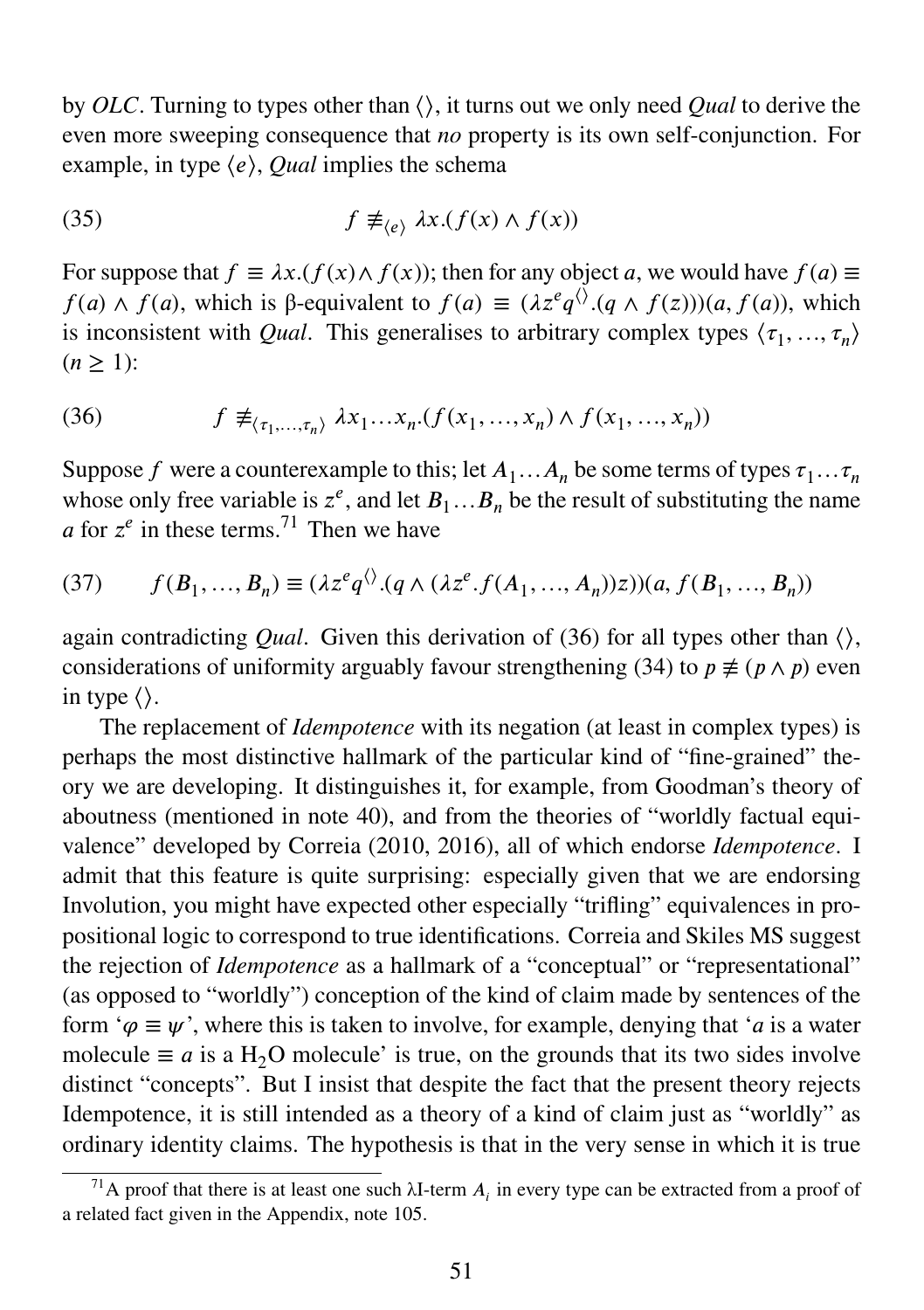that to be a water molecule is to be a  $H<sub>2</sub>O$  molecule, it is just not true that to be red [is to b](#page-49-0)e red and red. I insist that these claims are *not* obviously false. They are "edge cases" of the sort one would only ever consider as part of the kind of systematic logical investigation we are currently engaged in, and as such they should be settled on the basis of broader systematic considerations.<sup>72</sup>

Many of the other Boolean theorems and axioms turn out, given *OLC*, to have the same status as *Idempotence*: universally false in complex types, and also in type ⟨⟩ with a possible exception for logical propositions. For example, consider *Dissolution*,  $p \equiv p \wedge (q \vee \neg q)$ . This is β-equivalent to  $p \equiv (\lambda rs. s \wedge (r \vee \neg r))(q, p)$ , which implies Logical(q) by *OLC*. In type  $\langle e \rangle$ ,  $f \equiv \lambda x.f(x) \wedge (g(x) \vee \neg g(x))$  implies  $f(a) \equiv (\lambda x^e q^{\langle \cdot \rangle}.q \wedge (g(x) \vee \neg g(x))(a, f(a)))$ , which is inconsistent with *Qual*. *Absorption* and *Annihilation* go the same way, as does the c[ombination o](#page-37-2)f the two *Distributivity* principles.<sup>73</sup>

This replacement of ∧*-Idempotence* with its opposite (at least in complex types) shows that the present theory fulfils our aspiration to have a theory that is inconsistent with Booleanism and comparable to it in generality. Moreover, the fact that *Qual* [is e](#page-47-0)nough by itself to secure so much of the strength of this result shows that the interest of the theory does not depend crucially on the presence in the language of the undefined predicates ' $Logical_{\sigma}$ '. Someone might object that the apparent intelligibility of these predicates is an illusion based on taking model theory too seriously, or that a theory using such predicates suffers from a pernicious kind of ideological [complexity. I thin](#page-46-0)k that these objections are mistaken, but I will not engage with

 $72$ An important worry about the failure of idempotence concerns infinite conjunctions. If infinitary conjunction is intelligible at all, we can form the infinite conjunction of  $\varphi$ ,  $\varphi \wedge \varphi$ ,  $\varphi \wedge \varphi \wedge \varphi$ , ...: call it  $\varphi^{\omega}$ . If  $\varphi$  is non-logical, so is  $\varphi^{\omega}$ ; so by (34), we have  $\varphi^{\omega} \not\equiv (\varphi^{\omega} \wedge \varphi^{\omega})$ . But this is puzzling, since we might think that  $\varphi^{\omega}$  and  $\varphi^{\omega} \wedge \varphi^{\omega}$  are both just the conjunction of  $\varphi$  with itself countably many times. The best resolution to this puzzle, I suspect, will involve rejecting ∧*-Associativity* even in the finite case. If associativity fails, we should not expect that describing a proposition as a 'conjunction of so-and-so many copies of  $\varphi'$  would suffice to pin it down uniquely. For example, we will distinguish  $\wedge(\wedge(\varphi, \varphi), \wedge(\varphi, \varphi))$  from  $\wedge(\wedge(\varphi, \wedge(\varphi, \varphi))))$ ; we may also want to distinguish both of these from  $\wedge$ ( $\varphi$ ,  $\varphi$ ,  $\varphi$ ) (a simple, quaternary conjunction). However there are several further choice points we need to consider in order to come up with an account of infinitary conjunction and disjunction that fits with *OLC*.

<sup>&</sup>lt;sup>73</sup>The hardest case is that of Distributivity. Suppose we have a non-logical proposition  $f(a)$ , call it p for short. Combining ∧∨−Distributivity and ∨∧−Distributivity yields  $p \land (p \lor p) \equiv ((p \land p) \lor p) \land ((p \land p) \lor p) \land ((p \land p) \lor p) \land ((p \land p) \lor p) \land ((p \land p) \lor p) \land ((p \land p) \lor p) \land ((p \land p) \lor p) \land ((p \land p) \lor p) \land ((p \land p) \lor p) \land ((p \land p) \lor p) \land ((p \land p) \lor p) \land ((p \land p) \$  $p$ ) $\lor$ *p*); by *Commutativity* this yields  $p \land (p \lor p) \equiv (p \lor (p \land p)) \land ((p \land p) \lor p)$ ; substituting in the first disjunct another application of ∧∨-Distributivity then gives us  $p \land (p \lor p) \equiv ((p \lor p) \land (p \lor p)) \land ((p \land p) \lor p)$ , and another application of ∨∧-Distributivity turns this into  $p \land (p \lor p) \equiv ((p \land (p \lor p)) \lor (p \land (p \lor p)) \land ((p \land p) \lor p)$ . This, finally, has the left hand side as a proper constituent of its right hand side, so that we can apply *Only Logical Circles* to get Logical(p), which is impossible if  $p \equiv f(a)$ . Note too that given De Morgan's and Involution, which we want to accept, the two Distributivity principles become equivalent.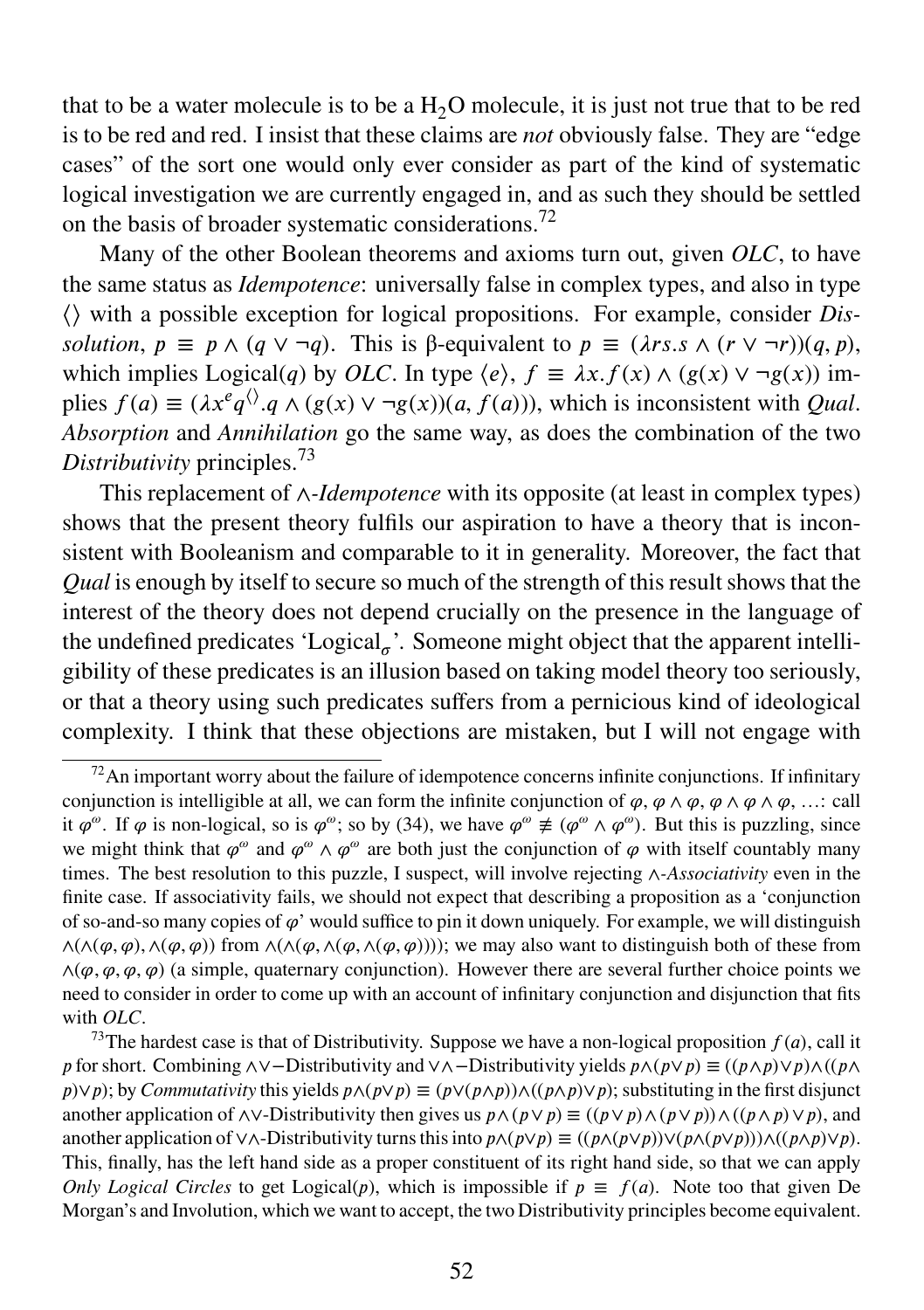them here except to note th[at they](#page-47-0) are not objections to *Qual*.

It is worth noting that *OLC*, and indeed *Qual*[, requires re](#page-18-0)jecting the principle of *Plenitude* which we considered back in §6, according to which ev[ery fu](#page-47-0)nctional relation between propositions corresponds to an operator. For any property  $f$  and object a, we can consider the relation  $R =_{df} \lambda pq.(q \equiv f(a) \wedge (p \equiv p))$ , which every propositi[on bea](#page-47-0)rs uniquely  $f(a)$ . Since  $R$  is functional, *Plenitude* implies that there is a corresponding operator z, such that for any p,  $R(p, z(p))$ —i.e. for any p,  $z(p) \equiv f(a)$ . So in particular,  $f(a) \equiv z(f(a) \wedge f(a))$ . Since this β-converts to  $f(a) \equiv (\lambda x p. f(x) \wedge p)(a, f(a))$ , it is inconsistent with *Qual*. The present theory thus commits one just as much as the structured pictu[re did](#page-47-0) to making a distinction in principle between genuine operators (which allow existential generalisation) and mere "quasi-operators" which use the meanings of their input sentences to fix the meanings of their output sentences in a man[ner ca](#page-47-0)ptured by some functional  $\zeta^{\langle\langle\rangle,\langle\rangle\rangle}$ that does not correspond to any  $\chi^{\langle\langle\rangle\rangle}$ .

Now that we have seen how to derive lots of interesting, controversial, and anti-Boolean conclusions from *OLC* (together with β-conversion and the background classical logic), an urgent question is whether you can derive everything else as well, including the negations of these conclusions. In other words: is *OLC consistent*? The answer is not at all obvious, but in the Appendix, I show that it is yes, by constructing a nonempty class of set theoretic models for a λI-language in which all instances of *OLC* ha[ve va](#page-49-0)lue 1, and in which all the rules of the background logic (including βη-conversion) preserve value 1, although not everything has value 1. Since Involution, De Morgan, Commutativity, and Associativity also hold in some of the models in the class, the proof also shows that *OLC* is consistent with these principles. Moreover, in these models, 'Logical<sub> $\sigma$ </sub> $(x)$ ' has value 1 on an assignment only if the denotation of  $x$  on that assignment is the same as that of some closed term built out of logical constants; thus, the models are consistent with 'Logical' meaning what I wanted it to mean. In fact, *OLC* also remains true even when we contract the extension of 'Logical' further so that that  $\text{Logical}_{\sigma}(x)$  has value 1 on an assignment only when the denotation of ' $x$ ' is the same of that of some closed term in which the only constant is  $\neg$ : i.e. a pure term such as  $\lambda p^{(i)}$ , p or  $\lambda f^{(e,e)}xy.f(y, x)$  or  $\lambda f \langle \langle \rangle_p \rangle_f(f(p))$ , or the result of inserting some negation symbols into such a term. One result of this strengthening is that we can no longer build any "logical" terms of type  $\langle \rangle$ , just as we previously could not build any logical terms of type  $e$ . This means that 'Logical<sub> $\langle \rangle(p)$ </sub>' is always false, so we derive another schema not involving 'Logical', analogous to *Qual*:

$$
x \not\equiv_{\tau} \lambda v_1 \dots v_n \cdot y(z^t, x, v_1, \dots, v_n)
$$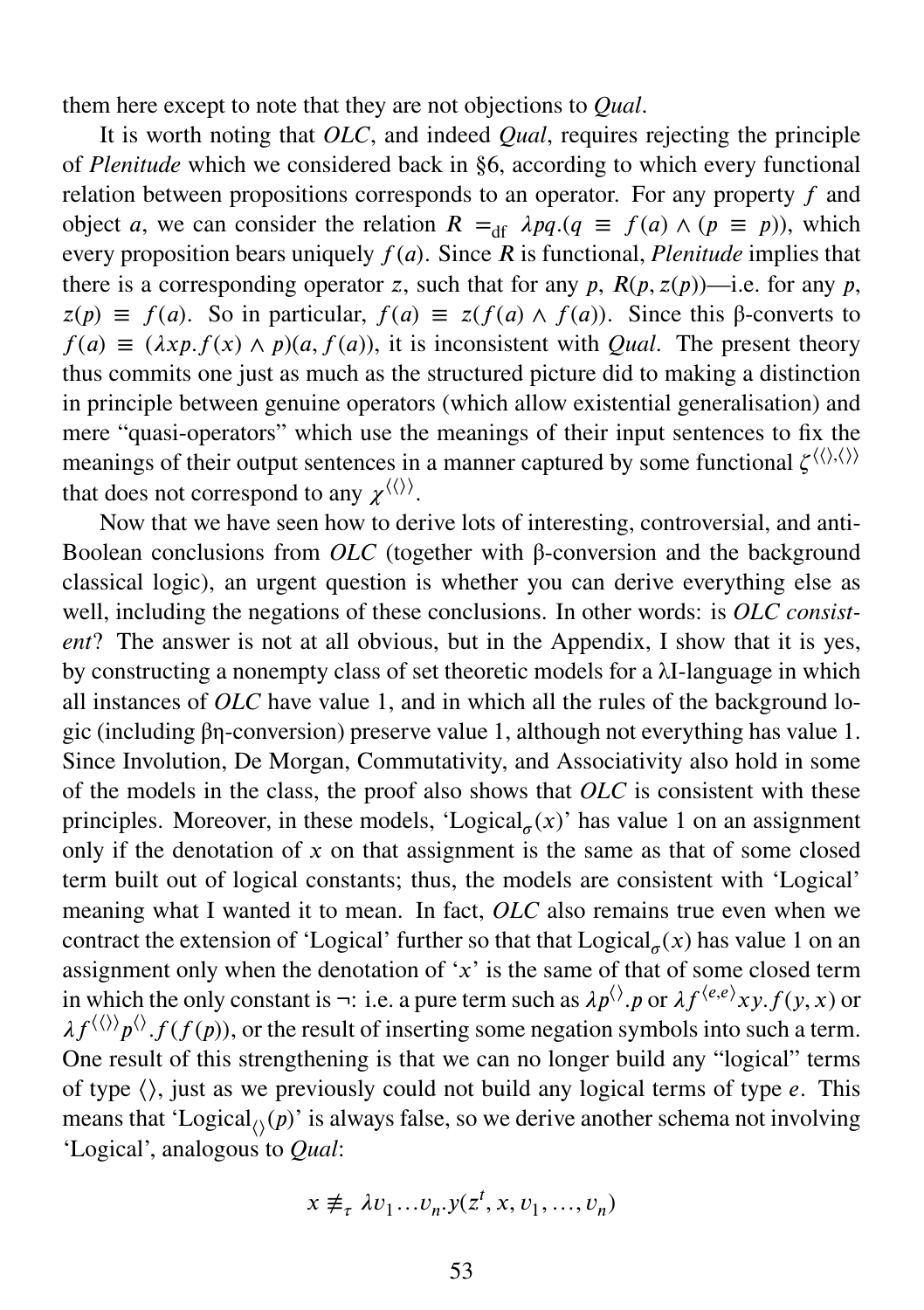Amongst other things, this lets us drop the exception for logical propositions from  $(34)$  and the negations of the other Boolean schemas.<sup>74</sup>

I am not sure whether it is a good move to strengthen *OLC* in this way. On the one hand, if we keep Involution, the strengthened view accords to negation a certain status (that of being able to take part in "circles") that it denies to the other logical constants, which might seem invidious. On the other hand, the strengthened view has the nice feature that it makes type  $\langle \rangle$  behave more uniformly with other types with respect to the negations of Boolean axioms. I leave the question open for now.

# **9 Priority**

Despite our disagreements about their logic, I think we understand identifications very well. My [gr](#page-53-0)ip on them feels much firmer than my grip on expressions like the following, which have also been cropping up in philosophy [fro](#page-42-4)m its inception:

> fundamental more fundamental than metaphysically primitive derivative from metaphysically prior to prior in the order of being

<span id="page-53-0"></span>These expressions are, I think, among the most obscure in all of philosophy. Looking at the wide variety [of](#page-98-3) ways in which they are used, we may reasonably worry that they are hopelessly vague, to such an extent that no sentence expressed in terms of them would be both interesting and definitely true. So it will be a substantial advance if it turns out that certain such sentences can be glossed or reconstructed in terms of identifications.<sup>75</sup>

Against the background of the kind of theory explored in §8, we can define something which can reasonably be thought of as capturing a notion of metaphysical priority. For any x and y, we can say that x is "weakly prior" to y iff y is the result of

<sup>&</sup>lt;sup>74</sup>This also applies to all the other types  $\sigma$  in which there are no pure terms, for example  $\langle e, ..., e \rangle$ . Moreover, in types with only finitely pure terms up to βη-equivalence, there are also only finitely many terms whose only constant is  $\neg$  up to βη-equivalence and double negation elimination; so for these  $\sigma$  we can also restate OLC in purely logical terms by replacing 'Logical<sub>o</sub>' with a finite disjunction containing one representative of each equivalence classes. For example, in type  $\langle \langle e, e \rangle, e, e \rangle$ , there are just such four equivalence classes, represented by  $\lambda rxy.r(x, y)$ ,  $\lambda rxy.r(y, x)$ ,  $\lambda rxy.\neg r(x, y)$ , and  $\lambda rxy.\neg r(y, x)$ .

 $^{75}$ I feel the same way about 'grounds' and 'in virtue of', but the ideas in the present section are less directly relevant to them. For one natural approach to analysing grounding in terms of identifications, see Correia and Skiles MS.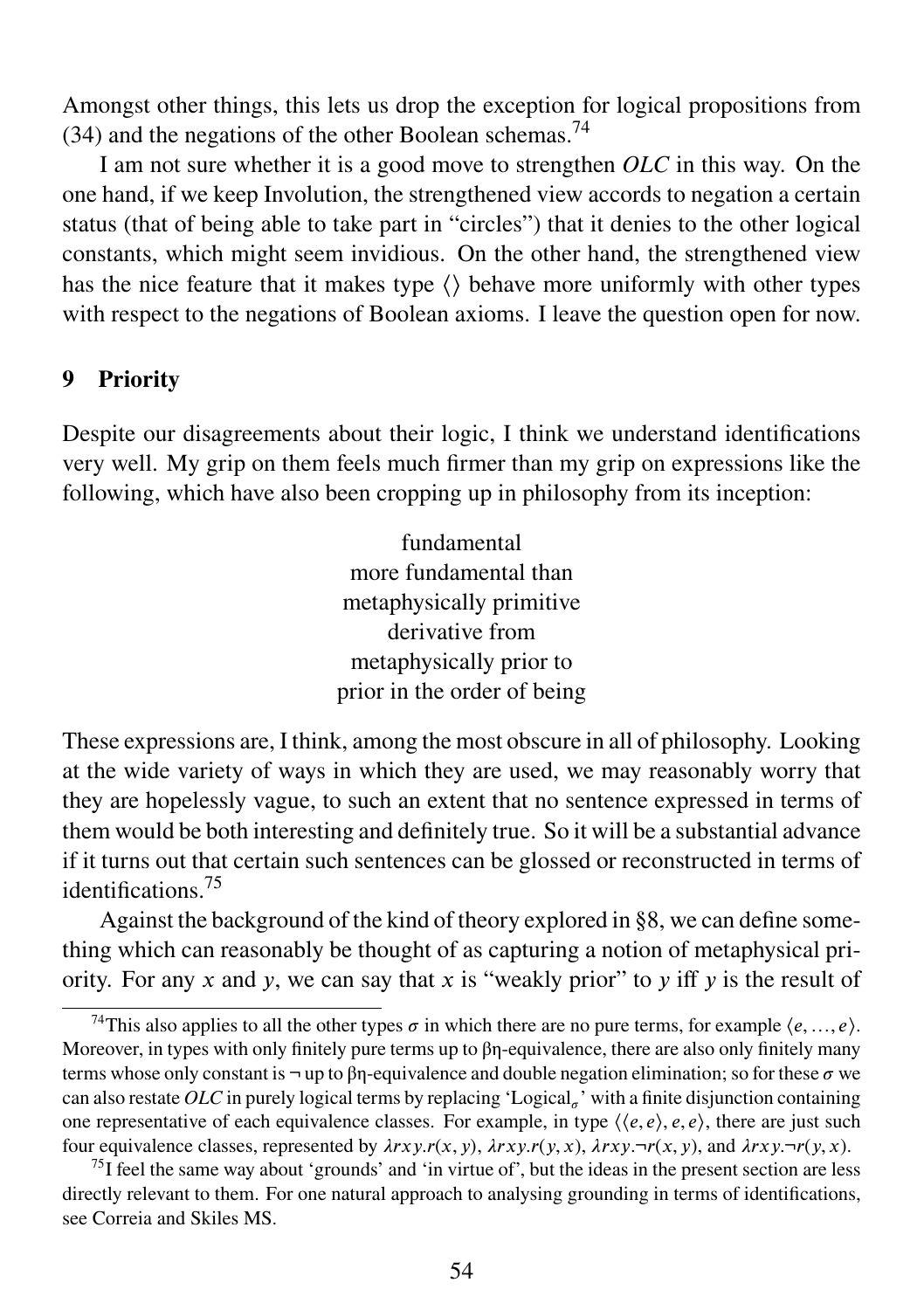saturating an argument place of some z with x, and that x is "strictly prior" to y iff x is weakly prior to  $y$  and  $y$  is not weakly prior to  $x$ .  $x$  and  $y$  here can variables of any type other than  $e$  (since it doesn't make sense for an object to be the result of saturating an argument place of a relation). Formally, we expre[ss](#page-54-0) this using connectives  $\preccurlyeq_{\sigma,\tau}$  and  $\preccurlyeq_{\rho,\tau}$ , both of type  $\langle \sigma, \tau \rangle$  where  $\sigma$  and  $\tau$  are any types other than *e*:

$$
x \leq_{\sigma,\tau} y =_{df} \exists z (y \equiv_{\tau} \lambda v_1 \dots v_n (z(x, v_1, \dots, v_n)))
$$
  

$$
x \prec_{\sigma,\tau} y =_{df} (x \leq_{\sigma,\tau} y) \land \neg (y \leq_{\tau,\sigma} x)
$$

<span id="page-54-0"></span>Here where  $\tau$  is  $\langle \tau_1, ..., \tau_n \rangle$ , the variables  $v_1, ..., v_n$  must be of types  $\tau_1, ..., \tau_n$  respectively, and so z must be of type  $\langle \sigma, \tau_1, ..., \tau_n \rangle$ . When  $\tau$  is  $\langle \rangle$ , the variable list  $v_1, ..., v_n$  is empty, so  $x \leq_{\sigma,\langle} y \rangle$  p just means  $\exists z (p \equiv z(x))$ . We can also introduce a connective expressing the case of weak priority without strict priority:

$$
x \approx_{\sigma,\tau} y =_{\text{df}} x \leq_{\sigma,\tau} y \land y \leq_{\tau,\sigma} x
$$

This could be pronounced as " $x$  and  $y$  are coeval".

Using  $\beta$ η-conversion we can show that weak priority is reflexive ( $\forall x(x \leq \tau, \tau)$ ) and transitive  $(\forall x \forall y \forall z ((x \leq_{\sigma,\tau} y \land y \leq_{\tau,\rho} z) \rightarrow x \leq_{\sigma,\rho} z))$ .<sup>76</sup> Weak priority is not a partial order, however: even when x and y are of the same type  $\tau$ , we can have  $x \approx_{\tau \tau}$ y without  $x \equiv_{\tau} y$ . For example, Involution entails that  $p \approx_{\langle \rangle, \langle} \neg p$ , since  $p \equiv \neg(\neg p)$ entails  $\exists z(p \equiv z(\neg p))$ . Similarly,  $\beta$ -conversion entails that  $\Gamma \approx_{\langle e,e \rangle, \langle e,e \rangle} \lambda xy.r(y, x)$ : each relation is coeval with its converse, since  $r \equiv (\lambda sxy.s(y, x))(\lambda xy.r(y, x))$ . *Strict* priority, on the other hand, is a strict partial order: transitive bec[aus](#page-64-0)e  $\leq$  is, and irre-

$$
x \equiv \lambda y_1 \dots y_n.(\lambda z u_1 \dots u_n. z(u_1, \dots u_n))(x, y_1, \dots, y_n),
$$

which implies  $\exists z(x \equiv \lambda y_1 \dots y_n z(x, y_1, \dots, y_n))$  by existential generalisation. For transitivity, suppose  $a \preceq_{\sigma,\tau} b$  and  $b \preceq_{\tau,\rho} c$ , where  $\tau$  is  $\langle \tau_1,...,\tau_n \rangle$  and  $\rho$  is  $\langle \rho_1,...\rho_m \rangle$ . Then for some  $d^{\langle \sigma,\tau_1,...,\tau_n \rangle}$  and  $e^{(\tau,\rho_1,\ldots,\rho_m)}, b \equiv \lambda u_1 \ldots u_n (d(a,u_1,\ldots,u_n))$  and  $c \equiv \lambda v_1 \ldots v_m (e(b,v_1,\ldots,v_m))$ . Substituting the first of these into the second yields

$$
c \equiv \lambda v_1...v_m.(e(\lambda u_1...u_n.(d(a, u_1, ..., u_n)), v_1, ... v_m))
$$

which is β-equivalent to

$$
c \equiv \lambda v_1 \dots v_m \cdot ((\lambda w_0 \dots w_m \cdot e(\lambda u_1 \dots u_n \cdot d(w_0, u_1, \dots, u_n), w_1, \dots, w_m)) (a, v_1, \dots, v_m))
$$

which implies  $\exists x (c \equiv \lambda v_1 ... v_m.(x(a, v_1, ... v_m)))$  by existential generalisation. All this looks less forbidding if we work in a functional language of the kind explained in Appendix A2.

<sup>&</sup>lt;sup>76</sup>*Proof:* For reflexivity, note that when x is of type  $\langle \tau_1, ..., \tau_n \rangle$ ,  $x \equiv x$  is n-equivalent to  $x \equiv x$  $\lambda y_1, \ldots, y_n. x(y_1, \ldots, y_n)$ , which is  $\beta$ -equivalent to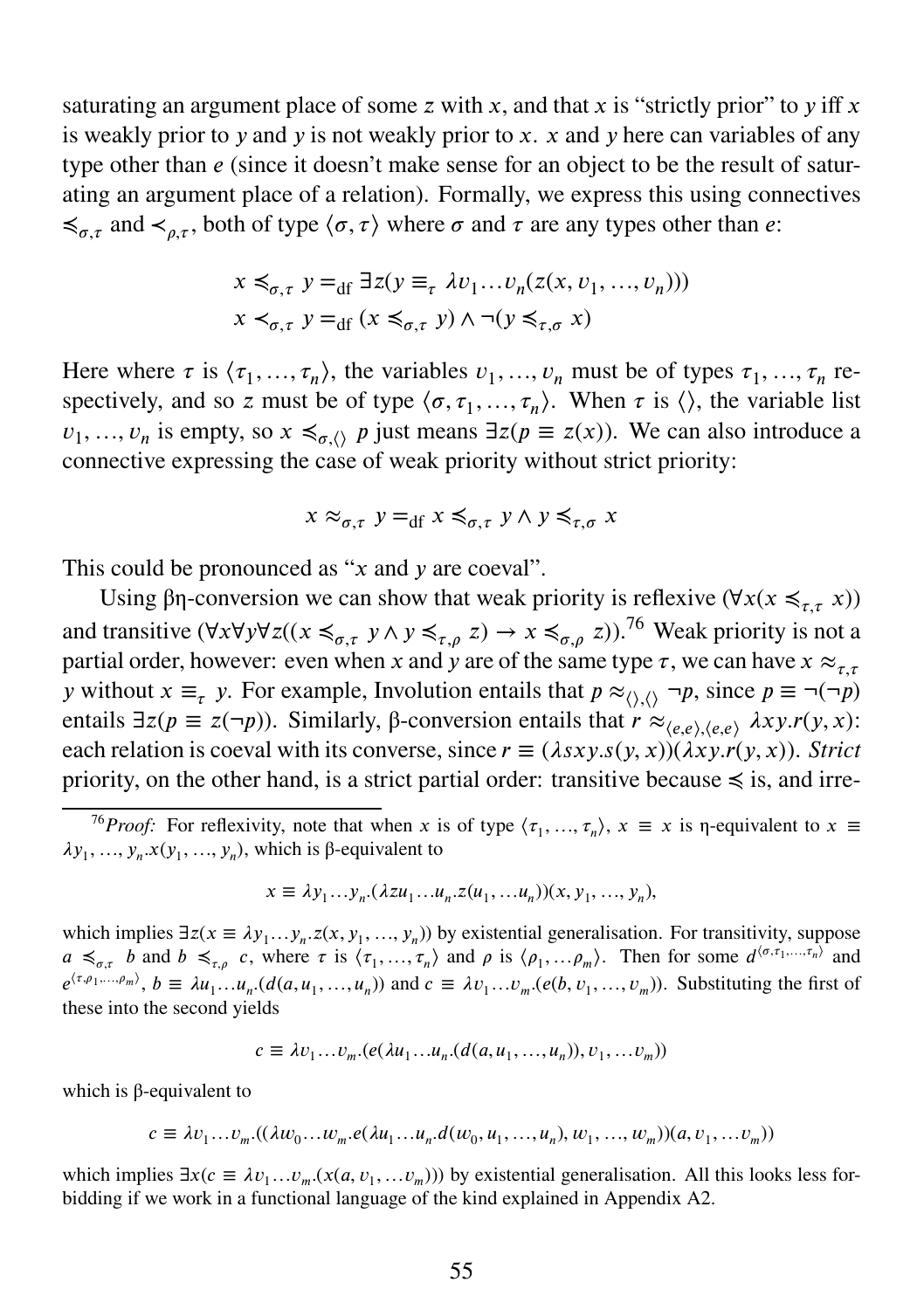flexive because  $\leq$  is reflexive.

*OLC* gives us an easy way to establish claims of strict priority: whenever  $b \equiv$  $\lambda v_1 \dots v_n$ ,  $y(z, a, v_1, \dots v_n)$  and z is not logical, a must be strictly prior to b. For example, being green is strictly prior to being grue, since grue  $\equiv (\lambda x.(\lambda f^{(e)})^e.(f y \wedge$  $O(y)$   $\vee$  (By  $\wedge \neg O(y)$ )(green, x), and being green is not logical. Whenever we have a t[rue identifi](#page-28-0)cation  $B \equiv C$  where A is a constituent of C and C also has a nonoverlapping, non-logical constituent, *OLC* implies that  $A \prec B$ , since if there were any way to get back to  $\vec{A}$  by plugging  $\vec{B}$  into an argument place of some other term, the result would then be the kind of circle forbidden by *OLC*. This is a good fit for the way in which the notion of priority is used in informal philosophical settings. For example, the theory that to know something is to have a justified true belief in it would be naturally described as one on which belief is prior to knowledge, whereas the theory that to believe something is to be such that one would know it if one were in normal circumstances would be described as one on which knowledge is prior to belief.

By contrast, three of the competing views we have considered entail that the notions of priority we have just defined are far too undiscriminating to be of any interest: for some or all  $\sigma$ ,  $\tau$ , everything is [weakly prior](#page-18-1) to everything else ( $\forall x^{\sigma} \forall y^{\tau} (x \leq_{\sigma,\tau} y)$ ) and thus nothing is strictly prior to anything  $(\neg \exists x^\sigma \exists y^\tau (x \prec_{\sigma, \tau} y))$ . Booleanism and vacuous β-conversion both imply that  $\leq_{\sigma,\tau}$  is universal for any  $\sigma$  and  $\tau$  (other than e). *Plenitude*, meanwhile, implies that  $\leq_{\sigma,\langle}$  is universal (every proposition is weakly posterior to everyth[ing\), whi](#page-28-0)ch is nearly as bad.

*Proof.* Let  $\sigma = \langle \sigma_1, ..., \sigma_n \rangle$  and  $\tau = \langle \tau_1, ..., \tau_m \rangle$ .

(i) It is easy to see why Booleanism entails that  $\leq_{\langle \rangle,\langle}$  is universal: for any p and q, we have  $q \equiv q \wedge (p \vee \neg p)$  by Dissolution, hence  $q \equiv (\lambda r.q \wedge (r \vee \neg r))(p)$ , so  $p \leq q$ . To generalise this reasoning to show that  $x \leq_{\sigma,\tau} y$ , let  $z_1, ..., z_n$  be of types  $\sigma_1, ..., \sigma_n$ ; then Dissolution implies that

$$
y \equiv \lambda v_1...v_m.(y(v_1,...,v_m) \land (x(z_1,...,z_n) \lor \neg x(z_1,...,z_n)))
$$

which implies  $x \leq_{\sigma,\tau} y$  for the same reason as before.

(ii) It is easy to see why vacuous  $\beta$ -conversion entails that  $\leq_{\Diamond$ ,  $\Diamond}$  is universal: for any p and q, we have  $q \equiv (\lambda r.q)(p)$ , which implies  $p \leq q$ . To generalise this reasoning to show that  $x \leq_{\sigma,\tau} y$ , consider the following vacuous β-equivalence:

$$
y \equiv \lambda v_1...v_m.((\lambda u_0...u_m.y(u_1,...,u_m))(x, v_1,...,v_m))
$$

(iii) To show that *Plenitude* implies the universality of  $\leq_{\sigma,\langle}$ , for a given q let  $R^q$  be  $\lambda u^{\sigma} s^{\langle \rangle}. u \equiv u \wedge s \equiv q.$  By *Plenitude*, there is a corresponding operator  $O^{q}$  (of type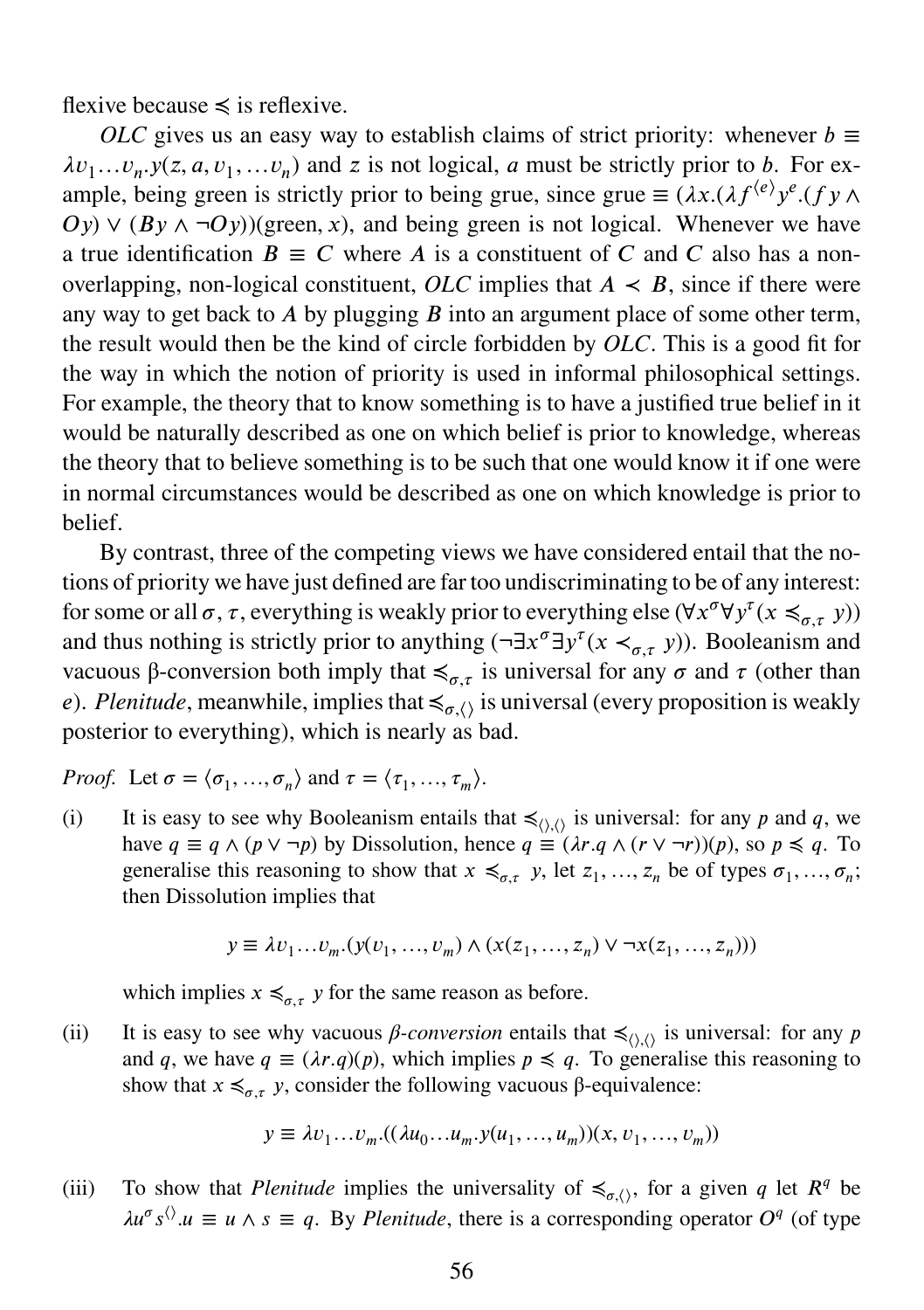$\langle \sigma \rangle$ ) such that for all  $x^{\sigma}$ ,  $R^q(x, O^q(x))$ . By  $\beta$ -conversion this implies that for all x,  $O^q(x) \equiv q$ , and hence that  $x \leq_{\sigma, \langle} q$ ,<sup>77</sup>  $\Box$ 

Indeed, given Booleanism or *Plenitude*, there seems to be no prospect of finding a non-trivial reconstruction of questions about metaphysical priority in terms of identifications.<sup>78</sup>

We have not provided any way of making sense of the question whether an *object* is strictly prior or strictly posterior to something else:  $\prec_{\sigma,\tau}$  is wel[l-defined only](#page-18-1) wh[en both](#page-28-0)  $\sigma$  a[nd](#page-56-0)  $\tau$  are types other than e. By contrast, our definition of  $\leq_{\sigma,\tau}$  [actually](#page-18-1) makes perfectly good sense if  $\sigma$  is e, so long as  $\tau$  is not e. Extending the use of  $\leq$  to [this cas](#page-28-0)e, we can say for example that [Oba](#page-78-0)ma  $\leq_{e,\langle}$  Obama is tall, [and s](#page-71-0)imilarly Obama  $\leq_{e,(e)} \lambda x.x$  admires Obama. Saying that an object is weakly prior to a proposition, property, or relation is a way of saying that it is *about* that object, in a demanding sense of "about"—a sense in which it is at least not *obviously* true that the proposition that every man is mortal is about every m[an. So lo](#page-28-0)ng as we deny that  $≤$ <sub>*e*, $\langle$ </sub> is universal, there is a strong case for identifying *qualitativ[enes](#page-99-4)s* with not being, in this demanding sense, about anything.<sup>79</sup> That is:

Qualitative<sub>$$
\tau
$$</sub>  $\equiv \lambda x^{\tau} . \neg \exists y (y \leq_{e,\tau} x)$ 

<span id="page-56-0"></span>Since the good standing of the notion of qualitativeness is relatively uncontroversial, the fact that we can give this simple analysis of it in [logi](#page-47-0)cal terms is a si[gnifi](#page-99-4)cant advantage of the present framework, which rejects Booleanism, vacuous *β-conversion*, and *Plenitude*. <sup>80</sup> For the reasons given above, Booleanism and vacuous *β-conversion*

<sup>77</sup>*Plenitude* is a special case of a stronger principle—*Strong Plenitude*, discussed in §A3 of the Appendix—which implies that  $\leq_{\sigma,\tau}$  is universal for all  $\sigma, \tau \neq e$ .

<sup>&</sup>lt;sup>78</sup>Proponents of vacuous β-conversion might, by contrast, hope to restore nontriviality by somehow restricting the existential quantification in the definition of ≼. However it is far from obvious how this could be done while preserving transitivity.

Even if we reject all three of Booleanism, vacuous β-conversion, and *Plenitude*, there is of course no guarantee that our ≼ and ≺ will behave in a way that would make it reasonable to think of them as expressing notions of metaphysical priority. For example, although J. Goodman (MS) rejects  $q \equiv$  $q \wedge (p \vee \neg p)$  in general, he accepts it in the case where p is qualitative, so his view implies that  $x \le y$ whenever x is qualitative; more generally,  $x \leq y$  exactly when x is about every object that y is about.

<sup>&</sup>lt;sup>79</sup>Khamara (1988) considers a suggestion like this: 'A property,  $P$ , is impure [non-qualitative] if and only if there is at least one individual,  $y$ , such that, for any individual,  $x$ ,  $x$ 's having  $P$  consists in  $x$ 's having a certain relation to  $y$ .'

<sup>80</sup>This advantage does not turn on accepting anything like *OLC*, however. The same definition of qualitativeness is available in the setting of Goodman's theory of aboutness (J. Goodman MS), although that theory makes our ≼ pretty useless as an account of priority talk, since everything qualitative is weakly prior to everything.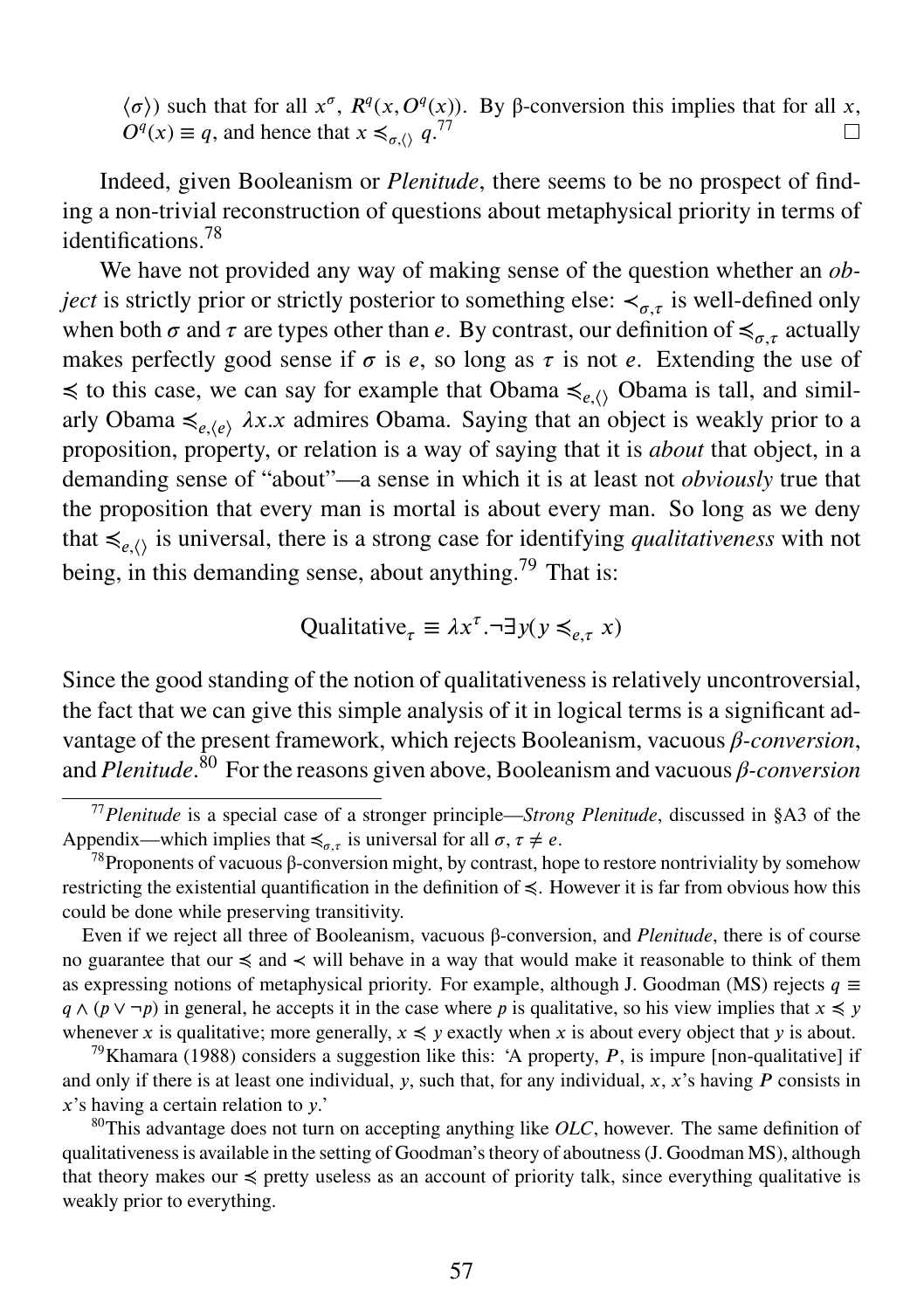<span id="page-57-1"></span><span id="page-57-0"></span>imply that  $\forall x^e \forall y^{\tau}.x \preceq_{e,\tau} y$ , and *Plenitude* implies that  $\forall x^e \forall p^{\langle \rangle}.x \preceq_{e,\langle \rangle} p$ , which rules out accepting the above account of qualitativeness on pain of having to say that nothing at all is qualitative.

The ease with which we can make sense of the notion of me[taphy](#page-47-0)s[ical p](#page-57-0)riority, or relative fundamentality, naturally raises the question whether we can also make sense of a corresponding notion of absolute fundamentalit[y.](#page-47-0) $81$  H[ere i](#page-57-0)s an [obvi](#page-57-1)ous initial suggestion:

(F1) Fundamental<sub>$$
\tau
$$</sub>(x) =<sub>df</sub>  $\neg \exists y (y \prec_{\tau, \tau} x)$ 

Loosely: a fundamental property or relation is one to which no other property or relation of the same type is strictly prior. $82$  However, this threatens to be in one [respe](#page-57-0)ct too demanding, and in another respect not demanding enough. To see how it might be too demanding, consider the thesis that conjoining any property with self-identity yields the same property back:

(38) 
$$
\forall f^{(e)}(f \equiv (\lambda x.f x \land x = x))
$$

Since conjunction and identity are logical, this is not ruled out by *OLC*. (38) implies that self-identity is weakly prior to all properties[—](#page-101-4) $\forall f((\lambda x.x = x) \prec_{\langle e \rangle,\langle e \rangle} f)$  and hence, that the only properti[es th](#page-99-5)at are fundamental in the sense of (F1) are those that are also weakly prior to self-identity. But given *OLC*, (38) also implies that the only properties that are weakly prior to sel[f-ide](#page-100-0)ntity are logical properties. (Suppose f is weakly prior to self-identity: then there is some z such that  $(\lambda x.x = x) \equiv (\lambda x.z(f, x))$ , hence  $f \equiv (\lambda x.fx \land x = x) \equiv (\lambda x.(fx \land x = x) \land x = x)$  $(x) \equiv (\lambda x. (fx \wedge z(f, x)) \wedge z(f, x))$ , which implies Logical<sub>(e)</sub>(f) since it contains two non-overlapping occurrences of  $f$ .) We could respond to this just by giving up (38)—something we will already be committed to if we adopt the strengthening of

 $80$ The above definition will also look problematic when combined with certain views that postulate special objects whose logical behaviour is very different from that of ordinary individuals. For example, if one believed in *propositions* (understood as special objects) and held that  $\forall p^{\Diamond} \exists x^e (p \equiv$ True(x)), one would object that the definition wrongly implies that  $\forall p^{\Diamond} \neg$ Qualitative(p). This is not the right place for an argument against such views.

 $81$  For the idea that we should want to be able to talk about naturalness or fundamentality for quantifiers and connectives as well as ordinary predicates, see Sider 2011; for a higher-order implementation of this thought, see Dorr and Hawthorne 2013, sect. 2.

 $82$ Note that any notion of fundamentality defined in these terms will be one on which anything coeval with something fundamental is itself fundamental; in particular, given Involution, the negations of fundamental properties are themselves fundamental. See Plate 2016 for an analysis of fundamentality (or "logical simplicity") in the setting of a first-order theory of properties that also embraces this consequence.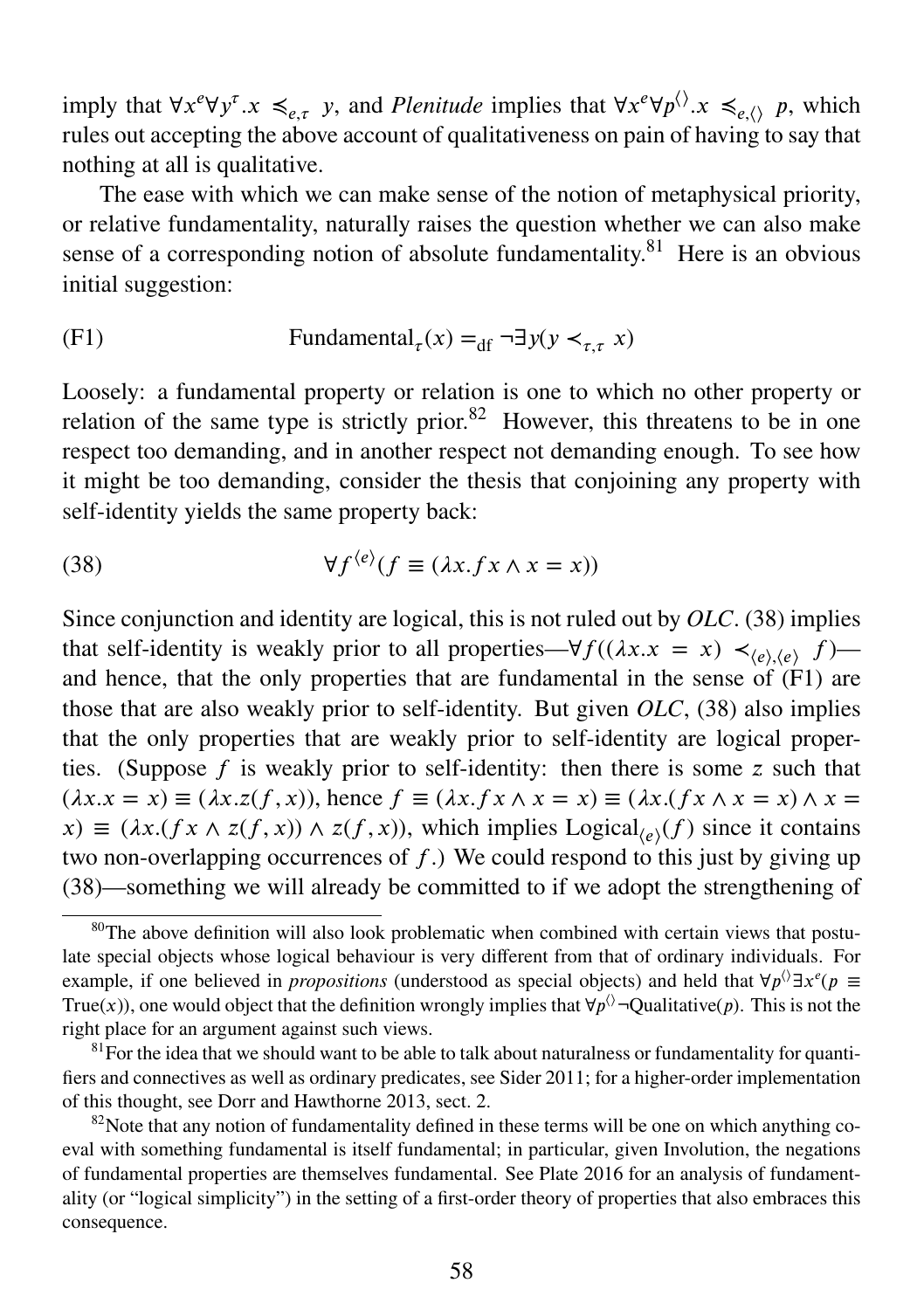<span id="page-58-0"></span>*OLC* we were contemplating at end of §8, where 'Logical<sub> $\sigma$ </sub> $(x)$ ' is interpreted so that it is true only when x is the denotation of a closed term whose only constant is  $\neg$ . But an analogous worry will still arise in other types. For example, we definitely have to admit that the identity operator  $\lambda p.p$  is weakly prior to every other operator, since  $x^{\langle\langle\rangle\rangle} \equiv (\lambda q.(\lambda yr.y(x(r))))(\lambda p.p,q)$  by *β-conversion*. Thus the only fundamental operators are those (like negation) which count as 'Logical' in the sense relevant to *OLC*, since *OLC* implies that only these could be weakly prior to the identity operator. This is not completely indefensible—no positive claims about fundamentality are uncontroversial—but it is especially [odd in](#page-58-0) the context of Involution, since Involution implies that negation is fundamental in the sense of  $(F1)$ , and if we are saying this there is pressure to say that at least one of conjunction and disjunction is fundamental too. It seems better to modify (F1) by simply leaving logical entities (in whatever turns out to be the sense relevant to *OLC*) out of consideration altogether:

<span id="page-58-1"></span>(F2) Fundamental<sub>$$
\tau
$$</sub>(x) =<sub>df</sub>  $\forall y^{\tau}$ (y <  $\prec_{\tau,\tau}$  x  $\rightarrow$  Logical <sub>$\tau$</sub> (y))

This addresses the first worry, but still leaves us with the second worry, about not being demanding enough. The problem is that it allows  $x^{\tau}$  to count as fundamental even when it is strictly posterior to some  $y^{\sigma}$ , where  $\sigma$  is some type other than  $\tau$ . For example, given a (non-logical) binary relation  $r^{\langle e,e \rangle}$ , we can build up properties like  $\lambda x^e.r(x, x)$ ,  $\lambda r^e.r(x, a)$ , and  $\lambda x^e.\exists y^e(r(x, y))$ . These should not count as fundamental in the target sense, since  $r$  is strictly prior to all of them. However there is no special reason to expect any non-logical *property*  $f^{(e)}$  to be strictly prior to any of them.

To address this problem, it looks like (F2) needs to be strengthened to something like this:

(F3) Fundamental<sub>$$
\tau
$$</sub>(x) =<sub>df</sub>  $\bigwedge_{\sigma} \forall y^{\sigma} (y \prec_{\sigma,\tau} x \to \text{Logical}_{\sigma}(y))$ 

where the right hand side is an infinite conjunction with one conjunct for every type  $\sigma$  other than e. However, such an infinite conjunction is not expressible in the kind of higher-order language we have been working in, and its intelligibility raises some difficult issues. It is not enough to be tolerant of infinite conjunctions and disjunctions, since such tolerance is naturally combined with a tolerance of types of transfinite adicity (i.e. predicates that make a sentence only when combined with infinitely many arguments), and one might hold that there are too many such types for it to be possible to subsume all of them even in an infinite conjunction or disjunction. A proper treatment of this issue is beyond the scope of the present work.

On an optimistic note, however, it's not clear that we really need infinitely many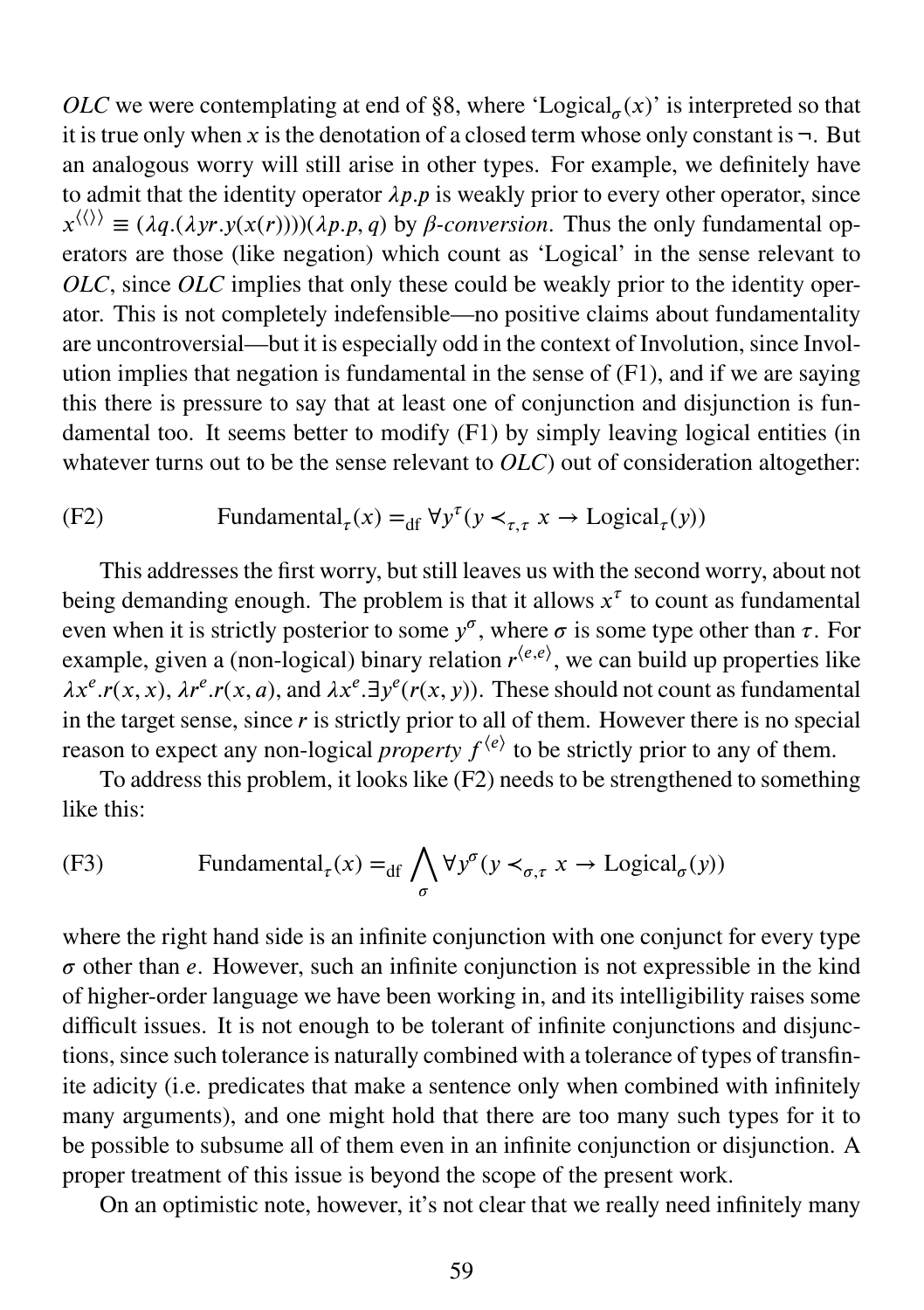conjuncts. If a property  $f^{(e)}$  is derived from a three-place relation  $r^{(e,e,e)}$  by reflexivisation, or by quantification, or by saturating its arguments with objects, then it is also derived in one of these ways from some binary relation  $s^{\langle e,e \rangle}$ . So at least if these operations are representative of the ways in which something of one type can be strictly posterior something of a more complex type, it looks defensible to omit the conjunct corresponding to  $\langle e, e, e \rangle$  in the definition of Fundamental $\langle e \rangle$ . And this suggests that we might modify (F3) by restricting the conjunction to a finite collection of types whose complexity (on some measure) is not too much greater than that of the given type  $\tau$ .<sup>83</sup>

An account of absolute fundamentality in logical terms would be a very nice thing to have, since it would help to precisify, and perhaps also to resolve, a wide range of interesting but elusive metaphysical questions.  $84\overline{B}$ ut even setting this aside, a purely logical conception of priority (relative fundamentality) is nothing to sniff at. Claims of priority turn up all over philosophy, especially when we want to engage in a kind of "big picture" thinking that abstracts away from the nitty-gritty details of particular controversial identifications. The fact that the non-circularity picture provides an explanation of priority that justifies our standard practice of reasoning from identifications to priority claims is a significant additional consideration in its favour.

### **[10](#page-58-1) Conclusion**

Given how central identifications have always been in philosophy, it is surprising how little has been done to explore their logic. [I th](#page-99-5)ink people have been held back by the assimilation of identifications to questions about the identity of properties, together with the assumption that the latter questions would turn out to be merely verbal. This leads to the idea that the right response to the kinds of general questions we have been concerned with—questions like 'Is it the case that to be red is to be

 $83$ The resulting analysis of fundamentality will not be quite as neutral as we might have hoped. For example, someone who believed in a fundamental *contemplating* relation of type  $\langle e, \langle e, e, e \rangle \rangle$  (a relation between objects and three-place relations) as well as a fundamental *betweenness* relation of type  $\langle e, e, e \rangle$  might object that dropping the conjunct for type  $\langle e, e, e \rangle$  in the definition of Fundamental<sub> $\langle e, e, e \rangle$ </sub> leads to *contemplating betweenness* being incorrectly classified as fundamental (since we have to ascend to type  $\langle e, e, e \rangle$  before we find something nonlogical that is strictly prior to it, namely betweenness). But complete neutrality on all potentially controversial questions is too much to demand. Unlike, for example, a definition of fundamentality that took the form of a mere list, the finitised version of (F3) leaves open a very wide array of views about what is fundamental, and thus provides a reasonable way of reconstructing what might be at stake in many debates about fundamentality.

 $84$  For example, we could consider to what extent fundamentality as defined plays the various roles for *perfect naturalness* discussed in Dorr and Hawthorne 2013.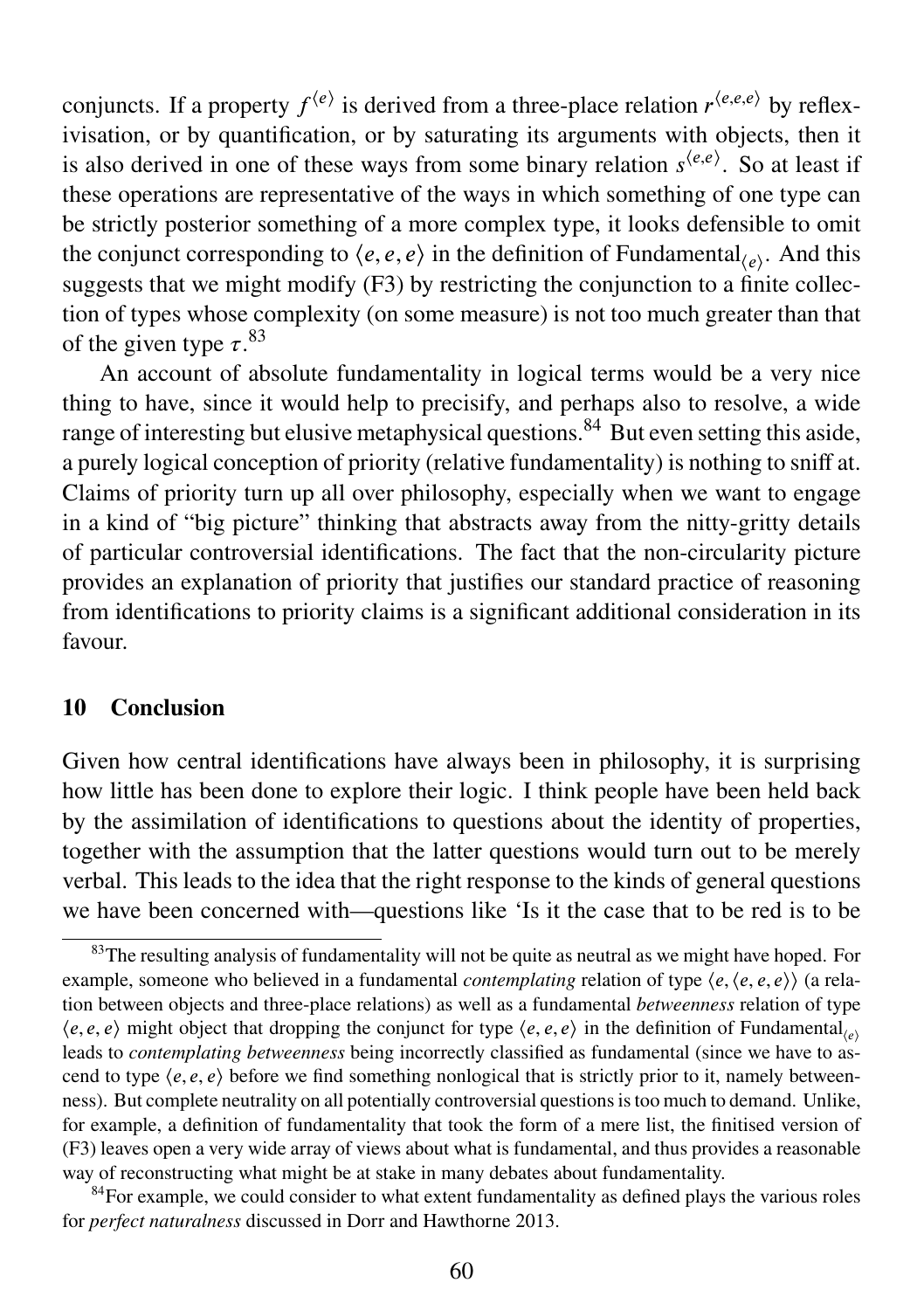<span id="page-60-0"></span>red and either square or not square?' and 'Is it the case that to be red is to be red and red?'—will always be something like this: 'If you are talking about "properties" in sense A, then obviously yes; if you are talking about "properties" in sense B, then obviously no'.<sup>85</sup> But as a reason for scepticism, this is premature. Indeed it is quite obscure what conception of the range of available readings f[or](#page-60-0) identifications could justify the assumption that our very general questions will turn out to have boringly obvious answers on all their readings, although more specific questions of identification—whether to be morally right is to maximise happiness, whether to be water is to be  $H_2O$ , and so forth—still have readings on which the[ir ans](#page-100-1)wers are interesting and non-obvious. I hope that the present investigation can illustrate the progress that can be made when one, instead, takes the general questions as seriously as we are used to taking the specific ones. As we have seen, it is not just a matter of settling some intrinsically uninteresting edge cases. Rather, different systematic approaches to such questions reflect deeply and fascinatingly different views about the nature of reality at an extremely general level. Moreover, we have seen how investigating the logic of identifications might illuminate many other questions traditionally of interest to metaphysicians, including questions about metaphysical necessity, priority, and fundamentality. And the exploration has barely begun: there is a whole continent of views waiting to be mapped out, and at this point we can only guess which of them will look most believable in the long run. Onwards!<sup>86</sup>

 $85$ Influential here has been the view of Lewis, who writes, concerning the question whether triangularity and trilaterality are the same property, that 'I don't see it as a matter of dispute. Here there is a rift in our talk of properties, and we simply have two different conceptions' (Lewis 1986, p. 55).

<sup>&</sup>lt;sup>86</sup>This paper has been in progress in some form or another for a very long time, and there no way I could thank all those who deserve thanks. But I would like to mention Lucas Champollion, Kit Fine, John Hawthorne, Thomas Hofweber, Jessica Moss, Jim Pryor, Mark Schroeder, Kieran Setiya, Ted Sider, Zoltan Szabó, Peter van Inwagen, and Timothy Williamson. Special thinks to Andrew Bacon, Peter Fritz, and Jeff Russell, who provided helpful guidance; and especially special thanks to Jeremy Goodman, whose influence on the final result has been pervasive.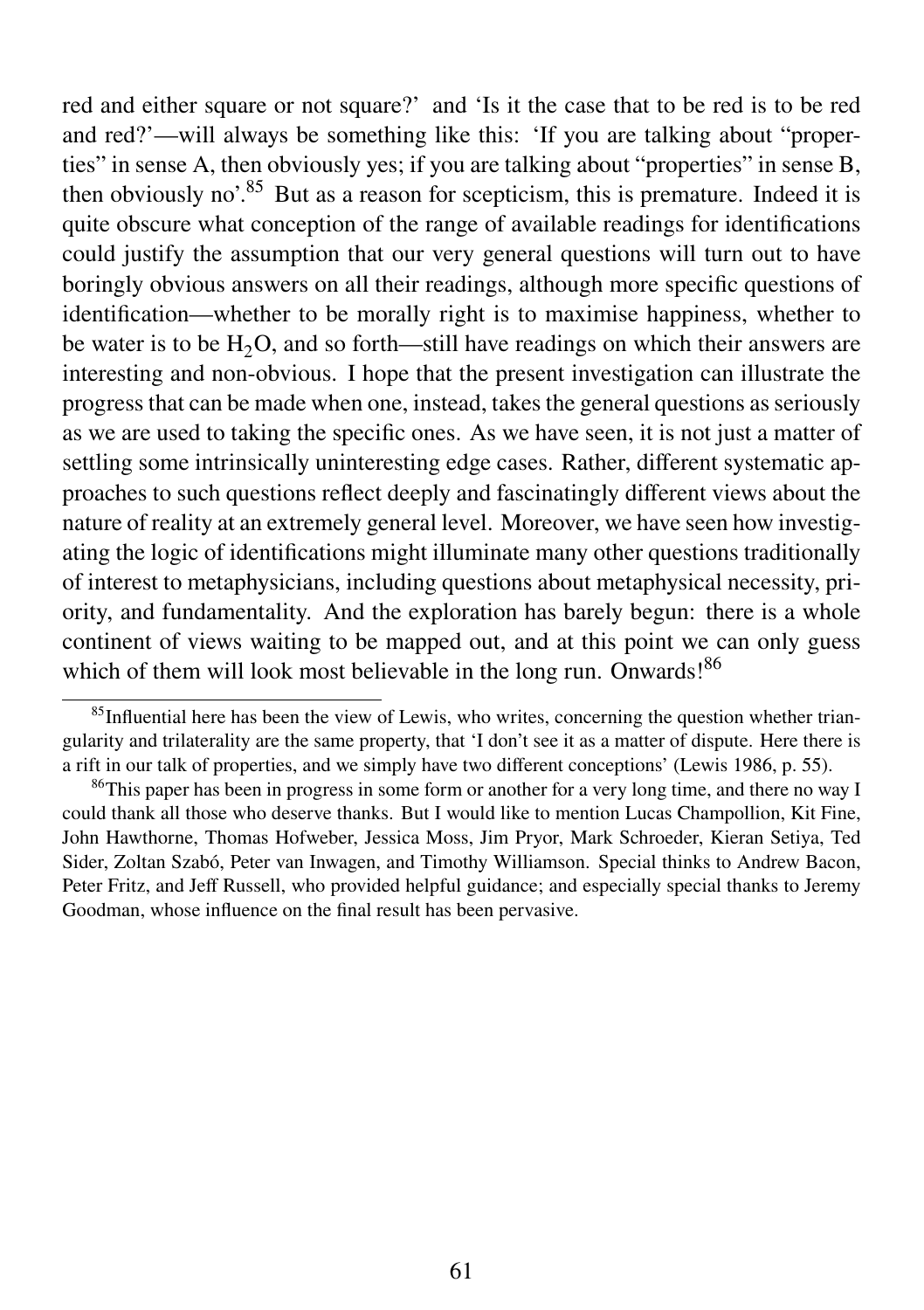#### **A Appen[dix](#page-81-0)**

[The](#page-88-0) central [goal](#page-93-0) of the appendix is to prove the consistency of *OLC* in a classical deductive system with nonvacuous βη-conversion. However, I also want to give a more rigorous presentation of the syntax of the higher-languages I have been w[ork](#page-99-6)ing with than I gave in the main text, and to present a gener[al mod](#page-98-4)el theory for these languages that will also be useful to those investigating other views of logic of identifications.

The plan is as follows. A1 will give a more precise characterisation of the syntax of the higher-order languages introduced in §4 (relationally typed higher order languages). A2 will characterise a different family of languages (functionally typed higher order languages), and show how to translate back and forth between them and relationally typed languages. A3 will present the basic definition of a model, and A4 will put this definition in context by introducing some significant properties of models. A5 and A6 will develop some definitions and results that will be useful in the proof of the main model existence theorem: this proof will then be given in §A7. Finally A8 will consider some extensions of the result.

There is much here that is well-known to those who know it. In particular I will be drawing extensively on the textbook Hindley and Seldin 2008 (henceforth HS) and on Benzmüller, Brown and Kohlhase 2004 (henceforth BBK).

Many of the objects we will be interested in are 'collections' indexed by types, in one of two senses of 'type'. In discussing such entities, the following general definitions will be useful.

- When  $\mathcal T$  is any set, a  $\mathcal T$ -typed collection  $\mathcal C$  is a set of ordered pairs such that the second co-ordinate of each pair is a member of  $\mathcal T$ . When  $\mathcal C$  is an  $\mathcal T$ -typed collection and  $\tau \in \mathcal{T}$ , we write  $\mathcal{C}_{\tau}$  for  $\{x : \langle x, \tau \rangle \in \mathcal{C}\}\.$
- When  $\mathscr C$  is a  $\mathscr T$ -typed collection,  $\bigcup \mathscr C$  is the set of all first co-ordinates of members of  $\mathcal C$ . When X is any set,  $\mathcal C - X$  is the typed collection such that  $(\mathscr{C} - X)_{\tau} = \mathscr{C}_{\tau} \setminus X$  for every  $\tau \in \mathscr{T}$ .
- An  $\mathcal T$ -collection  $\mathcal C$  is *nonoverlapping* if  $\mathcal C_{\sigma} \cap \mathcal C_{\tau} = \emptyset$  whenever  $\sigma \neq \tau$ ; *completely overlapping* if  $\mathscr{C}_{\sigma} = \mathscr{C}_{\tau}$  for every  $\sigma$ ,  $\tau$ ; and *populated* if  $\mathscr{C}_{\sigma} \neq \emptyset$ for every  $\sigma$ .
- When  $\mathscr C$  and  $\mathscr D$  are  $\mathscr T$ -typed collections, a *typed function* f from  $\mathscr C$  to  $\mathscr D$ is a function f from  $\mathscr C$  to  $\mathscr D$  such that  $f(x)$  always has the same second coordinate as x. For any  $\tau \in \mathcal{T}$ , we write  $f_{\tau}$  for the function  $\mathcal{C}_{\tau}$  to  $\mathcal{D}_{\tau}$  such that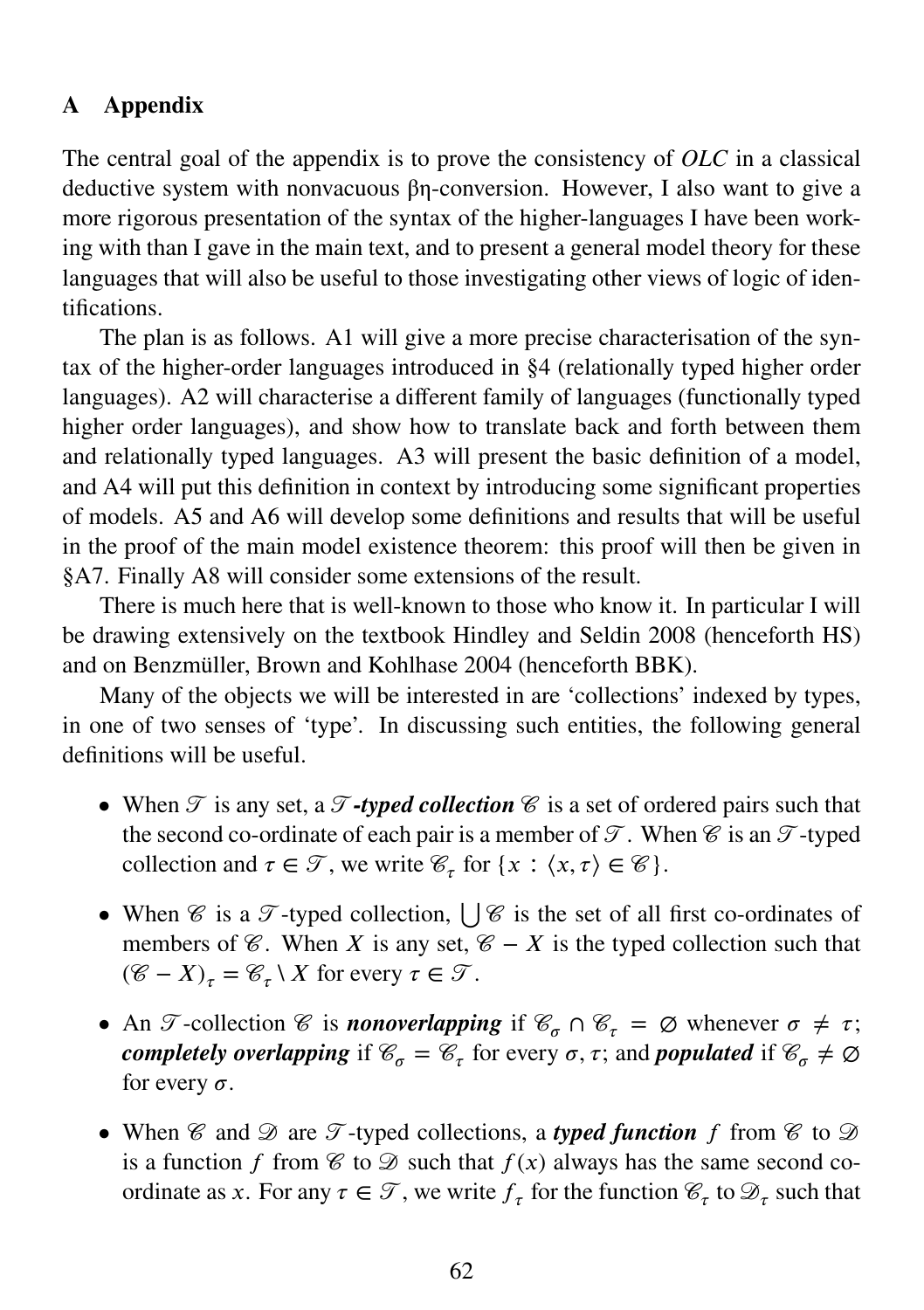$f(\langle x, \tau \rangle) = \langle f_\tau(x), \tau \rangle$  for all  $x \in \mathcal{C}_{\tau}$ . We denote the set of all typed functions from  $\mathscr{C}$  to  $\mathscr{D}$  by  $\mathscr{D}^{[\mathscr{C}]}$ .

• We write ' $x_1 \mapsto y_1, ..., x_n \mapsto y_n$ ' for the minimal typed function f such that  $f_{\tau_i}(x_i) = y(i)$ , i.e.  $\{ \langle \langle x_1, \tau_1 \rangle, \langle y_1, \tau_1 \rangle \rangle, ..., \langle \langle x_n, \tau_n \rangle, \langle y_n, \tau_n \rangle \rangle \}.$ 

Often it will be convenient to work with non-overlapping typed collections, since this enables an abuse [of](#page-14-0) notation where, given  $f \in \mathcal{D}^{[\hat{\mathcal{C}}]}$ , we can just write  $f(x)$  to mean 'the unique y such that for some  $\tau \in \mathcal{R}$ ,  $f(\langle x, \tau \rangle) = \langle y, \tau \rangle$ '.

We also define a  $\mathcal T$ -family is any function whose domain is  $\mathcal T$ . When F is a  $\mathcal T$ family and  $\tau \in \mathcal{T}$ , we write  $F_{\tau}$  instead of  $F(\tau)$ . When we use this subscript notation it should always be clear in context whether we have in mind a typed collection, a typed function, or a typed family. We could instead have defined a typed collection as a typed family of sets, and a typed function as a typed family of functions. The advantage of the above definitions is that standard set-theoretic and function-theoretic concepts can be applied directly to typed collections and functions, for example we can take the union of two  $\mathcal T$ -typed collections or the composition of two  $\mathcal T$ -typed functions.

## **A1 Relational types and relationally typed languages**

In this section I give a more precise definition of the "relational" higher order languages introduced in §4. We begin by defining the set of types or syntactic categories.

**Definition 1.1.** ℛ, the set of *relational types*, is the smallest set containing the letter 'e' such that, for any  $n \ge 0$ , if  $\tau_1, ..., \tau_n$  belong to the set, the *n*-tuple  $\langle \tau_1, ..., \tau_n \rangle$  does too.

We call ℛ-typed collections *relationally typed collections*. To define our languages we suppose we are given once and for all a certain  $\mathcal{R}$ -typed collection  $\text{Var}_{\mathcal{R}}$ of variables, with infinitely many members in each type. It doesn't matter what we take variables to be, so long as no variable is a string with multiple other variables as constituents. Let a *relational signature* be any non-overlapping ℛ-typed collection  $\Sigma$  such that no element of  $\bigcup \Sigma$  is a variable or a string containing multiple variables or elements of  $\vert \int \Sigma$ .

For each relational signature  $\Sigma$  we define two languages,  $\mathcal{K}^{\Sigma}$ , the  $\lambda$ K-language of  $\Sigma$ , and  $\mathcal{I}^{\Sigma}$ , the  $\lambda$ I-language of  $\Sigma$ .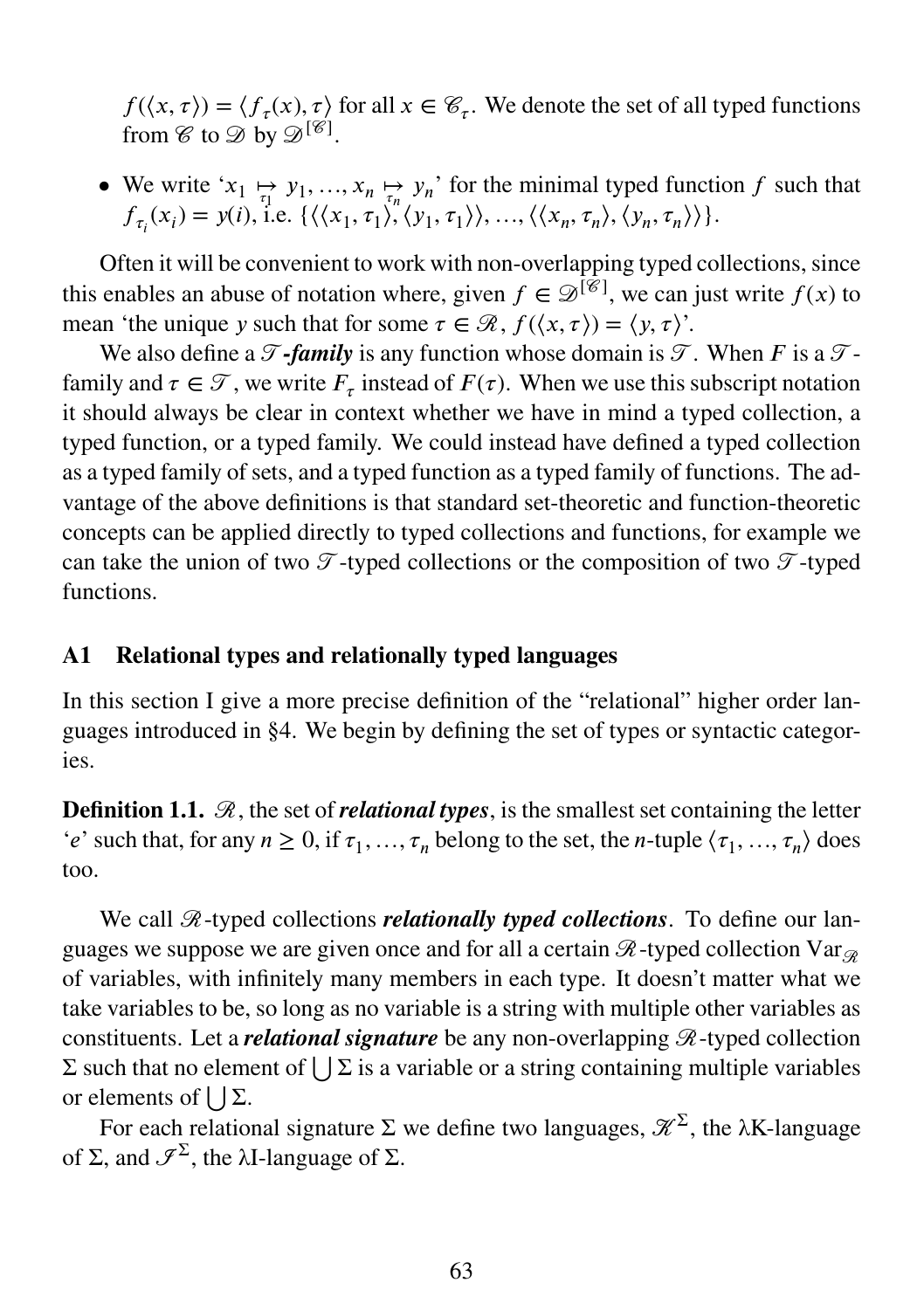<span id="page-63-0"></span>**Definition 1.2.** For any relational signature  $\Sigma$ ,  $\mathcal{F}^{\Sigma}$ , the *λI-language of*  $\Sigma$ [, is](#page-63-0) a function that maps each finite, non-overlapping  $V \subseteq \text{Var}_{\mathcal{R}}$  to a typed collection  $\mathcal{F}^{\Sigma}(V)$  the 'terms of  $\mathcal{I}^{\Sigma}$  whose free variables are exactly  $V$ '—minimally satisfying the following conditions:<sup>87</sup>

- (i)  $c \in \mathcal{F}^{\Sigma}(\emptyset)_{\tau}$  whenever  $c \in \Sigma_{\tau}$ .
- (ii)  $v \in \mathcal{F}^{\Sigma}(\{\langle v, \tau \rangle\})_{\tau}$  whenever  $v \in \text{Var}_{\tau}$ .
- (iii)  $A(B_1, ..., B_n) \in \mathcal{F}^{\Sigma}(V^0 \cup V^1 \cup ... \cup V^n)_{\langle\rangle}$  whenever  $A \in \mathcal{F}^{\Sigma}(V^0)_{\langle\tau_1,...,\tau_n\rangle}$ ,  $B_1 \in \mathcal{F}^{\Sigma}(V^1)_{\tau_1}, \dots, B_n \in \mathcal{F}^{\Sigma}(V^n)_{\tau_n}$ , and  $V^0 \cup V^1 \cup \dots \cup V^n$  is nonoverlapping.<sup>88</sup>
- (iv)  $(\lambda v_1...v_n.\varphi) \in \mathcal{F}^{\Sigma}(V \{v_1,...,v_n\})_{\langle \tau_1,...,\tau_n \rangle}$  whenever  $v_1 \in V_{\tau_1}, ...,$  and  $v_n \in V_{\tau_n}$   $(n > 0)$  are any distinct variables, and  $\varphi \in \mathcal{F}^{\Sigma}(V)_{\langle\rangle}$ .

The definition of  $\mathcal{K}^{\Sigma}$ , the  $\lambda K$ -*language* of  $\Sigma$ , is the same except for clause (iv), which is modified as follows to allow for vacuous λ-abstracts:

(iv')  $(\lambda v_1 \dots v_n \varphi) \in \mathcal{K}^{\Sigma}(V - \{v_1, \dots, v_n\})_{\langle \tau_1, \dots, \tau_n \rangle}$  whenever  $v_1 \in \text{Var}_{\tau_1}, \dots$ , and  $v_n \in \text{Var}_{\tau_n}$   $(n > 0)$  are any distinct variables, and  $\varphi \in \mathcal{K}^{\Sigma}(V)_{\langle\rangle}$ .

<span id="page-63-1"></span>A trivial induction shows that if  $A \in \mathcal{K}^{\Sigma}(V)_{\sigma}$  and  $A \in \mathcal{K}^{\Sigma}(V')_{\tau}$ ,  $\bigcup V = \bigcup V'$ : we call this the set of *free variables* of  $A$ ,  $FV(A)$ . If we take Var to be non-overlapping, it follows that  $\mathcal{K}^{\Sigma}(V)_{\sigma}$  is disjoint from  $\mathcal{K}^{\Sigma}(V')_{\tau}$  for any  $V' \neq V$ ; moreover, another straightf[orw](#page-99-6)ard induction shows that  $\mathcal{K}^{\Sigma}(V)_{\sigma}$  is disjoint from  $\mathcal{K}^{\Sigma}(V)_{\tau}$  whenever  $\sigma \neq \tau.^{89}$ 

When  $\mathscr{L}$  is  $\mathscr{I}^{\Sigma}$  or  $\mathscr{K}^{\Sigma}$ , a *term* of  $\mathscr{L}$  is a member of  $\mathscr{L}(V)_{\tau}$  for some V and  $\tau$ ; wff( $\mathscr{L}$ ) is the typed collection such that  $A \in \text{wf}(\mathscr{L})_{\tau}$  iff  $A \in \mathscr{L}(V)_{\tau}$  for some V. A *pure* term of  $\mathscr L$  is a member of  $\mathscr I^{\emptyset}(V)_\tau$  or  $\mathscr K^{\emptyset}(V)_\tau$  for some V and  $\tau$ ; a *closed* term of  $\mathscr L$  is a member of  $\mathscr L(\varnothing)_\tau$  for some  $\tau;$  a *formula* of  $\mathscr L$  is a member of  $\mathscr{L}(V)_{\langle\rangle}$  for some V.

<sup>&</sup>lt;sup>87</sup>'Minimally' means that for any f satisfying the conditions,  $\mathcal{I}^{\Sigma}(V) \subseteq f(V)$  for every finite, non-overlapping  $V \subseteq \text{Var}$ .

<sup>&</sup>lt;sup>88</sup>The requirement that  $V^0 \cup V^1 \cup \cdots \cup V^n$  is non-overlapping guarantees that  $\mathcal{F}^{\Sigma}(V)$  will always be empty unless V is non-overlapping, which ensures that strings like  $x(x)$  do not belong to  $\mathcal{F}^{\Sigma}(V)$ <sub>r</sub> for any  $V$  and  $\tau$ .

<sup>89</sup>Both conditions can fail if Var is overlapping. For example, if  $y \in \text{Var}_{\sigma} \cap \text{Var}_{\tau}$  and  $x \in \text{Var}_{\langle \sigma \rangle} \cap \text{Var}_{\langle \tau \rangle}$ ,  $\lambda xy.x(y)$  is in both  $\mathcal{F}^{\Sigma}(\emptyset)_{\langle \langle \sigma \rangle, \sigma \rangle}$  and  $\mathcal{F}^{\Sigma}(\emptyset)_{\langle \langle \tau \rangle, \tau \rangle}$ , while  $x(y)$  is in both  $\mathcal{F}^{\Sigma}(\{\langle x,\langle\sigma\rangle\rangle,\langle y,\sigma\rangle\})_{\langle\rangle}$  and  $\mathcal{F}^{\Sigma}(\{\langle x,\langle\tau\rangle\rangle,\langle y,\tau\rangle\})_{\langle\rangle}$ . The approach where Var is completely overlapping is called "Curry-style" typing, while the approach where Var is non-overlapping is "Churchstyle": see HS, chapters 10 and 12.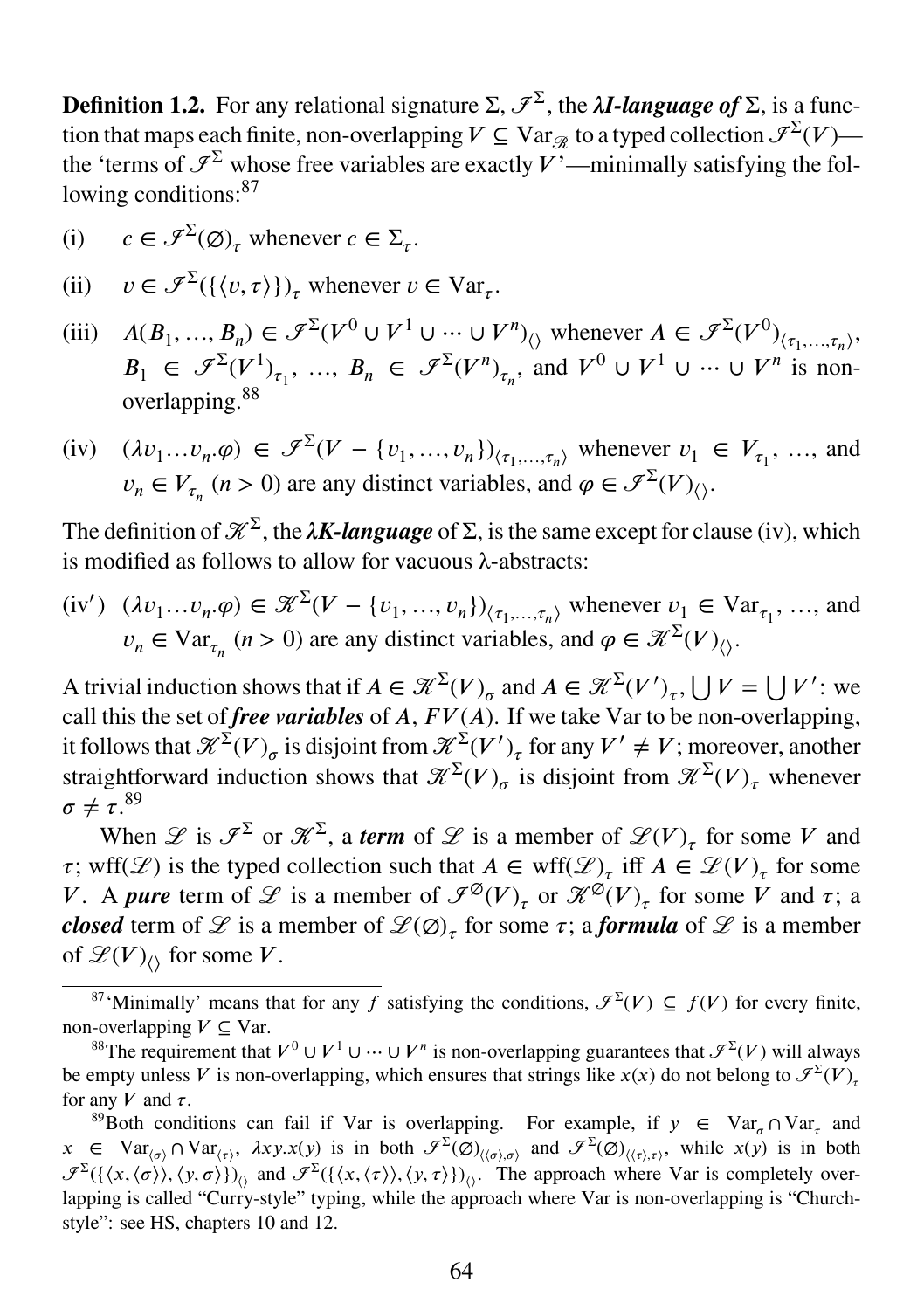# <span id="page-64-0"></span>**A2 Functional types and functionally typed languages**

Most work in higher-order logic uses *functional* languages, in which each complex term has exactly *two* terms as immediate constituents, rather than relational languages, in which a complex term can have any number of immediate constituents. Relational higher-order languages are arguably more metaphysically perspicuous: by treating all the arguments of a polyadic predication as syntactically on a par, they avoid introducing a kind of asymmetry in the notation that does not intuitively correspond to any asymmetry in the metaphysics. Moreover, they have the major advantage that they can be straightforwardly extended to allow for predicates of transfinite adicity.<sup>90</sup> But functional languages are more readable and more convenient for proving things about. In this section I will introduce a certain family of functional languages, and explain the sense in which they are equivalent to the relational languages from §A1.

**Definition 2.1.** *ℱ*—the set of *functional types*—is the smallest set containing the letters 'e' (the type of objects) and 't' (the propositional type—think 'truth evaluable', not 'truth value'), such that whenever  $\sigma$  and  $\tau$  belong to it and  $\tau \neq e$ , the ordered pair  $\langle \sigma, \tau \rangle$ —which we write as  $(\sigma \to \tau)$ —belongs to it.

A *terminal type* is a functional type other than *e*; a *complex type* is a functional type other than *e* or *t*; a *basic type* is *e* or *t*.

Following a standard convention, when talking about functional types we will omit parentheses—they are to be restored from the right, so for example  $\rho \to \sigma \to \tau$ abbreviates ( $\rho \rightarrow (\sigma \rightarrow \tau)$ ). I will use  $\sigma$ ,  $\rho$  to range over all functional types, while  $\tau$  always stands for terminal types.

We inductively define functions  $\cdot^{\mathcal{R}}$  from  $\mathcal{R}$  to  $\mathcal{F}$ , and  $\cdot^{\mathcal{F}}$  from  $\mathcal{F}$  to  $\mathcal{R}$ , as follows:

$$
e^{\mathcal{R}} = e
$$
  
\n
$$
\langle \rangle^{\mathcal{R}} = t
$$
  
\n
$$
\langle \tau_0, ..., \tau_n \rangle^{\mathcal{R}} = (\tau_0^{\mathcal{R}} \to \langle \tau_1, ..., \tau_n \rangle^{\mathcal{R}}) \quad (n \ge 0) \quad (\sigma \to \tau)^{\mathcal{F}} = \langle \sigma^{\mathcal{F}} \rangle^{\sim} \tau^{\mathcal{F}}
$$

where  $\hat{ }$  is concatenation of tuples. It is easy to show that  $\hat{ }$  and  $\hat{ }$  are bijections and mutual inverses.

Given these functions, we can turn any relationally typed collection  $\mathscr C$  into a functionally typed collection  $\mathscr{C}^{\mathscr{F}} = \{ \langle x, \tau^{\mathscr{F}} \rangle : \langle x, \tau \rangle \in \mathscr{C} \}$ , and similarly we can turn a functionally typed collection  $\mathcal D$  into a relationally typed collection  $\mathcal D^{\mathcal R}$ .

<sup>&</sup>lt;sup>90</sup>Thanks to Peter Fritz for pointing this out.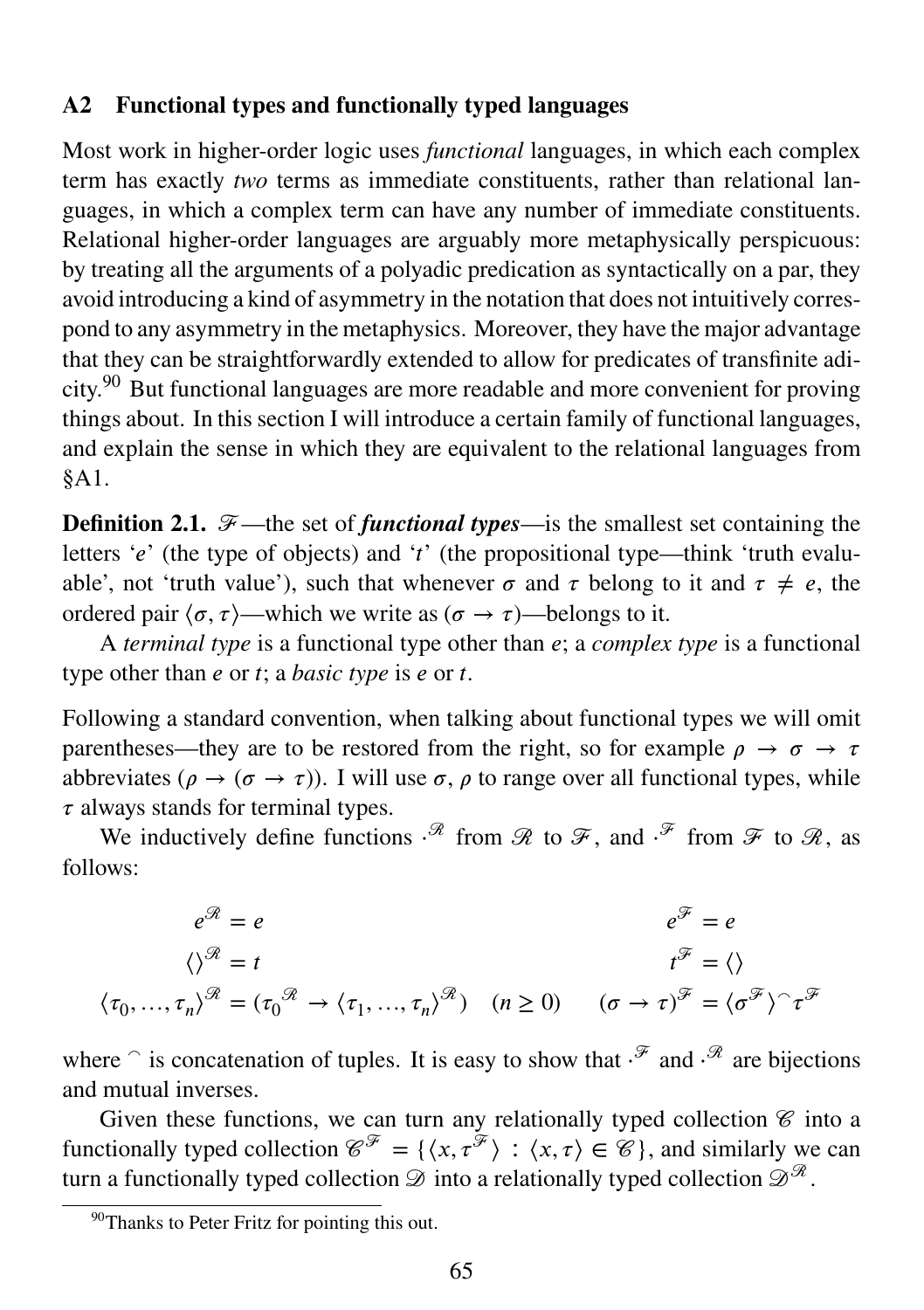Note that it is crucial to this result that  $\mathcal F$  does not contain any types of the form  $\tau \rightarrow e$ : if we had allowed for these, we would have something richer than  $\mathcal{R}$ . We can of course introduce function symbols into the language using Russellstyle contextual definition; this will turn quantification into function-symbol position into a notational variant of quantification into dyadic predicate position restricted by functionality. But unless we favour a very coarse-grained logic in the original language, the logical behaviour of the stipulatively extended language will likely be disunified in a way that makes it worse for the purposes of stating general schemas than the original. This is especially clear if we reject *Plenitude* (see §6), since in that case we will think that, for example, quantification into type  $t \to t$  works quite differently from quantification into type  $t \to t \to t$  restricted by functionality.

<span id="page-65-0"></span>To define functi[onal](#page-65-0) languages, we take  $\text{Var}_{\mathcal{F}}$  to be  $\text{Var}_{\mathcal{R}}^{\mathcal{F}}$ . A *functionally typed signature* is any nonoverlapping functionally typed collection Σ that does not contain any variables, or strings consisting of multiple variables or elements of  $\Sigma$ .

**Definition 2.2** (Functional languages). For any functionally typed signature  $\Sigma$ ,  $\mathcal{I}^{\Sigma}$ , the *λI-language of*  $\Sigma$ , is a function that maps each finite nonoverlapping  $V \subseteq Var_{\mathcal{F}}$ to a functionally typed collection  $\mathcal{I}^{\Sigma}(V)$  (the 'terms of  $\mathcal{I}^{\Sigma}$  whose free variables are exactly  $V'$ ), minimally satisfying the following conditions:

- (i)  $c \in \mathcal{I}^{\Sigma}(\emptyset)_{\sigma}$  whenev[er](#page-65-1)  $c \in \Sigma_{\sigma}$ .
- <span id="page-65-1"></span>(ii)  $v \in \mathcal{F}^{\Sigma}(\{\langle v, \sigma \rangle\})_{\sigma}$  whenever  $v \in \text{Var}_{\sigma}$ .
- (iii)  $(AB) \in \mathcal{F}^{\Sigma}(V \cup V')_{\tau}$  whenever  $A \in \mathcal{F}^{\Sigma}(V)_{\sigma \to \tau}$ ,  $B \in \mathcal{F}^{\Sigma}(V')_{\sigma}$ , and  $V \cup V'$ is nonoverlapping.
- (iv)  $(\lambda v.A) \in \mathcal{F}^{\Sigma}(V \{v\})_{\sigma \to \tau}$  whenever  $v \in V_{\sigma}$  and  $A \in \mathcal{F}^{\Sigma}(V)_{\tau}$ .

The definition of  $\mathcal{K}^{\Sigma}$ , the *λK-language of*  $\Sigma$ , is the same except that clause (iv) is less restrictive:

 $(iv') \ (\lambda v.A) \in \mathcal{K}^{\Sigma}(V - \{v\})_{\sigma \to \tau}$  whenever  $v \in \text{Var}_{\sigma}$  and  $A \in \mathcal{K}^{\Sigma}(V)_{\tau}$ . It follows that  $\mathcal{F}^{\Sigma}(V)_\tau \subseteq \mathcal{K}^{\Sigma}(V)_\tau$  for every V and  $\tau$ .

The concepts of a term, a closed term, a pure term, a formula, and of a formula's set of free variables apply to functional languages just as they did to relational languages. And it is still true that if  $\text{Var}_{\mathscr{F}}$  is non-overlapping,  $\mathscr{K}^{\Sigma}(V)_{\sigma}$  is disjoint from  $\mathscr{K}^{\Sigma}(V')_{\rho}$ whenever  $V' \neq V$  or  $\sigma \neq \rho$ .<sup>91</sup>

<sup>&</sup>lt;sup>91</sup>The present notation has the following annoying ambiguity: the empty set is officially both a functional and a relational signature, so the expressions ' $\mathcal{I}^{\emptyset}$ ' and ' $\mathcal{K}^{\emptyset}$ ' are ambiguous between the relational and functional languages with no constants. It won't be worth our while to try to resolve this.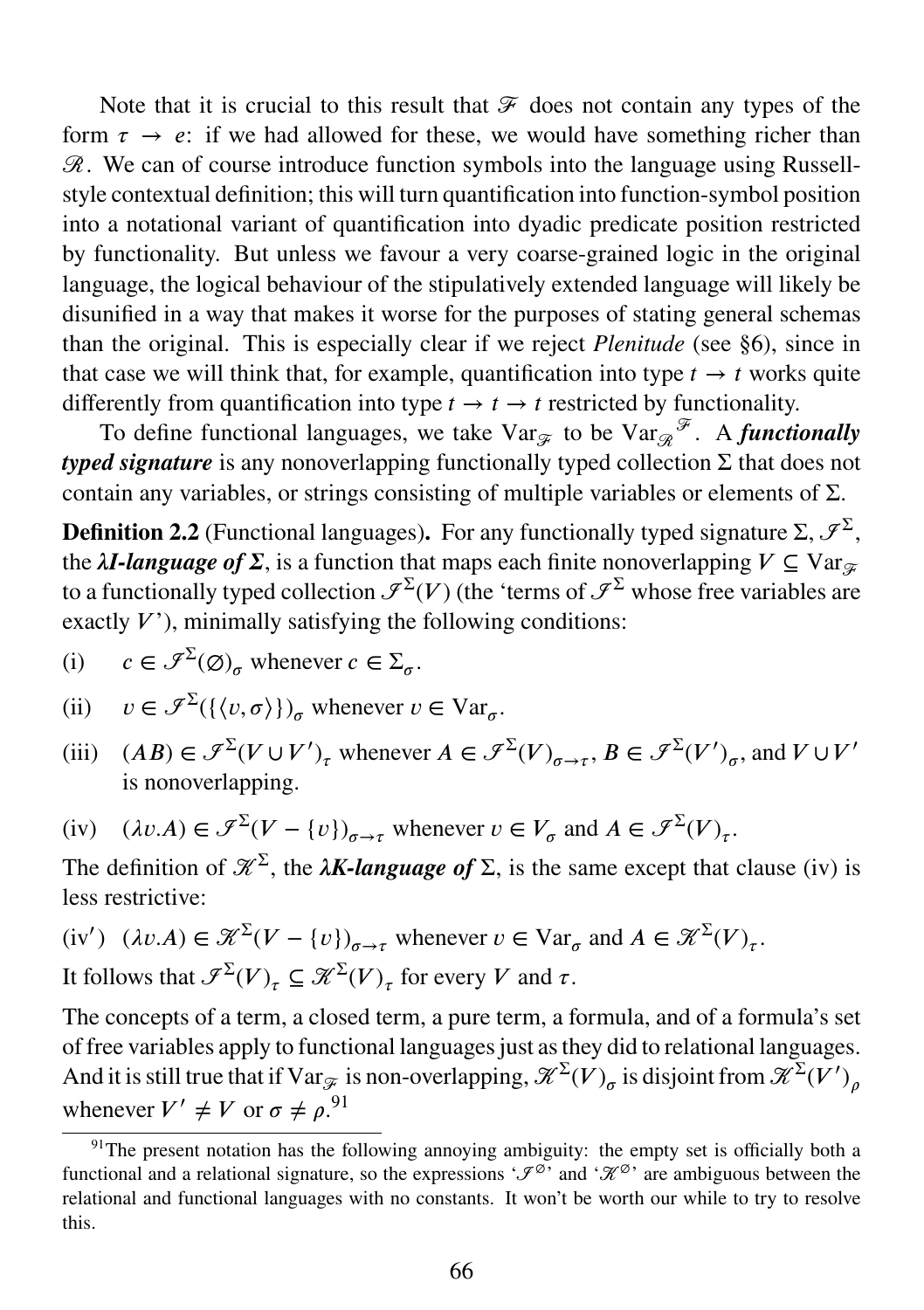We may omit parentheses in writing terms of functional languages; by contrast with the convention for types, they are to be restored from the left, so that  $ABC$ abbreviates  $((AB)C)$ . Also, when it is understood that terms A, B, and C are respectively of types  $\rho \to \sigma \to \tau$ ,  $\rho$ , and  $\sigma$ , I will sometimes use infix notation, writing "*B A C*" for  $((AB)C)$ : for example, if *A* is a constant  $\wedge$  of type  $t \to t \to t$ .

Having defined the four classes of languages, we now show how to translate between them. Here we assume that  $Var_{\mathcal{R}}$  is nonoverlapping so that every term has a unique type. First we define a function  $\mathscr{F}$  mapping the set of  $\mathscr{K}^{\Sigma}$ -terms for each relational signature  $\Sigma$  to the set of  $\mathscr{K}^{(\Sigma^{\mathscr{F}})}$ -terms, as follows:

**Definition 2.3.** When  $\Sigma$  is a relational signature and A is a term of  $\mathcal{K}^{\Sigma}$ ,  $A^{\mathcal{F}}$  is given by the following inductive definition:

(i)  $a^{\mathcal{F}} = a$  when a is a constant or variable.

(ii) 
$$
A(B_1, B_2, ..., B_n)^{\mathcal{F}} = (A^{\mathcal{F}} B_1^{\mathcal{F}} B_2^{\mathcal{F}} ... B_n^{\mathcal{F}})
$$

(iii) 
$$
(\lambda v_1 v_2 ... v_n A)^{\mathcal{F}} = (\lambda v_1 \lambda v_2 ... \lambda v_n A^{\mathcal{F}})
$$

It is straightforward to verify that  $\cdot^{\mathscr{F}}$  maps  $\mathscr{K}^{\Sigma}(V)_{\sigma}$  to  $\mathscr{K}^{\Sigma^{\mathscr{F}}}(V^{\mathscr{F}})_{\sigma}$  and  $\mathscr{F}^{\Sigma}(V)_{\tau}$ to  $\mathcal{F}^{\Sigma^{\mathscr{F}}}(V)_{\tau^{\mathscr{F}}}$ .

The reverse translation function, from a functional language  $\mathcal{K}^{\Sigma}$  to a relational language  $\mathcal{K}^{\Sigma^{\mathcal{R}}}$ , is slightly more involved:

**Definition 2.4.** When  $\Sigma$  is a functional signature and A is a term of  $\mathcal{K}^{\Sigma}$ ,  $A^{\mathcal{R}}$  is given by the following inductive definition:

- (i)  $a^{R} = a$  when a is a constant or variable.
- (ii) When  $A \in \mathcal{K}_{\sigma_0 \to \cdots \to \sigma_n \to t}^{\Sigma}$  and  $B \in \mathcal{K}_{\sigma_0}^{\Sigma}$  (for  $n \ge 0$ ),

$$
(AB)^{\mathcal{R}} = (\lambda v_1 \dots v_n A^{\mathcal{R}} (B^{\mathcal{R}}, v_1, \dots, v_n))
$$

where  $v_1, ..., v_n$  are distinct variables of types  $\sigma_1^{\mathcal{R}}, ..., \sigma_n^{\mathcal{R}}$  respectively, chosen according to some arbitrary order from among the variables not free in  $A^{\mathscr{R}}$  or  $B^{\mathscr{R}}.$ 

(iii) When  $v_0 \in \text{Var}$  and  $A \in \mathcal{K}_{\sigma_1 \to \cdots \to \sigma_n \to t}^{\Sigma}$  (for  $n \ge 0$ ),

$$
(\lambda v_0.A)^{\mathcal{R}} = (\lambda v_0 v_1 \dots v_n.A^{\mathcal{R}}(v_1, \dots, v_n))
$$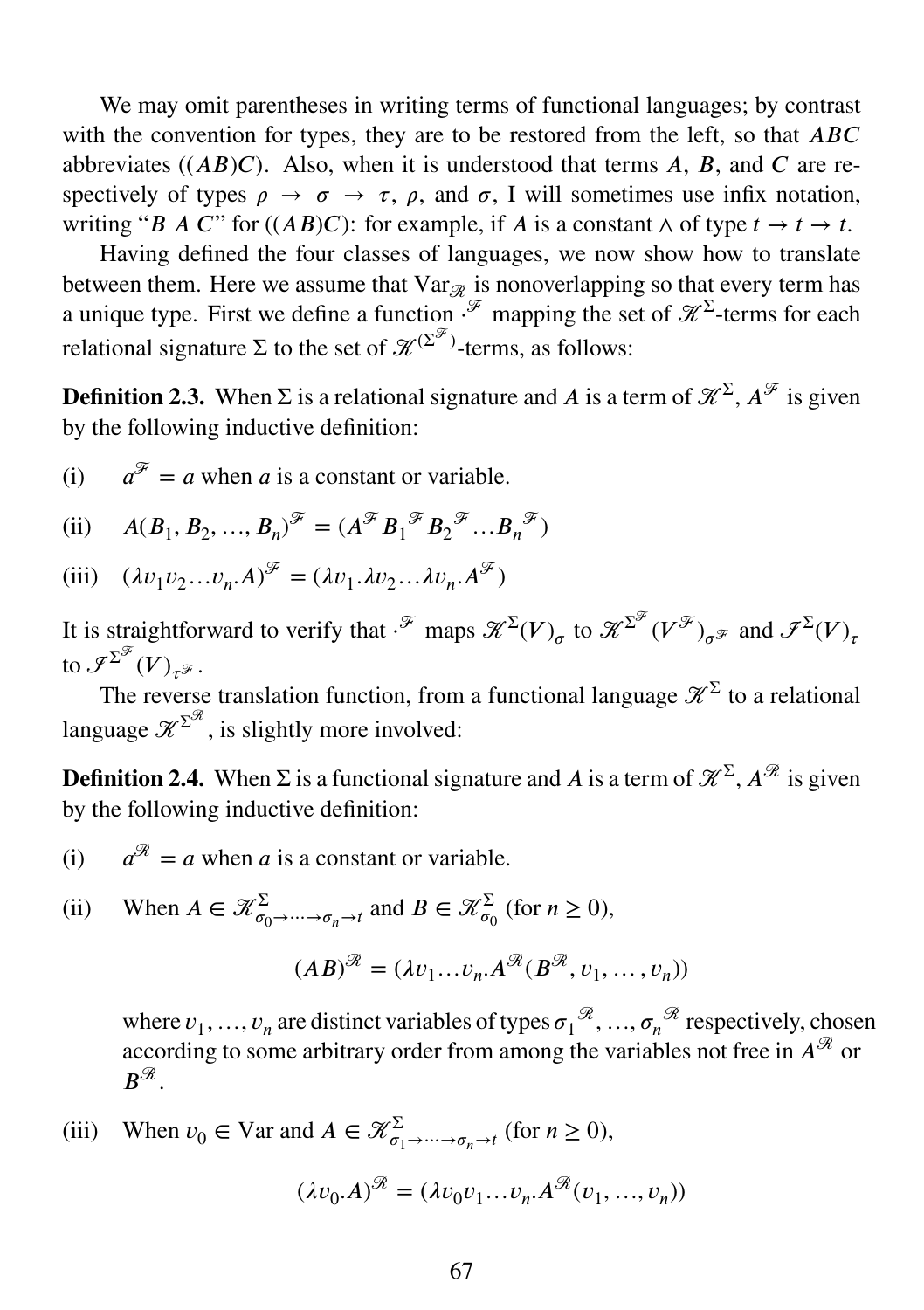where  $v_1, ..., v_n$  are distinct variables of types  $\sigma_1^{\mathcal{R}}, ..., \sigma_n^{\mathcal{R}}$  respectively, chosen according to some arbitrary order from among the variables not free in  $A^{\mathscr{R}}$  and not identical to  $v_0$ .

(If we didn't want take  $\text{Var}_{\mathscr{R}}$  to be non-overlapping, the notion of translation would need to be relativised to a type  $\sigma$  and a non-overlapping typed collection of variables V, mapping  $\mathcal{K}^{\Sigma}(V)_{\sigma}$  to  $\mathcal{K}^{\Sigma^{\mathcal{F}}}(V^{\mathcal{F}})_{\sigma^{\mathcal{F}}}$  and vice-versa.)

Unlike the mappings between relational and functional types, the two translation functions on formulae are not mutual inverses. However, the result of translating a term back and forth always stands in an intimate syntactic relation to that term, namely that of βη-equivalence. The next order of business is to explain this.

**Definition 2.5** (Capture-free simultaneous substitution)**.** Suppose that for a relational or functional signature  $\Sigma$ ,  $\pi$  is a function mapping a set of variables and constants to a set of terms, such that whenever  $\pi(a)$  is defined and  $a \in \text{Var}_{\sigma} \cup \Sigma_{\sigma}$ ,  $\pi(a)$  is in wff $(\mathcal{K}^{\Sigma})_{\sigma}$ . We define the *capture-free simultaneous substitution* by  $\pi$  of a term  $A, [\pi]A$ , as follows.

$$
[\pi]a = \pi(a) \text{ when } \pi(a) \text{ is defined}
$$

$$
[\pi]a = a \text{ when } \pi(a) \text{ is undefined}
$$

$$
[\pi](BC) = ([\pi]B[\pi]C)
$$

$$
[\pi]B(C_1, ..., C_n) = [\pi]B([\pi]C_1, ..., [\pi]C_n)
$$

$$
[\pi](\lambda v_1...v_n.B) = (\lambda u_1...u_n.[\pi[u_i/v_i]]B)
$$

where for each *i*,  $u_i = v_i$  if  $v_i$  is not free in  $\pi(a)$  for any constant or free variable *a* in  $\lambda v_1...v_n$ . B, and otherwise  $u_i$  is a variable of the same type as  $v_i$ , not identical to any of  $v_1...v_n$  or  $u_1...u_{i-1}$ , free in B, or free in  $\pi(a)$  for any constant or free variable *a* in  $\lambda v_1...v_n$ . *B*, chosen according to some arbitrary ordering; and  $\pi[u_i/v_i]$  is the substitution function like  $\pi$  except that it maps each  $v_i$  to  $u_i$ .

We write  $[B/v]A$  for  $[\{\langle v, B \rangle\}]A$ , and  $[B_i/v_i]A$  for  $[\{\langle v_1, B_1 \rangle, ..., \langle v_n, B_n \rangle\}]A$ .

This gives us what we need to define the notions of ∗-reduction, ∗-equivalence, and  $*$ -normal forms, where ' $*$ ' may be 'α', 'β', 'η', 'αβ', 'αη', 'βη', or 'αβη'. I will first give the definitions for functional languages, followed by those for relational languages in square brackets when they are different.

**Definition 2.6.** *A immediately*  $\alpha$ *-reduces* to *B* iff *A* is an abstract  $\lambda v$ . *C* and for some *u* not free in C, *B* is  $\lambda u$ .[*ulv*]C. [*A* is an abstract  $\lambda v_1...v_n \varphi$ , and for some variables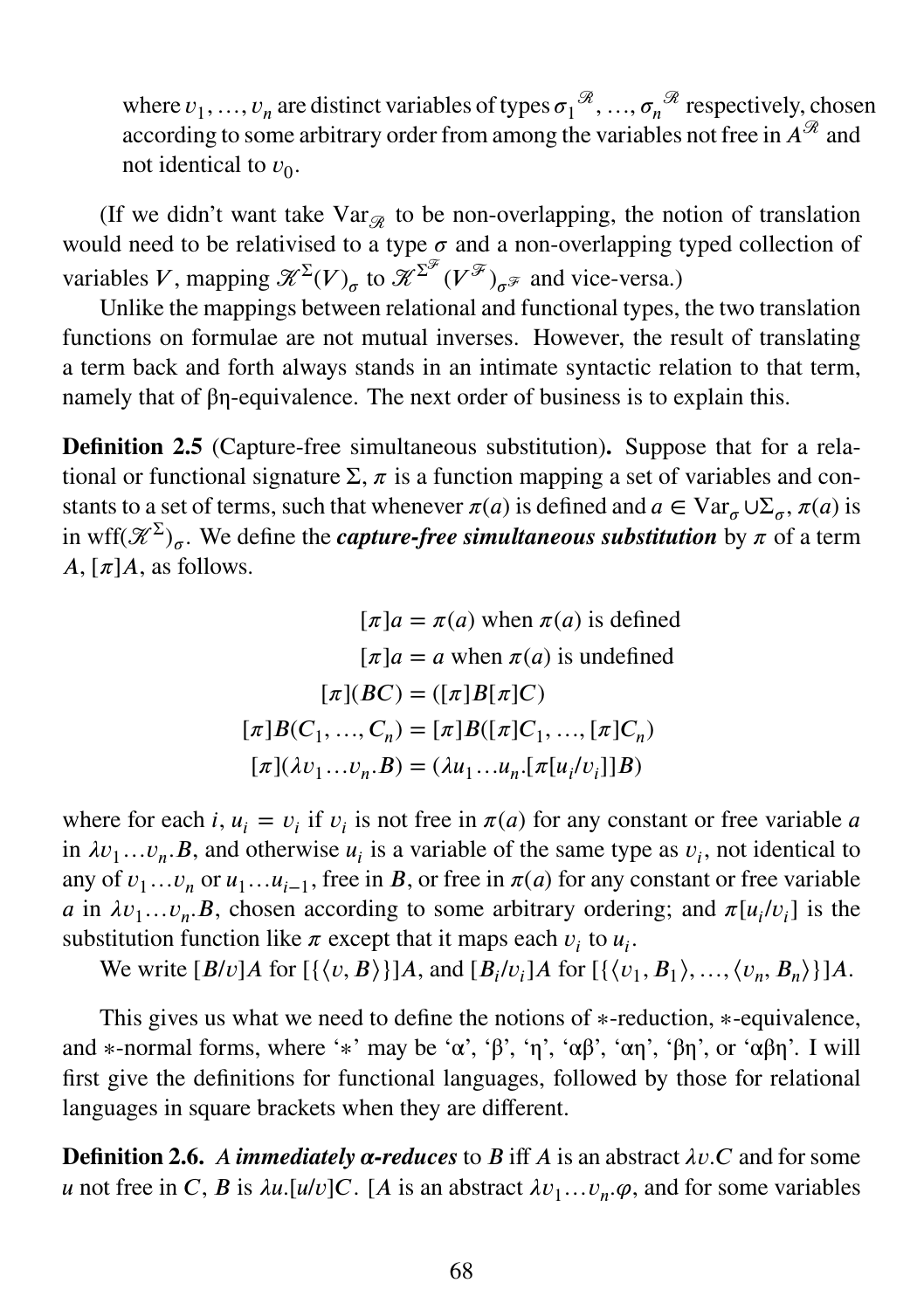$u_1...u_n$  each of which is either identical to  $v_i$  or not free in  $\varphi$ , B is  $\lambda u_1...u_n$ .  $[u_i/v_i]\varphi$ .  $]^{92}$ *A* immediately *β*-reduces to *B* iff *A* is a "β-redex"—a term of the form  $((\lambda v.C)D)$ —

and B is [D/v]C. [A is a term of the form  $(\lambda v_1...v_n.\varphi)(D_1,...,D_n)$  and B is [D<sub>i</sub>/v<sub>i</sub>] $\varphi$ .]

*A* immediately *η-reduces* to *B* iff *A* is an "η-redex"—a term of the form  $(\lambda v.(Cv))$ where v is not free in C—and B is C. [A is a term of the form  $\lambda v_1...v_n.C(v_1,...,v_n)$ where none of  $v_1, ..., v_n$  is free in C, and B is C.]

*A immediately* \**-reduces* to *B* iff either  $\alpha$  is in \* and *A* immediately  $\alpha$ -reduces to B, or  $\beta$  is in \* and A immediately  $\beta$ -reduces to B, or  $\eta$  is in \* and A immediately  $\eta$ -reduces to  $B$ .

*A* one-step *\**-reduces to *B* iff *B* results from *A* by replacing one constituent with something to which it immediately \*-reduces. That is: iff there are two finite sequences  $\langle A_1, ..., A_n \rangle$ ,  $\langle B_1, ..., B_n \rangle$  such that  $A_1$  immediately \*-reduces to  $B_1$ ,  $A_n = A$ ,  $B_n = B$ , and whenever  $0 < i < n$ , either for some C,  $A_{i+1}$  is  $A_iC$  and  $B_{i+1}$  is  $B_i C$  or  $A_{i+1}$  is  $CA_i$  and  $B_{i+1}$  is  $CB_i$ , or else for some v,  $A_{i+1}$  is  $\lambda v.A_i$ and  $B_{i+1}$  is  $\lambda v.B_i$ . [... either for some  $C_0...C_m$ ,  $A_{i+1}$  is  $A_i(C_0,...,C_m)$  and  $B_{i+1}$ is  $B_i(C_0, ..., C_m)$  or for some  $0 < k \le m$   $A_{i+1}$  is  $C_0(C_1, ..., C_k, A_i, C_{k+1}, ..., C_m)$ and  $B_{i+1}$  is  $C_0(C_1, ..., C_k, A_i, C_{k+1}, ..., C_m)$ , or else for some  $v_1, ..., v_m, A_{i+1}$  is  $\lambda v_1 \dots v_m$ .  $A_i$  and  $B_{i+1}$  is  $\lambda v_1 \dots v_m$ .  $B_i$ .

A is in *∗-normal form* iff everything to which it one-step *∗*-reduces is something to which is one-step  $\alpha$ -reduces.

*A* is *one-step* ∗*-equivalent* to *B* iff either *A* one-step ∗-reduces to *B* or *B* one-step  $*$ -reduces to  $A$ .

A \*-*reduces* to B iff there is a finite sequence of terms  $\langle C_1, ..., C_n \rangle$  such that  $A = C_1$  and  $B = C_n$  and whenever  $0 < i < n$ ,  $C_i$  one-step  $*$ -reduces to  $C_{i+1}$ .

A is \**-equivalent* to B—for short,  $A \approx_{\ast} B$ —iff there is a finite sequence of terms  $\langle C_1, ..., C_n \rangle$  such that  $A = C_1$  and  $B = C_n$  and whenever  $0 \langle i \rangle$  and  $C_i$  is one-step  $*$ -equivalent to  $C_{i+1}$ .

The following consequences of these definitions will be significant for us. We state them for functional languages; the extensions to relational languages are straightforward.

**Proposition 2.7.** If  $A \approx_{\alpha\beta\eta} B$ , then  $A \approx_{\beta\eta} B$ .

*Proof.* If A immediately  $\alpha$ -reduces to B, there is a term C and variables  $u, v$ , with  $u$  not free in A, such that A is  $\lambda v$ . C and B is  $\lambda u$ . [ $u/v$ ]C; but then  $\lambda u$ . ( $\lambda v$ . C)u immediately *n*-reduces to A and one-step β-reduces to B, hence  $A \approx_{\beta\eta} B$ . It follows that  $A \approx_{\beta\eta} B$  whenever A one-step α-reduces to *B*, and hence whenever  $A \approx_{\alpha \beta n} B$ .  $\Box$ 

<sup>&</sup>lt;sup>92</sup>When *A* immediately α-reduces to *B*, *B* also immediately α-reduces to *A*, since if *u* is not free in C, v is not free in  $[u/v]C$  and  $C = [v/u][u/v]C$ .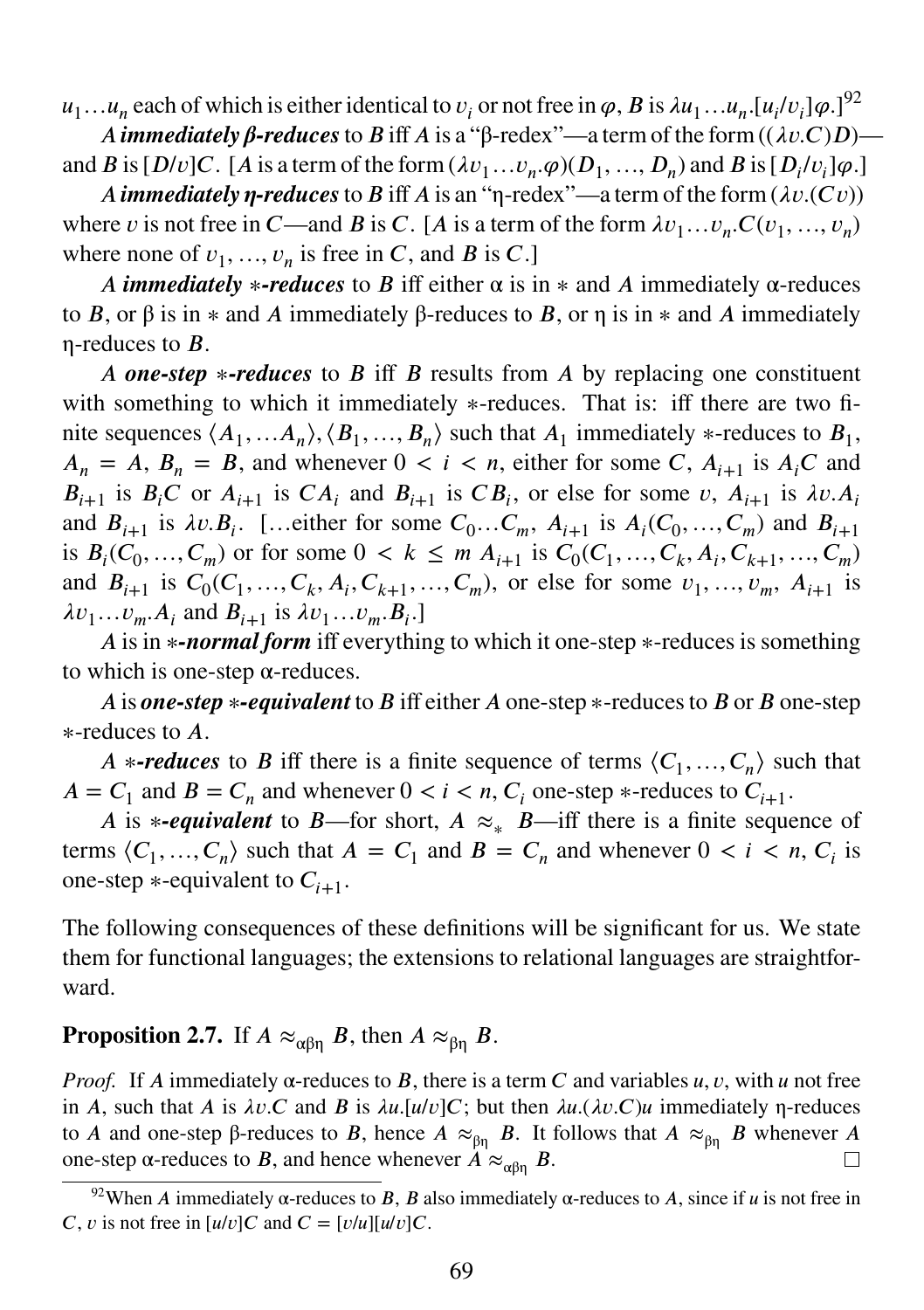<span id="page-69-0"></span>**Proposition 2.8.** If  $A$  \*-reduces to  $B$  and  $A \in \mathcal{K}^{\Sigma}(V)_{\sigma}$ , then  $B \in \mathcal{K}^{\Sigma}(V')_{\sigma}$  for some  $V' \subseteq V$ . Moreover, if  $A \in \mathcal{F}^{\Sigma}(V)_{\sigma}$ ,  $B \in \mathcal{F}^{\Sigma}(V)_{\sigma}$ .

*Proof.* By an induction using the definition of substitution, we see that if  $C \in \mathcal{K}^{\Sigma}(V)_{\sigma}$  and  $D \in \mathcal{K}^{\Sigma}(V')_{\rho}$ , [C/v]D belongs to  $\mathcal{K}^{\Sigma}(V \cup (V' - \{v\}))_{\rho}$  when  $v \in V'$ , and  $\mathcal{K}^{\Sigma}(V' \setminus \{v\})_{\rho}$ otherwise. Since  $(\lambda v.D)C$  also belongs to  $\mathcal{K}^{\Sigma}(V \cup (V' - \{v\}))_{\rho}$ , it follows that whenever  $A \in \mathcal{K}^{\Sigma}(V)_{\sigma}$  immediately  $\beta$ -reduces to  $B \in \mathcal{K}^{\Sigma}(V')_{\sigma}$ ,  $V' \subseteq V$ , with  $V = V'$  in the case where A is of [the](#page-99-6) form  $(\lambda v.D)C$  where v has a free occurrence in D: this must be the case if  $A \in \mathcal{F}^{\Sigma}(V)_{\sigma}$ . It is also easy to show that if A immediately  $\alpha \eta$ -reduces to B and  $A \in \mathcal{K}^{\Sigma}(V)_{\sigma}, B \in \mathcal{K}^{\Sigma}(V)_{\sigma}$ . Two straightforward inductions then establish the result, first for ∗-reduction in one ste[p,](#page-69-1) and then in general.  $\Box$ 

**Corollary 2.9.** If  $A \approx_{*} B$  and  $A \in \mathcal{F}^{\Sigma}(V)_{\sigma}, B \in \mathcal{F}^{\Sigma}(V)_{\sigma}$ .

**Proposition 2.10.**  $AB \approx_{*} CD$  whenever  $A \approx_{*} B$  and  $C \approx_{*} D$ . and  $\lambda v.A \approx_{*} \lambda v.B$ whenever  $A \approx_{*} B$ .

*Proof.* If  $A \approx_{*} B$  and  $C \approx_{*} D$ , then there exist sequences  $\langle A_1, ..., A_n \rangle$ ,  $\langle C_1, ..., C_m \rangle$  such that  $A = A_1$ ,  $B = A_n$ ,  $C = C_1$ , and  $D = C_n$ , and each  $A_i \approx_{\ast} A_{i+1}$  and  $C_i \approx_{\ast} C_{i+1}$ . Then  $\langle A_1B_1, A_2B_1, ..., A_nB_1, A_nB_2, ..., A_nB_m \rangle$  witnesses the \*-equivalence of AB and CD. Similarly, if  $\langle A_1, ..., A_n \rangle$  witnesses the \*-equivalence of A and B,  $\langle \lambda v.A_1, ..., \lambda v.A_n \rangle$  witnesses the ∗-equivalence of  $\lambda v.A$  and  $\lambda v.B$ : by Corollary 2.9 these are all well-formed so long as  $\lambda v.A$  is.  $\Box$ 

<span id="page-69-1"></span>For proofs of the following theorems, which will be important later, see HS appendices A–C.

**Proposition 2.11** (Substitution). If  $A \approx_{\alpha*} B$  and for each *i*,  $C_i \approx_{\alpha*} D_i$ , then  $[C_i/v_i]A \approx_{\alpha*} [D_i/v_i]B.^{93}$ 

**Proposition 2.12** (Strong normalisation). Every term of  $\mathcal{K}^{\Sigma}$  \*-reduces to at least one term in ∗-normal form.

**Proposition 2.13** (Church-Rosser). If  $A$   $*$ -reduces to both  $B$  and  $C$ , then for some B', C', B \*-reduces to B', and C \*-reduces to C', and B' is  $\alpha$ -equivalent to C'.

**Corollary 2.14.** If  $A$   $*$ -reduces to  $B$ , and  $B$  and  $C$  are both in  $*$ -normal form, then B is  $\alpha$ -equivalent to C.

We can now precisely characterise the way in which our two translation functions are in harmony.

<sup>&</sup>lt;sup>93</sup>This holds for α∗-reduction as well as α∗-equivalence.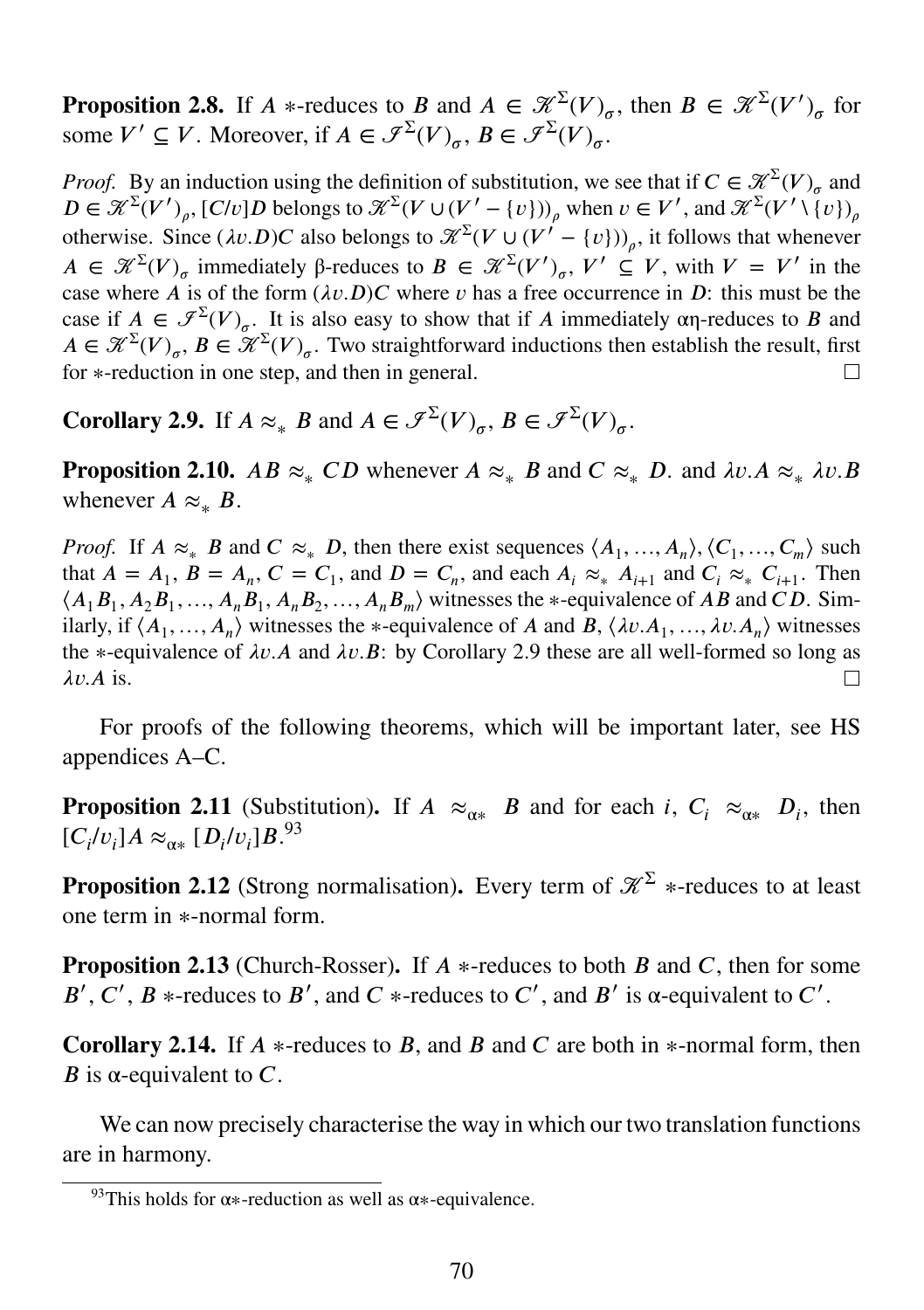**Proposition 2.15.** When  $\Sigma$  is a functional signature,  $A^{\mathcal{R}^{\mathcal{F}}} \approx_{\eta} A$  for any term A of the functional language  $\mathscr{K}^{\Sigma}$ .

*Proof.* By induction on the complexity of A. If A is a variable or constant,  $A^{\mathcal{R}^{\mathcal{F}}}$  is identical to  $A$  and thus trivially  $\eta$ -equivalent to  $A$ . If  $A$  is  $BC$ , then for some zero or more distinct variables  $v_1, ..., v_n$  not free in B or C,  $A^{\mathcal{R}^{\mathcal{F}}} = (\lambda v_1...v_n B^{\mathcal{R}}(C^{\mathcal{R}}, v_1, ..., v_n))^{\mathcal{F}} =$  $\lambda v_1...\lambda v_n$ .  $B^{\mathcal{R}^{\mathcal{F}}}C^{\mathcal{R}^{\mathcal{F}}}v_1...v_n$ . This  $\eta$ -reduces in *n* steps to  $B^{\mathcal{R}^{\mathcal{F}}}C^{\mathcal{R}^{\mathcal{F}}}$ , which is  $\eta$ -equivalent to BC by Proposition 2.10 and the induction hypothesis. Finally if A is  $\lambda v_0$ . B, then for some zero or more distinct variables  $v_1, ..., v_n$  not free in  $B$ ,  $A^{\mathscr{R}^{\mathscr{F}}} = (\lambda v_0 v_1, ..., v_n B^{\mathscr{R}}(v_1, ..., v_n))^{\mathscr{F}}$  $= \lambda v_0 \cdot \lambda v_1 \dots \lambda v_n$ .  $B^{\mathcal{R}^{\mathcal{F}}} v_1 \dots v_n$ . This  $\eta$ -reduces in *n* steps to  $\lambda v_0$ .  $B^{\mathcal{R}^{\mathcal{F}}}$ , which is  $\eta$ -equivalent to  $\lambda v_0$ . B by Proposition 2.10 and the induction hypothesis.

For the analogous result in the other direction, we first need a couple of lemmas.

**Lemma 2.16.** Whenever  $A_0$  is a functional term of type  $\sigma_1 \to \cdots \to \sigma_m \to t$  and for some positive  $n \leq m A_1, ..., A_n$  are terms of types  $\sigma_1, ..., \sigma_n$ ,

$$
(A_0...A_n)^{\mathcal{R}} \approx_{\beta} \lambda v_{n+1}...v_m A_0^{\mathcal{R}}(A_1^{\mathcal{R}},...,A_n^{\mathcal{R}},v_{n+1},...,v_m)
$$

where  $v_{n+1}... v_m$  are zero or more distinct variables, of types  $\sigma_{n+1}... \sigma_m$  respectively, not free in  $A_0...A_n$ .

*Proof.* By induction on *n*. Base case:  $n = 1$ .  $(A_0A_1)^{\mathcal{R}}$  is  $\lambda v_2...v_m.A_0^{\mathcal{R}}(A_1^{\mathcal{R}}, v_2,...,v_m)$ for some appropriate  $v_2...v_m$  by definition. Induction step: by definition, for some appropriate  $v_{n+2}...v_m$ ,  $(A_0...A_{n+1})^{\hat{\mathcal{R}}} = \lambda v_{n+2}...v_m (A_0...A_n)^{\hat{\mathcal{R}}}(A_{n+1}^{\hat{\mathcal{R}}}, v_{n+2}, ..., v_m)$ , which by the induction hypothesis is βη-equivalent to

$$
\lambda v_{n+2}...v_m.(\lambda u_{n+1}...u_m.\mathcal{A}_0^{\mathcal{R}}(A_1^{\mathcal{R}},...,A_n^{\mathcal{R}},u_{n+1},...,u_m))(A_{n+1}^{\mathcal{R}},v_{n+2},...,v_m)
$$

for some appropriate  $u_{n+1}...u_m$ . This β-reduces in one step to  $\lambda v_{n+2}...v_m$ .  $A_0^{\mathcal{R}}(A_1^{\mathcal{R}},...,A_{n+1}^{\mathcal{R}},v_{n+2},...,v_m)$ 

**Lemma 2.17.** Whenever  $v_1...v_n$  ( $n>0$ ) are distinct variables of types  $\sigma_1...\sigma_n$  and A is a functional term of type  $\sigma_{n+1} \to \cdots \to \sigma_m \to t$  (where  $m \ge n$ ),  $(\lambda v_1 \dots \lambda v_n A)^{\mathcal{R}} \approx_{\alpha \beta}$  $\lambda v_1... v_m. A^{\mathcal{R}}(v_{n+1},..., v_m)$  where  $v_{n+1}... v_m$  are any (zero or more) variables of types  $\sigma_{n+1} \dots \sigma_m$ , not free in A.

*Proof.* By induction on *n*. Base case:  $n = 1$ ; then by definition,  $(\lambda v_1.A)^{\mathcal{R}}$  is  $\lambda v_1 \dots v_m.A^{\mathcal{R}}(v_1, \dots, v_m)$ for appropriate  $v_2, ..., v_m$ . Induction step: by definition,  $(\lambda v_1... \lambda v_{n+1}.A)^{\mathcal{R}}$  is

$$
\lambda v_1 u_2 \dots u_m.(\lambda v_2 \dots \lambda v_{n+1}.A)^{\mathcal{R}}(u_2, \dots, u_m)
$$

for some appropriate  $u_2...u_m$ , which by the induction hypothesis is β-equivalent to

$$
\lambda v_1 u_2 \ldots u_m.(\lambda v_2 \ldots v_m \cdot A^{\mathcal{R}}(v_{n+2} \ldots v_m))(u_2, \ldots, u_m)
$$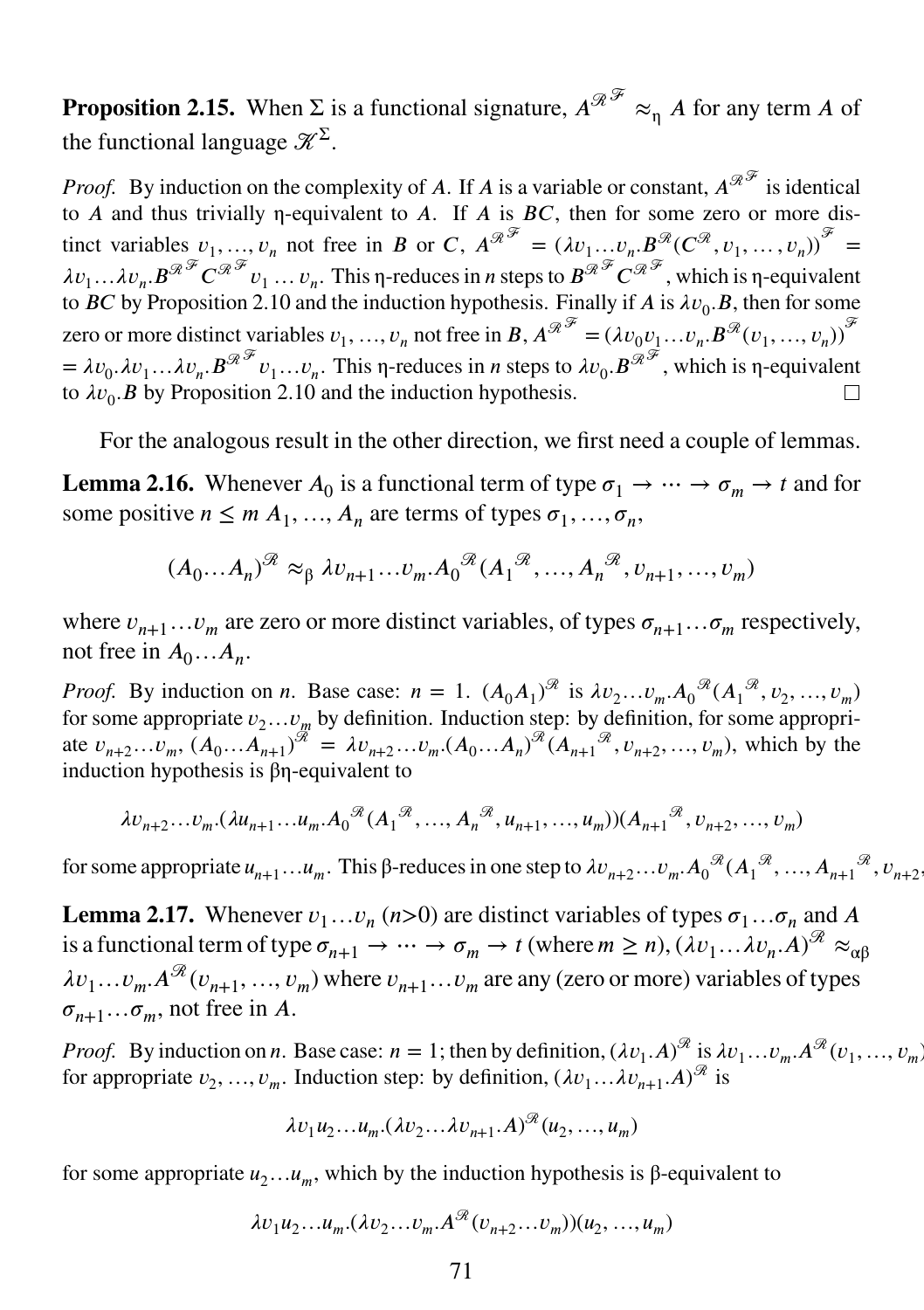This β-reduces in one step to  $\lambda v_1 u_2 \ldots u_m$ .  $([u_i/v_i] A^{\mathcal{R}}(u_{n+2} \ldots u_m))$ , which is α-equivalent to  $\lambda v_1 \ldots v_m \cdot (A^{\mathcal{R}}(v_{n+2} \ldots v_m)).$  $\Box$ 

**Proposition 2.18.** When  $\Sigma$  is a relational signature,  $A^{\mathscr{F}^{\mathscr{R}}} \approx_{\alpha\beta} A$  for any term A of the relational language  $\mathscr{K}^{\Sigma}$ .

<span id="page-71-0"></span>*Proof.* By induction on the complexity of A. When A is a variable or constant,  $A^{\mathscr{F}^{\mathscr{R}}}$ A. When A is  $B(C_1, ..., C_n)$ ,  $A^{\mathscr{F}}$  is  $B^{\mathscr{F}}C_1^{\mathscr{F}}...C_n^{\mathscr{F}}$ , so  $A^{\mathscr{F}^{\mathscr{R}}}$  is  $(B^{\mathscr{F}}C_1^{\mathscr{F}}...C_n^{\mathscr{F}})^{\mathscr{R}}$ , which is β-equivalent to  $B^{\mathscr{F}R}(C_1^{\mathscr{F}R},...,C_n^{\mathscr{F}R})$  by the  $n = m$  case of Lemma 2.16. When A is an abstract  $\lambda v_1 \dots v_n$ . B,  $A^{\mathscr{F}}$  is  $\lambda v_1 \dots \lambda v_n$ .  $B^{\mathscr{F}}$ , so  $A^{\mathscr{F}^{\mathscr{R}}}$  is  $\lambda v_1 \dots \lambda v_n$ .  $B^{\mathscr{F}^{\mathscr{R}}}$ , which is  $\alpha\beta$ equivalent to  $\lambda v_1 \dots v_n B^{\mathcal{F}\mathcal{R}}$  by the  $n = m$  case of Lemma 2.17.  $\Box$ 

The upshot of Pro[positi](#page-98-4)ons 2.15 and 2.18 is that so long as our logic licenses treating βη-equivalent terms as interchangeable, the choice whether to theorise in a relational or a functional language is just a matter of taste. Moreover, when we are studying properties of languages that do not distinguish βη-equivalent terms, the choice whether to theorise *about* a relational or a functional language is also a matter of taste, since every definition and result about the one will have an analogue for the other. In the rest of the appendix, we will be theorising about functional languages.

# **A3 Structures and models**

We now turn from syntax to semantics. Our models for a given language  $\mathscr{L} = \mathscr{I}^{\Sigma}$  or  $\mathcal{K}^{\Sigma}$  will consist of an  $\mathcal{L}$ -structure—a domain for each type together with an interpretation of the language on those domains—together with a *valuation* which assigns truth values to elements of the propositional domain. (The material in this section is largely drawn from BBK: my " $\mathscr{K}^{\Sigma}$ -structures" are, roughly, their "η-functional Σ-evaluations".)

**Definition 3.1.** When  $\mathcal{D}$  is a typed collection, an *assignment* for  $\mathcal{D}$  is any typed function from some nonoverlapping typed collection of variables  $V$  to  $\mathscr{D}$ . Two assignments for  $\mathcal D$  are *compatible* iff they agree on the intersection of their domains and the union of their domains is nonoverlapping.

**Definition 3.2.** Given a functional language  $\mathscr{L} = \mathscr{I}^{\Sigma}$  or  $\mathscr{K}^{\Sigma}$ , an  $\mathscr{L}$ -structure is a pair  $\mathfrak{S} = \langle \mathcal{D}, \Vert \cdot \Vert$  where  $\mathcal{D}$  is a typed collection and  $\Vert \cdot \Vert$  is a function which maps every assignment function g for  $\mathscr D$  to a typed function  $\llbracket \cdot \rrbracket^g$  from  $\mathscr L(\text{dom } g)$  to  $\mathscr D$ , subject to the following conditions:

(i)  $[[v]]_{\sigma}^{\nu \mapsto x} = \mathbf{x}$ . (Equivalently:  $[[v]]_{\sigma}^{g} = g_{\sigma}(v)$  whenever defined.)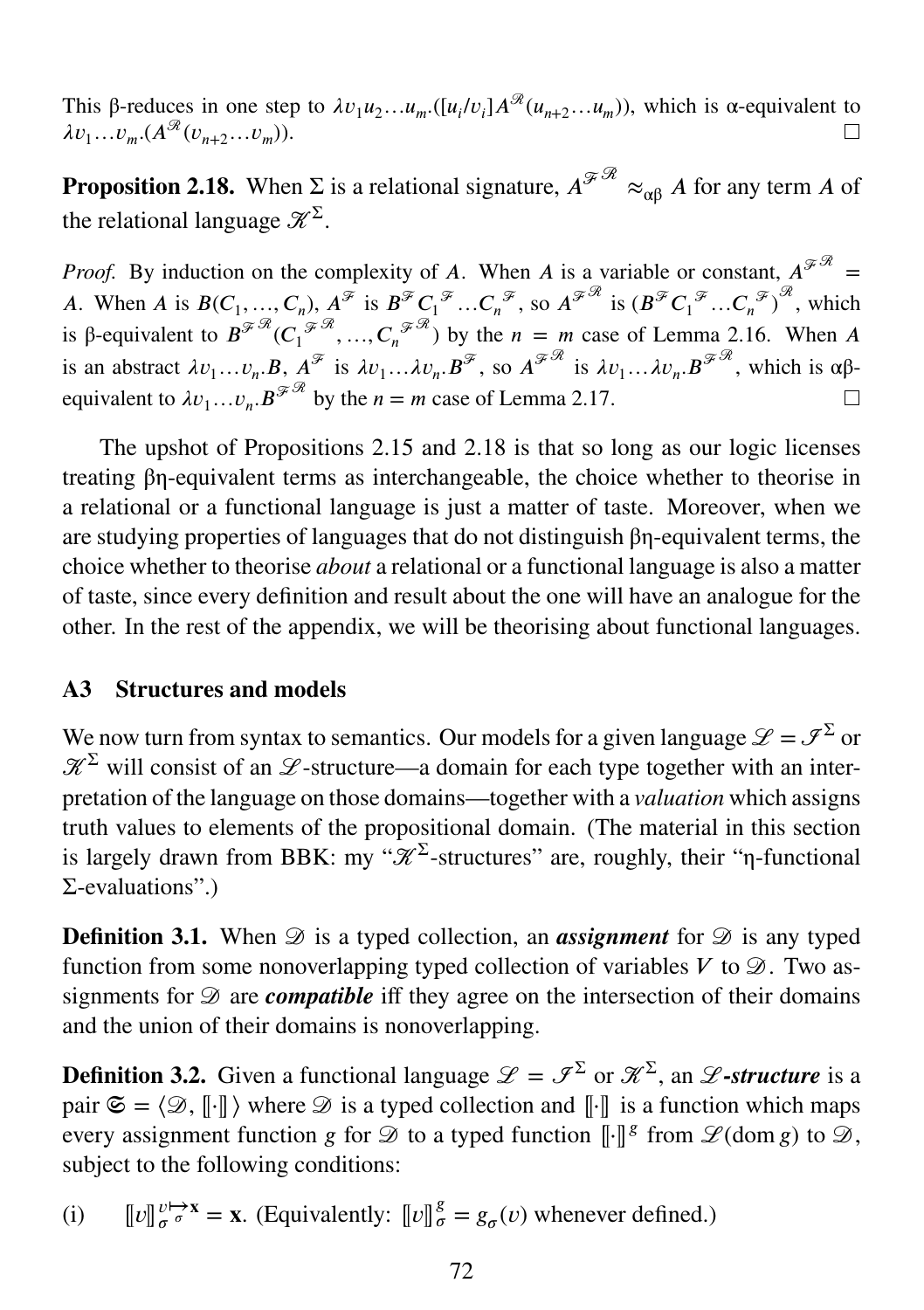- <span id="page-72-1"></span><span id="page-72-0"></span>(ii) If  $[[A]]_{\sigma \to \tau}^{g_1} = [[C]]_{\sigma \to \tau}^{g_2}$  and  $[[B]]_{\sigma}^{g_3} = [[D]]_{\sigma}^{g_4}$ , then  $[[AB]]_{\tau}^{g_1 \cup g_2} = [[CD]]_{\tau}^{g_3 \cup g_4}$  if  $g_1$  and  $g_2$  are compatible and  $g_3$  and  $g_4$  are compatible.
- (iii)  $[[A]]_{\sigma}^{g} = [[B]]_{\sigma}^{h}$  whenever  $A \approx_{\beta\eta} B$ , g and h are compatible, and both sides are defined.<sup>94</sup>

When A is closed, we write  $[[A]]_{\sigma}$  instead of  $[[A]]_{\sigma}^{\emptyset}$ . For convenience, I will generally assume when discussing  $\mathcal{L}$ -structures that  $\mathcal{D}$  and Var are both nonoverlapping, and that  $\bigcup \mathcal{D}$  is disjoint from  $\bigcup$  wff( $\mathcal{L}$ ). I use boldface variables **x**, **y**, **z**... when talking about the elements of  $\bigcup \mathcal{D}$ . This enables a useful convention where, for example, given  $\mathbf{x} \in \mathcal{D}_{\rho \to \sigma \to \tau}$ ,  $\mathbf{y} \in \mathcal{D}_{\rho}$  and  $\mathbf{z} \in \mathcal{D}_{\sigma}$ , we can write  $[\![\mathbf{x}\mathbf{y}\mathbf{z}]\!]$  instead of  $[\![uvw]\!]_{\tau}^{[\![u \mapsto x, v \mapsto y, w \mapsto z]}$ , or  $[\![xyz]\!]_{\xi}^{g}$  instead of  $[\![uyw]\!]_{\tau}^{g \cup [\![u \mapsto x, w \mapsto z]}$ . In general, occurrences of boldfaced symbols in expressions inside 〖·〗 function as abbreviations of variables not otherwise in use, assigned to the relevant element of the domain.<sup>95</sup>

(Note that the definition of an  $\mathscr L$ -structure did not require the domain  $\mathscr D$  to be populated. When  $\mathcal{D}_{\sigma}$  is empty and  $V_{\sigma}$  is nonempty, there are no ass[ignment func](#page-69-0)tions from V to  $\mathscr{D}$ . In that case, when  $A \in \mathscr{L}(V)_{\rho}$ , there will be no g for which  $[[A]]_{\rho}^g$ is defined. But this does not stop <sup>[1,</sup>] from being non-trivial for terms with *bound* variables of type  $\sigma$ . If we had taken the more customary approach of assigning denotations to terms rel[ative to variab](#page-83-0)le assignments defined on the entirety of Var, we could not have allowed for nontrivial  $\mathcal{L}$ -structures without populated domains.)

We can have  $\mathscr{I}^{\Sigma}$ - and  $\mathscr{K}^{\Sigma}$ -structures for arbitrary signatures  $\Sigma$ , including  $\emptyset$ . However, to make a *model*, we will need a an  $\mathcal{I}^{\Sigma}$ -structure or  $\mathcal{K}^{\Sigma}$ -structure where  $\Sigma$  contains the logical constants. We will call such signatures "logical".

**Definition 3.3.** Log is the functional signature containing just the following constants:  $\neg \in \text{Log}_{t \to t}$ ,  $\land \in \text{Log}_{t \to t \to t}$ ,  $\lor \in \text{Log}_{t \to t \to t}$ , and for every type  $\sigma$ ,  $\forall_{\sigma} \in$ Log<sub>( $\sigma \to t$ )→t</sub> and  $\exists_{\sigma} \in \text{Log}_{(\sigma \to t) \to t}$ . A functional signature  $\Sigma$  is *logical* iff Log  $\subseteq \Sigma$ . A functional language  $\mathscr L$  is logical if it is  $\mathscr F^{\Sigma}$  or  $\mathscr K^{\Sigma}$  for some logical signature  $\Sigma$ .

<sup>&</sup>lt;sup>94</sup>In an *J*-language, βη-equivalent terms must have the same free variables (Proposition 2.8), so if  $[[A]]_{\sigma}^{g}$  and  $[[B]]_{\sigma}^{h}$  are both defined, g and h must have the same domain, and so are identical if compatible.

<sup>&</sup>lt;sup>95</sup> Another way to look at this convention is that, so long as  $\mathscr D$  is nonoverlapping and disjoint from Σ and Var, any  $\mathcal{F}^\Sigma$ -structure or  $\mathcal{K}^\Sigma$ -structure ⟨ $\mathcal{D}$ , [[⋅]] ⟩ can be naturally extended to an  $\mathcal{F}^{\Sigma\cup\mathcal{D}}$ -structure or  $\mathscr{K}^{\Sigma \cup \mathscr{D}}$ -structure  $\langle \mathscr{D}, [\cdot] \rangle$ , by the stipulation that that  $[A]_{\sigma}^{g} = [[A]]_{\sigma}^{g}$  whenever  $[[A]]_{\sigma}^{g}$  is defined, and  $\llbracket \mathbf{x} \rrbracket_{\sigma} = \mathbf{x}$  for any  $\mathbf{x}$  in  $\mathcal{D}_{\sigma}$ . (Proposition 5.4 below shows that this uniquely determines [⋅].) Going further in this direction, we could modify the definition of an  $\mathcal{L}$ -structure so that  $\lbrack \cdot \rbrack$  only interprets closed terms of  $\mathcal{F}^{\Sigma\cup\mathcal{D}}$  or  $\mathcal{K}^{\Sigma\cup\mathcal{D}}$ , and define the assignment-relative notion of denotation for open terms by treating the assignment function as specifying a substitution function that replaces free variables with constants from  $\mathcal{D}$ .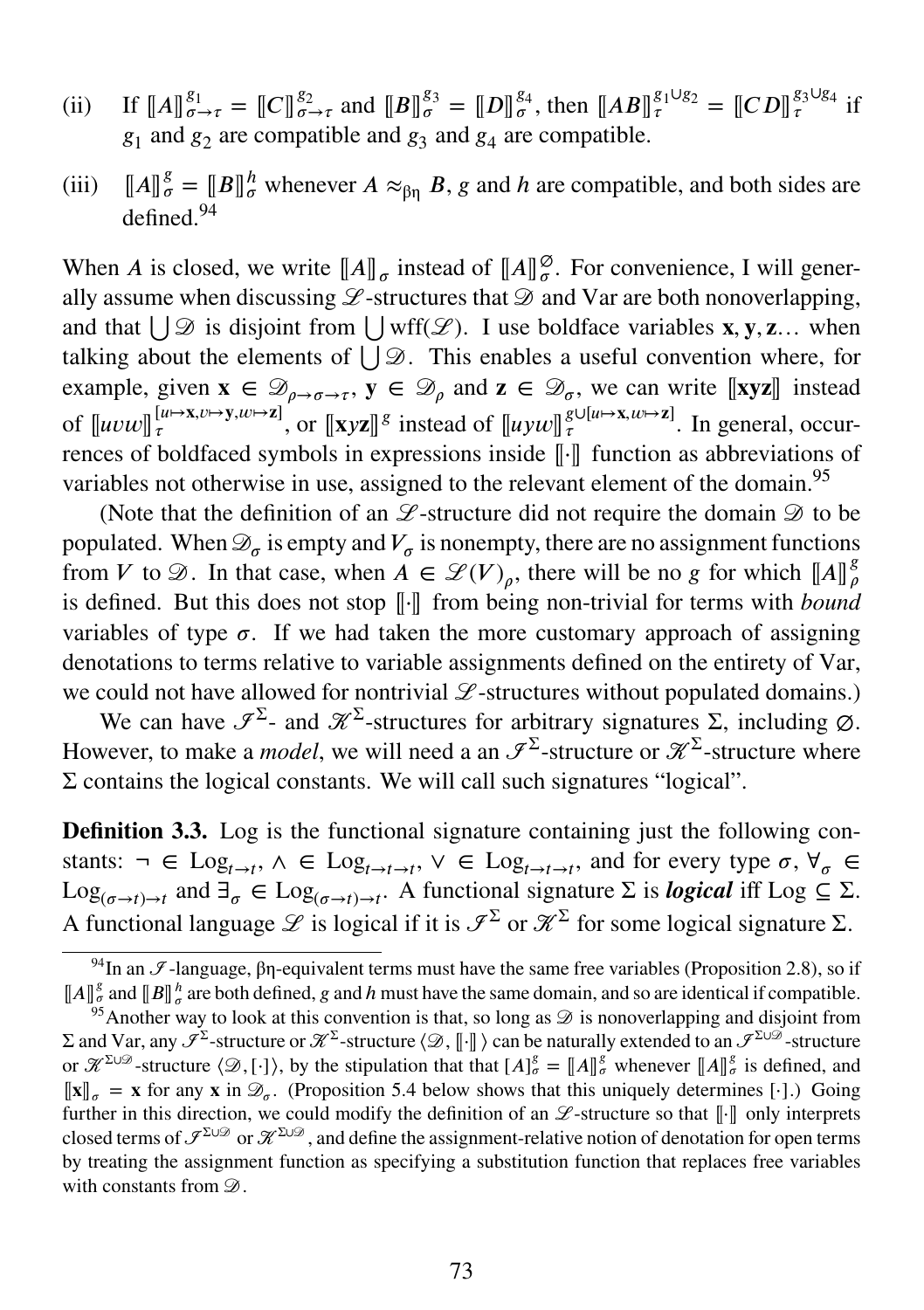<span id="page-73-4"></span><span id="page-73-3"></span><span id="page-73-0"></span>In writing terms in logical languages we use the following metalinguistic abbreviations:

<span id="page-73-1"></span>
$$
\Rightarrow =_{df} \lambda p^t . \lambda q^t . \neg p \lor q \qquad \leftrightarrow =_{df} \lambda p^t . \lambda q^t . (p \to q) \land (q \to p)
$$
  

$$
\equiv_{\tau} =_{df} \lambda x^{\tau} . \lambda y^{\tau} . \forall_{\tau} (\lambda z^{\tau \to t} . zx \leftrightarrow zy) \qquad \not\equiv_{\tau} =_{df} \lambda x^{\tau} . \lambda y^{\tau} . \neg (x \equiv_{\tau} y)
$$

<span id="page-73-2"></span>We also write  $\forall v^{\sigma}(\varphi)$  for  $\forall_{\sigma}(\lambda v^{\sigma}.\varphi)$  and  $\exists v^{\sigma}(\varphi)$  for  $\exists_{\sigma}(\lambda v^{\sigma}.\varphi)$ .

A model, then, will be the result of supplementing a logical  $\mathscr L$ -structure with a *valuation*, which assigns truth values to elements of the propositional domain in accordance with certain constraints.

**Definition 3.4.** When *L* is logical, an *L*-model is a triple  $(\mathcal{D}, \lVert \cdot \rVert, \lvert \cdot \rvert)$  where  $(\mathcal{D}, \lVert \cdot \rVert)$ is an *L*-structure and  $|\cdot|$  is a function  $\mathcal{D}_t \to \{0, 1\}$  such that

- (i) For any  $\mathbf{p} \in \mathcal{D}_t$ ,  $|\mathbf{p}|\mathbf{p}| = 1 |\mathbf{p}|$ .
- (ii) For any  $\mathbf{p}, \mathbf{q} \in \mathcal{D}_t$ ,  $\left| \left[ \mathbf{p} \vee \mathbf{q} \right] \right| = \max \{ \left| \mathbf{p} \right|, \left| \mathbf{q} \right| \}.$
- (iii) For any  $\mathbf{p}, \mathbf{q} \in \mathcal{D}_t$ ,  $\left| \left[ \mathbf{p} \wedge \mathbf{q} \right] \right| = \min\{\left| \mathbf{p} \right|, \left| \mathbf{q} \right| \}.$
- $(iv)$  For any  $\mathbf{x} \in \mathcal{D}_{\sigma \to t}$ ,  $\left[\left[\mathbb{E}_{\sigma} \mathbf{x}\right]\right] = \max\{\left[\left[\left[\mathbf{x} \mathbf{y}\right]\right] : \mathbf{y} \in \mathcal{D}_{\sigma}\}\right].$
- $(v)$  For any  $\mathbf{x} \in \mathcal{D}_{\sigma \to t}$ ,  $\left[ \left[ \mathbb{V}_{\sigma} \mathbf{x} \right] \right] = \min \{ \left[ \left[ \mathbf{x} \mathbf{y} \right] \right] : \mathbf{y} \in \mathcal{D}_{\sigma} \}.$  $\left[ \left[ \mathbb{V}_{\sigma} \mathbf{x} \right] \right] = \min \{ \left[ \left[ \mathbf{x} \mathbf{y} \right] \right] : \mathbf{y} \in \mathcal{D}_{\sigma} \}.$

We can generalise  $|\cdot|$  to elements of  $\mathcal{D}_{\tau}$  for all complex types  $\tau$  by defining  $|\mathbf{x}|$ , for any  $\mathbf{x} \in \mathcal{D}_{\sigma \to \tau}$ , to be the function with domain  $\mathcal{D}_{\sigma}$  such that, for any  $\mathbf{y} \in \mathcal{D}_{\sigma}$ ,  $|\mathbf{x}|(\mathbf{y}) = |\mathbf{x}|\|$ . We call  $|\mathbf{x}|\|$  the *extension* of **x**.

As usual, validity is defined in terms of truth (value 1) in a model:

**Definition 3.5.** A formula  $\varphi \in \mathcal{L}(V)_t$  is *valid* on a class of models C iff for every model  $\langle \mathcal{D}, [\cdot], \cdot | \rangle \in C$  and  $g \in \mathcal{D}^{[V]}$ ,  $|[\varphi]|^g = 1$ .

Where  $\Gamma$  and  $\Delta$  are any sets of  $\mathscr{L}$ -formulae, the sequent  $\Gamma \Rightarrow \Delta$  is valid on a class of models C iff there is no model  $\langle \mathcal{D}, \lbrack \lbrack \cdot \rbrack \rbrack, \lbrack \cdot \rbrack \rangle \in C$  and function f mapping every  $\varphi \in \Gamma \cup \Delta$  to an assignment function  $f(\varphi)$  such that  $\varphi \in \mathscr{L}(\text{dom } f(\varphi))_t$ , such that any two of these assignment functions are compatible,  $\|\varphi\|^{f(\varphi)} = 1$  for every  $\varphi \in \Gamma$ , and  $|\llbracket \varphi \rrbracket^{f(\varphi)}| = 0$  for every  $\varphi \in \Delta$ .

The central reason to care about models in the sense of Definition 3.4 comes from the soundness and completeness theorems proved by BBK, which imply that the standard classical rules of (multi-sorted) quantification theory, supplemented by βη-conversion, are sound and complete for the class of all populated models (i.e. models with populated domains). As usual with such results, there is flexibility as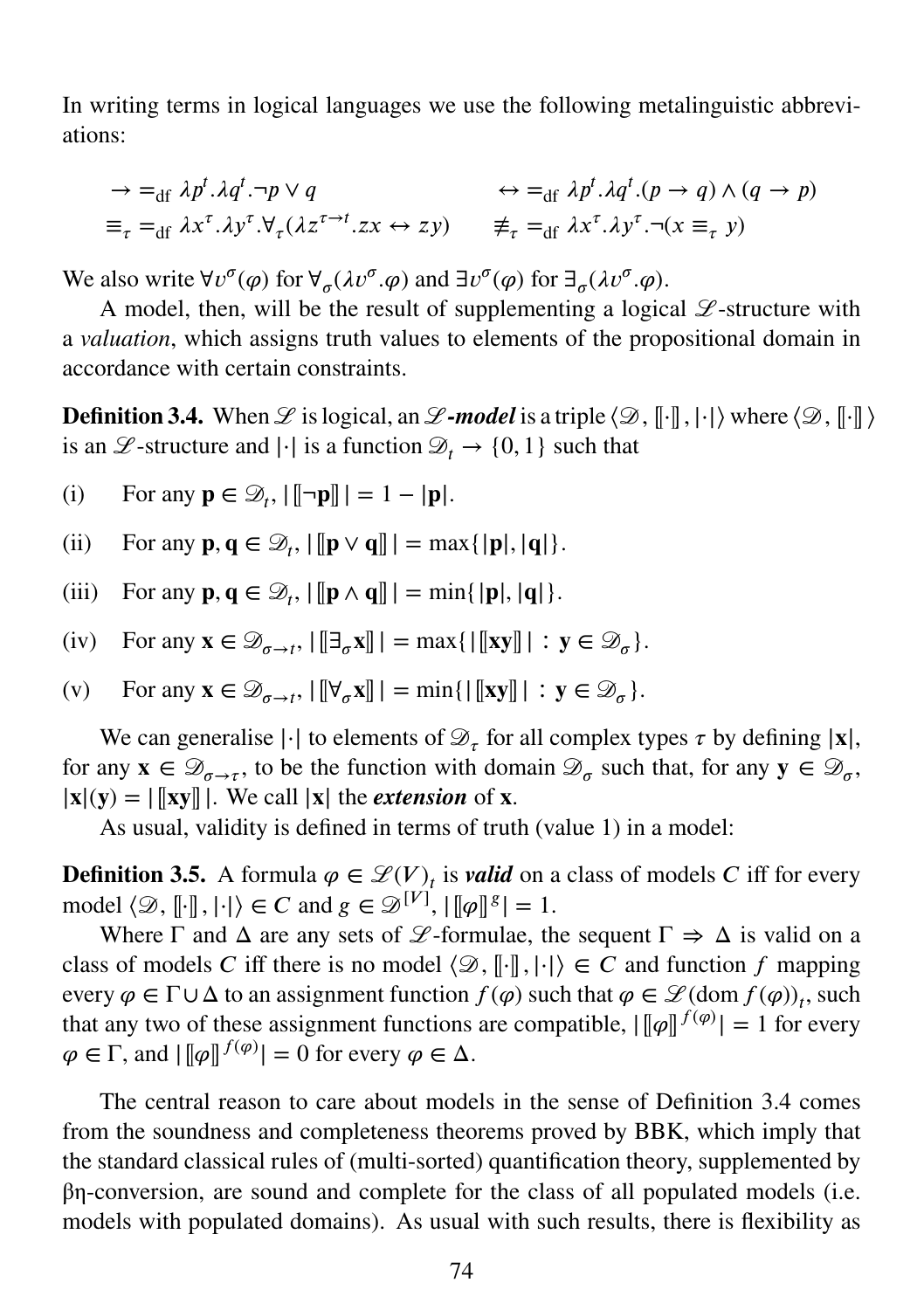regards exactly what proof system we have in mind; we will have no need to be more specific here. BBK focus on a natural deduction calculus  $\Re\mathfrak{K}_{\beta n}$ , whose rules are the standard classical natural deduction rules for ¬, ∨, and ∀ (they treat ∧ and ∃ as defined), [together with](#page-73-0) rules allowing one to derive the sequent  $\Gamma \Rightarrow {\psi}$  from  $\Gamma \Rightarrow {\psi}$  whenever  $\psi$  is β-equivalent or η-equivalent to Φ. In this setting, the result is that a sequent of the form  $\Gamma \Rightarrow {\varphi}$  is valid in the class of all populated models iff there is a derivation of it in  $\Re{\mathfrak{K}_{\beta\eta}}$ .<sup>96</sup> Although their result concerns only  $\mathcal{K}$ models, the proof goes through with essentially no modification for  $\mathcal{I}$ -models.<sup>97</sup> Moreover, some of the proof procedures that are sound and complete for the class of all populated models need only slight amendment to be sound and complete for the class of all models.<sup>98</sup>

For those of us whose interest in the model theory is driven by metaphysics, the primary importance of the soundness theorem comes from the fact that, by finding a mathematical proof that there is a model of a certain pr[opose](#page-98-0)d theory stated in a higher-order language, we can assure ourselves that we will not end up with a contradiction if we endorse that theory and reason in accordance with the classical inference rules and βη-conversion. The importance of the completeness theorem, meanwhile, comes from the guarantee it provides that, in searching for models (in the sense of Definition 3.4) of a theory we like, we are not unnecessarily limiting our search space in a way that would deprive us of the assurance that the discovery of a model would provide. Of course, this kind of assurance is only worth so much, since there are many ways of objecting to theories that don't require deriving contradictions from them using the classical rules and βη-conversion. But investigating the class of models in which a theory is true can also be helpful in other ways when assessing its credibility. For example, since most of us are better at informal reasoning about mathematics than at producing valid arguments in formal languages, exploring models can help us to find deductive consequences of the theory (which may turn

<sup>&</sup>lt;sup>96</sup>Because derivations in  $\Re{\mathfrak{K}}_{\beta n}$  consist of sequents of closed sentences, BBK's result requires a restriction to require the signature  $\Sigma$  contains a sufficiently large infinite supply of constants in each type that do not occur in Γ. We can get around this by allowing free variables to occur in derivations, although we will still need a restriction to rule out the case where  $\Gamma$  is so enormous that (in some type) the set of variables free in  $\Gamma$  is larger than the set of variables not free in  $\Gamma$ .

<sup>&</sup>lt;sup>97</sup>Note that when  $\mathcal K$ -formulae are allowed to occur in derivations, we can prove  $\mathcal F$ -formulae which are not provable when derivations are required to contain only  $\mathscr{I}$ -formulae. For example, in the  $\mathscr{K}$ language, we can prove  $p \equiv (\lambda q.p)p$  from the theorem  $p \equiv p$  using  $\beta$ -conversion, and then apply the introduction rules for the quantifiers to derive  $\forall p' \exists x' \forall q' (p \equiv xq)$ , an *J*-formula which cannot be proved by a derivation consisting entirely of  $\mathcal{I}$ -formulae.

<sup>&</sup>lt;sup>98</sup>For example, in a sequent calculus, we could achieve this by changing the rules  $\exists R$  and  $\forall L$  to disallow steps which take us from a sequent in which some variable occurs free to a sequent in which that variable does not occur free.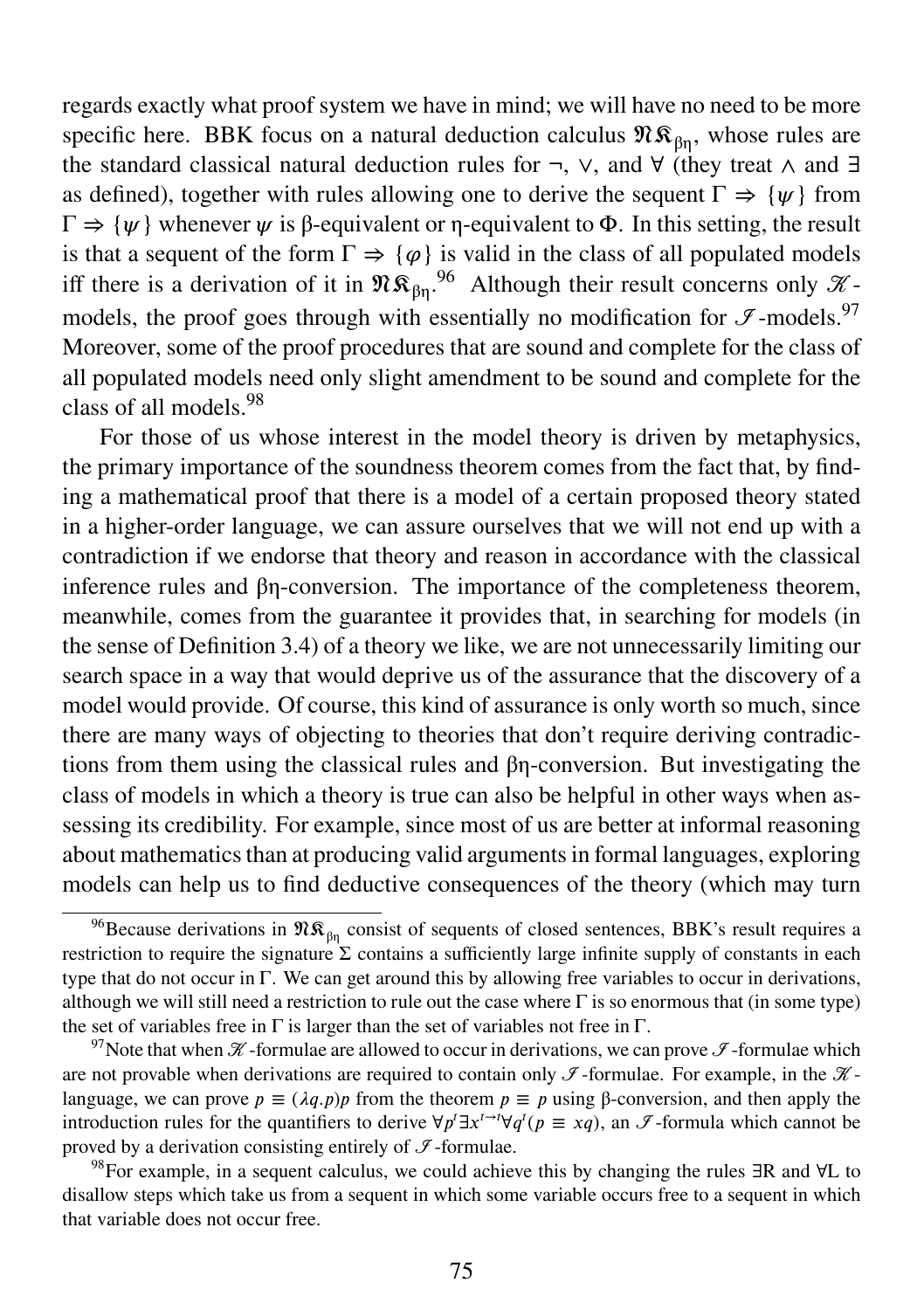out to be attractive or objectionable); and thanks to the completeness theorem, it can also help us identify questions that the theory does not deductively resolve (which may be praiseworthy open-mindedness or problematic weakness).<sup>99</sup>

#### **A4 Varieties of structures and models**

In this section we will distinguish some interesting subclasses of structures and models. This will help to illuminate why the definitions in A3 look the way they do, and to further refine our sense of what we should be hoping for when looking for models of a theory. Most of these definitions are standard; here again my discussion draws heavily on BBK.

As we go on, it will be helpful to be able to apply some standard algebraic terminology to  $\mathscr L$ -structures and  $\mathscr L$ -models. For future reference, the definitions are as follows:

**Definition 4.1.** A *homomorphism* from an  $\mathscr L$ -struct[ure](#page-100-0)  $\langle \mathscr D, \llbracket \cdot \rrbracket \rangle$  to an  $\mathscr L$ -structure  $\langle \mathcal{D}', [\cdot] \rangle$  is a typed function f from  $\mathcal{D}$  [to](#page-72-0)  $\mathcal{D}'$  such that for any  $A \in \mathcal{L}(V)_{\sigma}$  and  $g \in \mathscr{D}^{[V]}$ ,  $[A]_{\sigma}^{f \circ g} = f([A]_{\sigma}^{g})$ . A homomorphism from an  $\mathscr{L}$ -model  $\langle \mathscr{D}, [\![\cdot]\!], [\cdot] \rangle$ to an L-model  $\langle \mathcal{D}', [\cdot], \| \cdot \| \rangle$  is a homomorphism f from  $\langle \mathcal{D}, [\cdot] \rangle$  to  $\langle \mathcal{D}', [\cdot] \rangle$  such that for any  $\mathbf{p} \in \mathcal{D}_t$ ,  $|| f(\mathbf{p}) || = |\mathbf{p}|$ .

An *isomorphism* is a homomorphism that is bijective.<sup>100</sup>

An *L*-structure  $(\mathcal{D}, [\![\cdot]\!])$  is a *substructure* of an *L*-structure  $(\mathcal{D}', [\cdot])$  if  $\mathcal{D} \subseteq$  $\mathscr{D}'$  and  $[[A]]_{\sigma}^{g} = [A]_{\sigma}^{g}$  whenever  $A \in \mathscr{L}(V)_{\sigma}$  and  $g \in \mathscr{D}^{[V]}$ .  $\langle \mathscr{D}, [[\cdot], \cdot] \rangle$  is a *submodel* of  $\langle \mathcal{D}', [\cdot], \| \cdot \| \rangle$  iff  $\langle \mathcal{D}, [\cdot] \rangle$  is a substructure of  $\langle \mathcal{D}', [\cdot] \rangle$  and  $|\mathbf{p}| = ||\mathbf{p}||$ whenever  $\mathbf{p} \in \mathcal{D}_t$ .

A *congruence* on an L structure  $\langle \mathcal{D}, \llbracket \cdot \rrbracket \rangle$  is a typed family  $\sim$  where  $\sim_{\sigma}$  is an equivalence relation on  $\mathscr{D}_{\sigma}$  for each  $\sigma$ , and for any assignment functions  $g, h \in \mathscr{D}^{[V]}$ 

<sup>&</sup>lt;sup>99</sup>Those who reject βη-conversion or the classical logic of truth-functional connectives and quantifiers will want to find a broader definition of "model" if they want to pursue similar investigations. If you like the classical rules but not βη-conversion, see Muskens (2007) for a conception of "model" so broad that it does not even require α-equivalent formulae to agree in truth value; it is equivalent to the result of imposing a certain weakening on clause (iii) in our definition of an  $\mathscr L$ -structure while adding a new clause to the definition of a model to require |⋅| to respect extensional β-conversion. If you like βη-conversion and the classical rules for truth-functional connectives, but are tempted to reject the classical rules for ∀ and  $\exists$  (and  $\equiv$ ), Bacon and J. S. Russell MS is a good starting point. If you want to weaken the classical rules for truth-functional connectives, there is a vast array of model-theoretic techniques used in the study of non-classical propositional logics which could be adapted to the present setting by taking over the role of the valuation  $|·|$  in the definition of a model.

<sup>&</sup>lt;sup>100</sup>If f is an isomorphism from  $(\mathscr{D}, \llbracket \cdot \rrbracket)$  to  $(\mathscr{D}', [\cdot]$ ,  $f^{-1}$  is an isomorphism from  $(\mathscr{D}', [\cdot])$  to  $\langle \mathcal{D}, [\cdot] \rangle$ , since  $[[A]]_{\sigma}^{f^{-1} \circ g} = f^{-1}(f([A]]_{\sigma}^{f^{-1} \circ g}) = f^{-1}([A]_{\sigma}^{f \circ f^{-1} \circ g}) = f^{-1}([A]_{\sigma}^{g})$ .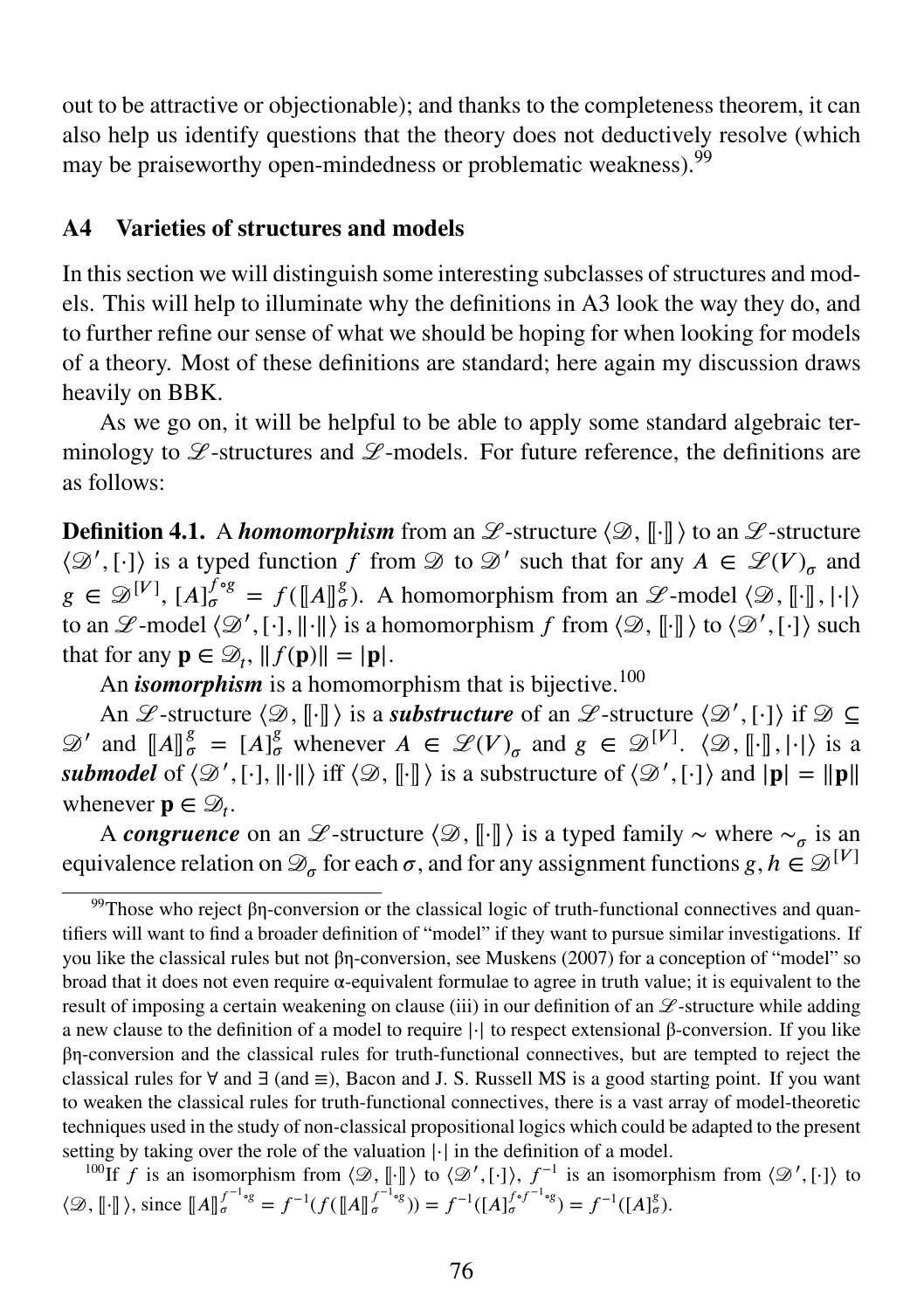such that  $g(v) \sim_{\rho} h(v)$  whenever  $v \in V_{\rho}$ ,  $[[A]]_{\sigma}^{g} \sim_{\sigma} [[A]]_{\sigma}^{h}$  for any  $A \in \mathcal{L}(V)_{\sigma}$ . A congruence on an  $\mathscr{L}$ -model  $\langle \mathscr{D}, [\![\cdot]\!], \cdot \vert \rangle$  is a congruence on  $\langle \mathscr{D}, [\![\cdot]\!] \rangle$  with the further property that  $|\mathbf{p}| = |\mathbf{q}|$  whenever  $\mathbf{p} \sim_t \mathbf{q}$ .

When  $\sim$  is a congruence on an *L*-structure  $\langle \mathcal{D}, [\![\cdot]\!] \rangle$ , the *quotient of*  $\langle \mathcal{D}, [\![\cdot]\!] \rangle$ *under* ∼ is the *L*-structure  $\langle \mathcal{D}^{\sim}, [[-]\rangle^{\sim}$ , where  $\mathcal{D}_{\sigma}^{\sim}$  is the set of equivalence classes of  $\sim_{\sigma}$ , and for any assignment g for  $\mathscr{D}^{\sim}$  with domain V and  $A \in \mathscr{L}(V)_{\sigma}$ ,  $\llbracket A \rrbracket_{\sigma}^{\approx_{\sigma}}$ is the unique equivalence class that contains  $[[A]]_{\sigma}^{h}$  for some assignment  $h \in \mathcal{D}^{[V]}$ such that  $h_{\rho}(v) \in g_{\rho}(v)$  whenever  $v \in V_{\rho}$ . When ~ is a congruence on an  $\mathscr{L}$ -model  $\langle \mathcal{D}, [[-], [\cdot] \rangle$ , the quotient of the model under ~ is the model  $\langle \mathcal{D}^*, [[-], \cdot] \rangle$ , where for each  $\mathbf{p} \in \mathcal{D}_t^{\sim}$ ,  $|\mathbf{p}|^{\sim}$  is the unique  $x \in \{0, 1\}$  such that  $|\mathbf{q}| = x$  for some  $\mathbf{q} \in \mathbf{p}$ .

With these preliminarie[s out of the way](#page-71-0), we can turn to two significant [pro](#page-76-0)perties of ℒ-structures:

**Definition 4.2.** A *L*-structure  $\langle \mathcal{D}, \Vert \cdot \Vert \rangle$  is *functional* if for any **x**,  $y \in \mathcal{D}_{\sigma \to \tau}$  such that  $\mathbf{x} \neq \mathbf{y}$ , there is some  $\mathbf{z} \in \mathcal{D}_{\sigma}$  such that  $\left[\mathbf{xz}\right] \neq \left[\mathbf{yz}\right]$ 

**Definition 4.3.** A  $\mathscr{L}$ -structure  $\langle \mathscr{D}, \llbracket \cdot \rrbracket \rangle$  is *full* if for any function  $f$  from  $\mathscr{D}_{\sigma}$  to  $\mathscr{D}_{\tau}$ , there is at least one  $\mathbf{x} \in \mathcal{D}_{\sigma \to \tau}$  such that for every  $\mathbf{y} \in \mathcal{D}_{\sigma}$ ,  $[\![\mathbf{x}\mathbf{y}]\!] = f([\![\mathbf{y}]\!])$ .

<span id="page-76-0"></span>These definitions may be helpfully motivated using the concept of *applicative structure*. An *applicative structure* on a typed collection  $\mathcal{D}$  is a collection of functions  $\mathbb{Q}^{\sigma,\tau}$  where  $\mathbb{Q}^{\sigma,\tau}$  maps  $\mathscr{D}_{\sigma\to\tau}$  to  $\mathscr{D}_{\tau}^{\mathscr{D}_{\sigma}}$ . Any  $\mathscr{L}$ -structure naturally induces an applicative structure on its domain, setting  $\mathcal{Q}^{\sigma,\tau}(\mathbf{x})(\mathbf{y}) = ||\mathbf{x}\mathbf{y}||$ . When  $\mathbf{x} \in \mathcal{D}_{\sigma \to \tau}$  and **y** ∈  $\mathcal{D}_{\sigma}$ [, we](#page-98-0) may write **x***®***y** as an equivalent to  $\mathcal{Q}^{\sigma,t}(\mathbf{x})(\mathbf{y})$  or  $\mathbf{y}$ **v**. In these terms, functionality and fullness can be explained as follows: an  $\mathscr L$ -structure is functional if  $\mathcal{Q}^{\sigma,\tau}$  is one-one for each  $\sigma, \tau$ , and it is full if  $\mathcal{Q}^{\sigma,\tau}$  is onto for each  $\sigma, \tau$ .<sup>101</sup>

<span id="page-76-1"></span>The unfamiliar form of Definition 3.2 is largely motivated by the desire not to restrict our attention only to functional  $\mathscr L$ -structures. Every functional  $\mathscr L$ -structure is isomorphic to a *frame*, i.e. an  $\mathscr L$ -structure in which for every complex type  $\sigma \to \tau$ ,  $\mathscr{D}_{\sigma \to \tau}$  is a subset of  $\mathscr{D}_{\tau}^{\mathscr{D}_{\tau}}$ , and  $\mathbf{x} \in \mathscr{D}_{\sigma \to \tau}$  and  $\mathbf{y} \in \mathscr{D}_{\sigma}$ ,  $|\mathbf{x}\mathbf{y}| = \mathbf{x}(\mathbf{y})$ —or in other words, an  $\mathscr{L}$ -structure in which  $\mathscr{Q}^{\sigma,\tau}$  is just the identity operation for every  $\sigma, \tau$ .<sup>102</sup> Moreover, in any functional  $\mathcal{L}$ -structure, the full denotation function  $\llbracket \cdot \rrbracket$  can be recovered from the application operation @ together with the restriction of  $\Vert \cdot \Vert$  to constants. For example, in any *L*-structure,  $[\![\lambda p \cdot p]\!]_{t \to t}$  must be an  $\mathbf{x} \in \mathcal{D}_{t \to t}$  such that  $\mathbf{x} \circledcirc \mathbf{q} = \mathbf{q}$  for all  $\mathbf{q} \in \mathcal{D}_t$  (since  $[\![\lambda p.p]\!]_{t \to t} \circledcirc \mathbf{q} = [\![(\lambda p.p)\mathbf{q}]\!]_t = [\![\mathbf{q}]\!]_t = \mathbf{q}$ ); but given functionality there can be at most one  $\mathbf{x} \in \mathcal{D}_{t \to t}$  with this property, so

<sup>&</sup>lt;sup>101</sup>Thanks here to Andrew Bacon.

<sup>&</sup>lt;sup>102</sup>See BBK, Theorem 3.68.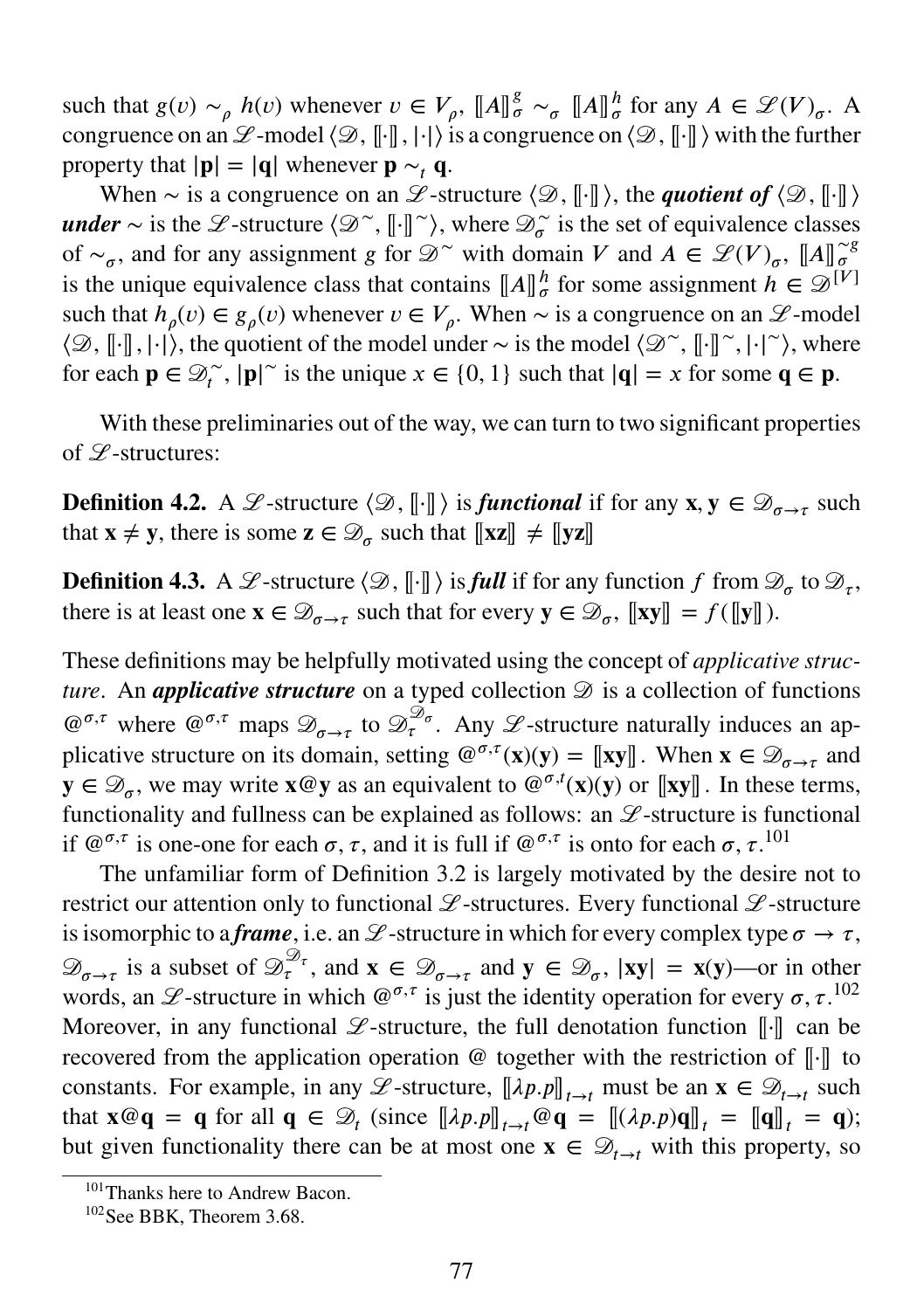the identity of  $\llbracket \lambda p.p \rrbracket_{t\to t}$  is determined by the application operation. So if we were only interested in functional  $\mathcal{L}$ -structures, it would have been natural to define the structures of interest as frames meeting certain further conditions (i.e. those required for  $\llbracket A \rrbracket$  to exist for every pure closed term A of  $\mathcal{L}$ ), together with a typed function from  $\Sigma$  to the domain.

We call a model functiona[l or](#page-77-0) full if its constituent  $\mathscr L$ -structure is functional or full. Here are some further significant properties of models:

**Definition 4.4.** A model is *extensional* if  $\mathcal{D}_t$  contains exactly two elements.<sup>103</sup>

**Definition 4.5.** A model is *extensionally full* if, for every set  $Z \subseteq \mathcal{D}_{\sigma_1} \times \cdots \times \mathcal{D}_{\sigma_n}$ , there is some  $\mathbf{x} \in \mathcal{D}_{\sigma_1 \to \dots \to \sigma_n \to t}$  such that, for any  $\mathbf{y}_1 \in \mathcal{D}_{\sigma_1} \dots$  and  $\mathbf{y}_n \in \mathcal{D}_{\sigma_n}$ ,  $\left| \left[ \left[ \mathbf{x} \mathbf{y}_1 \dots \mathbf{y}_n \right] \right] \right| = 1 \text{ iff } \langle \mathbf{y}_1, \dots, \mathbf{y}_n \rangle \in Z.$ 

**Definition 4.6.** A model is *internally full* if, for every function f from  $\mathcal{D}_{\sigma}$  to  $\mathcal{D}_{\tau}$ , if there is some  $\mathbf{x} \in \mathcal{D}_{\sigma \to \tau \to t}$  such that  $\left| [\mathbf{xyy}^\prime] \right| = 1$  exactly when  $\mathbf{y}^\prime = f(\mathbf{y})$ , then there is some  $\mathbf{z} \in \mathcal{D}_{\sigma \to \tau}$  such that for any  $\mathbf{y} \in \mathcal{D}_{\sigma}$ ,  $[\![\mathbf{z} \mathbf{y}]\!] = f(\mathbf{y})$ .

**Definition 4.7.** A model is *Leibnizean* if, for every  $z \in \mathcal{D}_{\sigma}$ , there is some  $x \in \mathcal{D}_{\sigma \to t}$ such that, for any  $y \in \mathcal{D}_{\sigma}$ ,  $|\mathbf{x} \circledcirc \mathbf{y}| = 1$  iff  $\mathbf{y} = \mathbf{z}$ .

A *Henkin* model is one that is populated, functional, extensional, and Leibnizean.<sup>104</sup> A *standard* model is a full Henkin model.

<span id="page-77-0"></span>We can [note](#page-99-0) the following logical relations among these properties.

**Proposition [4.8.](#page-98-2)** Every extensionally full model is Leibnizean.

*Proof.* Take  $Z = \{z\}.$ 

 $\Box$ 

**Proposition 4.9.** A model is full just in case it is both extensionally full and internally full.

*Proof.* If a model is extensionally full, then for every function f from  $\mathcal{D}_{\sigma}$  to  $\mathcal{D}_{\tau}$  there is some  $\mathbf{x} \in \mathcal{D}_{\sigma \to \tau \to t}$  such that  $\left| [\mathbf{xyy}'] \right| = 1$  iff  $\mathbf{y}' = f(\mathbf{y})$ , and if it is also internally full, there is a corresponding **z** in  $\mathcal{D}_{\sigma \to \tau}$  such that for any  $y \in \mathcal{D}_{\sigma}$ ,  $|\llbracket xy(zy) \rrbracket | = 1$ , hence  $|zy| = f(y)$ . In the other direction, the implication from fullness to internal fullness is immediate. To show that every full model is extensionally full, we use induction on  $n$ . For the base case where  $n = 0$  and Z is either  $\{\langle \rangle\}$  or  $\emptyset$ , we need only observe that  $\lfloor \exists p(p) \rfloor \rfloor = 1$  and

<sup>&</sup>lt;sup>103</sup>Note that  $\mathcal{D}_t$  could not contain less than two elements, since it follows from the definition of a model that  $\left|\right|\left|\left|\exists p(p)\right|\right|\right| = 1$  and  $\left|\left|\left|\forall p(p)\right|\right|\right| = 0$ .

 $104$  Henkin (1950) actually did not require Leibnizeanness, leading to a mistake in central theorem, which Andrews (1972) points out, and remedies by imposing a condition equivalent to Leibnizeanness.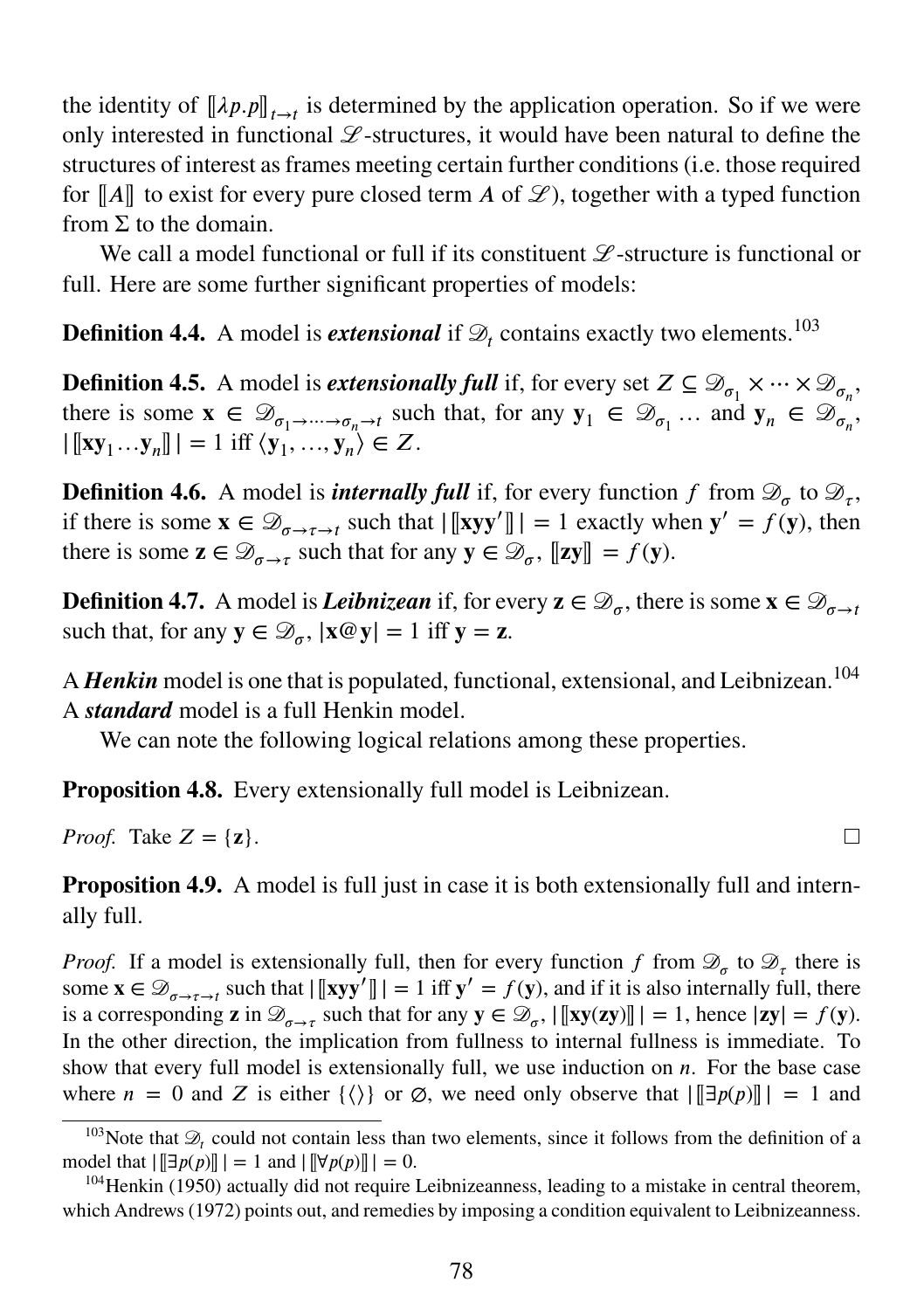<span id="page-78-3"></span> $\left| [\nabla p(p)] \right| = 0$ . For the induction step, given  $Z \subseteq \mathcal{D}_{\sigma_1} \times \cdots \times \mathcal{D}_{\sigma_{n+1}}$ , we define a function  $f_Z$ from  $\mathcal{D}_{\sigma_1}$  to  $\mathcal{D}_{\sigma_2 \to \dots \to \sigma_{n+1} \to t}$  by choosing  $f_Z(y_1)$ , for each  $\mathbf{y}_1 \in \mathcal{D}_{\sigma_1}$ , to be some **w** such that  $\left[\begin{matrix}w\mathbf{y}_2... \mathbf{y}_{n+1}\end{matrix}\right] = 1$  iff  $\langle \mathbf{y}_1, \mathbf{y}_2,... \mathbf{y}_{n+1}\rangle \in Z$ : such a **w** is guaranteed to exist in every case by the induction hypothesis. Since the model is full, there is some  $\mathbf{x} \in \mathcal{D}_{\sigma_1 \to \dots \to \sigma_{n+1} \to t}$  such that  $|\mathbf{x}\mathbf{y}_1| = f_Z(\mathbf{y}_1)$  for all  $\mathbf{y}_1 \in \mathcal{D}_{\sigma_1}$ . It follows that  $|\mathbf{x}\mathbf{y}_1 \dots \mathbf{y}_{n+1}|\| = 1$  iff  $\langle \mathbf{y}_1, \mathbf{y}_2, \dots, \mathbf{y}_{n+1} \rangle \in$  $Z_{\cdot}$ 

**Proposition 4.10.** Any functional, extensional, extensionally full model is full.

*[Proof.](#page-98-0)* First prove (by a straightforward induction on  $n$ ) that in a functional, extensional model, when  $\mathbf{x}, \mathbf{y} \in \mathcal{D}_{\sigma_1 \to \cdots \to \sigma_n \to t}$ ,  $\mathbf{x} = \mathbf{y}$  iff  $|\mathbf{x}| = |\mathbf{y}|$ : i.e. for all  $\langle \mathbf{z}_1, \dots, \mathbf{z}_n \rangle \in \mathcal{D}_{\sigma_1} \times \cdots \times \mathcal{D}_{\sigma_n}$ ,  $\left|\left[\mathbf{xz}_1 \dots \mathbf{z}_n\right]\right| = \left|\left[\mathbf{yz}_1 \dots \mathbf{z}_n\right]\right|$ . Then suppose f is a function from  $\mathcal{D}_{\sigma}$  to  $\mathcal{D}_{\tau}$ , where  $\tau = \sigma_1 \to$  $\cdots$  →  $\sigma_n$  → *t*. By extensional fullness, there exists **x** ∈  $\mathcal{D}_{\sigma \to \tau}$  such that for any **y**<sub>0</sub>, ..., **y**<sub>n</sub>,  $\left|\left[\mathbf{x}\mathbf{y}_0...\mathbf{y}_n\right]\right| = 1$  iff  $|f(\mathbf{y}_0) \otimes \mathbf{y}_1 \otimes \cdots \otimes \mathbf{y}_n| = 1$ ; but then by the for[egoing fact,](#page-78-0)  $\left[\mathbf{x}\mathbf{y}_0\right] =$  $f(\mathbf{y}_0)$  for all  $\mathbf{y}_0 \in \mathcal{D}_{\sigma}$ .  $\Box$ 

**Corollary 4.11.** Any ex[tensionally full H](#page-78-2)enkin model is standard.

The following definition helps to clarify the interest of Leibnizean models:

<span id="page-78-1"></span><span id="page-78-0"></span>**Definition 4.12.** When  $\mathfrak{M} = \langle \mathcal{D}, \|\cdot\|, \cdot\|\rangle$  is a model, *Leibniz-equivalence* in  $\mathfrak{M}$  is the typed family  $\sim$  where  $\sim_{\sigma}$  is the equivalence relation on  $\mathcal{D}_{\sigma}$  such that  $\mathbf{x} \sim_{\sigma} \mathbf{y}$  iff  $\left| \left[ \mathbf{z} \mathbf{x} \right] \right| = \left| \left[ \mathbf{z} \mathbf{y} \right] \right|$  for every  $\mathbf{z} \in \mathcal{D}_{\sigma \to t}$ —or equivalently, iff  $\left| \left[ \mathbf{x} \equiv_\sigma \mathbf{y} \right] \right| = 1$ .

<span id="page-78-2"></span>A model is Leibnizean, then, if no distinct elements of any  $\mathcal{D}_{\sigma}$  are ever Leibniz equivalent. It is not hard to show that Leibniz equivalence is a congruence (see BBK, The[orem 3.62\)](#page-28-0), and [tha](#page-25-0)t the quotient of any model by Le[ibniz equivalence](#page-78-2) is Leibnizean.

One nice thing about the class of Leibnizean models is that within it, some of our other properties can be characterised by object language axioms.

**Proposition 4.13.** If a model is Leibnizean, it is is extensional iff *The Fregean Axiom* is true in it; functional iff *Functionality* is true in it for every type  $\sigma$  and terminal type  $\tau$ ; and internally full iff *Strong Plenitude* is true in it for every type  $\sigma$  and terminal type  $\tau$ .

The Fregean Axiom  $\forall p^t \forall q^t ((p \leftrightarrow q) \rightarrow (p \equiv_t q))$ Functionality  $\forall x^{\sigma \to \tau} \forall y^{\sigma \to \tau} (\forall z^{\sigma} (xz \equiv_\tau yz) \to x \equiv_{\sigma \to \tau} y)$  $\forall x^{\sigma \to \tau \to t} (\forall y^{\sigma} \exists u^{\tau} (xyu \land \forall v^{\tau} (xyv \to u \equiv_{\tau} v)) \to \exists z^{\sigma \to \tau} \forall y^{\sigma} (xy(zy)))$ *Strong Plenitude*

(Note that *Plenitude* from §6 is equivalent to the restriction of *Strong Plenitude* to the case where  $\tau$  is t.)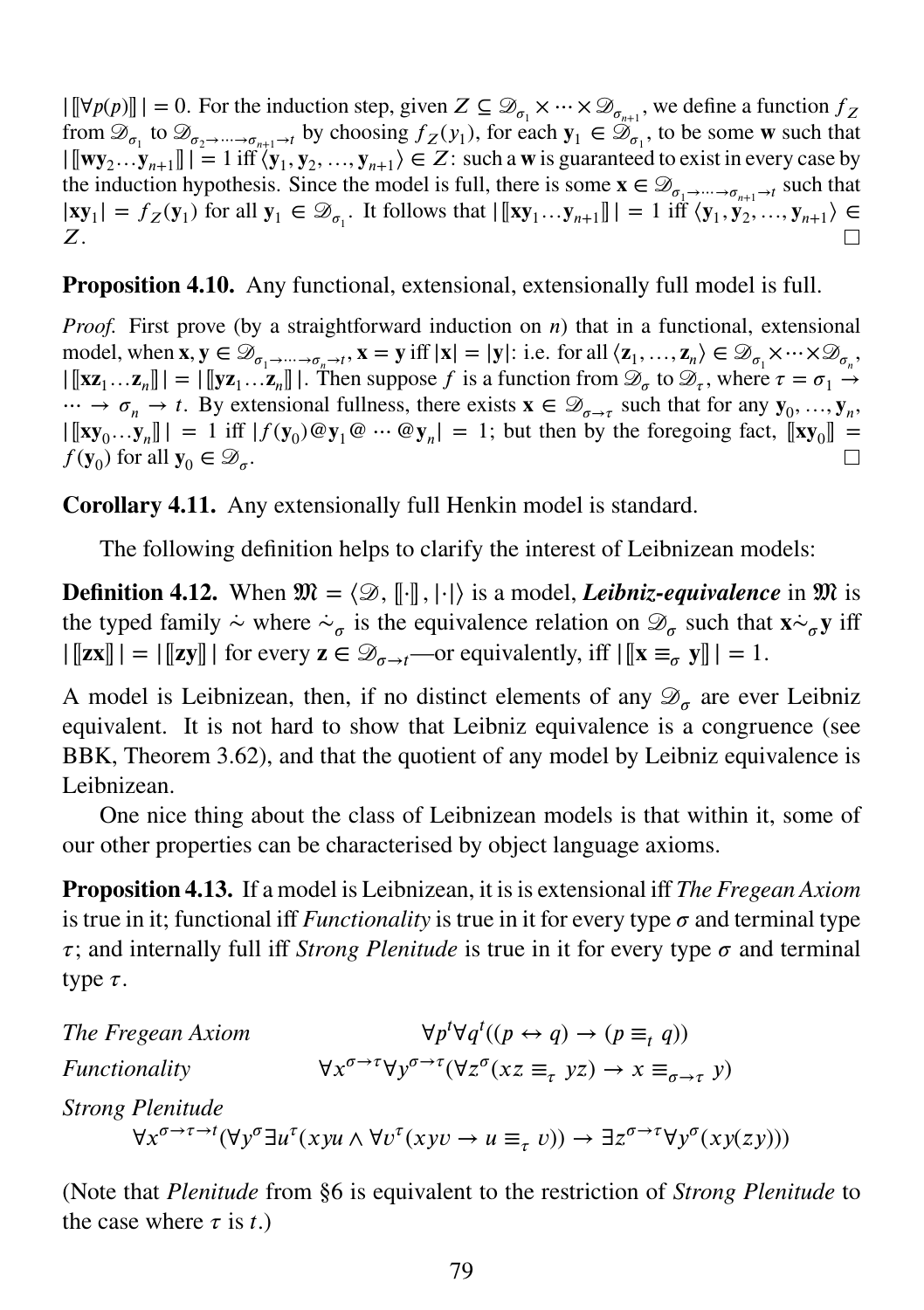*Proof.* These follow straightforwardly from the fact that in a Leibnizean model,  $\left| \right| \mathbf{x} \equiv_{\sigma}$  $\mathbf{y}$  $|| = 1$  iff  $\mathbf{x} = \mathbf{y}$ .

We may also note that any model (Leibnizean or not) is populated iff  $\exists x^e(\exists f^{e\rightarrow t}(fx))$ is true in it.<sup>105</sup> However, not all of our classes of models can be characterised in this way. One example is the class of Leibnizean models. Since Leibniz-equivalence is a congruence, we can take the quotient of any model under Leibniz-equivalence, and the [res](#page-79-0)ult is a model in which exactly the same closed sentences are true, and exactly the same sets of open formulae can be made true by providing compatible assignments. This means we would neither gain nor lose anything if we restricted our attention to Leibnizean models: the formulae and sequents valid in any class of models  $C$  are exactly those that are valid in the class of Leibniz-quotients of models in  $C$ . This means that same proof procedures that are sound and complete for the class of all models are valid for the class of all Lebnizean models.

Extensional fullness is another property not characterised by any object-language axiom-schema, but unlike the class of Leibnizean models, no recursive proof procedure is sound and complete for the class of all extensionally full models. Gödel's first incompleteness theorem shows that no such proof procedure is sound and complete for the class of all *standard* models, or indeed for any class of standard models that contains at least one member whose domain in some type is infinite. And this result extends to the class of all extensionally full models, and to any class of extensionally full models that contains at least one member whose domain in some type is infinite.<sup>106</sup> The discovery that a certain theory was not true in any extensionally full

- (ii) If  $\mathbf{x} \in \mathcal{D}_{\tau \to \tau \to \tau}$ ,  $[\![\lambda y.\lambda z.\lambda w.\mathbf{x}(yw)(zw)]\!] \in \mathcal{D}_{(\rho \to \tau) \to (\rho \to \tau) \to \rho \to \tau}$ .
- (iii) If  $\mathbf{x} \in \mathcal{D}_{(\sigma \to \tau) \to \tau}$ ,  $[\![\lambda y.\lambda z.\mathbf{x}(\lambda w.ywz)]\!] \in \mathcal{D}_{(\sigma \to \rho \to \tau) \to \rho \to \tau}$ .
- (iv) If  $\mathbf{x} \in \mathcal{D}_{\pi \to \tau}$  and  $\mathbf{y} \in \mathcal{D}_{(\sigma \to \pi) \to \pi}$ ,  $[\![\lambda z.\mathbf{x}(\mathbf{y}z)]\!] \in \mathcal{D}_{(\sigma \to \pi) \to \tau}$ .
- $(v)$  If  $\mathbf{x} \in \mathcal{D}_{\sigma \to \tau}, \mathbf{y} \in \mathcal{D}_{\sigma \to \tau}$ , and  $\mathbf{z} \in \mathcal{D}_{\tau \to \tau \to \tau}$ ,  $[\lambda v \cdot \lambda w \cdot \mathbf{z}(\mathbf{x}v)(\mathbf{y}w)] \in \mathcal{D}_{\sigma \to \sigma \to \tau}$ .

Using these we can establish the nonemptiness of  $\mathcal{D}_{\tau}$  for every terminal  $\tau$ : first for types  $\tau \to \tau \to \tau$ and  $(\sigma \to \tau) \to \tau$  using (i)–(iii), and then for the remaining types using (iv) and (v).

 $106$ The following sketch shows that this claim is true in the special case where the infinite type is  $e$ and the models are populated; the general result is analogous. For each  $\sigma$ , define a "hereditary coex-

<span id="page-79-0"></span><sup>&</sup>lt;sup>105</sup>Clearly the truth of  $\exists x^e(\exists f^{e\to t}(fx))$  is sufficient for  $\mathcal{D}_e$  to be nonempty. This suffices for the domain to be populated because of the following fact: whenever  $\langle \mathcal{D}, \llbracket \cdot \rrbracket \rangle$  is an  $\mathcal L$ -structure and  $\mathcal L$  is logical,  $\mathcal{D}_{\tau}$  is nonempty for every terminal type  $\tau$ . The proof of this is straightforward for  $\mathcal{K}$ -models:  $\mathcal{D}_t$  must be nonempty since it contains  $[\exists p(p)]$ , and so every complex type  $\sigma \to \tau$  must be nonempty since  $\mathcal{D}_{\sigma \to \tau}$  contains  $[\![\lambda u^{\sigma} \cdot \mathbf{x}]\!]$  for every  $\mathbf{x} \in \mathcal{D}_{\tau}$ . For an *J*-model, it is still true but less obvious. The required lemmas are as follows:

<sup>(</sup>i)  $\mathscr{D}_t, \mathscr{D}_{e \to t}, \mathscr{D}_{(\sigma \to t) \to t}$ , and  $\mathscr{D}_{t \to t \to t}$  are nonempty, since they contain  $[\exists p(p)]_t$ ,  $[\exists \lambda x. \exists f(fx)]_{e \to t}$ ,  $\left[\left[\exists_{\sigma}\right]\right]$ , and  $\left[\left[\wedge\right]\right]$ .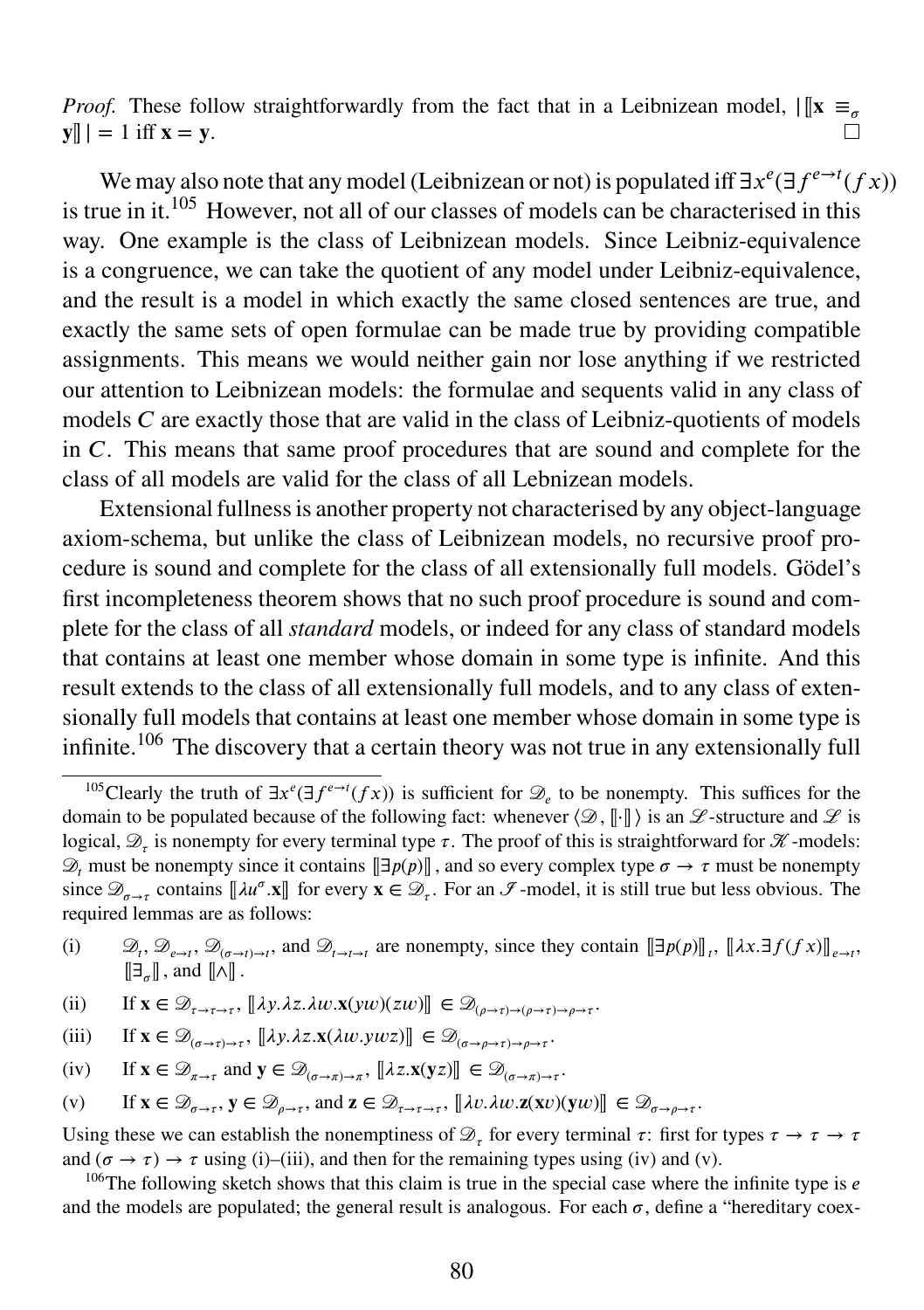models would be a worrying development for proponents of that theory. Explaining exactly what the reasons for worrying would be is harder than explaining why it would be bad if the theory turned out not to have any models at all, and I won't try to get to the bottom of the matter. But one obvious danger is that when we inspected the proof, we could see how to transform it into a proof of the inconsistency of the theory either with the mathematical axioms we used in the proof, or with some analogues of these axioms formulated in higher-order terms (for example, a higherorder analogue of the axiom of choice). Insofar as the axioms were well supported, this would be a blow to the theory's credibility. Another possibility is that the proof would reveal some kind of clash between the way we are treating infinity within the theory and the way we are reasoning about infinity i[n the syntact](#page-82-0)ic metatheory we use when specifying what the theory is—this would be the case, for example, if the theory contained the higher-order regim[entations of 'F](#page-84-0)red is a farmer', 'Fred's parents are farmers', 'Fred's parents' parents' are farmers', and so on, while also containing 'Not all Fred's ancestors are farmers', i.e. 'Some non-farmer has every property that Fred has and that is had by the parents of everything has it'. (Such a theory cannot have extensionally full models, since the extension of 'farmer' in each model must inclu[de all objects t](#page-78-3)hat can be connected to the denotation of 'Fred' by finite chains in which neighbouring objects belong to the extension of 'parent'.) There is clearly something deeply objectionable here, even though it is hard to pin down what it is.

tensiveness" predicate  $\frac{E}{\gamma}$  of type  $\sigma \to \sigma \to t$  as follows: (i)  $x \stackrel{E}{\sim} y =_{df} x \equiv_e y$ ; (ii)  $x \stackrel{E}{\sim} y =_{df} x \leftrightarrow y$ ; (iii)  $x \stackrel{E}{\sim}_{\sigma \to \tau} y =_{df} \forall z \forall w (z \stackrel{E}{\sim}_{\sigma} w \to x z \stackrel{E}{\sim}_{\tau} yw)$ . Also define  $\forall_{\sigma}^{E}$  as  $\lambda x^{\sigma \to t} \cdot \forall y^{\sigma} ((y \stackrel{E}{\sim}_{\sigma} y) \to xy)$  and  $\exists_{\sigma}^{E}$  as  $\lambda x^{\sigma \to t} \cdot \exists y^{\sigma} ((y \stackrel{E}{\sim}_{\sigma} y) \wedge xy)$ , and note that  $\forall$ Say  $\mathbf{x} \in \mathcal{D}_{\sigma}$  is *hereditarily extensional* if  $|\mathbf{x} \cdot \mathbf{x}_{\sigma} \cdot \mathbf{x}|| = 1$ . Given any Log-model  $\mathfrak{M} = \langle \mathcal{D}, \|\cdot\|, \|\cdot\|$ , we can make a new model  $\mathfrak{M}'$  by first throwing away all elements of the domains that are not hereditarily extensional, and then modifying the denotation function (see Definition 5.3) so that the new denotations of  $\forall_{\sigma}$  and  $\exists_{\sigma}$  are the old denotations of  $\forall_{\sigma}^{E}$  and  $\exists_{\sigma}^{E}$ . (This makes sense since the old denotations of  $\forall_{\sigma}^{E}$  and  $\exists_{\sigma}^{E}$  are hereditarily extensional: see Proposition 5.9 below for a more careful description of this general procedure for modifying models.) Hereditary coextensiveness can be shown to be a congruence on  $\mathfrak{M}'$ , so we can take the quotient of  $\mathfrak{M}'$  by it: call the resulting model  $\mathfrak{M}^{\text{ext}}$  the *extensional core* of  $\mathfrak{M}$ .  $\mathfrak{M}^{\text{ext}}$  will be extensional, since there are only two equivalence classes under hereditary coextensiveness in  $\mathcal{D}_t$ . Given the form of the definition of hereditary coextensiveness it is immediate that  $\mathfrak{M}^{\text{ext}}$  will be functional; moreover, if  $\mathfrak{M}$  was extensionally full,  $\mathfrak{M}^{\text{ext}}$  will be extensionally full too. So by Proposition 4.10, if  $\mathfrak{M}$  was extensionally full with an infinite domain of objects,  $\mathfrak{M}^{\text{ext}}$  will be standard with an infinite domain of objects. Moreover, a sentence is true in  $\mathfrak{M}^{\text{ext}}$  iff iff the result of simultaneously substituting  $\forall_{\sigma}^{E}$  for  $\forall_{\sigma}$  and  $\exists_{\sigma}^{E}$  for  $\exists_{\sigma}$  in it is true in  $\mathfrak{M}$ . Thus, any sound and complete proof procedure for a class  $C$  of models can be turned into a sound and complete proof procedure for the class  $C^{\text{ext}}$  of extensional cores of models in C. But if every model in C is populated and extensionally full and at least one is infinite in type  $e$ , then every model in  $C<sup>ext</sup>$  is standard and at least one is infinite in type  $e$ , so Gödel's theorem rules out the existence of a sound and complete proof procedure for  $C^{\text{ext}}$ .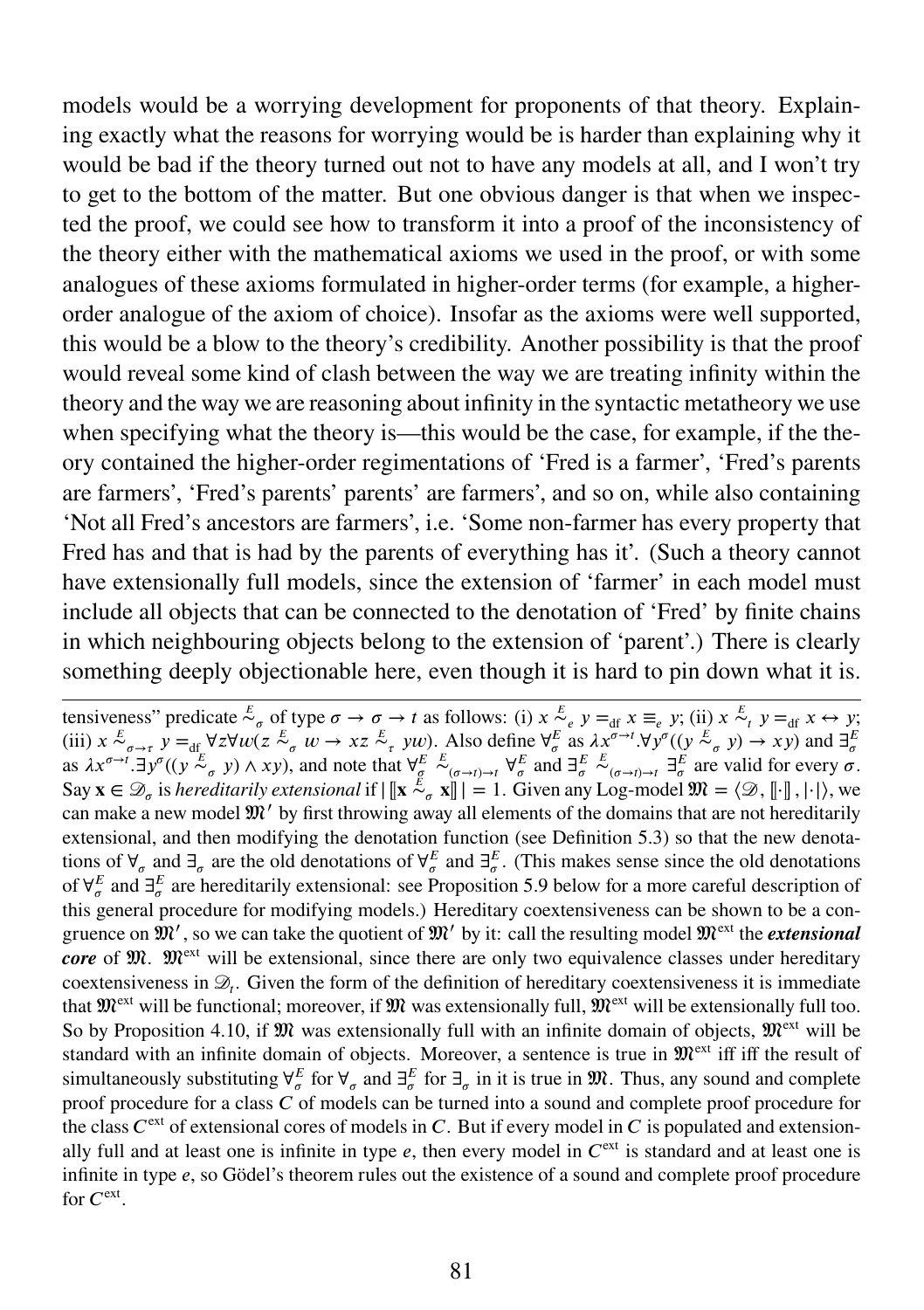But however the objection is best conceived, we can assure ourselves that our theory will not face it if we manage to prove from standard mathematical axioms that the theory has extensionally full models. So, the strategic considerations that motivate the search for models in the first place also motivate the search for extensionally full models.

On the other hand, I see nothing worrying about the discovery that a theory lacks *full* models. As we have seen, any theory inconsistent with *Strong Plenitude* will lack Leibnizean, internally full models, and hence will lack full models (since the Leibniz-quotient of any full model is full); this observation has not suggested any objections to such theories that seem at all comparable in force to those that might follow on the discovery that a theory lacks extensionally full models.<sup>107</sup>

### **A5 Transformations of structures and models**

This section will define a few operations for turning one structure or model into another which we will need to rely on later.

Most obviously, we can get a new structure (or model) just by shrinking the language on which the denotation function is defined.

**Definition 5.1.** When  $\Sigma' \subseteq \Sigma$  and  $\mathfrak{S} = \langle \mathcal{D}, \llbracket \cdot \rrbracket \rangle$  $\mathfrak{S} = \langle \mathcal{D}, \llbracket \cdot \rrbracket \rangle$  $\mathfrak{S} = \langle \mathcal{D}, \llbracket \cdot \rrbracket \rangle$  is a  $\mathcal{F}^{\Sigma}$ -structure  $[\mathcal{K}^{\Sigma}$ -structure],  $\mathfrak{S}^{\Sigma'}$ , the *restriction of*  $\mathfrak{S}$  *to*  $\Sigma'$ , is  $\langle \mathcal{D}, [\cdot] \rangle$ , where for any  $g \in \mathfrak{D}^{[V]}$ ,  $[A]_{\sigma}^{g} = [A]_{\sigma}^{g}$ when A is in  $\mathcal{F}^{\Sigma'}(V)_{\sigma}$  [ $\mathcal{K}^{\Sigma'}(V)_{\sigma}$ [\] and undefi](#page-78-2)ned otherwise.  $\mathfrak{M}^{\Sigma'} = \langle \mathcal{D}, [\cdot], [\cdot] \rangle$  is a model if  $\mathfrak{M} = \langle \mathcal{D}, [\![\cdot]\!]$ ,  $|\cdot|\rangle$  is: we call this the restriction of  $\mathfrak{M}$  to  $\Sigma'$ .

Similarly, we can turn a  $\mathscr{K}^{\Sigma}$ -structure or  $\mathscr{K}^{\Sigma}$ -model into an  $\mathscr{I}^{\Sigma}$ -structure or  $\mathscr{I}^{\Sigma}$ model simply by excluding all terms of  $\mathscr{K}^{\Sigma}$  that are not terms of  $\mathscr{I}^{\Sigma}$  from the domain of each  $\lbrack \cdot \rbrack^g$ .

Slightly less trivially, when  $\Sigma'$  is any signature, we can transform an  $\mathscr{I}^{\Sigma}$ -structure or  $\mathcal{K}^{\Sigma}$ -structure into an  $\mathcal{I}^{\Sigma'}$ -structure or  $\mathcal{K}^{\Sigma'}$ -structure by choosing some typed function I from  $\Sigma'$  to  $\mathcal D$  to provide the interpretations of the constants in  $\Sigma'$ . To prepare the ground for this, we need a lemma to the effect that the denotation on an assignment of the result of performing a substitution operation on a term is the same as the denotation of the original term on an appropriately modified assignment. Recall that  $[\pi] A$  is the result of simultaneously substituting  $\pi(v)$  for each free occurrence of  $v$  in  $A$  (see Definition 2.5).

<sup>&</sup>lt;sup>107</sup> Sometimes, schemas that imply *Strong Plenitude*, like  $\forall x^{\sigma} \exists y^{\rho}(rxy) \rightarrow \exists f^{\sigma \rightarrow \rho}(\forall x^{\sigma}(rx(fx)))$ , are taken as appropriate higher-order analogues of the axiom of choice. But in effect this simply bundles *Strong Plenitude* together with the weaker schema  $\forall x^{\sigma} \exists y^{\rho} (rxy) \rightarrow \exists s^{\sigma \rightarrow \rho \rightarrow t} (\forall x^{\sigma} \exists y^{\rho} (rxy \land rxy))$  $sxy \wedge \forall z^{\rho} (sxz \rightarrow z \equiv_{\rho} y))$ , and the intuitive and mathematical reasons for choice seem to attach more properly to the weaker schema. Thanks to Jeff Russell for discussion on this point.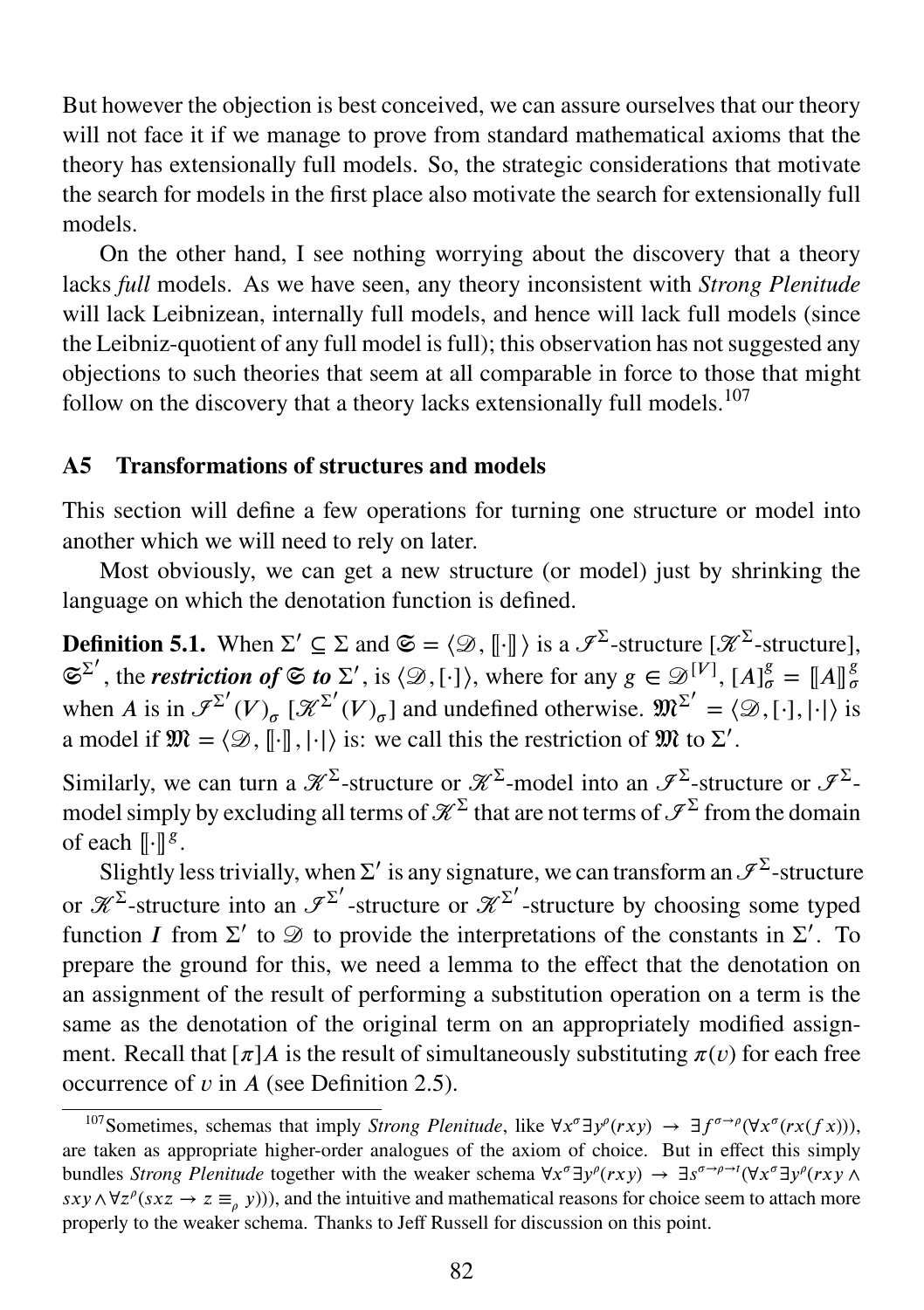<span id="page-82-1"></span>**Lemma 5.2** (Substit[utio](#page-72-0)n Lemma). If  $A \in \mathcal{L}(V)_{\sigma}$ , and  $\pi$  is a substitution function defined only on variables, then whenever  $[\![ [\pi]A]\!]_{\sigma}^{g}$  is defined, it equals  $[\![A]\!]_{\sigma}^{g^{\pi,V}}$ , where for each  $v \in V_\rho$ ,  $g_\rho^{\pi,V}(v)$  is  $[[\pi]v]]_\rho^{g\downarrow FV([\pi]v)}$ —that is,  $[\pi(v)]_\rho^{g\downarrow FV(\pi(v))}$  if  $\pi$  is defined on v and  $g_{\rho}(v)$  otherwise.

*Proof.* We first show that that the claim is true for all "straightforward" substit[utio](#page-71-1)n functions, where  $\pi$  is straightforward if none of the variables in its domain is free in any of the terms in its range. We argue by induction on the cardinality of V. Base case: if  $V = \emptyset$ , then  $[\pi]A = A$ , and  $g = g^{\pi, V} = \emptyset$ , so  $[[[\pi]A]]_{\sigma}^{g} = [[A]]_{\sigma} = [[A]]_{\sigma}^{g^{\pi, V}}$ . *Inductio[n st](#page-72-1)ep:* if A is of type *e* and some variable *v* is free in *A*, then *A* must be *v*. Then  $g^{\pi, V}$  is  $v \mapsto [[\pi]v]_{\sigma}^{g}$ , and so (by condition (i))  $[[v]]_e^{g^{\pi,V}} = g_e^{\pi,V}(v) = [[\pi]v]]_e^g$ . Otherwise, A is of so[me t](#page-72-0)erminal type  $\tau$ . Let  $v \in V_\rho$  for some type  $\rho$ , and let  $V^- = V - \{v\}$ . Let  $\pi^-$  be the restriction of  $\pi$  to  $V^-$ , and let k and h be the restrictions of g respectively to variables free in  $FV([\pi]v)$ , and to variables free in  $[\pi]u$  for some u in  $V^-$ . Note that  $h^{\pi^- , V^-}$  is the restriction of  $g^{\pi, V}$  to  $V^-$ , so  $g^{\pi,V} = h^{\pi^-,V^-} \cup (v \mapsto [[(\pi]v]]^k)$ . Then

| $\llbracket A \rrbracket_{\tau}^{g^{\pi,V}} = \llbracket (\lambda v.A) v \rrbracket_{\tau}^{g^{\pi,V}}$           | by condition (iii)             |
|-------------------------------------------------------------------------------------------------------------------|--------------------------------|
| = $[(\lambda v.A)v]]_{\tau}^{h^{\pi^-,V^-} \cup (v \mapsto [[\pi]v]]^k)}$                                         |                                |
| = $[\![\lambda v. A]\!]_{\rho \to \tau}^{h^{\pi^-, V^-}} \otimes [\![v]\!]_{\rho}^{v \mapsto [\![\![\pi]v]\!]^k}$ | by condition (ii)              |
| = $[\![\lambda v. A]\!]_{\rho \to \tau}^{h^{\pi^-}, V^-} \otimes [[\pi]v]]_{\rho}^k$                              | by condition (i)               |
| = $[[[\pi^-]\lambda v.A]]_{\rho\to\tau}^h \mathcal{Q}[[[\pi]v]]_{\rho}^k$                                         | by the induction hypothesis    |
| = $[[(\pi^{-}]\lambda v.A)([\pi]v)]_{\tau}^{g}$                                                                   | by condition (ii)              |
| = $[(\lambda v.[\pi^-]A)[\pi]v]_{\tau}^{g}$                                                                       | since $\pi$ is straightforward |
| $=$ $\left[ \left[ \frac{(\pi  v)}{v \pi^{-1} A} \right]_{\tau}^{g} \right]$                                      | by condition (iii)             |
| $=$ $\left[ \lbrack \lbrack \pi \rbrack A \rbrack \right]_{\tau}^{8}$                                             | since $\pi$ is straightforward |

<span id="page-82-0"></span>Finally, if the lemma holds for all straightforward  $\pi$ , it holds for all  $\pi$ , since for any  $\pi$  and term  $A \in \mathscr{L}(V)_{\sigma}$  we can find two straightforward substitution functions  $\pi_1$  and  $\pi_2$  such that  $[\pi]A = [\pi_1][\pi_2]A$ : just let  $\pi_1$  bijectively map V to a typed family of variables U none of which is in any term in the range of  $\pi$ , and let  $\pi_2(u) = \pi(\pi_1^{-1}(u))$ . So  $[[[\pi]A]]_{{\sigma}}^g =$ 1  $[[[\pi_1][\pi_2]A]]_{\sigma}^g = [[A]]_{\sigma}^{(g^{\pi_1,V})^{\pi_2,U}}$ , where for any  $v$  in  $V$ ,  $(g^{\pi_1,V})^{\pi_2,U}(v) = [[\pi_2]v]]_{\sigma}^{g^{\pi_1}|FV(\pi_2(v))}$ . Applying the just-proved result again, we see that this is the same as  $[[[\pi_1][\pi_2]v]]^s = [[\pi]v]]^s$ . Thus  $(g^{\pi_1, V})^{\pi_2, U} = g^{\pi, V}$ , and so  $[[[\pi]A]]_{{\tau}}^g = [[A]]_{{\tau}}^{g^{\pi, V}}$  $\Box$  $\frac{s}{\tau}$  .

With this lemma in the background we can define our "reinterpretation" operation as follows:

**Definition 5.3.** Where  $\mathfrak{S} = \langle \mathcal{D}, \llbracket \cdot \rrbracket \rangle$  is an  $\mathcal{L}^{\Sigma}$ -structure (i.e.  $\mathcal{I}^{\Sigma}$ -structure or  $\mathcal{K}^{\Sigma}$ structure), and  $I$  is a typed function from  $\Sigma'$  to  $\mathscr{D},\mathfrak{S}^I,$  the *reinterpretation of*  $\mathfrak{S}$  *by*  $I,$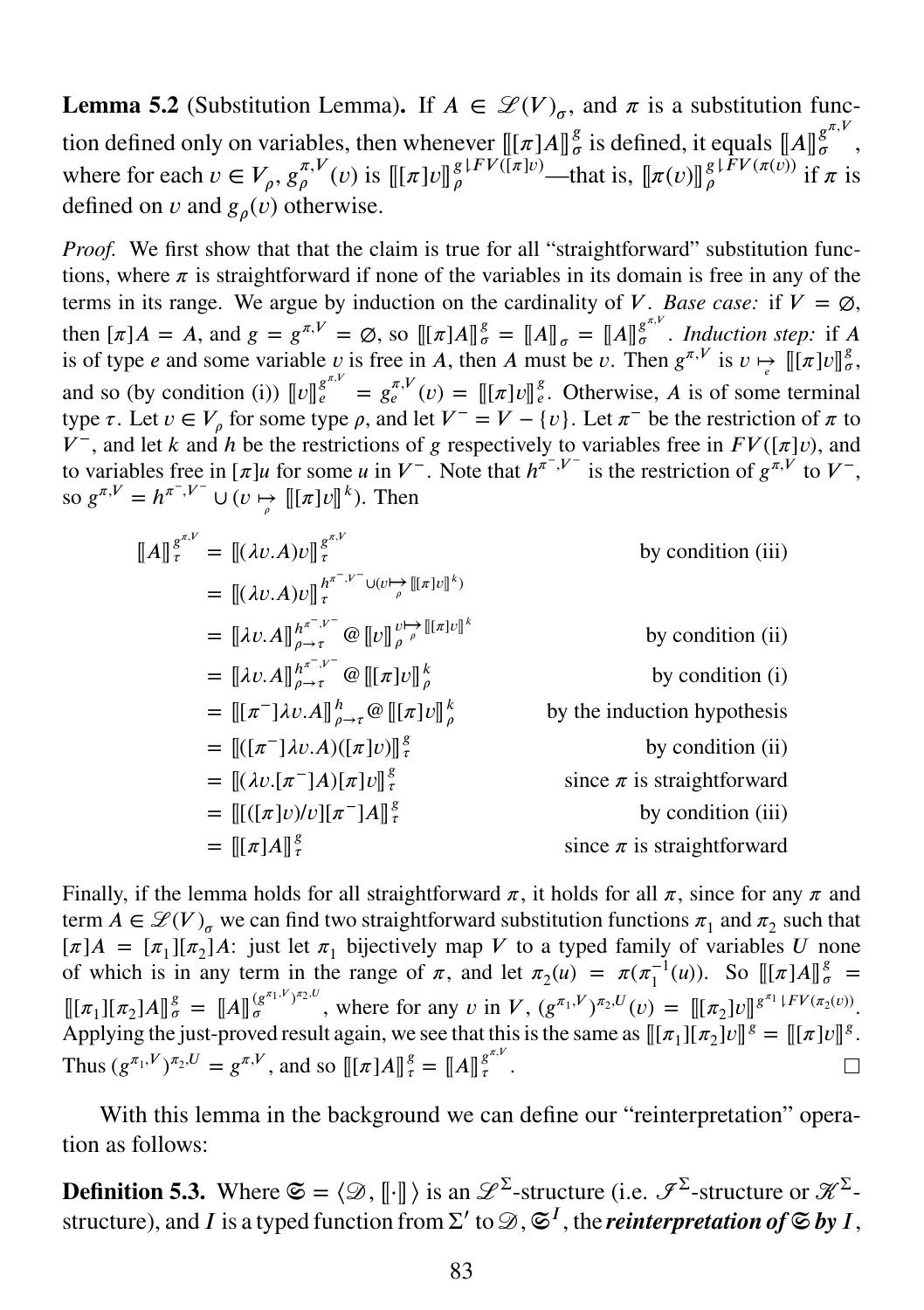<span id="page-83-0"></span>is the  $\mathcal{F}^{\Sigma'}$ -structure  $[\mathcal{K}^{\Sigma}$ -structure]  $\langle \mathcal{D}, [[\cdot]]^{\Gamma} \rangle$ , where for any  $A \in \mathcal{L}^{\Sigma'}(V)$  containing constants  $c_1...c_n$  of types  $\sigma_1...\sigma_n$  and  $g \in \mathcal{D}^{[V]}$ ,  $[[A]]^{Ig} = [[v_i/c_i]A]]^{g\cup [v_i \mapsto I(c_i)]}$ , where  $v_1...v_n$  are distinct variables of types  $\sigma_1...\sigma_n$  not in V (by Lemma 5.2 it doesn't matter which ones we [choo](#page-72-0)se).

**Proposition 5.4.**  $\mathfrak{S}^I$  as defined in Definition 5.3 is an  $\mathscr{L}^{\Sigma'}$ -structure. Moreover, if  $\langle \mathcal{D}, [\cdot] \rangle$  is any  $\mathcal{L}^{\Sigma'}$ -structure such that  $[\cdot]$  agrees with  $[\cdot]$  on all pure terms and  $[c] = I(c)$  for each constant  $c$  of  $\Sigma'$ ,  $[\cdot] = [\![\cdot]\!]^I$ .

*Proof.* Condition (i) is trivially satisfied since a variable does not contain any constants; condition (iii) is satisfied since if  $A \approx_{\beta\eta} B$ ,  $[v_i/c_i]A \approx_{\beta\eta} [v_i/c_i]B$  by Proposition 2.11. For condition (ii), suppose that  $[[A]]^{I_{g_1}} = [[C]]^{I_{g_3}}$  and  $[[B]]^{I_{g_2}} = [[D]]^{I_{g_4}}$ , where  $g_1$  and  $g_2$  are compatible and  $g_3$  and  $g_4$  are compatible. Let  $c_1...c_n$  and  $d_1...d_m$  be the constants of AB and CD respectively, and  $v_1...v_n$  and  $u_1...u_m$  variables of appropriate types. Then  $[[AB]]^{I_{g_1}\cup g_2} = [[v_i/c_i]AB]]^{g_1\cup g_2\cup [v_i \stackrel{\rightarrow}{\sigma_i} I(c_i)]} = [[u_i/d_i]C]^{m}D]^{g_3\cup g_4\cup [u_i \stackrel{\rightarrow}{\sigma_i} I(d_i)]}$  (by condition (ii) for  $[\![\cdot]\!]$ ) =  $[\![CD]\!]^{I_{g_3\cup g_4}}$ .

To prove the uniqueness claim we argue by induction on the number of constants. The base case is the given fact that  $\llbracket \cdot \rrbracket^I$  and  $\llbracket \cdot \rrbracket$  agree on pure terms. For the induction step, let c be some constant of type  $\rho$  in A, let  $\mathbf{x} = [c] = [c]^{T}$ , and let B be a term not containing c such that  $A = [c/v]B$ . Then by (iii),  $[A]^g = [(\lambda v.B)c]^g = [\lambda v.B]^g \otimes x = [\lambda v.B]^{\ell g} \otimes x$  by the induction hypothesis =  $[(\lambda v.B)c]^{Ig} = [A]^{Ig}$ .  $\Box$ 

The above operations leave the domain  $\mathcal D$  unchanged. We will also want to be able to take a structure or model and make a new one by "throwing away" some elements. In the case of an  $\mathscr L$ [-str](#page-73-1)uctu[re, w](#page-73-2)e can specify the conditions for this to be possible using the concept of a *closed* subcollection of the domain.

**Definition 5.5.** When  $\mathfrak{S} = \langle \mathcal{D}, \llbracket \cdot \rrbracket \rangle$  is an *L*-structure,  $\mathcal{C} \subseteq \mathcal{D}$  is *closed* iff for any  $A \in \mathcal{L}(V)_{\sigma}$ , and any assignment function  $g \in \mathcal{C}^{[V]}$ ,  $[[A]]_{\sigma}^{g} \in \mathcal{C}_{\sigma}$ .

**Definition 5.6.** When  $\mathfrak{S} = \langle \mathcal{D}, \Vert \cdot \Vert \rangle$  is an *L*-structure and  $\mathcal{C} \subseteq \mathcal{D}$  is closed, the *restriction of*  $\mathfrak{S}$  *to*  $\mathcal{C}$ , is the  $\mathcal{L}$ -structure  $\mathfrak{S}^{\mathcal{C}} = \langle \mathcal{C}, [\cdot] \rangle$ , where  $[A]_{\sigma}^{\mathcal{S}}$  is  $[[A]]_{\sigma}^{\mathcal{S}}$  for any  $A \in \mathscr{L}(V)_{\sigma}$  and  $g \in \mathscr{C}^{[V]}$ .

It is trivial to show that  $\mathfrak{S}^{\mathscr{C}}$  satisfies the defining conditions to be an  $\mathscr{L}$ -structure, and that it is a substructure of  $\mathfrak{S}$ .

In the case of models, things are less straightforward. Typically, if we start with a model  $\langle \mathcal{D}, \lbrack \lbrack \cdot \rbrack \rbrack$ ,  $\lbrack \cdot \rbrack$  and just restrict  $\mathcal D$  to some closed  $\mathcal C$  while leaving  $\lbrack \lbrack \cdot \rbrack \rbrack$  and  $\lbrack \cdot \rbrack$ unchanged (except for restricting them respectively to assignment functions for  $\mathscr C$ and to  $\mathscr{C}_t$ ), the result will no longer be a model, because  $\left[\left[\exists_{\sigma} \mathbf{x}\right]\right]$  and  $\left[\left[\forall_{\sigma} \mathbf{x}\right]\right]$  will no longer satisfy conditions (iv) and (v). We will need to either adjust  $\|\forall_{\sigma}\|$  and  $\|\exists_{\sigma}\|$  or adjust the valuation  $|\cdot|$  to make sure that these conditions are still satisfied.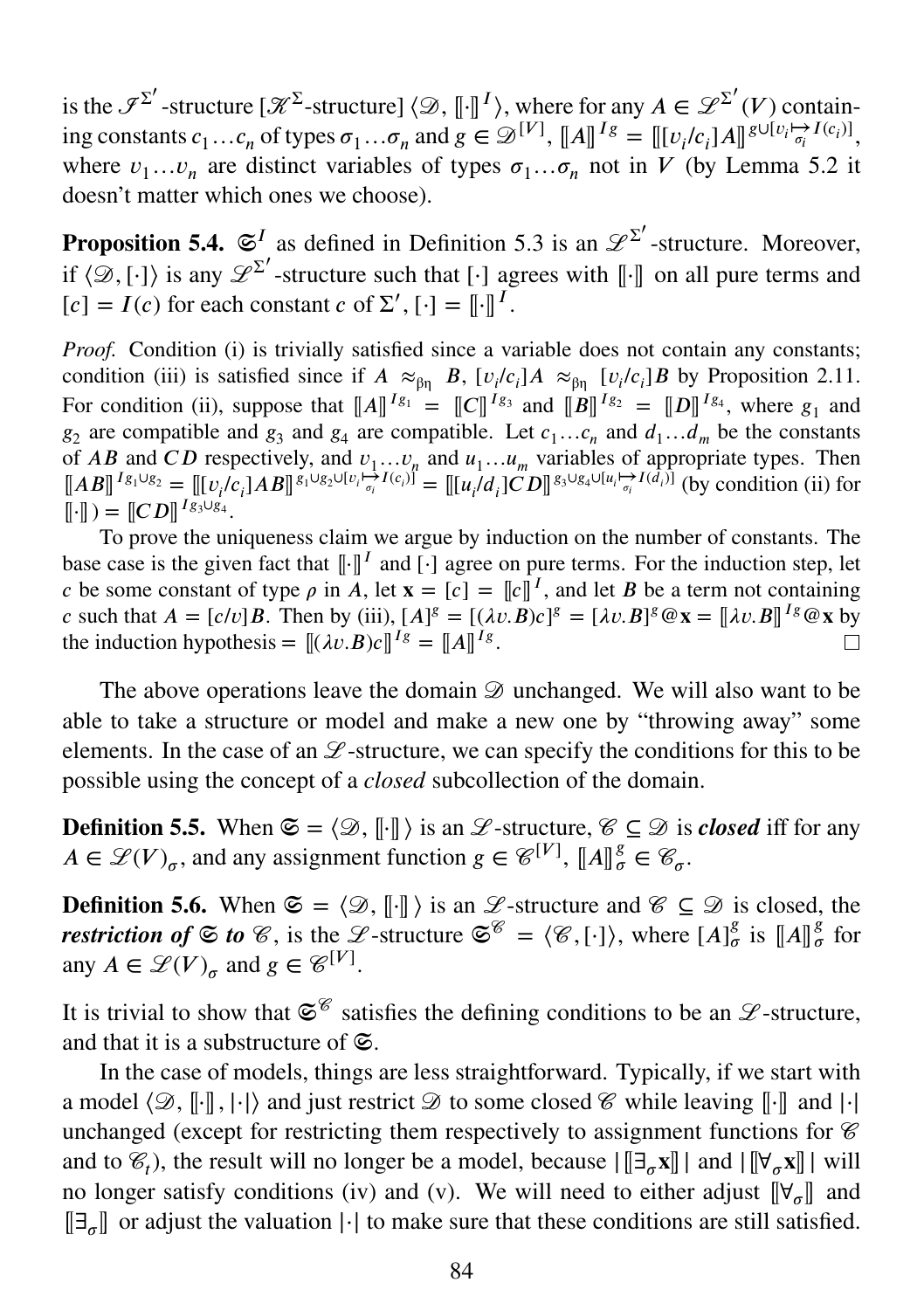<span id="page-84-1"></span><span id="page-84-0"></span>In practice it is easiest to do the for[mer, since so l](#page-84-1)ong as the characteristic function of each  $\mathcal{C}_{\sigma}$  is the extension of some element of  $\mathcal{C}_{\sigma \to t}$ , we can use these elements to specify the new denotations of the quantifiers as restrictions of the old denotations.

**Definition 5.7.** If  $\mathfrak{M} = \langle \mathcal{D}, [\cdot] \rangle$  $\mathfrak{M} = \langle \mathcal{D}, [\cdot] \rangle$  $\mathfrak{M} = \langle \mathcal{D}, [\cdot] \rangle$ ,  $|\cdot|$  [is](#page-73-2) a model and **F** [is a](#page-73-4) typed family such that, for each  $\sigma$ ,  $\mathbf{F}_{\sigma} \in \mathcal{D}_{\sigma \to t}$ , the *extension* of **F** in  $\mathfrak{M}$  is the typed collection  $|\mathbf{F}|$  such that  $|\mathbf{F}|_{\sigma} = {\mathbf{y} \in \mathcal{D}_{\sigma} : |\mathbf{F}_{\sigma} \mathcal{Q} \mathbf{y}| = 1}.$ 

**F** is *self-contained* if  $|\mathbf{F}_{\sigma \to t} \mathcal{Q} \mathbf{F}_{\sigma}| = 1$  for every  $\sigma$ .

**Definition 5.8.** Suppose that  $\mathfrak{M} = \langle \mathcal{D}, \lVert \cdot \rVert, \lvert \cdot \rvert \rangle$  is an  $\mathcal{L}$ -model, and **F** is a selfcontained typed family with a closed extension. Then  $\mathfrak{M}^{\mathbf{F}}$ , the *restriction of*  $\mathfrak{M}$ *by* **F**, is the triple  $\langle |F|, [[-]\]^F, |{\cdot}|^F \rangle$ , where  $|{\cdot}|^F$  is just the restriction of  $|{\cdot}|$  to  $|F|$ , and  $\llbracket \cdot \rrbracket^F$  is the restriction to  $\llbracket \mathbf{F} \rrbracket$  of the reinterpreted denotation function  $\llbracket \cdot \rrbracket^{I_F}$  (see Definitio[n 5.](#page-73-2)3) where  $I_F(c) = ||c||$  for every constant that is not a quantifier,  $I_F(\forall_{\sigma}) =$  $[\![\lambda x^{\sigma\to t}.\forall_\sigma (\lambda y^\sigma.({\bf F}_\sigma y\to xy))]\!]\!,\text{ and }I_{\bf F}(\exists_\sigma) =[\![\lambda x^{\sigma\to t}.\exists_\sigma (\lambda y^\sigma.({\bf F}_\sigma y\wedge xy))]\!]\,.$ 

**Proposition 5.9.**  $\mathfrak{M}^{\mathbf{F}}$  as defined in Definition 5.8 is a model.

*Proof.* Since **F** is self-contained and  $|F|$  is closed in  $\langle \mathcal{D}, \llbracket \cdot \rrbracket \rangle$ ,  $I_F(\forall_{\sigma})$  and  $I_F(\exists_{\sigma})$  belong to  $|\mathbf{F}|$ ; it follows that  $|\mathbf{F}|$  is closed in  $\langle \mathcal{D}, [[-]\]^{\mathbf{F}}\rangle$ , so  $\langle |\mathbf{F}|, [[-]\]^{\mathbf{F}}\rangle$  is an  $\mathcal{L}$ -structure. So it suffices to show that |⋅|**<sup>F</sup>** obeys conditions (i)–(v). Conditions (i)–(iii) follow immediately from the fact that  $[[\wedge]]^F = [[\wedge]]$ ,  $[[\vee]]^F = [[\vee]]$ , and  $[[\neg]]^F = [[\neg]]$  and that  $|\cdot|^F$  agrees with  $|\cdot|$  whenever defined. For condition (iv), note that

$$
\begin{aligned}\n\left\{ \left[ \left[ \exists_{\sigma} \mathbf{x} \right]^{F} \right]^{F} = \left[ \left[ \left[ \exists_{\sigma} \mathbf{x} \right]^{F} \right] = \left[ \left[ \left[ \lambda x^{\sigma - t} \cdot \exists_{\sigma} (\lambda y^{\sigma} \cdot (\mathbf{F}_{\sigma} y \wedge xy)) \mathbf{x} \right] \right] \right] \\
&= \left[ \left[ \left[ \exists_{\sigma} (\lambda y^{\sigma} \cdot (\mathbf{F}_{\sigma} y \wedge xy)) \right] \right] \right] = \max \left\{ \left[ \left[ (\lambda y^{\sigma} \cdot (\mathbf{F}_{\sigma} y \wedge xy)) \mathbf{y} \right] \right] \right\} : \mathbf{y} \in \mathcal{D}_{\sigma} \right\} \\
&= \max \left\{ \left\{ \left[ \left[ \mathbf{F}_{\sigma} \mathbf{y} \wedge \mathbf{x} \mathbf{y} \right] \right] \right\} : \mathbf{y} \in \mathcal{D}_{\sigma} \right\} = \max \left\{ \min \left\{ \left[ \left[ \left[ \mathbf{F}_{\sigma} \mathbf{y} \right] \right] \right\} \right\} : \mathbf{y} \in \mathcal{D}_{\sigma} \right\} \\
&= \max \left\{ \left\{ \left[ \left[ \mathbf{x} \mathbf{y} \right] \right] \right\} : \mathbf{y} \in \mathcal{D}_{\sigma} \text{ and } \left\{ \left[ \left[ \mathbf{F}_{\sigma} \mathbf{y} \right] \right] \right\} = 1 \right\} = \max \left\{ \left[ \left[ \left[ \mathbf{x} \mathbf{y} \right] \right]^{F} \right\} : \mathbf{y} \in \left[ \mathbf{F} \right]_{\sigma} \right\}\n\end{aligned}
$$

Condition (v) holds for the same reason.

 $\Box$ 

### **A6 Applicative notions**

When  $\mathfrak{S} = \langle \mathcal{D}, [\cdot] \rangle$  is an  $\mathcal{L}$ -structure and  $\mathfrak{S}' = \langle \mathcal{D}', [\cdot] \rangle$  is an  $\mathcal{L}'$ -structure, a **@-homomorphism** from  $\mathfrak{S}$  to  $\mathfrak{S}'$  is a typed function f from  $\mathfrak{D}$  to  $\mathfrak{D}'$  such that  $f(\mathbf{x}) \circledcirc f(\mathbf{y}) = f(\mathbf{x} \circledcirc \mathbf{y})$  for every  $\mathbf{x} \in \mathcal{D}_{\sigma \to \tau}$  and  $\mathbf{y} \in \mathcal{D}_{\sigma}$ . A  $\circledcirc$ -isomorphism is a bijective @-homomorphism. In this section we will introduce some properties that depend only on the applicative structure induced by an  $\mathscr{L}$ -structure, and are thus preserved by @-isomorphisms. Here are the first two:

**Definition 6.1.**  $\mathscr{C} \subseteq \mathscr{D}$  is  $\mathscr{Q}$ -closed iff  $\mathbf{x} \mathscr{Q} \mathbf{y} \in \mathscr{C}_{\tau}$  whenever  $\mathbf{x} \in \mathscr{C}_{\sigma \to \tau}$  and  $\mathbf{y} \in \mathscr{C}_{\sigma}$ .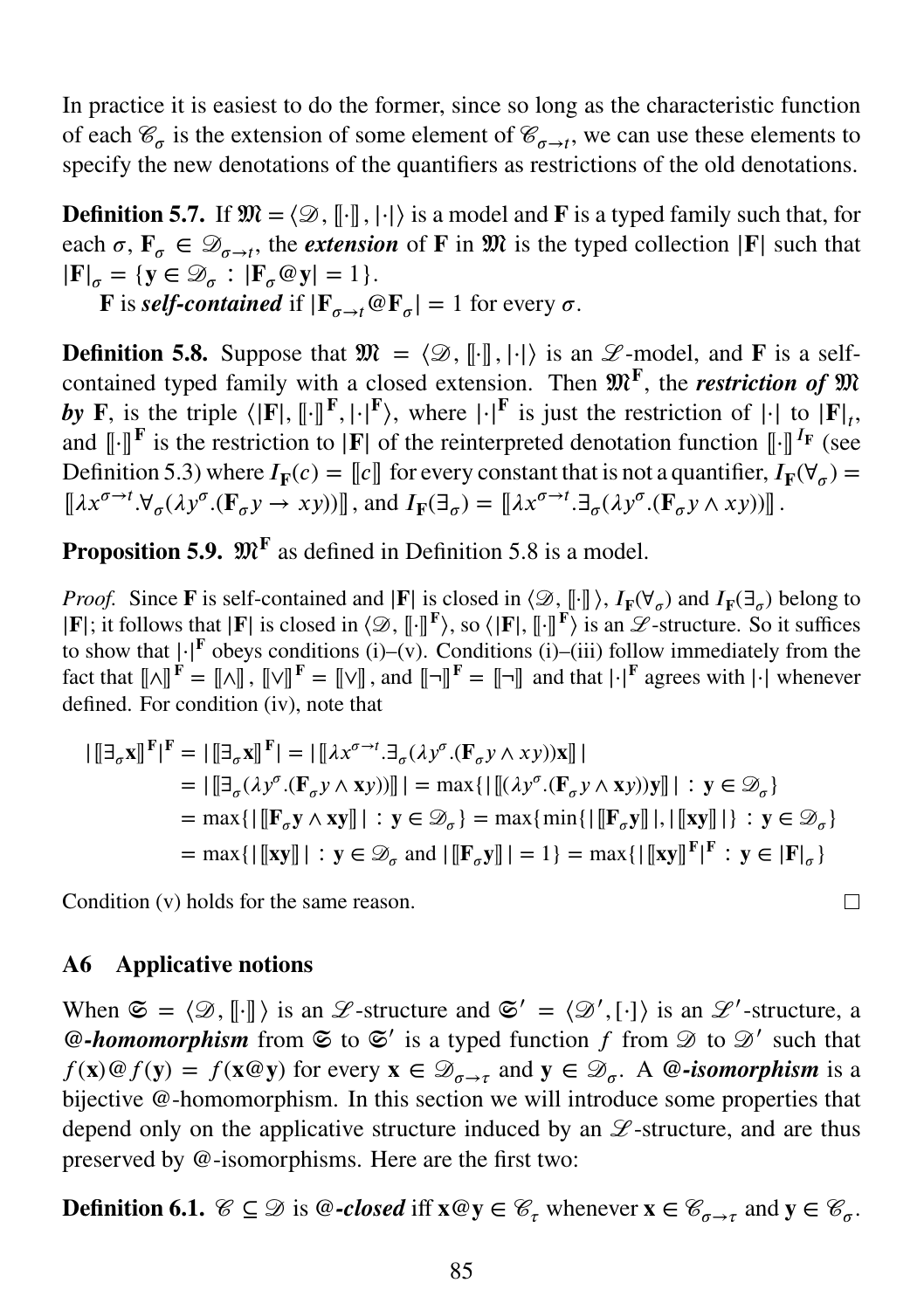**Definition 6.2.**  $\mathscr{C} \subseteq \mathscr{D}$  is *inclusive* iff  $x \mathscr{Q} y \in \mathscr{C}_{\tau}$  whenever  $x \in \mathscr{D}_{\sigma \to \tau}$  and  $y \in \mathscr{C}_{\sigma}$ .

Some elementary consequences of these definitions:

**Proposition 6.3.** If  $\mathscr{C}$  is inclusive, then  $\mathbf{x} \otimes \mathbf{y} \in \mathscr{C}_{\tau}$  whenever  $\mathbf{x} \in \mathscr{C}_{\sigma \to \tau}$  and  $\mathbf{y} \in \mathscr{D}_{\sigma}$ .

 $\Box$ 

 $\Box$ 

*Proof.*  $\mathbf{x} @ \mathbf{y} = [[(\lambda x. x \mathbf{y}) \mathbf{x}]] = [[(\lambda x. x \mathbf{y})]] @ \mathbf{x}.$ 

**Proposition 6.4.** If  $\mathcal C$  is inclusive and  $\mathcal C'$  is  $\mathcal Q$ -closed,  $\mathcal C \cup \mathcal C'$  is  $\mathcal Q$ -closed.

*Proof.* If **x** and **y** are both in  $\mathcal{C} \cup \mathcal{C}'$ , then either they are both in  $\mathcal{C}'$ , in which case **x**@**y** is in  $\mathcal{C}'$  because  $\mathcal{C}'$  is  $\mathcal{Q}$ -closed, or else **y** is in  $\mathcal{C}$  in which case **x** $\mathcal{Q}$ **y** is also in  $\mathcal{C}$  because  $\mathcal{C}$ is inclusive, or else **x** is in  $\mathcal C$  in which case **x** $\mathcal Q$ **y** is also in  $\mathcal C$  by Proposition 6.3.  $\Box$ 

**Proposition 6.5.**  $\mathcal{C}$  is closed (see Definition 5.5) iff (a)  $\mathcal{C}$  is  $\mathcal{Q}$ -closed, and (b)  $\mathcal{C}_{\sigma}$ contains  $\llbracket A \rrbracket$  for every closed term A of  $\mathcal{L}$ .

*Proof.* Suppose (a) and (b) hold, and the range of g is contained in  $\mathcal{C}$ ; then for any term A with free variables  $v_1, ..., v_n$ ,

$$
[\![A]\!]^g = [\![(\lambda v_1 ... \lambda v_n.A) v_1 ... v_n]\!]^g = [\![\lambda v_1 ... \lambda v_n.A]\!]\mathbin{@} g(v_1) \mathbin{@} \cdots \mathbin{@} g(v_n)
$$

[and so](#page-98-0)  $[[A]]^g$  is in  $\mathscr{C}$ .

Note that an even an inclusive  $\mathscr C$  need not be closed, since it need not contain  $\llbracket A \rrbracket$ for every closed  $A$ —for example,  $\varnothing$  is inclusive.

The concept of inclusiveness is of little interest when we are talking about  $\mathcal{K}$ structures, because of the following:

**Proposition 6.6.** If  $\langle \mathcal{D}, \llbracket \cdot \rrbracket \rangle$  is an  $\mathcal{K}$ -structure,  $\mathcal{C} \subseteq \mathcal{D}$  is inclusive just in case either  $\mathscr{C} = \emptyset$ , or  $\mathscr{C}_{\tau} = \mathscr{D}_{\tau}$  for every terminal  $\tau$ .

*Proof.* The right to left direction is trivial. For the left to right direction, suppose that  $\mathscr C$  is inclusive and  $y \in \mathcal{C}_{\sigma}$  for some  $\sigma$ ; then for any  $\mathbf{x} \in \mathcal{D}_{\tau}$ ,  $\mathbf{x} = [\![\lambda \mu^{\sigma} \cdot \mathbf{x}]\!]$  @  $y$ , so  $\mathbf{x} \in \mathcal{C}_{\tau}$ .

By contrast, the domain of an  $\mathcal{I}$ -structure may have inclusive subcollections that are proper in terminal types. *Term structures* provide a rich source of examples of this. The general concept of a term structure makes sense for  $K$ -structures as well (see BBK, sect. 3), but we will only be concerned here with term  $\mathcal{I}$ -structures whose domains consist of βη-equivalence classes of closed terms of some underlying  $\mathcal{I}$ language.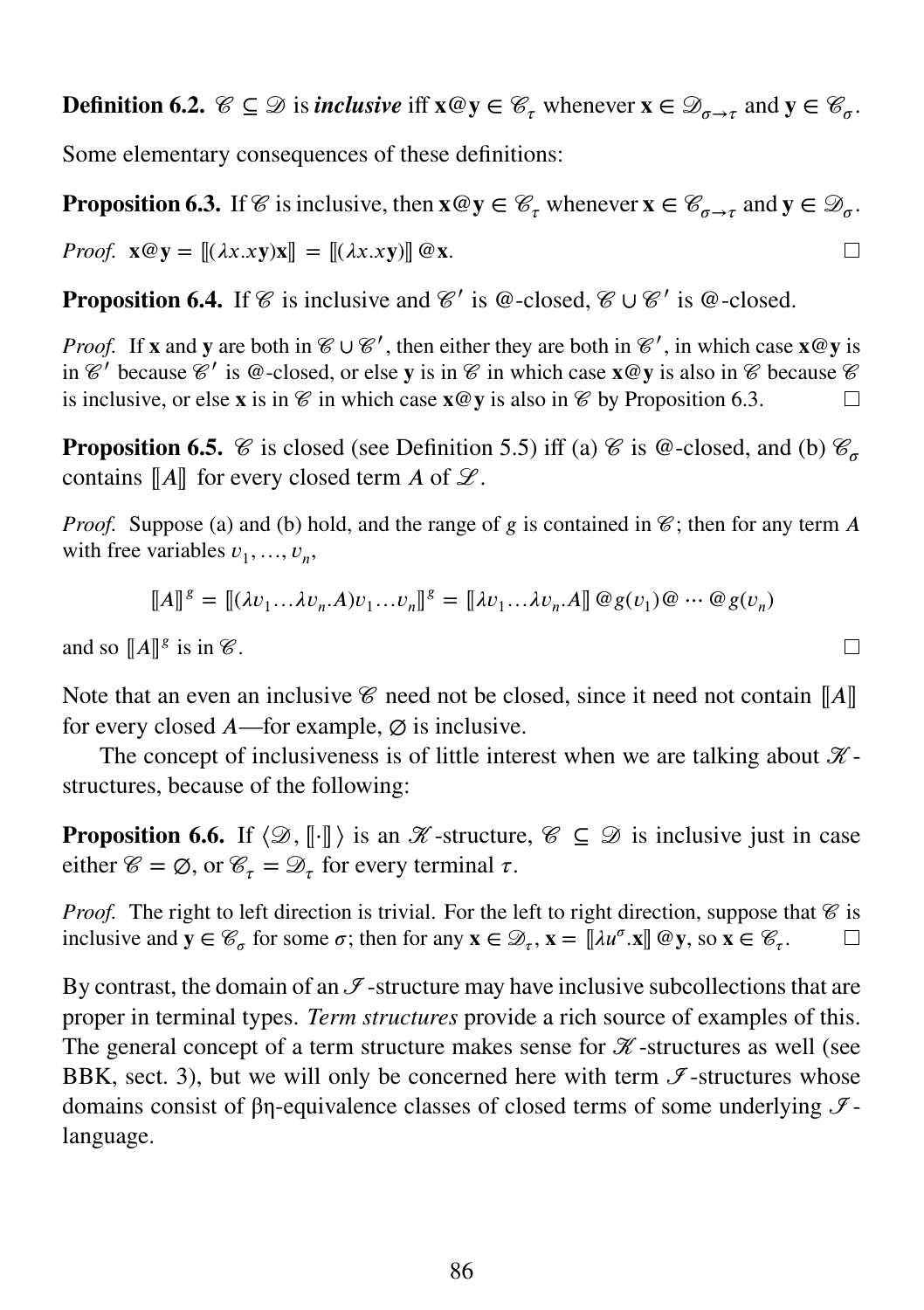<span id="page-86-0"></span>**Definition 6.7.** When  $\Sigma$  [a](#page-72-1)nd  $\Sigma'$  are signatures, a *βη-term structure for*  $\mathcal{I}^{\Sigma}$  *with base language*  $\mathcal{F}^{\Sigma'}$  is a  $\mathcal{F}^{\Sigma}$ -structure  $\langle \mathcal{D}, [\![\cdot]\!] \rangle$  such that (a)  $\mathcal{D}_{\sigma}$  is the set of  $\beta\eta$ equivalence classes of closed terms in  $\mathcal{I}^{\Sigma'}(\emptyset)_{\sigma}$ , and (b) for any pure term  $A \in$  $\mathcal{F}^{\emptyset}(V)_{\sigma}, g \in \mathcal{D}^{[V]}$ , and  $h \in (\mathcal{F}^{\Sigma'}(\emptyset))^{[V]}$  such that  $h_{\rho}(v) \in g_{\rho}(v)$  for all  $v \in V_{\rho}$ ,  $[[A]]_{\sigma}^{g}$  is the set of all closed ter[ms of](#page-69-1)  $\mathcal{I}^{\Sigma'}(\emptyset)_{\sigma}$   $\beta\eta$ -equivalent to  $[h]A$ , i.e. the result of substit[utin](#page-72-0)g for each free variable of  $A$  the close[d term to which](#page-69-2) it is mapped by  $h$ . (This makes sense since by Proposition 2.11, we will get the same βη-equivalence class whichever  $h$  [we choose.\)](#page-86-0)

**Proposition 6.8.** For any  $\Sigma'$ , there is a unique  $\beta$ η-term structure for  $\mathcal{I}^{\emptyset}$  with base language  $\mathscr{I}^{\Sigma'}$ 

*Proof.*  $[[A]]^g$  is obviously uniquely pinned down for each term A of  $\mathcal{I}^{\emptyset}$  by condition (b), so we just have to verify that the resulting  $\Vert \cdot \Vert$  obeys the conditions in the definition of an  $\mathscr{L}$ [-structure.. Co](#page-83-0)ndition (i) is obviously satisfied since when  $A \in C$ ,  $\llbracket v \rrbracket^{\nu \mapsto c}$  is the βηequivalence class containing A, i.e. C. For condition (ii), suppose  $g_1$  and  $g_2$  are compatible,  $g_3$  and  $g_4$  are compatible,  $[[A]]^{g_1} = [[C]]^{g_3}$ , and  $[[B]]^{g_2} = [[D]]^{g_4}$ . Let  $h_1-h_4$  be typed functions with the same domains as  $g_1 - g_4$  such that for each  $v, h_i(v) \in g_i(v), h_1$  and  $h_2$  are compatible, and  $h_3$  and  $h_4$  are compatible. Then  $\llbracket AC \rrbracket^{g_1 \cup g_2}$  is the  $\beta \eta$ -equivalence class containing  $\llbracket h_1 \cup$  $h_2$ ] $AC = [h_1]A[h_2]C$ . But since  $[h_1]A \approx_{\beta\eta} [h_3]C$  and  $[h_2]B \approx_{\beta\eta} [h_4]D$ ,  $[h_1]A[h_2]C \approx_{\beta\eta}$  $[h_3]C[h_4]D = [h_3 \cup h_4]CD$  by Proposition 2.10; so  $[[AB]]^{g_1 \cup g_2} = [[CD]]^{g_3 \cup g_4}$ . Finally, condition (iii) holds as an immediate consequence of Proposition 2.11: if  $A \approx_{\beta n} B$ , then  $[h]A \approx_{\beta\eta} [h]B.$ 

It follows from Proposition 6.8 that so long as  $\mathcal{I}^{\Sigma'}(\emptyset)_{\sigma}$  is nonempty whenever  $\Sigma_{\sigma}$ is, there exists at least one  $\beta$ η-term structure for  $\mathscr{I}^{\Sigma}$  with base language  $\mathscr{I}^{\Sigma'}$ , since we can construct such a structure by starting with the  $\beta$ η-term structure for  $\mathcal{I}^{\emptyset}$ with base language  $\mathcal{I}^{\Sigma'}$ , taking any typed function I from  $\Sigma$  to the domain of this structure, and using I to extend the denotation function to  $\mathcal{I}^{\Sigma}$  in accordance with Proposition 5.4.

The domain of a  $\beta$ η-term structure with base language  $\mathcal{I}^{\Sigma'}$  may have many nontrivial inclusive subcollections. Since we are dealing with a λI-language, for any  $\Sigma''$  ⊆ Σ', if some constant of Σ'' occurs in a term A of  $\mathcal{I}^{\Sigma'}_{\sigma}$  $\sigma^2$ , it also occurs in any term  $\beta$ η-equivalent to A, and in any term  $\beta$ η-equivalent to BA for any B. Thus, the collection of all  $\beta$ η-equivalence classes containing terms containing constants in  $\Sigma''$ is an inclusive subcollection of the domain.

The following definition picks out one important inclusive subcollection of the domain of any  $\mathscr L$ -structure in a way that depends only on its induced applicative structure.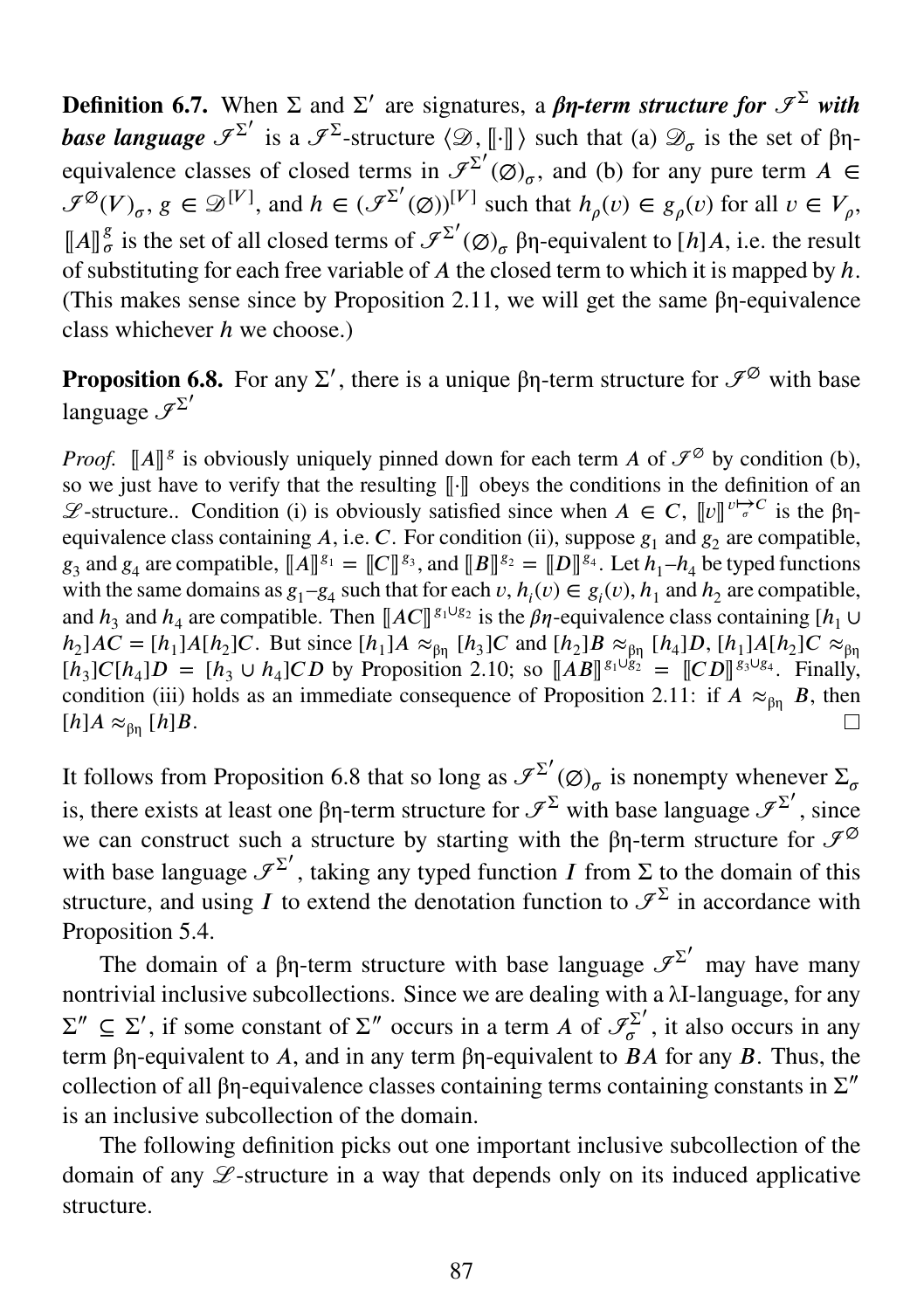<span id="page-87-0"></span>**Definition 6.9.** When  $\mathfrak{S} = \langle \mathcal{D}, \llbracket \cdot \rrbracket \rangle$  is an  $\mathcal{L}$ -structure,  $\mathbf{z} \in \mathcal{D}_{\sigma}$  is *directly circular* if  $\sigma$  is of the form  $\tau \to \tau$  and for some  $\mathbf{x} \in \mathcal{D}_{\tau}$ ,  $\mathbf{x} = \mathbf{z} \mathcal{D}_{\mathbf{x}}$ .  $\mathbf{z} \in \mathcal{D}_{\sigma}$  is *circular* if for some type  $\tau$ ,  $\mathbf{x} \in \mathcal{D}_{\tau}$ , and  $\mathbf{y} \in \mathcal{D}_{\sigma \to \tau \to \tau}$ ,  $\mathbf{x} = (\mathbf{y} \circledcirc \mathbf{z}) \circledcirc \mathbf{x}$ . Otherwise **z** is *noncircular*. Noncirc( $\mathfrak{S}$ ) is the typed collection of all non-circular elements of  $\mathfrak{D}$ .

**Proposition 6.10.** Noncirc( $\mathfrak{S}$ ) is inclusive.

*Proof.* If  $z \in \mathcal{D}_{\sigma \to \tau}$  and  $z' \in \mathcal{D}_{\sigma}$  are such that  $z \otimes z'$  is circular, there is some  $\rho, x \in \mathcal{D}_{\rho}, y \in \mathcal{D}_{\sigma}$  $\mathscr{D}_{\tau \to \rho \to \rho}$  such that  $\mathbf{x} = (\mathbf{y} \mathcal{Q}(\mathbf{z} \mathcal{Q} \mathbf{z}')) \mathcal{Q} \mathbf{x}$ , in which case  $\mathbf{x} = (\llbracket \lambda z^{\sigma} \cdot \mathbf{y}(\mathbf{z} z) \rrbracket \mathcal{Q} \mathbf{z}') \mathcal{Q} \mathbf{x}$ , so  $\mathbf{z}'$  is circular too.

**Proposition 6.11.** If  $\mathcal{C} \subseteq \mathcal{D}$  is inclusive and contains no directly circular elements, then  $\mathscr{C} \subseteq \text{Noncirc}(\mathfrak{S})$ .

<span id="page-87-1"></span>*Proof.* Suppose that  $\mathbf{z} \in \mathcal{C}_{\sigma}$  is circular, i.e.  $\mathbf{x} = (\mathbf{y} \mathcal{Q} \mathbf{z}) \mathcal{Q} \mathbf{x}$  for some  $\tau, \mathbf{x} \in \mathcal{D}_{\tau}, \mathbf{y} \in \mathcal{D}_{\sigma \to \tau \to \tau}$ ; then if  $\mathscr{C}$  is inclusive,  $\mathscr{C}_{\tau \to \tau}$  must contain **y**@**z** which is directly circular. Thus an inclusive collection that contains no directly circular elements must consist entirely of noncircular  $\Box$ elements.

Since the union of any set of inclusive subcollections of  $\mathcal{D}$  must itself be inclusive, it follows from the last two results that we can also characterise Noncirc $(\mathfrak{S})$  as the largest inclusive subcollection of the domain of  $\mathfrak S$  that contains no directly circular elements.

 $K$ -structures cannot have noncircular elements, since every inclusive subcollection other than  $\emptyset$  contains every member of  $\mathcal{D}_{\tau}$  for every terminal  $\tau$ , and hence in particular contains the directly circular  $\llbracket \lambda p.p \rrbracket_{t\to t}$ . However, when  $\mathfrak{S}$  is an  $\mathcal{I}$ structure, Noncirc( $\mathfrak{S}$ ) can be nontrivial. We can see this by looking again at βη-term structures.

**Proposition 6.12.** If  $\mathfrak{S}$  is a  $\beta$ η-term structure with base language  $\mathscr{I}^{\Sigma'}$  , every circular element is a combinator (i.e. identical to  $\llbracket A \rrbracket$  for some pure closed term A).

*Proof.* We have already seen that the collection of βη-equivalence classes containing impure terms is inclusive. So by Proposition 6.11, to show that it is contained in Noncirc $(\mathfrak{S})$ it suffices to show that it does not contain any directly circular elements. For any term  $A$  of  $\mathcal{I}^{\Sigma'}$  and constant c in  $\Sigma'$ , define the number of occurrences of c in A, Count(c, A), in the obvious way: Count(c, A) = 0 when A is a variable or constant other than c; Count(c, c) = 1; Count(c, AB) = Count(c, A) + Count(c, B); Count(c,  $\lambda v.A$ ) = Count(c, A). A straightforward induction shows that for any terms A, B of  $\mathcal{I}^{\Sigma'}$ , if v has at least one free occurrence in A, then Count(c,  $[B/v]A \geq$  Count(c, A) + Count(c, B). Since we are dealing with an  $\mathcal{I}$ -language, any term C that immediately β-reduces to some term D must be of the form  $(\lambda v.A)B$  where v has a free occurrence in A, so for every  $c \in \Sigma'$ , we must have Count $(c, D) \geq$  Count $(c, A)$  + Count $(c, B)$  = Count $(c, C)$ . It follows from this that the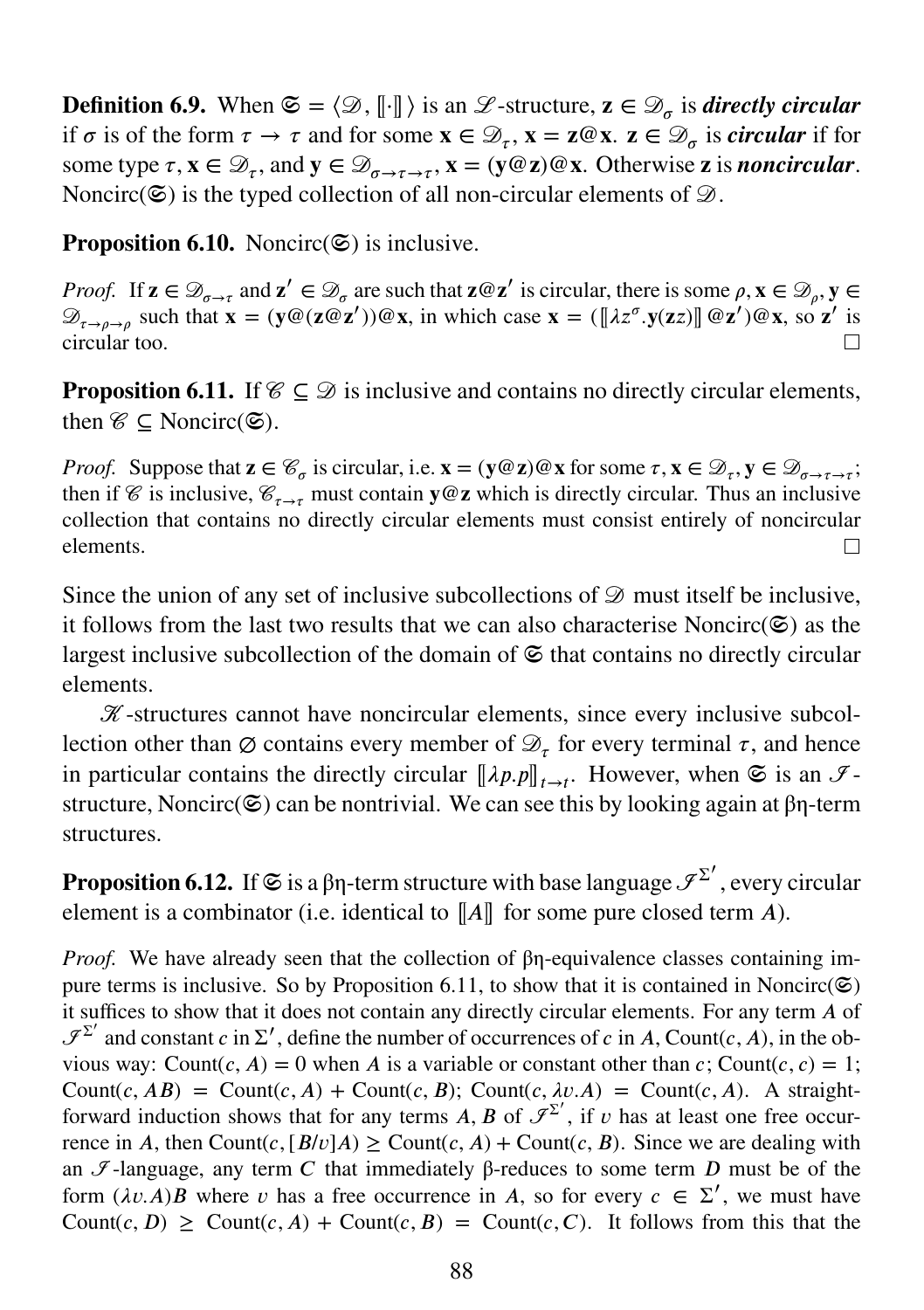<span id="page-88-1"></span>same inequality holds whenever C  $\beta$ -reduces in one step to D. Even more obviously, if C  $\alpha$ -reduces or  $\eta$ -reduces in one step to D, Count(c, C) = Count(c, D) for every c. Hence whenever C  $\beta$ η-reduces to D, Count(c, C)  $\geq$  Count(c, D). By the Church-Rosser theorem (Proposition 2.13), when A is in βη-normal form and  $B \approx_{\beta\eta} A$ ,  $B \alpha\beta\eta$ -reduces to A, so Count(c, A)  $\geq$  Count(c, B) for every c. And by the strong normalisation theorem (Proposition 2.12), every βη-equivalence class of closed terms of  $\mathcal{I}^{\Sigma'}$  contains at least one member A in βη-normal form, and hence one for which Count( $c$ , A) is maximal for every  $c$ .

Suppose then that **x** is a directly circular element of  $\mathcal{D}_{\tau \to \tau}$ , i.e. that for some  $y \in \mathcal{D}_{\tau}$ , **y** = **x***@***y**. Let  $A \in \mathbf{x}$  and  $C \in \mathbf{y}$  be in  $\beta\eta$ -normal form; then we know that  $AC \approx_{\beta\eta} C$ . But then, for every c, Count(c, A) + Count(c, C) = Count(c, AC)  $\le$  Count(c, C). This can only be true if, for every c, Count(c, A) = 0: in other words, A is a p[ure closed term \(a](#page-87-0) member of  $\mathcal{I}^{\emptyset} \emptyset_{\tau \to \tau}$ ). But if so, **x** is  $[[A]]_{\tau \to \tau}$ .  $\Box$ 

<span id="page-88-2"></span>Since the question whether an element is noncircular depends only on the applicative structure, an @-isomorphism from an  $\mathscr L$ -structure  $\mathfrak S$  to an  $\mathscr L'$ -structure  $\mathfrak{S}'$  will map Noncirc( $\mathfrak{S}$ ) to Noncirc( $\mathfrak{S}'$ ). More generally, the image of Noncirc( $\mathfrak{S}$ ) [under a](#page-84-1) @-homorphism from  $\mathfrak{S}$  to  $\mathfrak{S}'$  must *contain* Noncirc( $\mathfrak{S}'$ ):

**Proposition 6.13.** Suppose  $\mathfrak{S} = \langle \mathcal{D}, \llbracket \cdot \rrbracket \rangle$  is an  $\mathcal{L}$ -structure,  $\mathfrak{S}' = \langle \mathcal{D}', \llbracket \cdot \rrbracket \rangle$  is an  $\mathscr{L}'$ -structure, and f is a @-homomorphism from  $\mathfrak{S}$  to  $\mathfrak{S}'$ . Then for any  $\mathbf{x} \in \mathscr{D}_{\sigma}$ , if  $f(\mathbf{x}) \in \text{Noncirc}(\mathfrak{S}')_\sigma$ , then  $\mathbf{x} \in \text{Noncirc}(\mathfrak{S})_\sigma$ .

<span id="page-88-3"></span><span id="page-88-0"></span>*Proof.* Let *J* be the typed collection defined by  $J_{\sigma} = {\mathbf{x} \in \mathcal{D}_{\sigma} : f(\mathbf{x}) \in \text{Noncirc}(\mathfrak{S}')_{\sigma}}$ . *J* contains no directly circular eleme[nts. F](#page-47-0)or suppose that for  $\mathbf{x} \in \mathcal{D}_{\tau \to \tau}$  and  $\mathbf{y} \in \mathcal{D}_{\tau}$ ,  $\mathbf{x} \otimes \mathbf{y} = \mathbf{y}$ ; then  $f(\mathbf{x}) \otimes f(\mathbf{y}) = f(x \otimes y) = f(\mathbf{y})$ , so  $f(\mathbf{x})$  is a directly circular element of  $\mathscr{D}'_{\tau \to \tau}$  and hence not in Noncirc( $\mathscr{C}'$ )<sub> $\tau \to \tau$ </sub>, so **x** is not in  $J_{\tau \to \tau}$ . Also, *J* is inclusive. For suppose  $y \in J_{\sigma}$  and  $x \in \mathcal{D}_{\sigma \to \tau}$ ; then  $f(x \circledcirc y) = f(x) \circledcirc f(y)$  must be in Noncirc( $\mathfrak{S}'$ ) since Noncirc( $\mathfrak{S}'$ ) is inclusive and contains  $f(y)$ , and so  $\mathbf{x} \otimes \mathbf{y}$  is in  $J$ .  $J$  is thus an inclusive collection with no directly circular elements, which means by Proposition 6.11 that it is contained in Noncirc( $\mathfrak{S}$ ).  $\Box$ 

**Corollary 6.14.** If  $\mathfrak{S} = \langle \mathcal{D}, \Vert \cdot \Vert \rangle$  is an  $\mathcal{L}$ -structure and  $\mathcal{C} \subseteq \mathcal{D}$  is closed in  $\mathfrak{S}$ , then Noncirc( $\mathfrak{S} \cap \mathscr{C} \subseteq \text{Noncirc}((\mathfrak{S}^{\mathscr{C}})$  (where  $\mathfrak{S}^{\mathscr{C}}$  is the restriction of  $\mathfrak{S}$  to  $\mathscr{C}$ , see Definition 5.8).

*Proof.* The identity function on  $\mathscr C$  is a  $\mathscr Q$ -homomorphism from  $\mathfrak S^{\mathscr C}$  to  $\mathfrak S$ .  $\Box$ 

## **A7 Model existence**

We now have the ingredients we need to prove our consistency theorem for *OLC*. First, observe that the translation of *OLC* into a functional language is (βη-equivalent to) the following:

 $OLC_{\sigma,\tau}$ 

$$
\forall x^{\tau} \forall y^{\sigma \to \tau \to \tau} \forall z^{\sigma} ((x \equiv_{\tau} yzx) \to \text{Logical}_{\sigma} z)
$$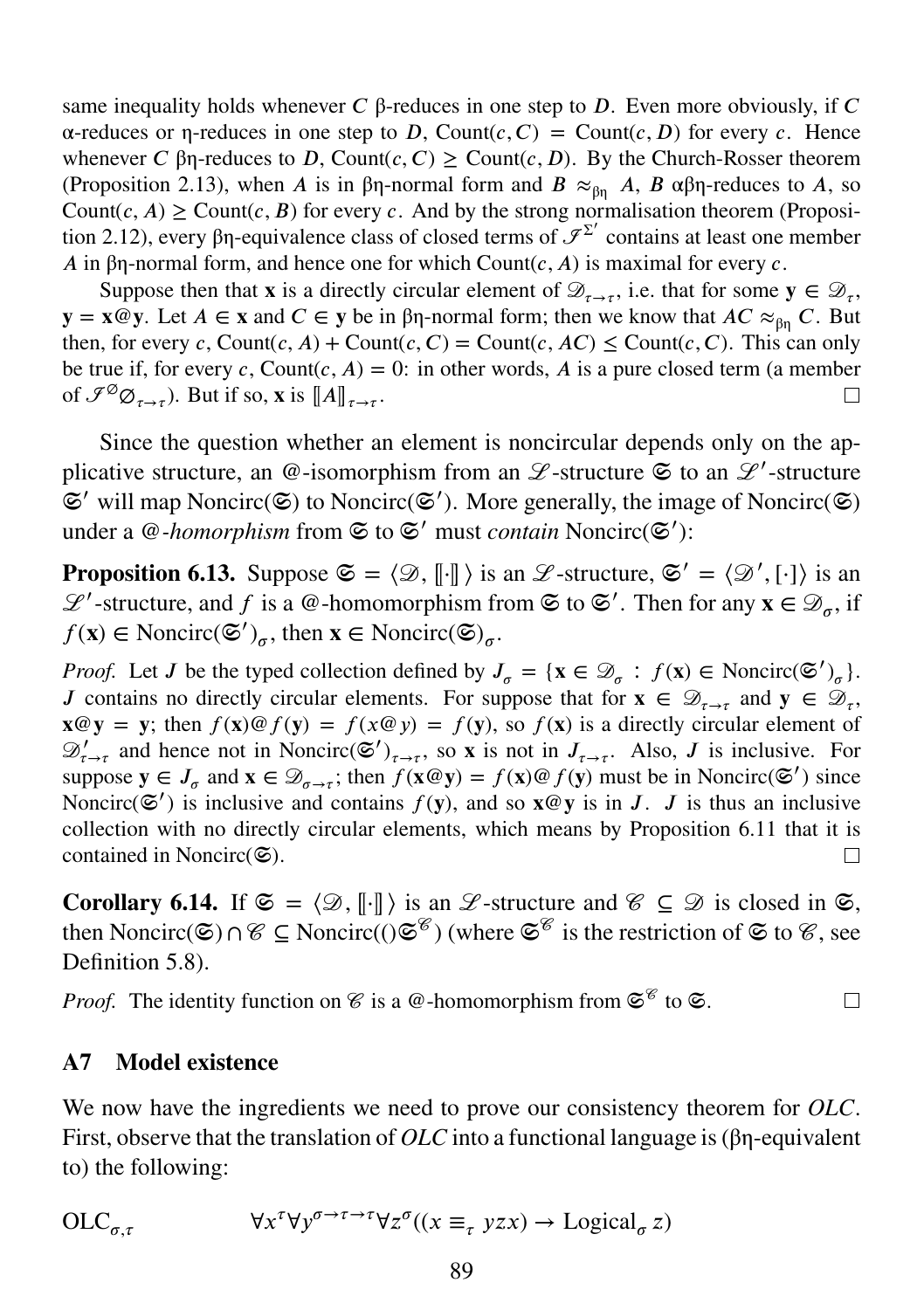(I have made explicit the initial universal quantifiers.) Let an *ad[missible](#page-88-0)* signature Σ be a logical signature su[ch that for every](#page-83-0)  $\sigma$ , the constant 'Logical<sub> $\sigma$ </sub>' belongs to  $\Sigma_{\sigma \to t}$ . Let Neg be the signature whose only constant is  $\neg$ .

Then what we want to prove can be stated as follows:

**Model existence theorem.** *(a) For every admissible* Σ*, there is an extensionally full*  $\mathscr{F}^{\Sigma}$ -model  $\mathfrak{M}$  in which  $OLC_{\sigma,\tau}$  is true for every  $\sigma,\tau$ , and in which for any  $\mathbf{z}\in\mathscr{D}_{\sigma}$ ,  $\left| \left[ \text{Logical}_{\sigma} z \right] \right| = 1$  *only if*  $z = \left[ \left[ A \right] \right]$  *for some closed term A of*  $\mathcal{I}^{\emptyset}$ .

*(b) For every admissible* Σ*, there is an extensionally full* ℐ Σ *-model in which*  $OLC_{\sigma,\tau}$  *is true for every*  $\sigma,\tau$ *, and in which for any*  $\mathbf{z} \in \mathcal{D}_{\sigma}$ ,  $|\llbracket \text{Logical}_{\sigma} \mathbf{z} \rrbracket | = 1$  *only if*  $\mathbf{z} = [\![A]\!]$  for some closed term  $A$  of  $\mathcal{F}^{\text{Neg}}$ , and in which  $[\![\lambda p. \neg(\neg p)]\!]_{t \to t} = [\![\lambda p. p]\!]_{t \to t}$ .

We can simplify our goal a little by observing that in any Leibnizean model, and *a fortiori* in any extensionally full model,  $\left| \begin{bmatrix} x \end{bmatrix} = 1 \right|$  just in case  $g(x) = (g(y) \mathcal{Q}g(z)) \mathcal{Q}g(x)$ , in which case  $g(z)$  is circular. So, OLC<sub> $\sigma$ , a</del> is true in a</sub> model just in case for every  $z \in \mathcal{D}_{\sigma}$ , either z is noncircular or  $|\[\text{Logical}_{\sigma} z]\| = 1$ . Moreover, we know (by Proposition 5.4) that we can extend the denotation function of any populated extensionally full model to interpret terms containing the constants Logical<sub> $\sigma$ </sub> (and any other constants) and assign them any extensions we wish. So, we will be done if we can establish the following:

- (a) There is a populated, extensionally full  $\mathcal{I}^{\text{Log}}$ -model  $\mathfrak{M}$  in which each  $\mathbf{z} \in \mathcal{D}_{\sigma}$ is either noncircular or identical to  $[[A]]$  for some closed term A of  $\mathcal{I}^{\emptyset}$ .
- (b) There is a populated, extensionally full  $\mathcal{I}^{\text{Log}}$ -model  $\mathfrak{M}$  in w[hich each](#page-87-1)  $\mathbf{z} \in \mathcal{D}_{\sigma}$ is either noncircular or identical to  $[[A]]$  for some closed term A of  $\mathcal{I}^{Neg}$ , and in which  $\llbracket \lambda p. \neg(\neg p) \rrbracket_{t \to t} = \llbracket \lambda p. p \rrbracket_{t \to t}$ .

This helps clarify why part (a) of the theorem can't be strengthened by including the final clause of part (b). If  $\llbracket \lambda p. \neg(\neg p) \rrbracket = \llbracket \lambda p. p \rrbracket$ ,  $\llbracket \neg \rrbracket$  is indirectly circular; but  $\llbracket \neg \rrbracket$ cannot be a combinator in any model, since  $\llbracket \lambda p.p \rrbracket$  is the only combinator of type  $t \rightarrow t$ , and the requirement that  $|\n\lbrack \neg p \rbrack| = 1 - |\n\lbrack p \rbrack|$  rules out the possibility that  $\|\neg\| = [\lambda p.p]$ . Note however that there is nothing to stop it from being the case that  $\llbracket \neg \rrbracket = \llbracket \lambda p.p \rrbracket$  in an *L*-structure; indeed structures where this is the case will be crucial for proving (b).

So we can address both parts simultaneously, let O be either  $Ø$  or Neg, and let an O-*combinator* in any  $\mathscr L$ -structure be any element of  $\mathscr D$  denoted by some closed term of  $\mathcal{I}^O$ . Our strategy will be as follows. Step one is to identify a populated  $\mathcal{I}^{\Sigma}$ -structure  $\mathfrak{S} = \langle \mathcal{N}, [\cdot] \rangle$  satisfying the condition that every circular element is an O-combinator. We have actually already carried out this step in Proposition 6.12,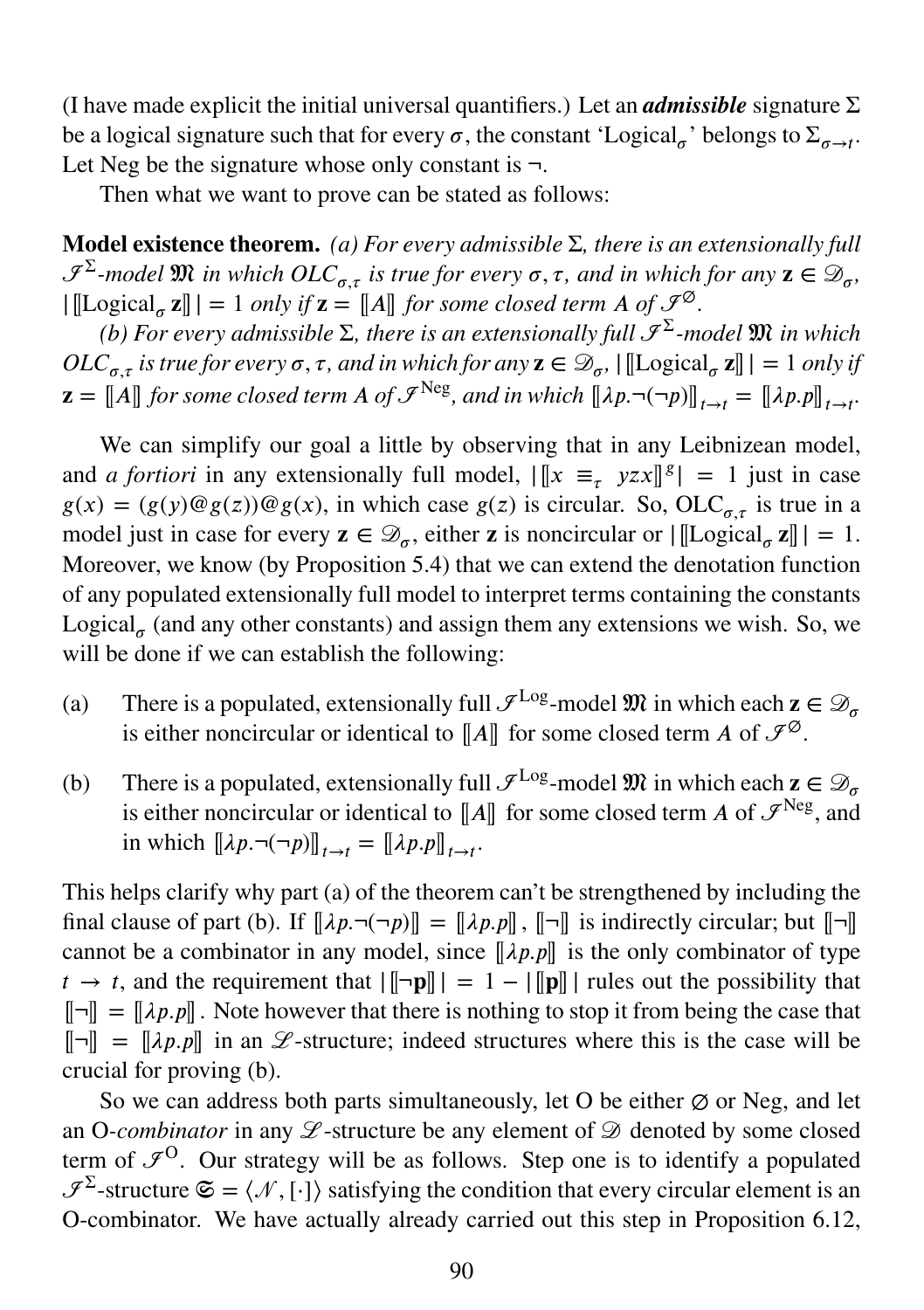<span id="page-90-0"></span>where we saw that in a  $\beta$ η-term  $\mathcal{I}$ -structure, the only circular elements are combinators. Step two is to construct an extensionally full model  $\mathfrak{M} = \langle \mathcal{D}, [[\cdot], [\cdot] \rangle$  for which there is a homomorphism f from  $\langle \mathcal{D}, \Vert \cdot \Vert \rangle$  to  $\mathfrak{S}$ . While it will not be true that every circular element of the domain of this model is an O-combinator (since the homomorphism  $f$  maps some circular elements that are not O-combinators onto circular O-combinators), this will still be true of all those elements that are denoted by closed terms. So, step three will be to throw away all those elements of  $\mathscr{D}$  that are circular but not O-combinators, using the method for throwing things away described in Definition 5.8. The result of this final step will be a model meeting our requirements.<sup>108</sup>

The following construction gives us what we need to implement step two of our strategy.

**Proposition 7.1.** For any populated structure  $\mathfrak{S} = \langle \mathcal{N}, [\cdot] \rangle$  for a logical  $\mathcal{I}^{\Sigma}$ , there is an extensionally full  $\mathcal{I}^{\Sigma}$ -model  $\mathfrak{M} = \langle \mathcal{D}, [|\cdot|] \rangle$  such that there is an surjective homomorphism from  $\langle \mathcal{D}, \lbrack \cdot \rbrack \rbrack$  to  $\mathfrak{S}.$ 

*Proof.* We will identify  $\mathcal{D}_e$  with  $\mathcal{N}_e$  and take the members of  $\mathcal{D}_\tau$  (for terminal  $\tau$ ) to be ordered pairs. The second coordinate of each ordered pair (which we can think of as its "nonlogical content") will be a member of  $\mathcal{N}_{\tau}$ , so the homomorphism mapping  $\mathcal{D}_{\tau}$  to  $\mathcal{N}_{\tau}$ can just be the typed function that is the identity on  $\mathcal{D}_e$  and maps each ordered pair in  $\mathcal{D}_\tau$ to its second coordinate. The first coordinate of each ordered pair will just be an *extension*. In particular, the first coordinates of the ordered pairs in  $\mathcal{D}$ , will each be 0 or 1, so  $|\cdot|$  can just be the function mapping each member of  $\mathcal{D}_t$  to its first coordinate. We allow the two coordinates to recombine freely.

To make this precise, let the first and second coordinates of an ordered pair  $p$  be denoted by  $\pi_1(p)$  and  $\pi_2(p)$  respectively; then we construct  $\mathcal{D}$ ,  $\lbrack\lbrack \cdot \rbrack$ , and  $\lbrack \cdot \rbrack$  respectively as follows:

$$
(1) \quad \text{a.} \quad \mathcal{D}_e = \mathcal{N}_e.
$$

$$
\mathbf{b.} \qquad \mathcal{D}_t = \{0, 1\} \times \mathcal{N}_t.
$$

c. 
$$
\mathcal{D}_{\sigma \to \tau} = {\pi_1(\mathbf{x}) : \mathbf{x} \in \mathcal{D}_{\tau}}^{\mathcal{D}_{\sigma}} \times \mathcal{N}_{\sigma \to \tau}.
$$

(2) a.  $[ [v]]_{\sigma}^{\nu \mapsto x} = \mathbf{x} \text{ for all } \mathbf{x} \in \mathcal{D}_{\sigma}.$ 

- b.  $\left[\!\left[AB\right]\!\right]_{{\tau}}^{{\sigma}} = {\langle \pi_1(\left[\!\left[A\right]\!\right]_{{\sigma} \to {\tau}}^{{\sigma}})} (\left[\!\left[B\right]\!\right]_{{\sigma}}^{{h}}), \left[AB\right]_{{\tau}}^{{\tau_2}\circ({\sigma}\cup{h})}$ , whenever  $A \in {\mathcal F}^{\Sigma}(V)_{\sigma \to {\tau}}$ ,  $B \in \mathcal{F}^{\Sigma}(V')_{\sigma}, g \in \mathcal{D}^{[V]}, h \in \mathcal{D}^{[V']}$ , and g and h are compatible.
- c.  $[\![\lambda v. A]\!]_{\sigma \to \tau}^g = \langle f, [\lambda v. A]\!]_{\sigma \to \tau}^{r_2 \circ g}$ , whenever  $A \in \mathcal{F}^{\Sigma}(V)_\tau, g \in \mathcal{D}^{[V \{v\}]}$ ,  $v \in V_\sigma$ , and f is the function such that for all  $\mathbf{x} \in \mathcal{D}_{\sigma}$ ,  $f(\mathbf{x}) = \pi_1([\![A]\!]_r^{g\cup (v \mapsto \mathbf{x})})$ .

<sup>108</sup>Why not proceed more straightforwardly, by simply defining a valuation |⋅| that makes ⟨ , [⋅], |⋅|⟩ an extensionally full model? The answer is that there cannot be an extensionally full model  $\langle N, [\cdot], [\cdot] \rangle$  in which  $\langle N, [\cdot] \rangle$  is a  $\beta \eta$ -term structure. The proof of this result is omitted here.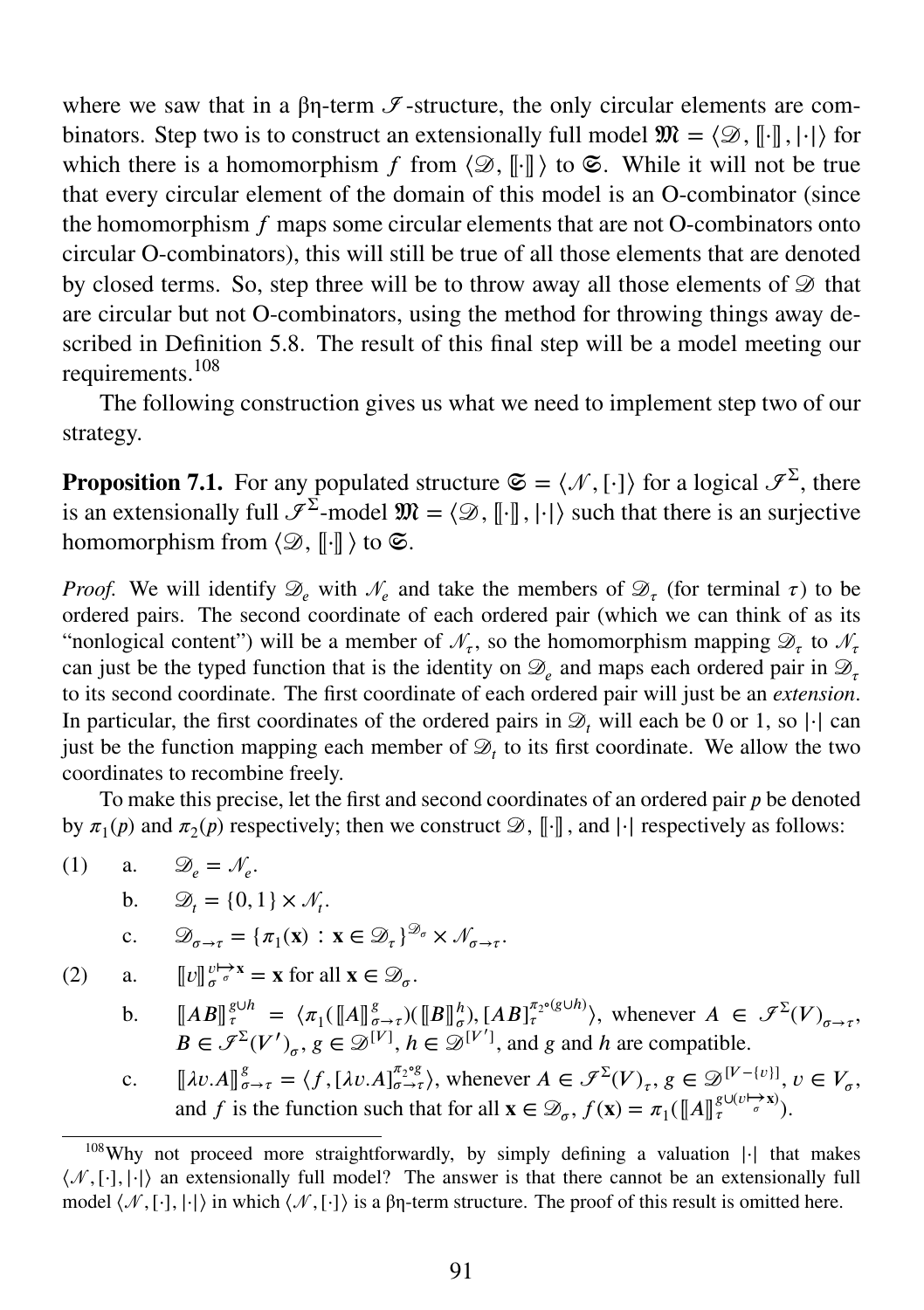- d.  $[\![\neg]\!] = \langle f_\neg, [\neg] \rangle, [\![\wedge]\!] = \langle f_\wedge, [\wedge] \rangle, [\![\vee]\!] = \langle f_\wedge, [\vee] \rangle, [\![\forall_\sigma]\!] = \langle f_{\forall_\sigma}, [\forall_\sigma] \rangle,$  and  $[\exists_{\sigma}$   $] = \langle f_{\exists_{\sigma}}, [\exists_{\sigma}] \rangle$ , where for all  $\mathbf{p}, \mathbf{q} \in \mathcal{D}_{t}$  and  $\mathbf{x} \in \mathcal{D}_{\sigma \to t}$ ,  $f_{\neg}(\mathbf{p}) = 1 \pi_1(\mathbf{p}), f_{\wedge}(\mathbf{p})(\mathbf{q}) = \min{\pi_1(\mathbf{p}), \pi_1(\mathbf{q})}, f_{\vee}(\mathbf{p})(\mathbf{q}) = \max{\pi_1(\mathbf{p}), \pi_1(\mathbf{q})}, f_{\forall_g}(\mathbf{x}) =$  $\min{\pi_1(\mathbf{x} \mathcal{Q}\mathbf{y}) : \mathbf{y} \in \mathcal{D}_{\sigma}}$ , and  $f_{\exists_{\sigma}}(\mathbf{x}) = \max{\pi_1(\mathbf{x} \mathcal{Q}\mathbf{y}) : \mathbf{y} \in \mathcal{D}_{\sigma}}$ .
- (3)  $|\mathbf{p}| = \pi_1(\mathbf{p})$  for all  $\mathbf{p} \in \mathcal{D}_t$ .

Note that since clauses (2b) and (2c) just pass the second coordinate of the argument of  $\lVert \cdot \rVert$ over to [⋅], a trivial induction suffices to show that  $\pi_2([\![A]\!]_{\sigma}^g) = [A]_{\sigma}^{\pi_2 \circ g}$  whenever  $[\![A]\!]_{\sigma}^g$  is defined.

It follows immediately from clauses (2d) and (3) that |⋅| obeys all the conditions for  $\langle \mathcal{D}, [[\cdot], [\cdot] \rangle$  to be a model provided that  $\langle \mathcal{D}, [[\cdot]] \rangle$  is an  $\mathcal{F}^{\Sigma}$ -structure. So, to show that it is a model it suffices to verify that  $\langle \mathcal{D}, \Vert \cdot \Vert$  satisfies conditions (i)–(iii) in the definition of an  $\mathcal{F}^{\Sigma}$ -structure. Condition (i) is just clause (2a). For condition (ii), suppose that  $\llbracket A \rrbracket_{\sigma \to \tau}^{g_1} = \llbracket C \rrbracket_{\sigma \to \tau}^{g_2}, \llbracket B \rrbracket_{\sigma}^{g_3} = \llbracket D \rrbracket_{\sigma}^{g_4}, g_1 \text{ and } g_2 \text{ are compatible, and } g_3 \text{ and } g_4 \text{ are compatible.}$ Then  $[A]_{\sigma \to \tau}^{\pi_2 \cdot g_1} = [C]_{\sigma \to \tau}^{\pi_2 \cdot g_2}$ ,  $[B]_{\sigma}^{\pi_2 \cdot g_3} = [D]_{\sigma}^{\pi_2 \cdot h_4}$ ,  $\pi_2 \cdot g_1$  and  $\pi_2 \cdot g_2$  are c[ompatible, an](#page-82-1)d  $\pi_2 \cdot g_3$  and  $\pi_2 \circ g_4$  are compatible, so since  $\mathfrak{S}$  satisfies condition (ii),  $[AC]_{\tau}^{\pi_2 \circ (g_1 \cup g_2)} = [AC]_{\tau}^{(\pi_2 \circ g_1) \cup (\pi_2 \circ g_2)} =$  $[BD]_{\tau}^{(\pi_2 \circ g_3) \cup (\pi_2 \circ g_4)} = [BD]_{\tau}^{\pi_2 \circ (g_3 \cup g_4)}$  $[BD]_{\tau}^{(\pi_2 \circ g_3) \cup (\pi_2 \circ g_4)} = [BD]_{\tau}^{\pi_2 \circ (g_3 \cup g_4)}$  $[BD]_{\tau}^{(\pi_2 \circ g_3) \cup (\pi_2 \circ g_4)} = [BD]_{\tau}^{\pi_2 \circ (g_3 \cup g_4)}$ . Thus by (2b),  $[AC]_{\tau}^{g_1 \cup g_2} = \langle \pi_1([A]]_{\sigma \to \tau}^{g_1} ) ([C]]_{\sigma}^{g_2}$ ,  $[AC]_{\tau}^{\pi_2 \circ (g_1 \circ g_2)}$  $=\langle \pi_1(\llbracket B \rrbracket_{\sigma \to \tau}^{g_3} )(\llbracket D \rrbracket_{\sigma}^{g_4}), \llbracket BD \rrbracket_{\tau}^{\pi_2 \circ (g_3 \cup g_4)} \rangle = \llbracket BD \rrbracket_{\tau}^{g_3 \cup g_4}.$ 

For condition (iii), it is enough to show that if  $A \beta \eta$ -reduces in one step to  $B$ ,  $\pi_1([\![A]\!]_{{\sigma}}^{\beta}) =$  $\pi_1(\llbracket B \rrbracket_{\sigma}^g)$  whenever defined. (The second coordinates are the same since  $\mathfrak{S}$  is an  $\mathcal{F}^{\Sigma}$ structure). We show this by an induction using the definition of one-step  $\beta$ η-reduction. *Base case:* A immediately  $\beta$ η-reduces to B. If A immediately η-reduces to B,  $\sigma$  must be of the form  $\rho \to \tau$ , and A is  $\lambda v.(Bv)$  for some  $v \in \text{Var}_{\rho}$  not free in B. So by (2c) and (2b),  $\pi_1([\![A]\!]_{{\sigma}}^{{\mathcal{S}}})$  is the function f such that for any  $\mathbf{x} \in \mathcal{D}_{\rho}$ ,  $f(\mathbf{x}) = \pi_1([\![Bv]\!]_{{\tau}}^{{\mathcal{S}} \cup {\nu} \mapsto {\mathbf{x}}}) =$  $\pi_1(\llbracket B \rrbracket_{\rho \to \tau}^g)(\llbracket v \rrbracket_{\rho \to \rho}^{\nu \to x}) = \pi_1(\llbracket B \rrbracket_{\rho \to \tau}^g)(x)$ , i.e.  $f = \pi_1(\llbracket B \rrbracket_{\rho \to \tau}^g)$ . If A immediately  $\beta$ -reduces to B, then for some types  $\rho, \tau, v \in \text{Var}_{\rho}, C \in \mathcal{F}^{\Sigma}(V \cup \langle v, \rho \rangle)_{\tau}$  and  $D \in \mathcal{F}^{\Sigma}(U)_{\rho}, A$  is  $(\lambda v.C)D$  and B is  $[D/v]C$ . Then by (2c),  $\pi_1([\lambda v.C]]_{\rho \to \tau}^{g\downarrow V}$  is the function f such that for any  $\mathbf{x} \in \mathcal{D}_{\rho}, f(\mathbf{x}) = \pi_1([\![C]\!]_t^{\mathcal{S}^{\{V\}\cup v\mapsto\mathbf{x}}}).$  Thus by (2b),  $\pi_1([\![A]\!]_t^{\mathcal{S}}) = \pi_1([\![\lambda v.C]\!]_t^{\mathcal{S}^{\{V\}}})([\![D]\!]_t^{\mathcal{S}^{\{V\}}}) =$  $f(\llbracket D \rrbracket_{\rho}^{g|U}) = \pi_1(\llbracket C \rrbracket_{\sigma}^{g|V \cup \rho} \rightarrow \llbracket D \rrbracket_{\rho}^{g|U}).$  By the substitution lemma (Lemma 5.2), this is the same as  $[[D/v]C]]_{\tau}^{\bar{g}} = [[B]]_{\tau}^{\bar{g}}$ . *Induction step:* suppose that  $A, B \in \mathcal{F}^{\Sigma}(V)_{\sigma}$  are such that  $\pi_1([\![A]\!]_{{\sigma}}^{{\mathcal{S}}} = \pi_1([\![B]\!]_{{\sigma}}^{{\mathcal{S}}} )$  for every  ${\mathcal{S}} \in {\mathcal{D}}^{[V]}$ . Then by the above proof that  $[\![\cdot]\!]$  satisfies condition (ii), whenever  $C \in \mathcal{F}^{\Sigma}(V')_{\sigma \to \tau}$  and  $h \in \mathcal{D}^{[V \cup V']}$ ,  $\pi_1([\llbracket CA \rrbracket_{\tau}^h) = \pi_1([\llbracket CB \rrbracket_{\tau}^h)$ . Similarly if  $\sigma$  is of the form  $\rho \to \tau$  and  $C \in \mathcal{F}^{\Sigma}(V')_{\rho}, \pi_1([\![AC]\!]_{\tau}^h) = \pi_1([\![BC]\!]_{\tau}^h)$ . And finally whenever  $v \in V_\rho$  and  $\mathbf{x} \in \mathcal{D}_\rho$ ,  $\pi_1([\lambda v.A]]_{\rho \to \sigma}^{g^{-1}(v)}(\mathbf{x}) = [[A]]_{\sigma}^{g^{\lfloor v \mapsto \mathbf{x} \rfloor}} = [[B]]_{\sigma}^{g^{\lfloor v \mapsto \mathbf{x} \rfloor}} =$  $\pi_1([\![\lambda v.\mathbf{B}]\!]_{\rho\rightarrow\sigma}^{g-\{v\}})(\mathbf{x}).$ 

So,  $\langle \mathcal{D}, [\cdot], [\cdot] \rangle$  is a model. To show that it is extensionally full, note that the first coordinate of any member of  $\mathcal{D}_{\sigma_1 \to \cdots \to \sigma_n \to t}$  belongs to

$$
\left(\left(\{0,1\}^{\sigma_n}\right)^{r^*}\right)^{\sigma_1}
$$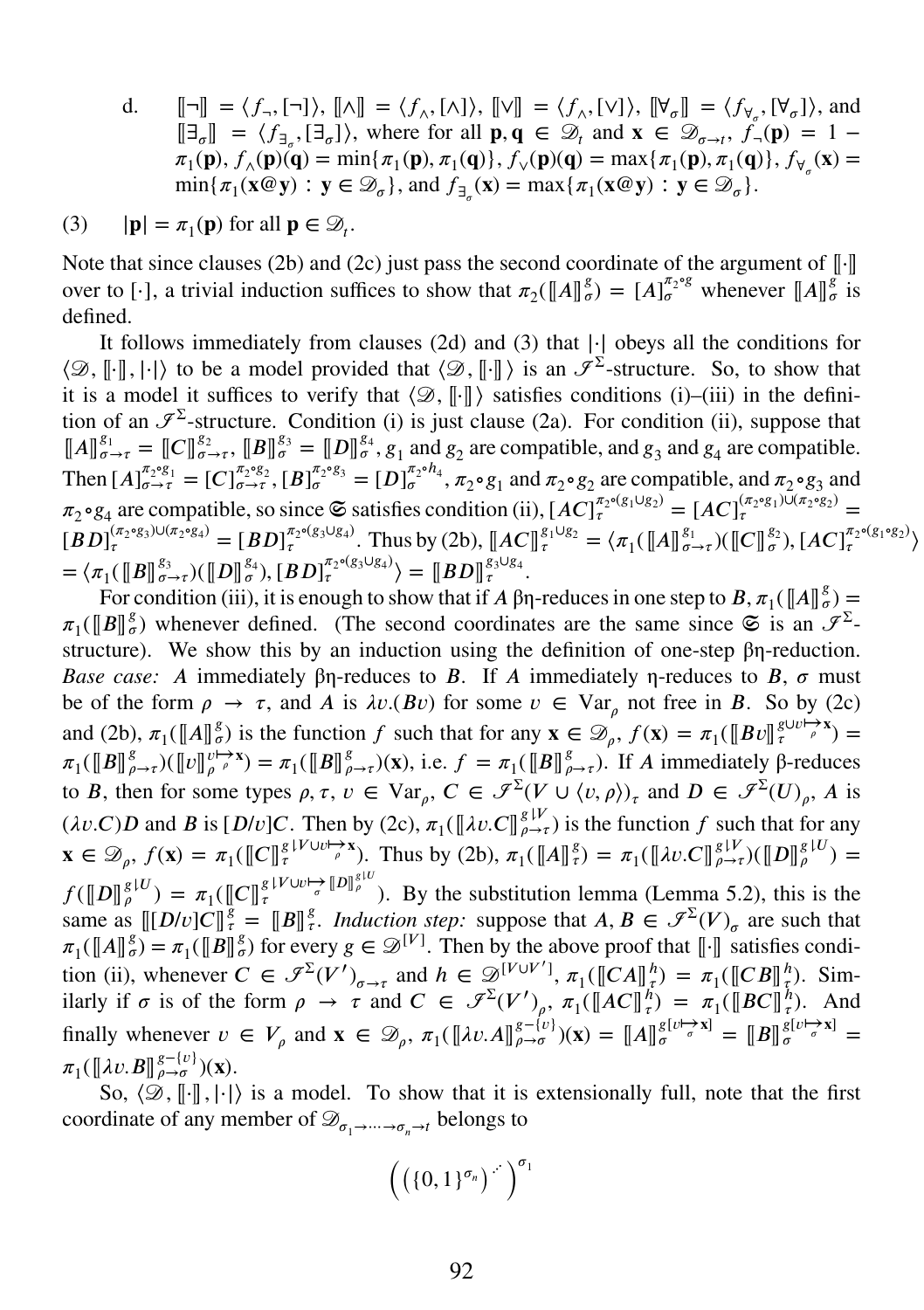and for every such function, there is a member of  $\mathscr{D}_{\sigma_1 \to \cdots \to \sigma_n \to t}$  with it as first coordinate and any arbitrary member of  $\mathcal{N}_{\sigma_1 \to \dots \to \sigma_n \to t}$  as second [coordinate. So, f](#page-86-0)or any  $Z \subseteq \mathcal{D}_{\sigma_1} \times \dots \times \mathcal{D}_{\sigma_n}$ , there is an  $\mathbf{x} \in \mathcal{D}_{\sigma_1 \to \dots \to \sigma_n \to t}$  such that for any  $\langle \mathbf{y}_1, ..., \mathbf{y}_n \rangle \in \mathcal{D}_{\sigma_1} \times \dots \times \mathcal{D}_{\sigma_n}$ ,  $\left[ [\mathbf{x} \mathbf{y}_1 ... \mathbf{y}_n] \right] \right] =$  $\pi_1(\mathbf{x})(\mathbf{y}_1)\cdots(\mathbf{y}_n)=1$  iff  $\langle \mathbf{y}_1,...,\mathbf{y}_n\rangle \in Z$ .

Finally, we have already noted that the typed function that is the identity on  $\mathscr{D}_e$  and maps each member of  $\mathcal{D}_{\tau}$  to its second coordinate satisfies the condition to be a homomorphism from  $\mathscr D$  to  $\mathscr N$ . This homomorphism is surjective because every element of  $\mathscr N_\tau$  is the second eleme[nt of at least on](#page-82-0)e member of  $\mathcal{D}_{\tau}$ . П

[We can](#page-90-0) use Proposition 7.1 to construct an extensionally full mode[l in which every](#page-88-1) circular element denoted by a closed term is is an O-combinator.

**Proposition7.2.** When O is  $\emptyset$  or Neg, t[here is an exten](#page-87-1)sionally full  $\mathcal{I}^{\text{Log}}$ [-model](#page-90-0)  $\mathfrak{M} = \langle \mathcal{D}, \llbracket \cdot \rrbracket, |\cdot| \rangle$  such that for any closed A, either  $\llbracket A \rrbracket$  is in Noncirc( $\langle \mathcal{D}, \llbracket \cdot \rrbracket \rangle$ ) or  $\llbracket A \rrbracket = \llbracket B \rrbracket$  for some  $B \in \mathcal{I}^{\text{O}}$ . Moreover, if  $\text{O} = \text{Neg}, \llbracket \lambda p, \neg \neg p \rrbracket = \llbracket \lambda p, p \rrbracket$ .

*Proof.* Choose any  $\Sigma$  such that  $\mathcal{I}^{\emptyset}(\emptyset)_{\sigma}$  is a proper subset of  $\mathcal{I}^{\Sigma}(\emptyset)_{\sigma}$  for every type  $\sigma$ . (For example, this will be the case if  $\Sigma$  is populated.) Let  $\mathfrak{S}^- = \langle \mathcal{N}, [\cdot]^- \rangle$  be the unique βηterm  $\mathcal{I}^{\emptyset}$ -structure with base language  $\mathcal{I}^{\Sigma}$  (see Proposition 6.8). Choose a typed function *I* from Log to N such that if  $c \in \text{Log}_{\sigma}$  and  $c \notin O_{\sigma}$ ,  $I(c)$  is an impure element of  $\mathcal{N}_{\sigma}$  (a βη-equivalence class each of whose members contain at least one constant in Σ), while if  $c \in O_{\sigma}$  (i.e.  $c = \neg$  and  $O = \text{Neg}$  and  $\sigma = t \rightarrow t$ ),  $I(c)$  is the  $\beta \eta$ -equivalence class containing  $\lambda p.p.$  Let  $\mathfrak{S} = \langle \mathcal{N}, [\cdot] \rangle$  be the  $\mathcal{I}^{\text{Log}}$ -structure that results from reinterpreting  $\mathfrak{S}^-$  with *I* (see Definition 5.3). Finally let  $\mathfrak{M} = \langle \mathcal{D}, [\cdot] \rangle$ ,  $|\cdot|$  be an extensionally full  $\mathcal{I}^{\text{Log}}$ -model, and f a surjective homomorphism from  $\langle \mathcal{D}, \Vert \cdot \Vert \rangle$  to  $\mathfrak{S}$ : such an  $\mathfrak{M}$  and f exist by Proposition 7.1. Since  $f$  is a homomorphism, it is a  $\omega$ -homomorphism, so by Proposition 6.13, **x** is in Noncirc( $\langle \mathcal{D}, [\cdot] \rangle$ ) whenever  $f(\mathbf{x})$  is in Noncirc( $\mathcal{C}$ ). But for any closed term A of  $\mathcal{I}^{\text{Log}}$  that contains at least one constant not in O,  $f([A]) = [A]$  is a βη-equivalence class of impure terms, and hence in Noncirc( $\mathfrak{S}$ ) by Proposition 6.12; so  $\mathfrak{A} \in \text{Noncirc}(\mathfrak{D}, \lbrack \cdot \rbrack)$ .

Moreover, if O is Neg and we built  $\mathfrak{M}$  using the ordered-pair construction of Proposition 7.1,  $\llbracket \lambda p, -\neg p \rrbracket$  will be the same as  $\llbracket \lambda p, p \rrbracket$ , since their second coordinates  $\llbracket \lambda p, -\neg p \rrbracket$ and  $[\lambda p, p]$  are the same, and their first coordinates are also the same, namely the function  $\Box$ mapping each ordered pair in  $\{0, 1\} \times \mathcal{N}_t$  to its first coordinate.

Finally comes step three, where we throw away everything in the domain of  $\mathfrak{M}$ that is circular but not an O-combinator. This is possible because the typed collection of elements that are either noncircular or O-combinators is closed, and since  $\mathfrak{M}$ is extensionally full, its domain contains a family with this typed collection as its extension.

**Proposition 7.3.** There exists an extensionally full  $\mathcal{I}^{\text{Log}}$ -model  $\mathfrak{M} = \langle \mathcal{D}, [\![\cdot]\!], \cdot | \cdot \rangle$ such that for every  $\mathbf{x} \in \mathcal{D}_{\sigma}$ , either  $\mathbf{x} = [[A]]$  for some closed term A of  $\mathcal{F}^O$ , or **x** is in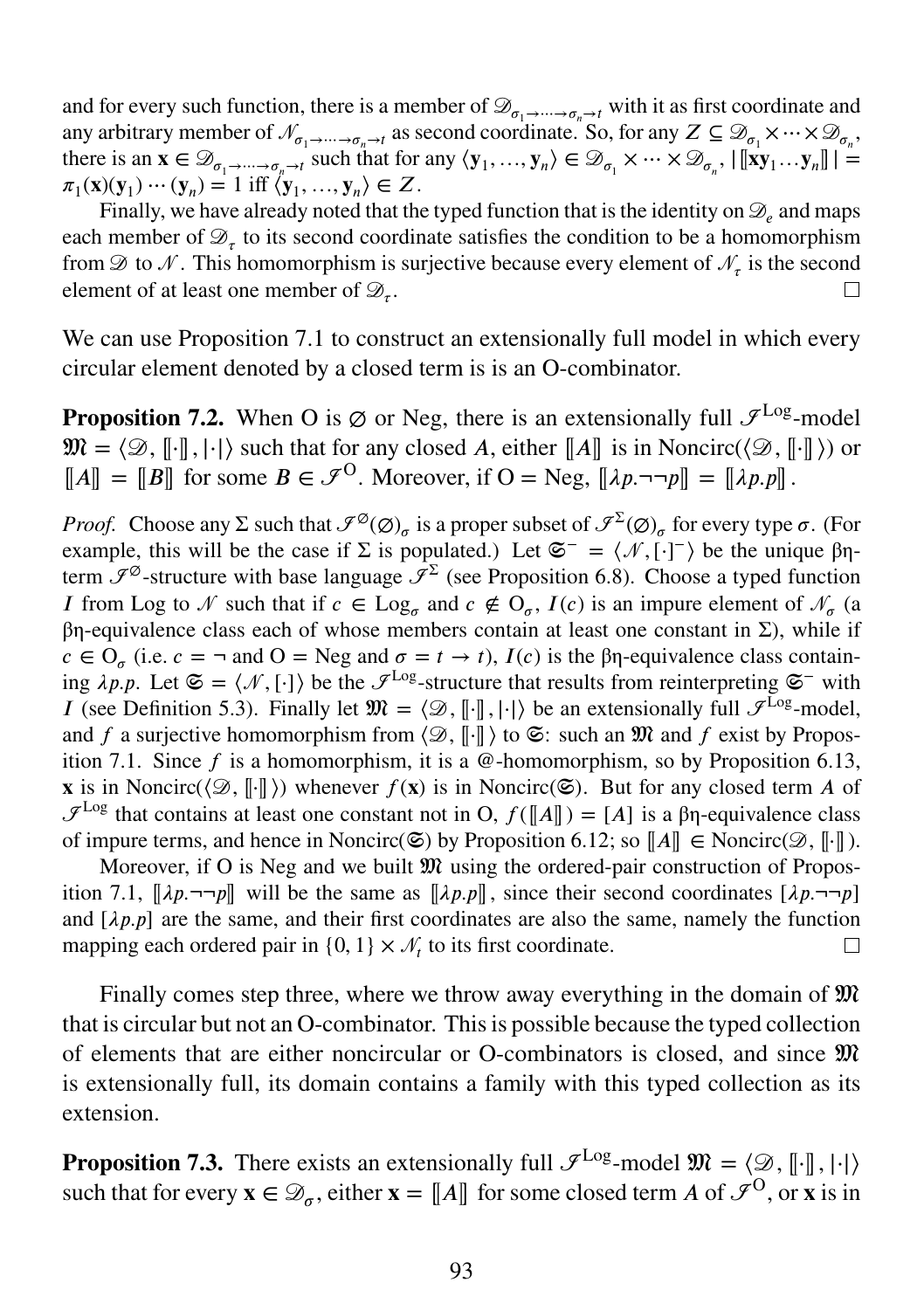Noncirc( $\langle \mathcal{D}, \lVert \cdot \rVert$ ). Moreover, if O is Neg, there is a model meeting th[ese conditions](#page-88-2) in which  $\llbracket \lambda p \cdot \neg \neg p \rrbracket = \llbracket \lambda p \cdot p \rrbracket$ .

*Proof.* Let  $\mathfrak{M} = \langle \mathcal{D}, [\![\cdot]\!]$ ,  $|\cdot|\rangle$  be an extensionally full  $\mathcal{I}^{\text{Log}}$ -model such that for any closed A,  $\llbracket A \rrbracket$  is either in Noncirc( $\langle \mathcal{D}, \llbracket \cdot \rrbracket \rangle$ ) or an O-combinator, and such that if O = Neg,  $\|\lambda p.\neg\neg p\| = \|\lambda p.p\|$ ; we know from Proposition 7.2 that such a model can always be found. Let  $\mathscr{C}$  be the subcollection of  $\mathscr{D}$  such that  $\mathbf{x} \in \mathscr{C}_{\sigma}$  iff **x** is either noncircular or a O-combinator. Since  $\mathscr C$  is the union of an inclusive collection and an  $\mathscr Q$ -closed one, it is @-closed by Proposition 6.4. Moreover,  $\mathscr C$  contains  $\llbracket A \rrbracket$  for every closed term A, so by Proposition 6.5,  $\mathcal C$  is closed. Since  $\mathfrak M$  is extensionally full, we know that for each type  $\sigma$ , there exists some  $\mathbf{x} \in \mathcal{D}_{\sigma \to \tau}$  such that for any  $\mathbf{y} \in \mathcal{D}_{\sigma}$ ,  $|\mathbf{x} \circ \mathbf{y}| = 1$  iff  $y \in \mathcal{C}_{\sigma}$ . For any such  $\mathbf{x} \in \mathcal{D}_{\sigma \to \tau}$ , there is a noncircular  $\mathbf{x}'$  that has the same extension as **x**: for any **p** ∈ Noncirc( $\mathfrak{M}_t$ ), we can take  $\mathbf{x}' = [\![\lambda y^\sigma \cdot \mathbf{x} y \wedge (\mathbf{p} \vee \neg \mathbf{p})]\!]$ . (Noncirc( $\mathfrak{M}_t$ ) cannot be empty: since  $\exists p(p)$  is not a term of  $\mathcal{F}^O$ ,  $[\exists p(p)]$  is noncircular.) So we can choose a typed family **F** such that for every  $\sigma$ ,  $\mathbf{F}_{\sigma}$  is a noncircular element of  $\mathcal{D}_{\sigma\to t}$  whose extension is  $\mathcal{C}_{\sigma}$ . **F** thus has a closed extension; it is also self-contained, since being noncircular,  $\mathbf{F}_{\sigma}$  belongs to  $\mathcal{C}_{\sigma \to t}$ . So by Proposition 5.9, there is a model  $\mathfrak{M}^{\mathbf{F}} = \langle \mathcal{C}, \lbrack \cdot \rbrack^{\mathbf{F}}, \lbrack \cdot \rbrack^{\mathbf{F}} \rangle$ , the restriction of  $\mathfrak{M}$  by **F**.

The restricted structure  $\langle \mathcal{C}, [[-]^{\mathbf{F}} \rangle$  is a @-substructure of  $\langle \mathcal{D}, [[-]] \rangle$ . So by Corollary 6.14, every noncircular element of  $\langle \mathcal{D}, [|\cdot|] \rangle$  that is in  $\mathcal C$  is a noncircular element of  $\langle \mathcal C, [\![\cdot]\!]^F \rangle$ . And every *circular* ele[ment](#page-88-3) of  $\mathscr{D}$  that is in  $\mathscr{C}$  is  $[[A]]$  for some closed term A of  $\mathscr{I}^O$ [, in w](#page-47-0)hich case it is also  $[[A]]^F$ , since  $[[\cdot]]$  and  $[[\cdot]]^F$  agree on  $\mathcal{I}^O$ . So,  $\mathfrak{M}^F$  is a model in which every circular element is an O-combinator.

 $\mathfrak{M}^{\mathbf{F}}$  is also extensionally full[.](#page-47-0) For suppose  $Z \subseteq \mathscr{C}_{\sigma_1} \times \cdots \times \mathscr{C}_{\sigma_n}$ . Then  $Z \subseteq \mathscr{D}_{\sigma_1} \times$  $\cdots \times \mathcal{D}_{\sigma_n}$ , so [by](#page-36-0) the extensional fullness of  $\mathfrak{M}$ , there is some  $\mathbf{x} \in \mathcal{D}_{\sigma_1 \to \cdots \to \sigma_n \to t}$  such that  $\left[\left[\mathbf{x}\mathbf{y}_1 \dots \mathbf{y}_n\right]\right] = 1$  exactly when  $\langle \mathbf{y}_1, \dots, \mathbf{y}_n \rangle \in Z$ . By the fact noted above, this **x** has the same extension as some noncircular **x**'; being noncircular, **x**' also belongs to  $\mathscr{C}_{\sigma_1 \to \cdots \to \sigma_n \to t}$ . So for any  $\langle \mathbf{y}_1, ..., \mathbf{y}_n \rangle \in \mathcal{C}_{\sigma_1} \times \cdots \times \mathcal{C}_{\sigma_n}$ ,  $\left[ [\mathbf{x}' \mathbf{y}_1 ... \mathbf{y}_n] \right] \cdots \mathbf{y}_n \right] \cdots \cdots \mathbf{y}_n \cdots \mathbf{y}_n \cdots \mathbf{y}_n \cdots \mathbf{y}_n \cdots \mathbf{y}_n \cdots \mathbf{y}_n \cdots \mathbf{y}_n \cdots \mathbf{y}_n \cdots \mathbf{y}_n \cdots \mathbf{y}_n \cdots \mathbf{y}_n \cd$ iff  $\langle y_1, ..., y_n \rangle \in Z$ .

 $\text{Finally, if O is Neg, } [\![\lambda p, \neg \neg p]\!]^{\text{F}} = [\![\lambda p, \neg p]\!] = [\![\lambda p, p]\!] = [\![\lambda p, p]\!]^{\text{F}}, \text{ since } [\![\cdot]\!]^{\text{F}} \text{ coincides}$ with [|⋅] on quantifier-free terms.

This concludes the proof of the theorem.

#### **A8 Extensions**

The proof from §A7 can also be extended to show the consistency of *OLC* with several other principles, some of which look like attractive strengthenings of the theory.

(i) Part (b) of the theorem establishes the consistency of *OLC* with Involution. As noted in §7, once we have Involution we will almost certainly want De Morgan too. We can achieve this simply by choosing our βη-term structure  $\langle \mathcal{N}, [\cdot] \rangle$  to be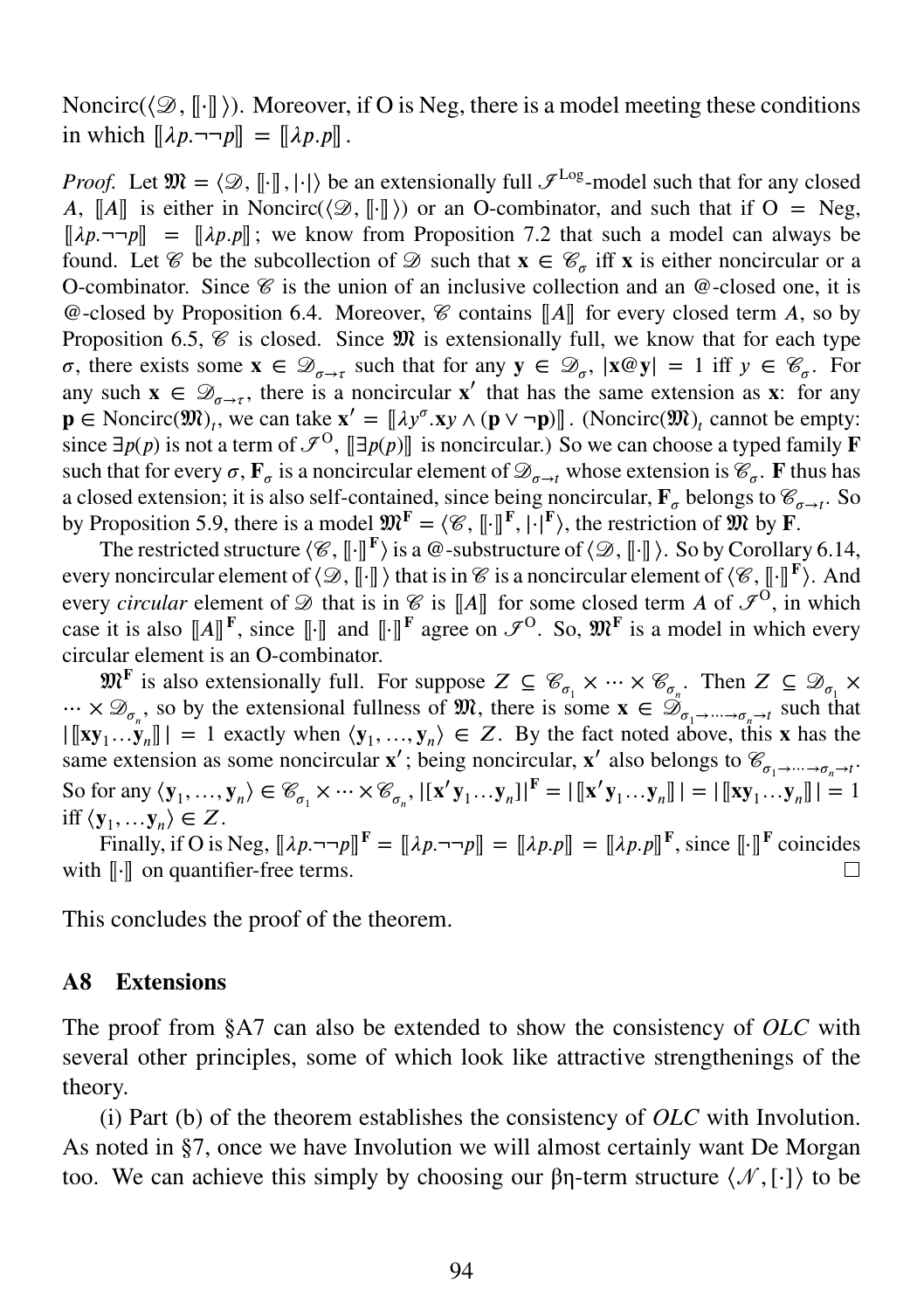one in which  $[\wedge] = [\vee]$ . (For example, we could set both  $[\wedge]$  and  $[\vee]$  to be the  $\beta$ ηequivalence class containing a certain constant ∗ of the base language.) Given that  $[\neg] = [\lambda p. p]$ , this ensures that  $[\lambda p. \lambda q. \neg p \wedge \neg q] = [\lambda p. \lambda q. \neg (p \vee q)]$  and  $[\lambda p. \lambda q. \neg p \vee \neg q]$  $\neg q$ ] = [ $\lambda p.\lambda q.\neg (p \wedge q)$ ]. Moreover, the first coordinates of the denotations of each of these pairs are also guaranteed to be the same since they are just the corresponding truth functions. Thus their denotations in  $\mathfrak{M},$  and hence also in  $\mathfrak{M}^{\text{F}}$  , will also be the same.

(ii) For every terminal type  $\tau$ , we can inductively define "lifted" negation, disjunction, and conjunction operators  $\neg_\tau$ ,  $\wedge_\tau$ ,  $\vee_\tau$  in the obvious way, i.e.  $\neg_t = \neg$ ;  $\wedge_t =$  $\wedge$ ;  $\vee$ <sub>t</sub> =  $\vee$ ; and

$$
\begin{aligned}\n\Box_{\sigma \to \tau} &= \lambda x^{\sigma \to \tau} . \lambda z^{\sigma} . \neg_{\tau} (xz) \\
\Lambda_{\sigma \to \tau} &= \lambda x^{\sigma \to \tau} . \lambda y^{\sigma \to \tau} . \lambda z^{\sigma} . xz \Lambda_{\tau} yz \\
\forall_{\sigma \to \tau} &= \lambda x^{\sigma \to \tau} . \lambda y^{\sigma \to \tau} . \lambda z^{\sigma} . xz \vee_{\tau} yz\n\end{aligned}
$$

<span id="page-94-0"></span>Using these, we can define operators of "logical equivalence" and "nonlogical equivalence",  $\overset{L}{\sim}_{\tau}$  and  $\overset{N}{\sim}_{\tau}$ :

$$
\stackrel{L}{\sim}_{\tau} =_{\text{df}} \lambda x^{\tau}.\lambda y^{\tau}.(x \wedge_{\tau} y) \equiv_{\tau} (x \vee_{\tau} y)
$$

$$
\stackrel{N}{\sim}_{\tau} =_{\text{df}} \lambda x^{\tau}.\lambda y^{\tau}.(x \wedge_{\tau} \neg x) \equiv_{\tau} (y \wedge_{\tau} \neg y)
$$

In ordered-pair models based on βη-term structures,  $\left[\mathbf{x} \times_{\tau} \mathbf{y}\right]$  | will be 1 exactly when  $\pi_2(\mathbf{x}) = \pi_2(\mathbf{y})$ , since  $\pi_1([\mathbf{x} \wedge_{\tau} \neg \mathbf{x}]) = \pi_1([\mathbf{y} \wedge_{\tau} \neg \mathbf{y}])$  for any **x**, **y**, while  $\pi_2([\mathbf{x} \wedge_\tau \neg \mathbf{x}]]^g) = \pi_2([\mathbf{x} \wedge_\tau \neg \mathbf{x}]]^g)$  only when  $\pi_2(\mathbf{x}) = \pi_2(\mathbf{y})$ . Moreover, if we base the model on a  $\beta\eta$ -term structure in which [ $\wedge$ ] is identical to [ $\vee$ ],  $\left| \begin{bmatrix} \mathbf{x} & \mathbf{x} \\ \mathbf{y} & \mathbf{y} \end{bmatrix} \right|$  will be 1 exactly when  $\pi_1(\mathbf{x}) = \pi_1(\mathbf{y})$ , since  $\pi_2([\mathbf{x} \wedge_\tau \mathbf{y}]) = \pi_2([\mathbf{x} \vee_\tau \mathbf{y}])$  for any  $\mathbf{x}, \mathbf{y} \in \mathbb{R}$  $\mathcal{D}_{\tau}$ . This means that  $\frac{L}{\gamma}$  will behave as an equivalence relation in these models.<sup>109</sup> Moreover, each of the following principles will hold:

| Two-dimensionality              | $(x \stackrel{N}{\sim}_r y) \wedge (x \stackrel{L}{\sim}_r y) \rightarrow (x \equiv_r y)$                    |
|---------------------------------|--------------------------------------------------------------------------------------------------------------|
| Weak A-Commutativity            | $(x \wedge_{\tau} y) \stackrel{L}{\sim}_{\tau} (y \wedge_{\tau} x)$                                          |
| Weak AV-Distributivity          | $(x \wedge_{\tau} (y \vee_{\tau} z)) \stackrel{L}{\sim}_{\tau} (x \wedge_{\tau} y) \vee (x \wedge_{\tau} z)$ |
| Weak $\wedge \vee$ -Dissolution | $(x \wedge_{\tau} (y \vee_{\tau} \neg_{\tau} y)) \stackrel{L}{\sim}_{\tau} x$                                |

We also get dual versions of the last three. All of this seems rather nice.

 $^{109\frac{N}{\sim}}$  is automatically an equivalence relation in every model.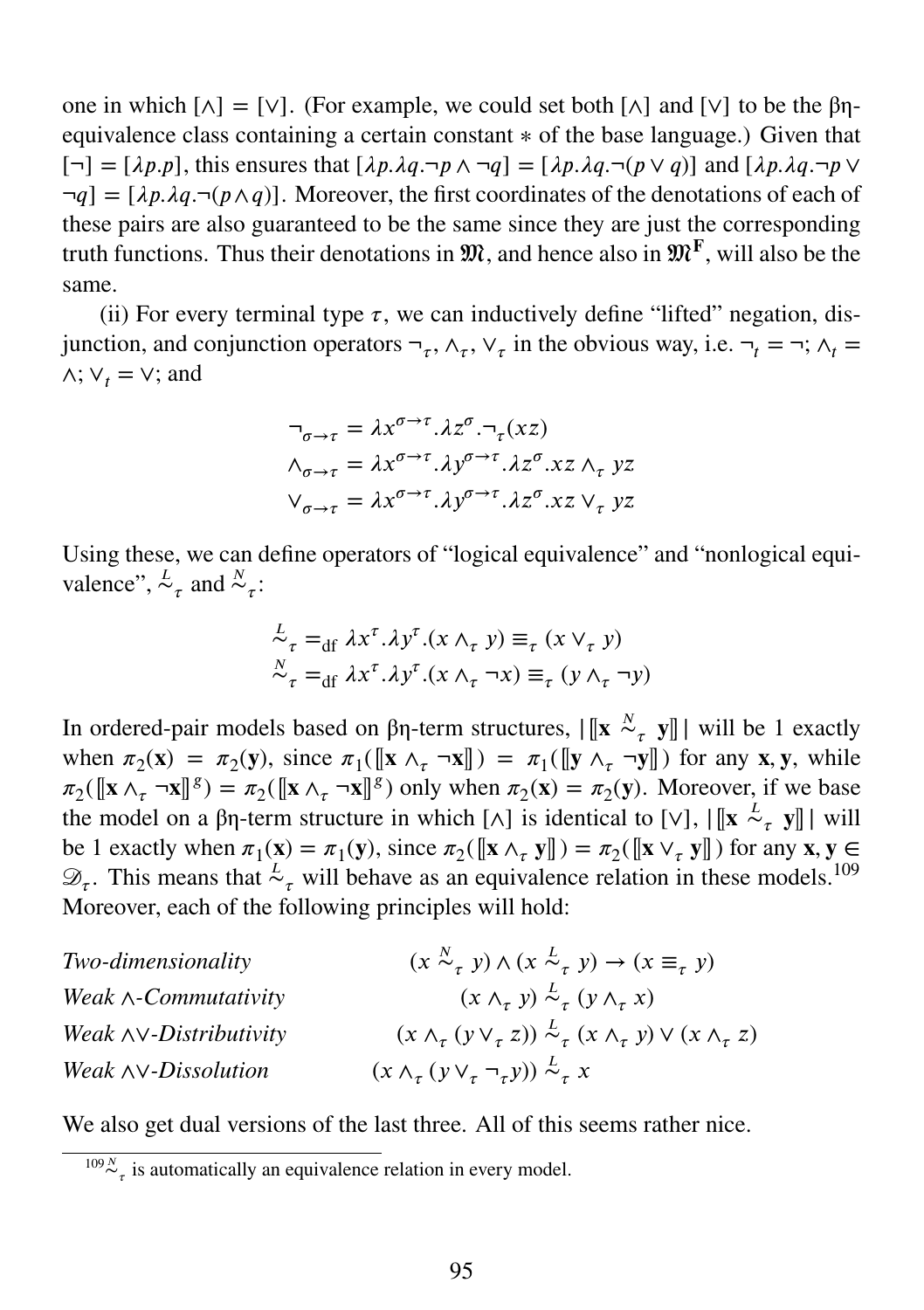However, these models also validate the following principle:

*Weak Extensionality*  $(p \leftrightarrow q) \rightarrow (p \stackrel{L}{\sim}_t q)$ 

And this is just crazy. Snow is white if and only if grass is green, but it is certainly [not true that for it to](#page-94-0) be the case that snow is white and grass is green is for it to be the case that snow is white or grass is green, since the latter but not the former would be the case if snow [were w](#page-47-0)hite and grass we[re red. Fortun](#page-78-1)ately, the construction can be modified in such a way as to invalidate *Weak Extensionality* while keeping the things that seemed nice. In the modified construction, an arbitrary complete Boolean algebra  $B$  takes over the role of  $\{0, 1\}$  in Proposition 7.1, with the me[et and](#page-98-0) join operations  $\Box$  and  $\Box$  of B replacing the maximum and minimum operations in the definitions of  $\llbracket \wedge \rrbracket$ ,  $\llbracket \vee \rrbracket$ ,  $\llbracket \vee \rrbracket$ , and  $\llbracket \exists \rrbracket$ , and the complementation operation  $'$  of  $B$ replacing the "subtract from 1" operation in the definition of  $\llbracket \neg \rrbracket$ . The valuation  $\lvert \cdot \rvert$ is then fixed by any *ultrafilter* on  $B$ , i.e. a mapping  $f$  from  $B$  to  $\{0, 1\}$  such that for any  $X \subseteq B$ ,  $f(\lfloor X \rfloor) = \max\{f(x) : x \in X\}$  and  $f(\lceil X \rceil) = \min\{f(x) : x \in X\}$ , and for any x in B,  $f(x') = 1 - f(x)$ .<sup>110</sup> This change does not disrupt the result that  $\left|\left[\mathbf{x} \stackrel{L}{\sim}_{\tau} \mathbf{y}\right]\right|$  is 1 exactly when  $\pi_1(\mathbf{x}) = \pi_1(\mathbf{y})$  and  $\left|\left[\mathbf{x} \stackrel{N}{\sim}_{\tau} \mathbf{y}\right]\right|$  is 1 exactly when  $\pi_2(\mathbf{x}) = \pi_2(\mathbf{y})$ , since in any Boolean algebra,  $a \sqcup b = a \sqcap b$  only when  $a = b$ , while  $a \sqcap a' = b \sqcap b'$  for any a and b. So  $\sim_{\tau}$  still behaves as an equivalence relation, *Two-dimensionality* still holds, and we still get the weakened Boolean axioms as consequences of the corresponding identities in  $B$ .

(iii) To show that *OLC* is consistent with *Functionality*, note first that any βηterm structure whose base language contains infinitely many constants in every type is functional: when  $\mathbf{x} \neq \mathbf{y} \in \mathcal{D}_{\sigma \to \tau}$  and **z** is the  $\beta \eta$ -equivalence class of a constant that does not occur in the members of **x** or the members of **y**,  $xz \neq yz$  (BBK, lemma 3.14). Moreover, if the input structure  $\langle \mathcal{N}, [\cdot] \rangle$  is functional, the ordered-pair model constructed at step two will be functional too, since when  $\mathbf{x} \neq \mathbf{y} \in \mathcal{D}_{\sigma \to \tau}$ , either  $\pi_2(\mathbf{x}) \neq \pi_2(\mathbf{y})$ , in which case  $[\![\mathbf{x}\mathbf{z}]\!] \neq [\![\mathbf{y}\mathbf{z}]\!]$  for any **z** such that  $\pi_2(\mathbf{x}) \otimes \pi_2(\mathbf{z}) \neq \pi_2(\mathbf{x})$  $\pi_2(y) \omega \pi_2(z)$ , or else  $\pi_1(x) \neq \pi_1(y)$ , in which case there is some  $z \in \mathcal{D}_{\sigma}$  such that  $\pi_1([\mathbf{x}\mathbf{z}]) = \pi_1(\mathbf{x})(\mathbf{z}) \neq \pi_1(\mathbf{y})(\mathbf{z}) = \pi_1([\mathbf{y}\mathbf{z}])$ . However, if all we do at step three is, as before, to throw away elements in the domain that are circular but not O-combinators, there is no guarantee that the final model will still be functional, since it could happen that although  $y \neq z \in \mathcal{D}_{\sigma \to \tau}$  do not get thrown away, each **z** ∈  $\mathcal{D}_{\sigma}$  such that **x***@***z** ≠ **y***@***z** does get thrown away. So to preserve functionality, we need to do something more complicated at step three instead. Briefly: define a

<sup>&</sup>lt;sup>110</sup>If we require *B* to be atomic, we can call its atoms the "logically possible worlds" and the unique atom **w** such that  $|\mathbf{w}| = 1$  the "actual world" of the model.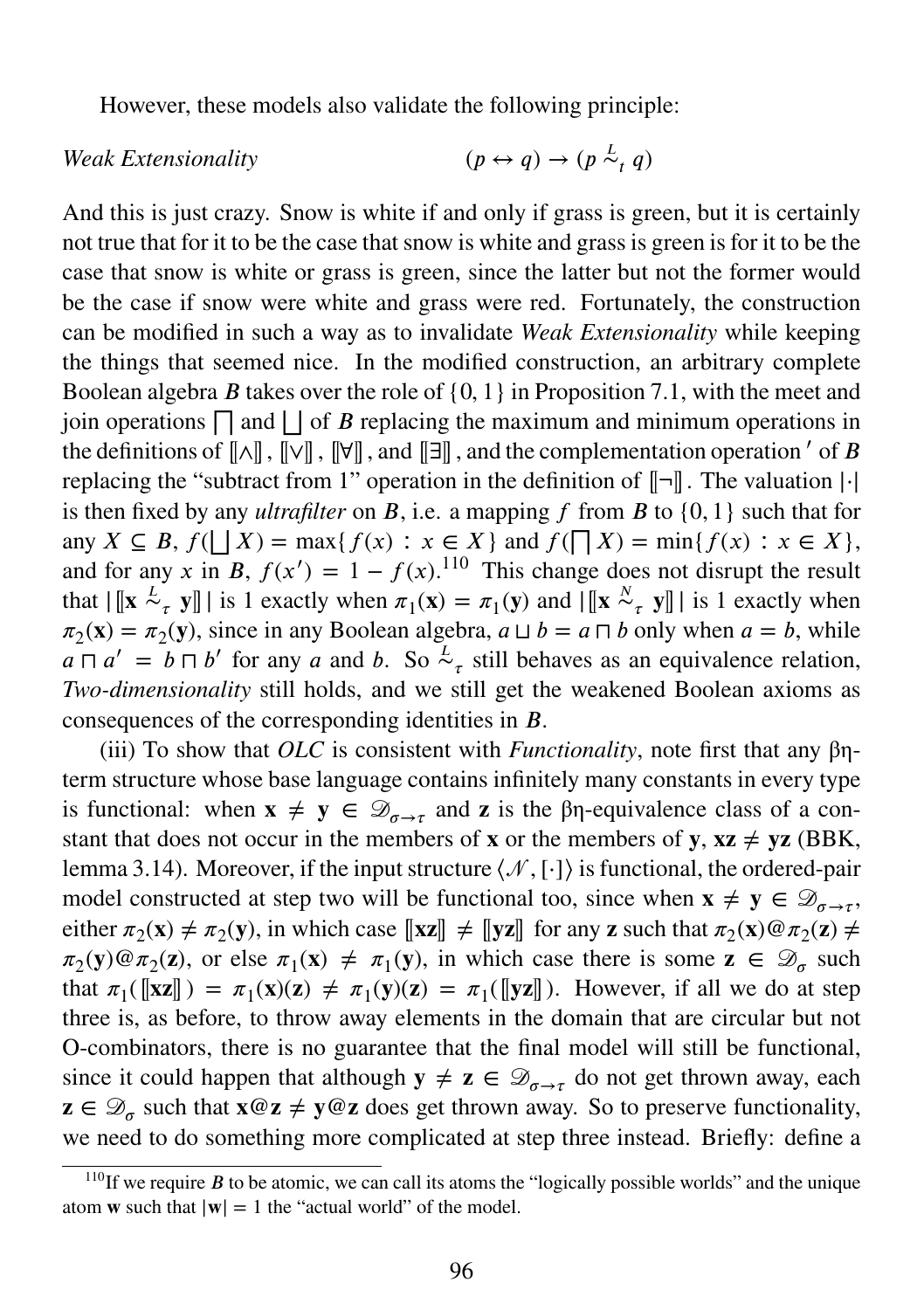partial equiv[alen](#page-96-0)ce relation  $\sim_{\sigma}$  on each  $\mathcal{D}_{\sigma}$  as follows: **x**  $\sim_{e}$  **y** iff **x** = **y** and  $\pi_2(\mathbf{x})$ is noncircular; **x**  $\sim_t$  **y** iff **x** = **y** and  $\pi_2(\mathbf{x})$  is noncircular; **x**  $\sim_{\sigma \to \tau}$  **y** iff whenever **z** ∼<sub>*o*</sub> **w**, **xz** ∼<sub>*i*</sub> **yw**, and each of **x** and **y** either has a noncircular second coordinate, or is  $[[A]]$  for some closed  $\mathcal{I}^O$ -term A. Instead of just throwing away all circular elements that are not O-combinators, we will instead go further by throwing away all elements **x** such that it is not the case that **x** ∼ **x**. Using the functionality of  $\langle N, [\cdot] \rangle$ we can show that  $\pi_2(\mathbf{x}) = \pi_2(\mathbf{y})$  whenever  $\mathbf{x} \sim \mathbf{y}$ . Also, ~ [is a congruence o](#page-87-1)n this model, since  $[[A]] \sim [[A]]$  for every closed  $\mathcal{I}^{\text{Log}}$  term A. So we can take the quotient by ∼. The resulting model is functional; and since each equivalence class consists of ordered pairs with the same second co-ordinate, there is a homomorphism from it to  $\langle \mathcal{N}, [\cdot] \rangle$ ; thus the only circular elements in the quotient model are those whose second coordinates are circular in  $\langle \mathcal{N}, [\cdot] \rangle$ , all of which are guarante[ed t](#page-51-0)o be denoted by closed  $\mathcal{I}^{\text{O}}$ -terms.

<span id="page-96-1"></span><span id="page-96-0"></span>(iv) Because our [mod](#page-96-1)els are built on top of βη-term structures, Commutativity fails in them.<sup>111</sup> But we can secure Commutativity if we build the non-logical domains  $\mathcal N$  using equivalence classes, not under  $\beta$ η-equivalence, but under a weaker equivalence relation that allows substitution of  $\varphi * \psi$  for  $\psi * \varphi$  as well as substitution of terms one of which immediately  $\beta$ η-reduces to the other. (Here  $*$  is t[he co](#page-47-0)nstant whose  $\beta$ η-equivalence class is [ $\land$ ] and [ $\lor$ ]). Similarly, if we want Associativity, we [can](#page-47-0) get it by weakening the equivalence relation to allow substitution of  $\varphi * (\psi * \theta)$ for  $(\varphi * \psi) * \theta$ . Neither modification will affect the proof of Proposition 6.12, since [thes](#page-47-0)e substitutions do not change the number of occurrences of any constant  $c$  in the base language. Because of this, every equivalence class will still contain a term A suc[h that C](#page-36-0)ount(c, A)  $\geq$  Count(c, B) for every other B in the equivalence class and every constant  $c$ , which is what we need to prove that  $CD$  is never equivalent to  $D$  unless  $C$  is pure. By contrast, we cannot similarly extend the list of permitted substitutions to secure Distributivity, since (as pointed out in note 73) a sequence of Distributivity-licensed substitutions can increase the number of occurrences of a constant without  $limit.<sup>112</sup>$ 

<sup>&</sup>lt;sup>111</sup>Instead they validate  $((p \wedge q) \equiv (q \wedge p)) \rightarrow p \stackrel{L}{\sim} q$ .

<sup>&</sup>lt;sup>112</sup>Note however that if we move to a transfinite relational type theory including  $\alpha$ -adic conjunction and disjunction operators  $\wedge^{\alpha}$  and  $\vee^{\alpha}$  for both finite and transfinite ordinals  $\alpha$ , the natural generalisations of commutativity and associativity will be inconsistent with the natural generalisation of *OLC*. Generalised associativity would imply that for any  $p, \wedge^2(p, \wedge^{\omega}(p, p, ...)) \equiv \wedge^{\omega}(p, p, ...),$  which is ruled out by *OLC* when p is nonlogical. And generalised commutativity for a conjunction operator  $\wedge^{2\omega}$  would imply that for any p,  $\lambda x_1 x_2 ... (\wedge^{2\omega} (x_1, x_2, ..., p, p...) \equiv \lambda x_1 x_2 ... (\wedge^{2\omega} (p, x_1, x_2, ..., p, p...));$  but transfinite *OLC* rules this out, since the term on the right can be derived from the term on the left and  $p$  (which may be nonlogical) by plugging them into the first two argument places of  $\lambda zqx_1x_2....z(q, x_1, x_2,...)$ . How bad is this? Giving up Associativity seems tolerable, but I admit I am more worried about Commutativity. Section 7 tentatively suggested that the binary version of Commutativity might be supported by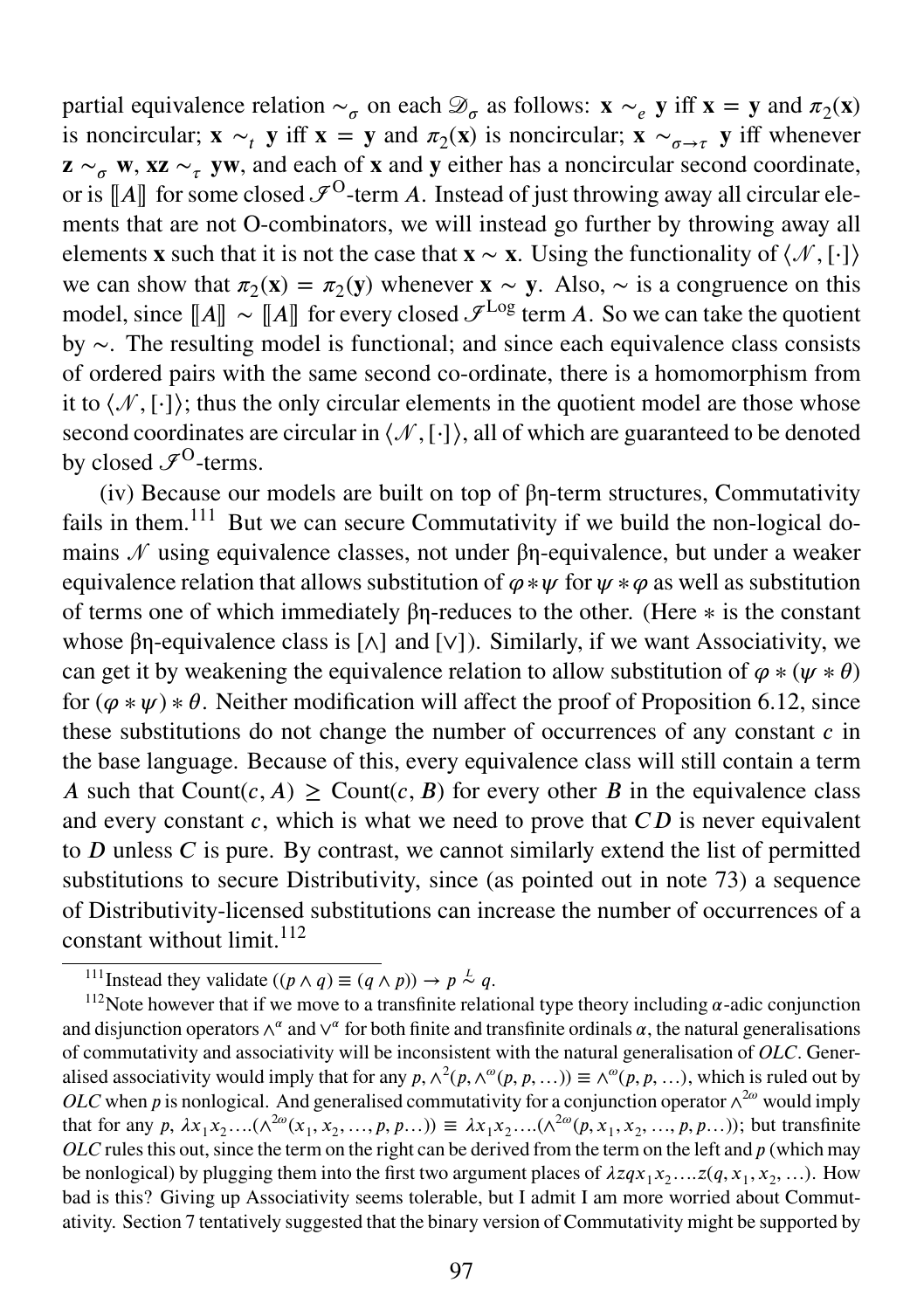(v) Since everything in  $\mathcal{D}_t$  is noncircular, our models validate  $\varphi \neq \varphi \wedge \varphi$  and  $\varphi \not\equiv \varphi \vee \varphi$  without any exception for logical  $\varphi$ . As I mentioned in §8, I am not sure whether this is a good thing or not; the worry is that it may seem invidious for  $\llbracket \neg \rrbracket$  to be circular when  $\llbracket \wedge \rrbracket$ ,  $\llbracket \vee \rrbracket$ ,  $\llbracket \forall_{\sigma} \rrbracket$ , and  $\llbracket \exists_{\sigma} \rrbracket$  are noncircular. Either way, it would be interesting to find a model of *OLC* in which the denotations of all logical constants are circular. However, there is no easy way to adapt our construction so as to give the *quantifiers* circular denotations: even if we managed to make them circular in the initial  $\mathfrak{M}$ , the final pruned model  $\mathfrak{M}^{\mathrm{F}}$  modifies the denotations of the quantifiers by adding the restrictions by **F**, and we needed to make each  $\mathbf{F}_{\sigma}$  noncircular guarantee that **F** would be internally closed, as it must be for  $\mathfrak{M}^{\mathbf{F}}$  to be a well-defined model. So, if we wanted to show the consistency of *OLC* with schemas like  $p \equiv p \land \exists q(q)$ , we would need a rather different kind of construction.

Ramsey-style thought experiments involving non-linear languages. However much more work would need to be done to properly flesh out such an argument and generalise it to the transfinite setting, since it is not at all clear how to imagine the nonlinear elements of the language coexisting harmoniously with transfinite applications and abstracts.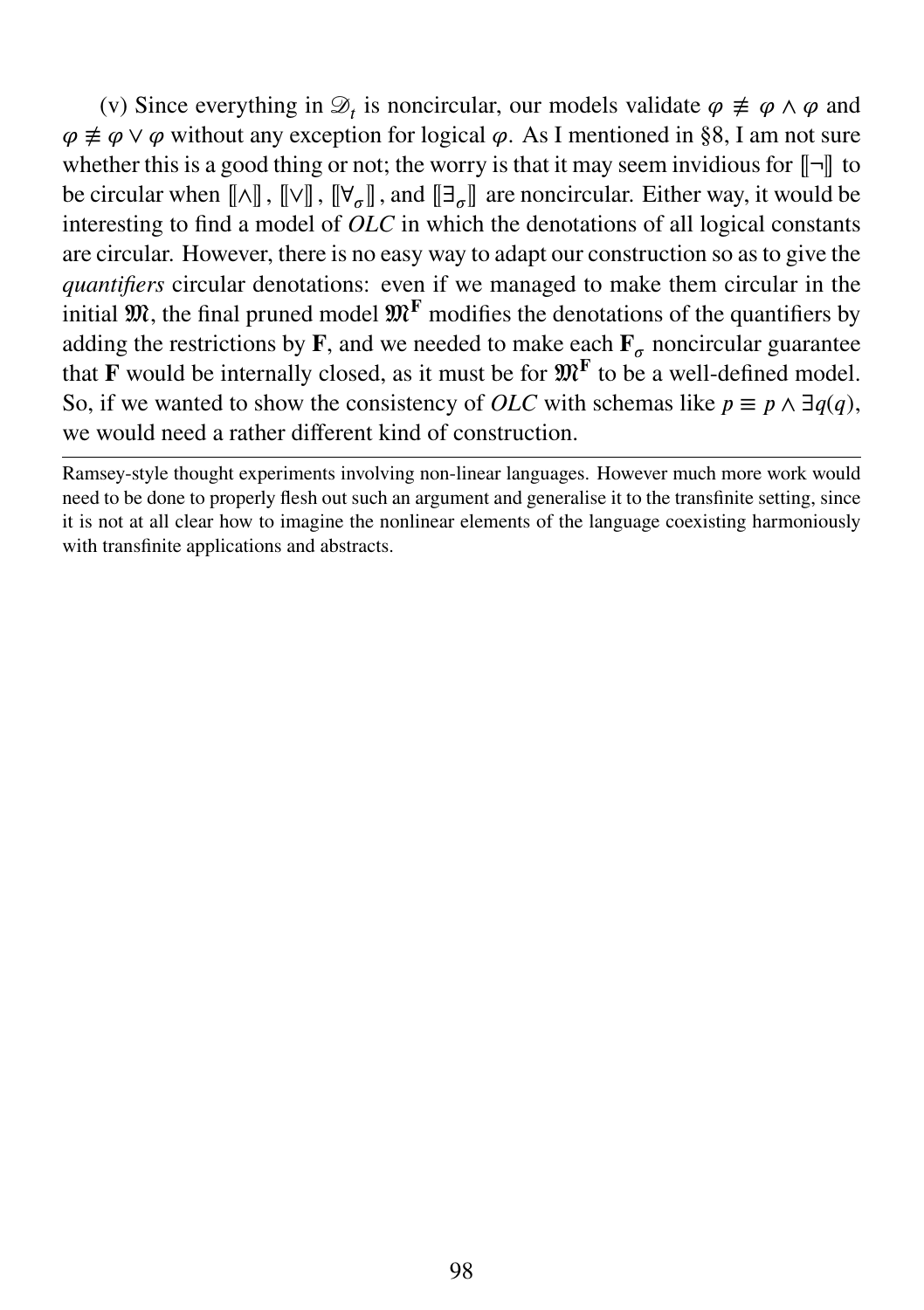# **References**

- <span id="page-98-2"></span>Andrews, Peter (1972). 'General Models and Extensionality'. *Journal of Symbolic Logic* 37, pp. 395–7.
- Audi, Paul (2012). 'Grounding: Toward a Theory of the In-Virtue-of Relation'. *Journal of Philosophy* 109.12, pp. 685–711.
- Bacon, Andrew (MS). 'The Broadest Necessity'. MS.
- Bacon, Andrew, John Hawthorne and Gabriel Uzquiano (2016). 'Higher-Order Free Logic and the Prior-Kaplan Paradox'. *Canadian Journal of Philosophy* 46.4-5, pp. 493–541.
- <span id="page-98-1"></span>Bacon, Andrew and Jeffrey Sanford Russell (MS). 'The Logic of Opacity'. MS.
- Bealer, George (1982). *Quality and Concept*. Oxford: Oxford University Press.
- <span id="page-98-0"></span>Benzmüller, Christoph, Chad E. Brown and Michael Kohlhase (2004). 'Higher-Order Semantics and Extensionality'. *Journal of Symbolic Logic* 69.4, pp. 1027–88.
- Braun, David (1988). 'Understanding Belief Reports'. *Philosophical Review* 107, pp. 555–95.
- Carnap, Rudolf (1928). *Der Logische Aufbau der Welt*. Trans. by R. A. George.
- Chierchia, Gennaro (1989). 'Anaphora and Attitudes *De Se*'. In *Language in Context*, ed. Renate Bartsch, J. F. A. K. van Benthem and P. van Emde Boas. Dordrecht: Foris, pp. 1–31.
- Correia, Fabrice (2010). 'Grounding and Truth-functions'. *Logique et Analyse* 53, pp. 211–51.
- (2016). 'On the Logic of Factual Equivalence'. *Review of Symbolic Logic* 9, pp. 103–22.
- Correia, Fabrice and Alexander Skiles (MS). 'Grounding, Essence, and Identity'. MS.
- Cresswell, Maxwell J. (1965). 'Another Basis for S4'. *Logique et Analyse* 8, pp. 191– 5.
- (1985). *Structured Meanings*. Cambridge, MA: MIT Press.
- Dorr, Cian (2004). 'Non-Symmetric Relations'. In *Oxford Studies in Metaphysics*, vol. 1, ed. Dean Zimmerman. Oxford: Oxford University Press, pp. 155–92.
- (2005). 'What We Disagree About When We Disagree About Ontology'. In *Fictionalist Approaches to Metaphysics*, ed. Mark Kalderon. Oxford: Oxford University Press, pp. 234–86.
- (2007). 'There Are No Abstract Objects'. In *Contemporary Debates in Metaphysics*, ed. Theodore Sider, John Hawthorne and Dean Zimmerman. Malden, Mass.: Wiley-Blackwell, pp. 32–64.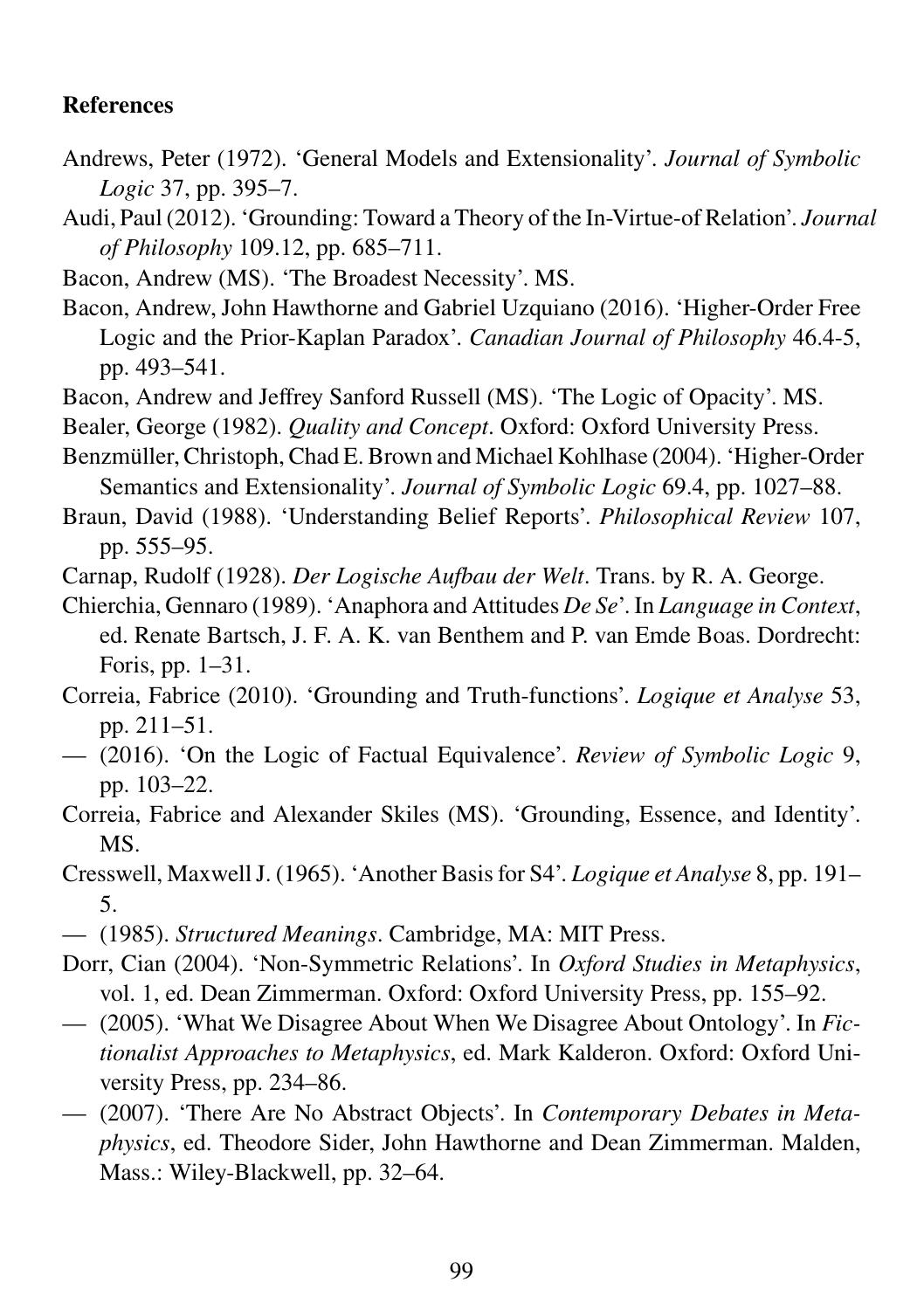- Dorr, Cian (2014a). 'Quantifier Variance and the Collapse Theorems'. *The Monist* 97, pp. 503–70.
- (2014b). 'Review of Rayo 2013'.*Notre Dame Philosophical Reviews* 2014.06.33.
- (2014c). 'Transparency and the Context-sensitivity of Attitude Reports'. In *Empty Representations: Reference and Non-existence*, ed. Manuel García-Carpintero and Genoveva Martı́. Oxford: Oxford University Press, pp. 25–66.
- Dorr, Cian and John Hawthorne (2013). 'Naturalness'. In *Oxford Studies in Metaphysics*, vol. 8, ed. Karen Bennett and Dean Zimmerman. Oxford: Oxford University Press, pp. 3–77.
- <span id="page-99-0"></span>— (2014). 'Semantic Plasticity'. *Philosophical Review* 123, pp. 281–338.
- Elbourne, Paul (2005). *Situations and Individuals*. Cambridge, MA: MIT Press.
- Fine, Kit (2012). 'Guide to Ground'. In *Metaphysical Grounding*, ed. Fabrice Correia and Benjamin Schneider. Cambridge: Cambridge University Press, pp. 37–80.
- (2015). 'Unified Foundations for Essence and Ground'. *Journal of the American Philosophical Association* 1.2, pp. 296–311.
- Fritz, Peter and Jeremy Goodman (forthcoming). 'Higher-Order Contingentism, Part 1: Closure and Generation'. *Journal of Philosophical Logic*. Forthcoming.
- Goodman, Jeremy (MS). 'Theories of Aboutness'. MS.
- (forthcoming). 'Reality Is Not Structured'. *Analysis*. Forthcoming.
- (2016). 'An Argument for Necessitism'. *Philosophical Perspectives*this volume.
- Goodman, Nelson (1954). *Fact, Fiction and Forecast*. Fourth. Cambridge, MA: Harvard University Press.
- Graff, Delia (2001). 'Descriptions as Predicates'. *Philosophical Studies* 102, pp. 1– 42.
- Henkin, Leon (1950). 'Completeness in the Theory of Types'. *The Journal of Symbolic Logic* 15.
- Hindley, J. Roger and Jonathan P. Seldin (2008). *Lambda Calculus and Combinators: An Introduction*. Cambridge: Cambridge University Press.
- Hodes, Harold T. (2015). 'Why Ramify?' *Notre Dame Journal of Formal Logic* 56.2, pp. 379–415.
- Huntingdon, Edward V. (1904). 'Sets of Independent Postulates for the Algebra of Logic'. *Transactions of the American Mathematical Society* 5.3, pp. 288–309.
- Khamara, E.J. (1988). 'Indiscernibles and the Absolute Theory of Space and Time'. *Studia Leibnitiana* 20, pp. 140–59.
- Kripke, Saul (1972). *Naming and Necessity*. revised. Cambridge, MA: Harvard University Press.
- Kusumoto, Kiyomi (1999). 'Tense in Embedded Contexts'. PhD thesis. University of Massachusetts, Amherst.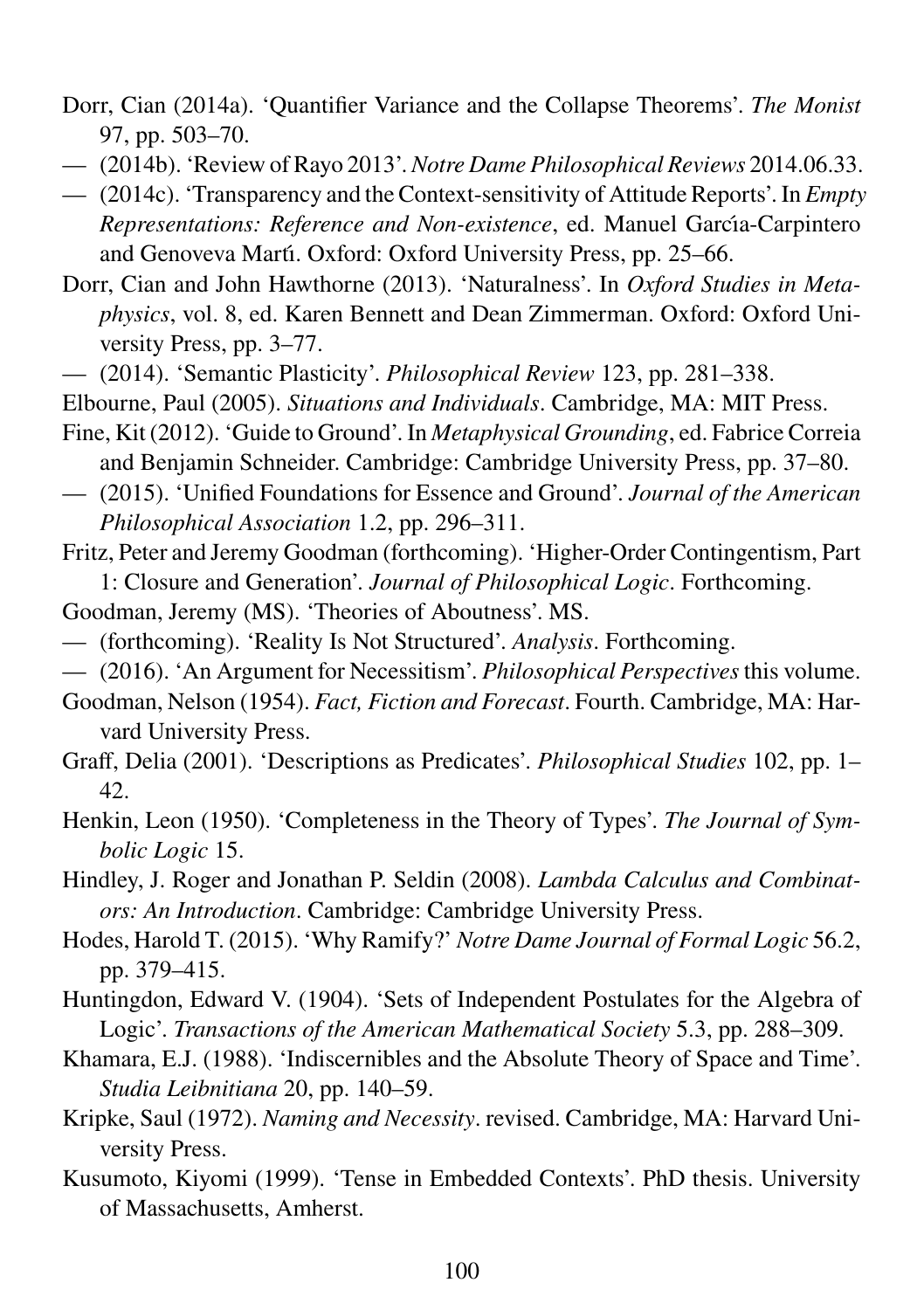- Lewis, David (1970). 'General Semantics'. *Synthese* 22, pp. 18–67.
- (1986). *On the Plurality of Worlds*. Oxford: Blackwell.
- <span id="page-100-0"></span>Muskens, Reinhard (2007). 'Intensional Models for the Theory of Types'. *Journal of Symbolic Logic* 72, pp. 98–118.
- Myhill, John (1958). 'Problems Arising in the Formalization of Intensional Logic'. *Logique et Analyse* 1, pp. 78–83.
- Plantinga, Alvin (1983). 'On Existentialism'. *Philosophical Studies* 44, pp. 1–20.
- Plate, Jan (2016). 'Logically Simple Properties and Relations'. *Philosopher's Imprint* 16, pp. 1–40.
- Prior, A. N. (1964). 'Conjunction and Contonktion Revisited'. *Analysis* 24, pp. 191– 5.
- (1971). *Objects of Thought*. Ed. Peter T. Geach and Anthony J. P. Kenny. Oxford: Clarendon Press.
- Ramsey, F. P. (1926). 'The Foundations of Mathematics'. *Proceedings of the London Mathematical Society*. Series 2 25, pp. 338–84.
- (1927). 'Facts and Propositions'. *Proceedings of the Aristotelian Society* 7, pp. 153– 70.
- Rayo, Agustı́n (2013). *The Construction of Logical Space*. Oxford: Oxford University Press.
- Rosen, Gideon (2010). 'Metaphysical Dependence: Grounding and Reduction'. In *Modality: Metaphysics, Logic, and Epistemology*, ed. Bob Hale and Aviv Hoffmann. Oxford: Oxford University Press.
- Russell, Bertrand (1903). *The Principles of Mathematics*. London: Routledge.
- Salmon, Nathan (1986a). *Frege's Puzzle*. Cambridge, MA: MIT Press.
- (1986b). 'Reflexivity'. *Notre Dame Journal of Formal Logic* 27, pp. 401–29.
- (2010). 'Lambda in Sentences with Designators'. *Journal of Philosophy* 107, pp. 445–68.
- Saul, Jennifer (2007). *Simple Sentences, Substitution, and Intuitions*. Oxford: Oxford University Press.
- Schiffer, Stephen (1979). 'Naming and Knowing'. In *Midwest Studies in Philosophy II: Contemporary Perspectives in the Philosophy of Language*, ed. Peter French, Theodore E. Uehling Jr. and Howard K. Wettstein. Minneapolis: University of Minnesota Press, pp. 28–41.
- Setiya, Kieran (2007). *Reasons Without Rationalism*. Princeton: Princeton University Press.
- Shoemaker, Sydney (1998). 'Causal and Metaphysical Necessity'. *Pacific Philosophical Quarterly* 79, pp. 59–77.